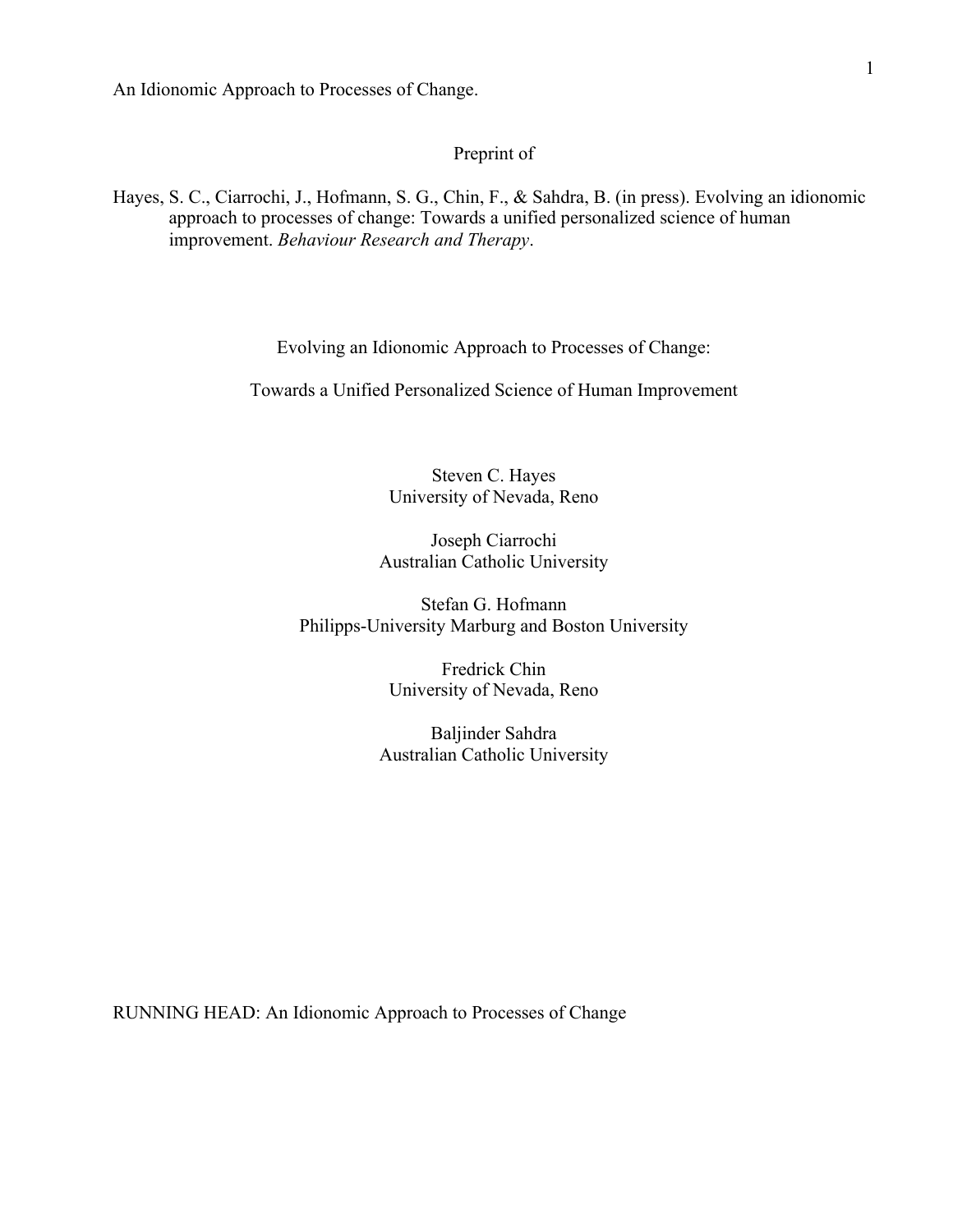#### Abstract

The wide variety of "third wave" cognitive behavioral therapy (CBT) methods (e.g.,

Acceptance and Commitment Therapy or "ACT", Compassion Focused Therapy, Meta-Cognitive therapy, Functional Analytic Therapy, Dialectic Behavior Therapy, Mindfulness-Based Cognitive Therapy) have left a mark on the field that appears to be growing. As ACT enters its  $40<sup>th</sup>$  year, the present paper examines key features of its development strategy as a ground from which to consider the future of CBT and evidence-based therapy. We discuss four key features of ACT development: universalism, multi-level and multi-dimensional processes linked to basic principles, idiographic concepts and methods, and an evolutionary approach. We argue that these features have facilitated the development of Process-Based Therapy (PBT) and its Extended Evolutionary Meta-Model (EEMM) of processes of change, but that idiographic methods need special contemporary emphasis, because traditional methodological and statistical approaches to processes of change are based on mathematical assumptions that cannot be met and thus limit progress in this area. We argue we need to target multi-level, multi-dimensional biopsychosocial processes of change evaluated via a functional, idionomic approach that begins with frequent idiographic assessment, and then scales to nomothetic (group level) findings when it improves idiographic fit. To identify candidate processes of change, we review the world's literature on mediational findings of randomized trials of psychological interventions for mental health outcomes. After examining nearly 55,000 studies, we identify 72 measures that have successfully mediated intervention outcomes and have been replicated. The EEMM can readily summarize and understand that set of findings, and idionomic statistical methods are available to turn these processes into a new empirical form of functional analysis applicable to the individual's goals and needs. PBT frees intervention science from the unhelpful latent disease model and creates an approach that promises more rapid progress toward a unified, personalized science of human improvement.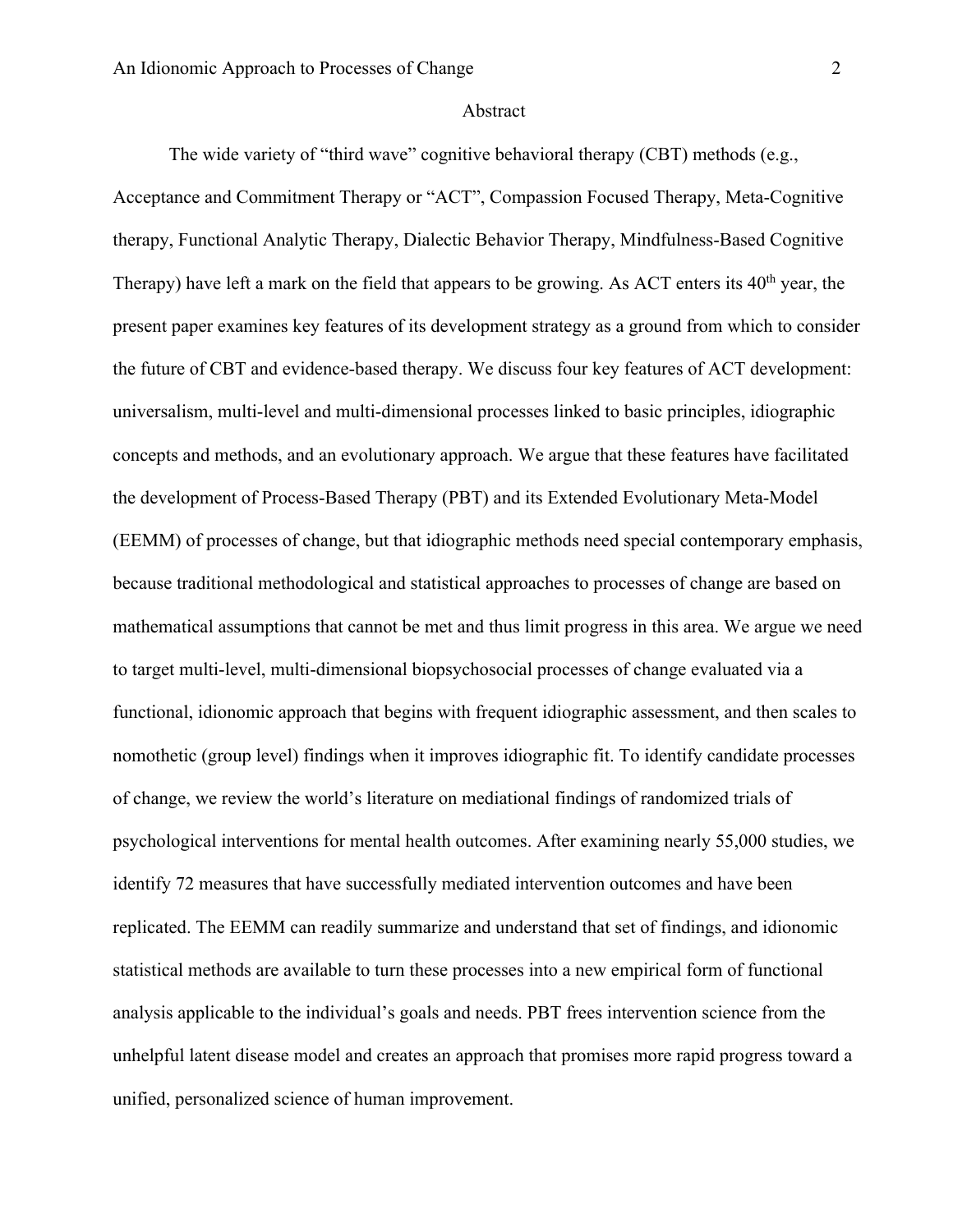Evolving an Idionomic Approach to Processes of Change:

Towards a Unified Personalized Science of Human Improvement

Nearly 20 years ago, Hayes (2004) argued that cognitive behavioral therapy (CBT) had entered a "third wave" of development. That argument was not based on the advances of any one method so much as on the resonance provided by concurrent changes that were occurring in both the behavioral and cognitive wings of CBT. Methods such as acceptance and commitment therapy or training (ACT; Hayes, Strosahl, & Wilson, 1999), dialectical behavior therapy (DBT; Linehan, 1993), mindfulness-based cognitive therapy (MBCT; Segal, Williams, & Teasdale, 2001), metacognitive therapy (MCT; Wells, 2000), functional analytic psychotherapy (FAP; Kohlenberg & Tsai, 1991), modern forms of behavioral activation (BA; Jacobson et al., 1996), compassion focused therapy (CFT; Gilbert, 2005), and several others (Hayes, Follette, & Linehan, 2004) were all doing interesting things that did not look like traditional forms of behavioral and cognitive therapy but that contained some overlapping features. Through a variety of concepts or techniques, each of these methods addressed the degree to which people could become more emotionally open and cognitively flexible, more aware and voluntarily focused on the present moment, and more actively engaged in a values-based life (see Hayes, Villatte, Levin, & Hildebrandt, 2011 for a review). That got the attention of the field, and virtually no one in the modern era now denies that a major shift in the focus and form of CBT did in fact occur. This shift extended even beyond what is traditionally labeled as CBT, to interpersonal, psychodynamic, and other forms of intervention (Biano, et al.,2016; Ciarrochi, et al, 2021; Dunn, et al., 2013; Mahan, et al., 2018).

The so-called "third wave" of CBT did not tear down what was already present—it was not intended to—but it left a lasting mark that continues to grow. There was an understandable initial tendency to treat these new methods merely as additional techniques in the CBT toolbox. More limited forms of accommodation within mainstream CBT, such as merely adding mindfulness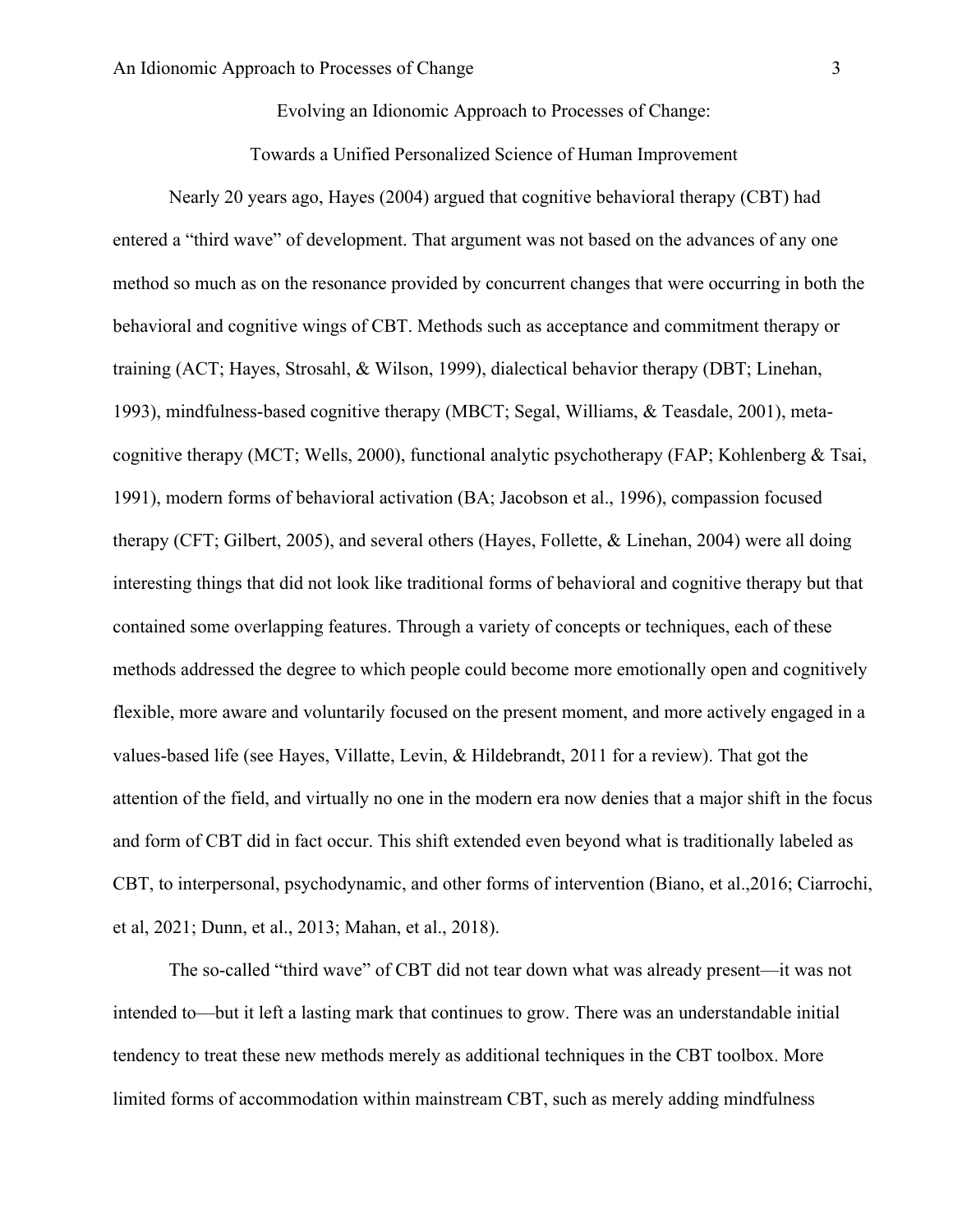methods or more thoroughly exploring chosen values, papered over the larger conceptual changes that were underway. As time has gone by, it is becoming clear those larger changes are growing.

We intend in this paper to expand and extend previous papers that have characterized some of the key areas in which third-wave CBT altered the research and practice landscape of CBT (e.g., Hayes & Hofmann, 2021; Hofmann & Hayes, 2019) by focusing on ACT development per se. We will argue that with the advantages of hindsight, it has become evident that the definitional nature of evidence-based therapy itself was being altered, with profound implications for the future of applied psychology. In particular, we intend to use an examination of ACT development as a jumping off point onto the developing area of Process-Based Therapy (PBT; Hayes, Hofmann, 2018; Hofmann, Hayes, & Lorscheid, 2021) and the fundamental methodological and conceptual changes we think PBT brings to the field. PBT itself results from a decades-long collaboration between two wings of thought in behavioral and cognitive therapy, and in some ways focusing on ACT development is a more useful foundation to explore those issues because it cuts closer to how that collaboration has unfolded, given the scientists involved.

We believe that the third-wave has led to the following changes in intervention emphasis:

*Context over content*. In the newer forms of CBT, the focus is less on the proper form of private experiences (are particular thoughts rational or irrational, for example) and more on their impact, function, or context. A classic quote by founders of MBCT expressed this idea clearly, but it applies to virtually all "third wave" methods: "unlike CBT, there is little emphasis in mindfulnessbased cognitive therapy on changing the *content* of thoughts; rather, the emphasis is on changing *awareness of* and *relationship to* thoughts" (Segal, Teasdale, & Williams, 2004, p. 54, emphasis in original). Most of what is "new" in third wave interventions—mindfulness, attentional flexibility, acceptance, values, and decentering, among others—has a "context over content" focus.

*Addressing more complex aspects of the human condition.* The newer forms of CBT routinely engage issues that are historically more aligned with humanistic, existential, analytic, or system-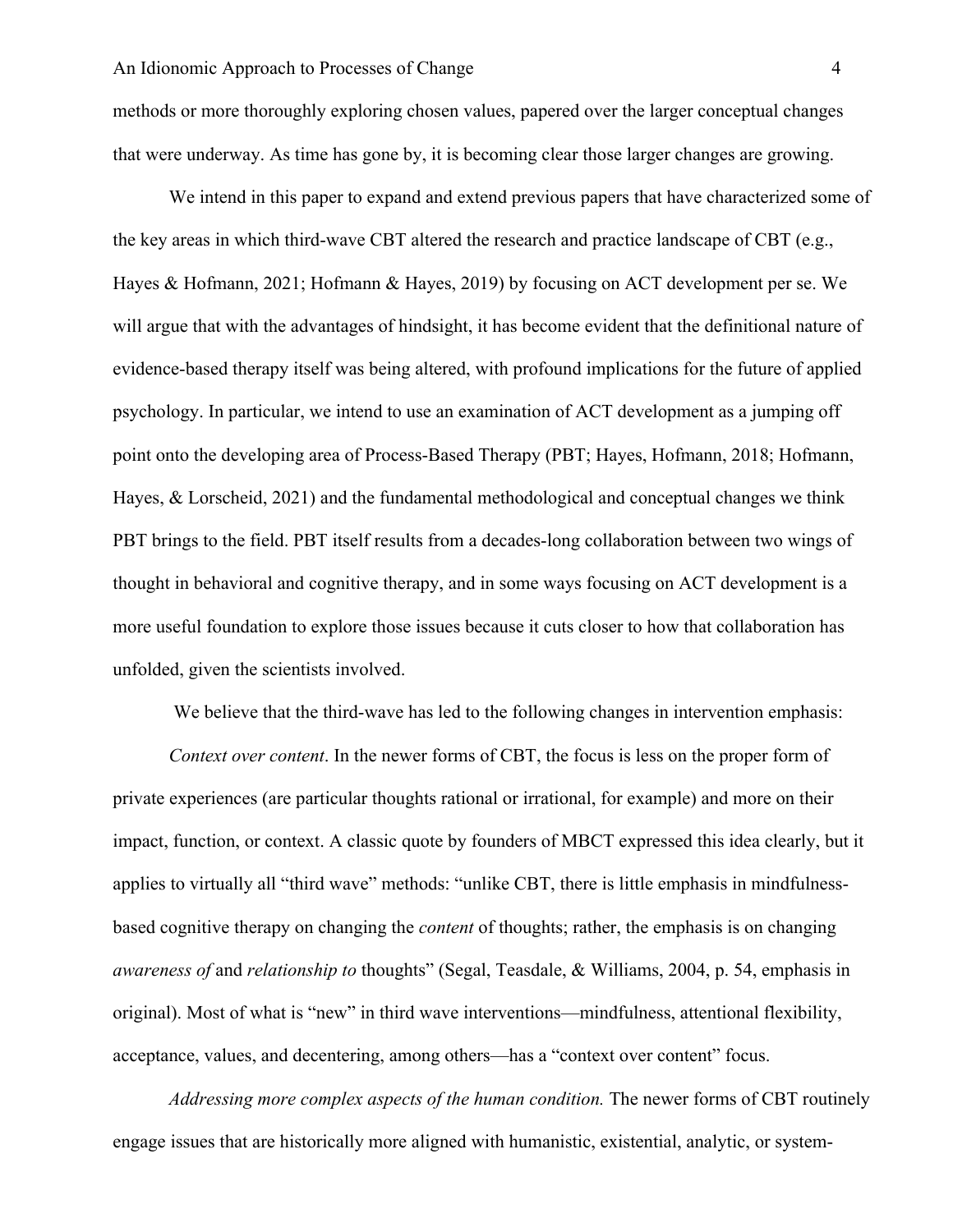oriented approaches. That trend was discernible two decades ago, but it is obvious now. Literally no topic of relevance to psychological intervention writ large is outside the bounds of contemporary CBT research and practice, from Kundalini Yoga (Simon et al., 2021) to psychedelic therapy (Watts & Luoma, 2020); from loving kindness and compassion focused meditation (Hofmann, Grossman, & Hinton, 2011) to intense work on the therapeutic relationship (Kanter et al., 2017) and existential concerns (Ciarrochi et al., in press).

*Processes should apply to the clinician, not just the client.* Newer forms of CBT ask therapists to develop a personal practice, or to work on their own psychological development. Research studies regularly focus on the impact of third-wave methods on the mental and behavioral health of practitioners themselves (see Rudaz et al., 2017 for a meta-analytic exemplar).

*Building on existing strands of CBT.* While the above features are new, at least as a matter of emphasis, one feature that did not change was viewing the behavioral and cognitive therapies as a cumulative exercise, in which treatment would be based on basic empirical principles that themselves evolved. From the beginning, third-wave ideas were linked to a goal of transforming earlier methods and models "into a new, broader, more interconnected form; thus, while the implications may be revolutionary, the processes giving rise to these developments are evolutionary" (Hayes, 2004, p. 660). As one concrete indication, this very article is being written by researchers known for their participation in very different branches of behavioral and cognitive therapy, yet who see common grounds for a more integrated future.

While these general features of the impact of third wave methods seem clear, the specific features of ACT development per se have never been thoroughly examined as a ground from which to consider the future of CBT and evidence-based therapy. Now seems like an appropriate time for that exploration. ACT is 40 years old, the total length of a typical academic career (the first workshop ever given on ACT was Hayes, 1982). If the originator of ACT is to be involved, this examination is well timed for that reason. ACT has also matured, and features that would have taken a mother's eye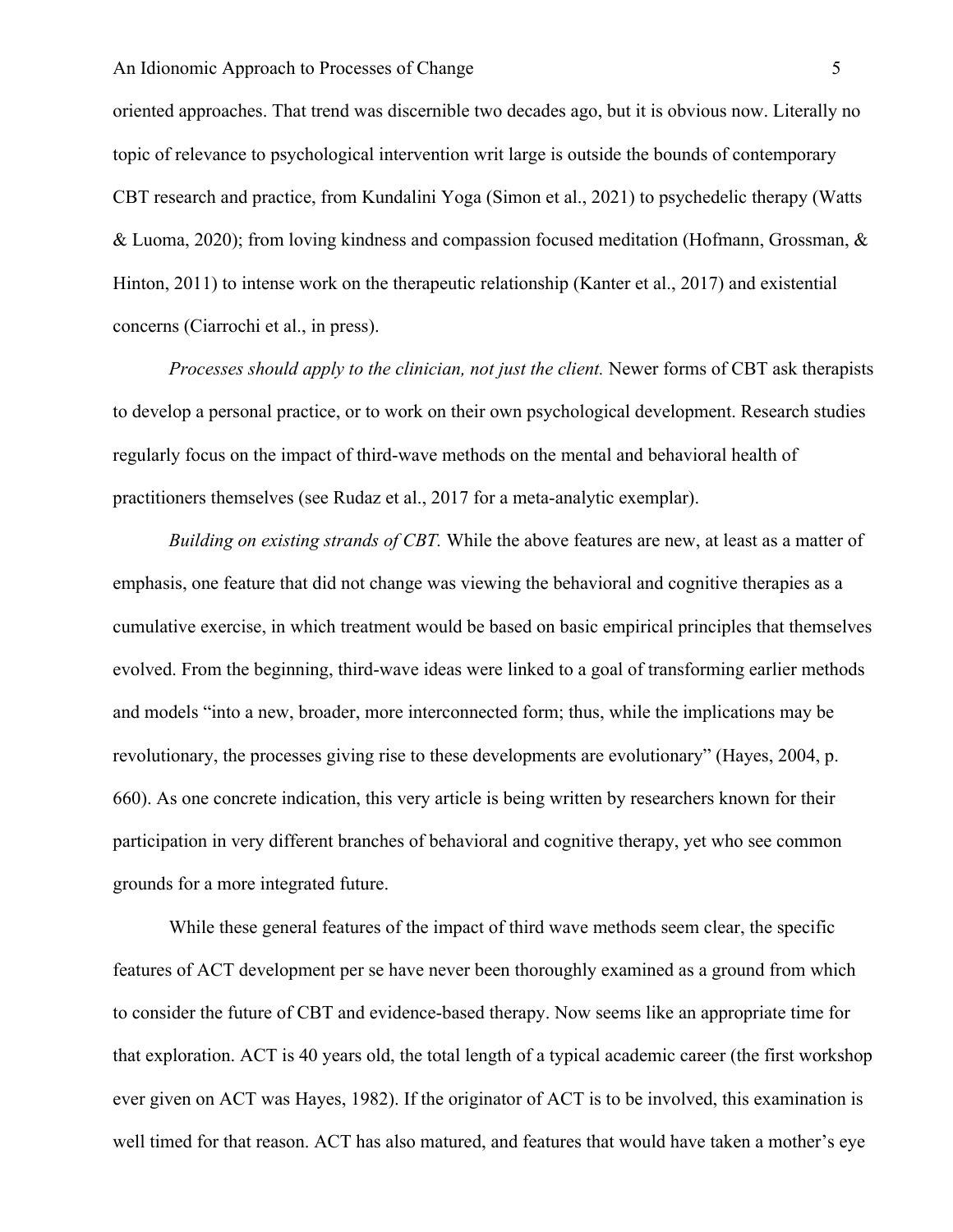to discern when the arrival of the "third wave" was first announced, are now easy to describe and to consider. Finally, we argue that profound changes are afoot in evidence-based therapy that both comport with and can be advanced by key features of the ACT development strategy.

# **ACT Research and Development**

The so-called "third wave" could never have happened based on ACT alone – it took DBT, MBCT, FAP, BA, MCT, CFT, and many more. When the first ACT text (Hayes, et al., 1999) or general ACT self-help book (Hayes & Smith, 2005) arrived, roughly two decades after ACT development began, they came with a highly unusual (some might say "unusually limited") set of developments to offer to behavioral science and practice. These included extensive work on philosophy of science issues, about a dozen or two intensive time series designs on a new approach to cognition, a set of processes of change ("psychological flexibility") linked to that basic science and philosophical work, and a handful of randomized controlled trials spread across multiple topical areas.

In the context of the time, we can view such decades of work and accomplishments as reflecting an odd and probably flawed path of development. ACT researchers tended to not target specific diagnoses, refrained from producing standardized protocols, and, initially, produced few psychometrically valid and reliable measures of key concepts. The supposedly new basic cognitive principles or refinements of philosophy of science matters were hard for most to evaluate, to understand, or even to find interesting.

If we move forward to the present day, the rate, range, and international visibility of ACT research have increased exponentially. Although randomized controlled trials were by design a limited portion of the overall research program (and arguably not the most important portion), they are easy to count and provide a concrete sign of that growth. The first 25 years of ACT research produced 1.3 randomized controlled trials (RCTs) per year. The rate of RCTs increased over the next five years to 26 a year (2010-2014), then 84 per year over the next five-year period (2015-2019); and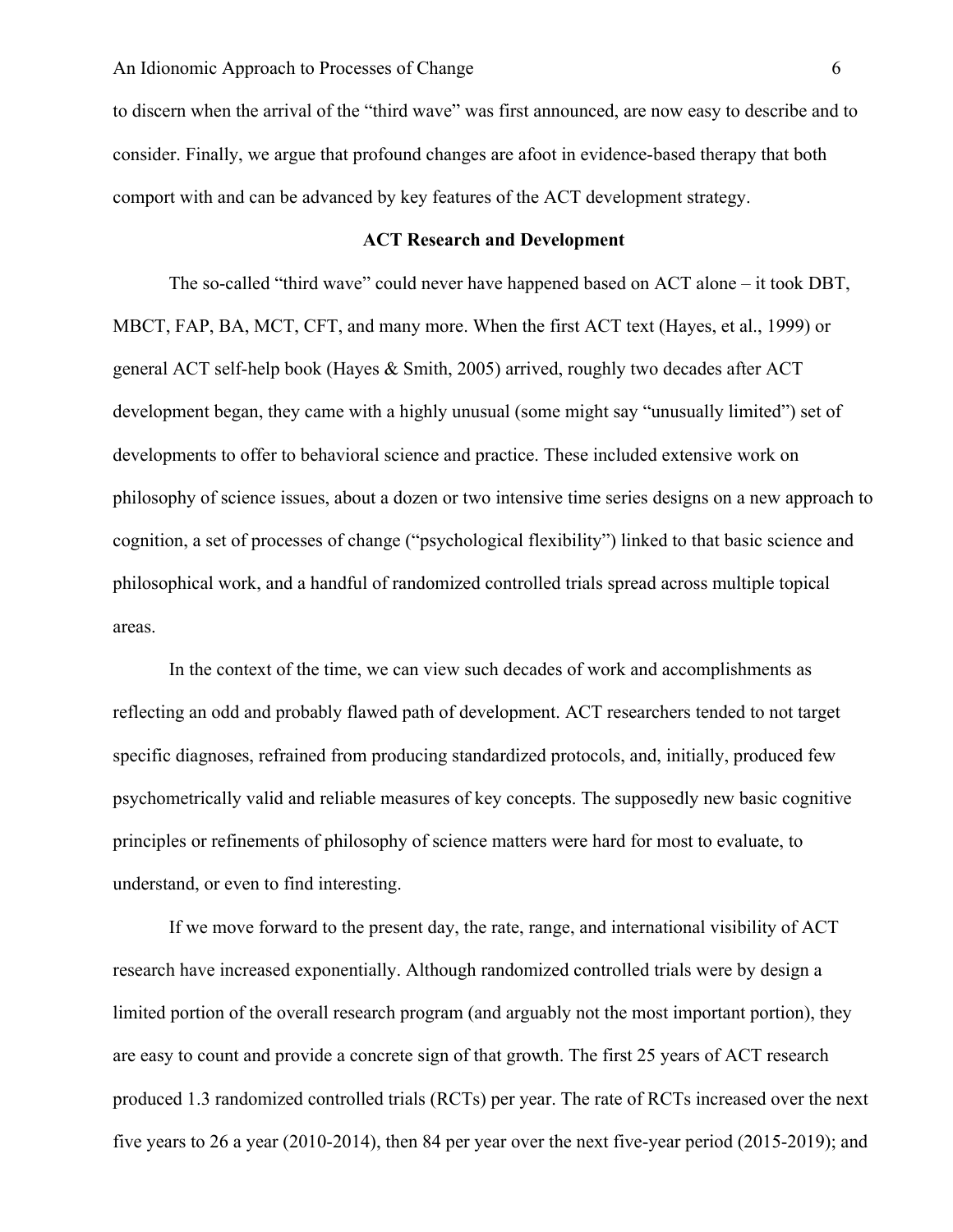most recently (2020-May 2022) to about 145 per year (see bit.ly/ACTRCTs). At the current rate, the total number of ACT RCT's will likely exceed 1,000 during the next 12 months. We have seen similar increases in most of the other forms of research linked to the research program.

ACT's atypical development strategy and undeniable productivity underlines why reviewing ACT development might be worthwhile. Characteristic features of a developmental program can become more impactful when combined with such high rates of research output, and that appears to have occurred. Two features of ACT research and development were that it was never definable as the study of protocols linked to psychiatric syndromes, and it emerged from a broadly focused form of philosophical, basic, and applied behavior analysis.

Historically speaking, that is hardly unique. Behavior analytic approaches that had little or no interest in psychiatric syndromes were once a strong presence in behavior therapy (e.g., Barlow & Hersen, 1973; Kanfer & Grimm, 1977). A behavioral analytic approach quickly withered in clinical areas, however, as functional analysis linked solely to direct contingencies stumbled badly (Hayes & Follette, 1992) and more broadly applicable cognitive models emerged. The Diagnostic and Statistical Manual of the American Psychiatric Association was revised and became much more utilized as the 1980's began (DSM-III; American Psychiatric Association, 1980), and funding exploded for CBT research laboratories doing randomized trials of protocols targeting these psychiatric syndromes. The enormous empirical success of CBT was soon apparent, in part because of its freedom to explore cognition without artificial behavioristic constraints. CBT's linkage to syndromal targets extracted a high price, however, as over time there was a diminished focus on philosophical assumptions and processes of change (Hayes & Hofmann, 2018).

An additional organizational factor that is often forgotten is that these same changes also encouraged behavior analysts to leave the various behavior therapy and CBT associations (e.g., the Association for Advancement of Behavior Therapy or ABCT) and form their own separate groups (e.g., the Association for Behavior Analysis International or ABAI). As a result, newer developments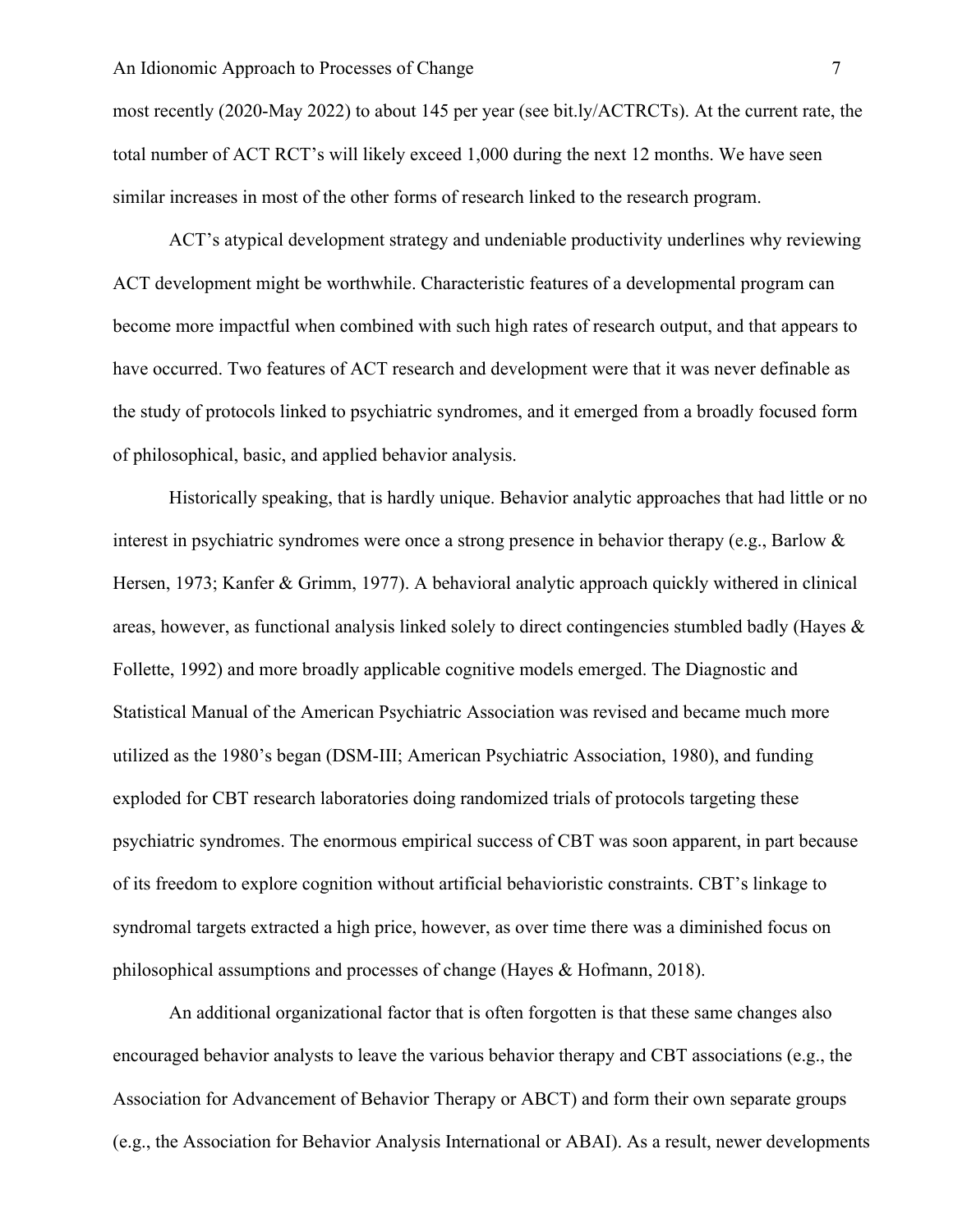in behavior analytic philosophy or basic principles became increasingly invisible to mainstream intervention science.

ACT was different. It began as a form of clinical behavior analysis linked to a single research program that is now known as "contextual behavioral science" (CBS; for a book-length description, see Zettle et al., 2016). CBS adopted a pragmatic philosophy of science called functional contextualism as a refinement of radical behaviorism (Biglan & Hayes, 1996). The most important difference between the two was that truth in CBS was to be based on "successful working" as measured against the chosen goal of prediction and influence of psychological events with precision (only a limited number of principles apply to a given event), scope (principles should apply to a range of event without loss of precision), and depth (all principles and theories should cohere with wellestablished principles and theories at other levels of analysis – so for example psychology should never find itself in conflict with good quality neuroscience). This modification replaced the traditional Skinnerian claim that prediction and control was the purpose of all science. Adding "with precision, scope, and depth" ensured that limited technological advances would not be confused with fundamental scientific ones; replacing "control" with "influence" helped avoid the distracting fantasy of scientists controlling the world; and treating scientific purposes as transparent public statements of shared but personal goals avoided the offensive dogmatism of telling other scientists what they *should* value (e.g., "prediction and control" over understanding, appreciation, or other goals they may have).

The most distinctive core feature of CBS that separates it from either traditional behavior analysis, or from other behavioral and cognitive models, was its tight linkage to a new empirical approach to language and cognition, Relational Frame Theory (RFT; Hayes, 1991; Hayes, Barnes-Holmes, & Roche, 2001). RFT viewed human higher cognition as an evolutionarily new form of relational learning. Many of the early canonical papers on ACT (see Hayes, 2015 for book length treatment) focused on how this approach to human symbolic reasoning might affect evolutionarily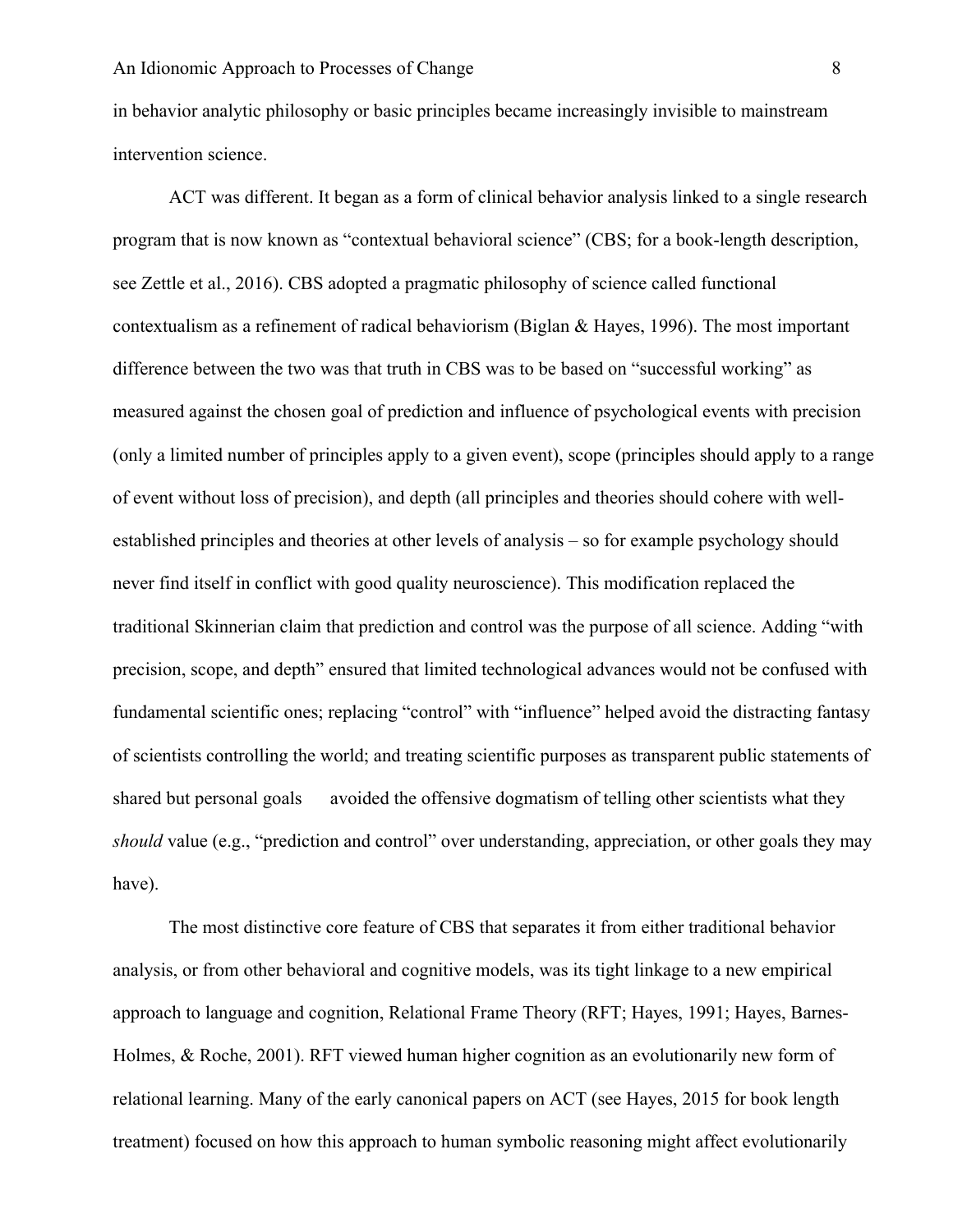earlier forms of learning such as operant or classical conditioning (Hayes, 1989), or how both philosophical and methodological adjustments would likely be needed to address cognition from this point of view while maintaining the anti-mentalistic stance of behavior analysis (Hayes, Hayes, & Reese, 1988).

One way to understand the combination of RFT and contextual philosophy of science is by contrasting it with mentalism. Mentalism came to be defined as treating one psychological action as the cause of another without an analysis of the contextual source of that relationship (Hayes  $\&$ Brownstein, 1986). In the RFT approach, even terms like "spirituality" (never mind "thought," which is much easier) can be used non-mentalistically and linked to modifiable aspects of context (Hayes, 1984). Conversely, even appealing to the impact of one overt behavior over another could result in the mentalistic error if context was ignored. RFT specified the kind of contextual features that can lead to an impact of cognition on overt action.

The RFT research program explored these features, and the ACT program gave them applied form. For example, instead of necessarily having to change the *form* of unhelpful thoughts (which is done by changing what RFT calls the *relational context*), ACT often tries to change the *impact* of thoughts via what in RFT is called the "transformation of stimulus functions" which is regulated by the *functional context.* Cognitive defusion methods such as word repetition or singing thoughts aloud are classic ACT examples of methods that alter the functional context, while leaving the relational context intact (e.g., a word like "milk" said repeatedly for 30 seconds still refers to milk when that repetition stops, but its believability and perceptual impact has plummeted; Masuda, Hayes, Sackett, & Twohig, 2004).

Early work in RFT appeared largely in journals only behavior analysts would be likely to read, such as *The Behavior Analyst*, or the *Journal of the Experimental Analysis of Behavior.* Over time, RFT researchers brought a kind of home-grown "contextualistic cognitive revolution" into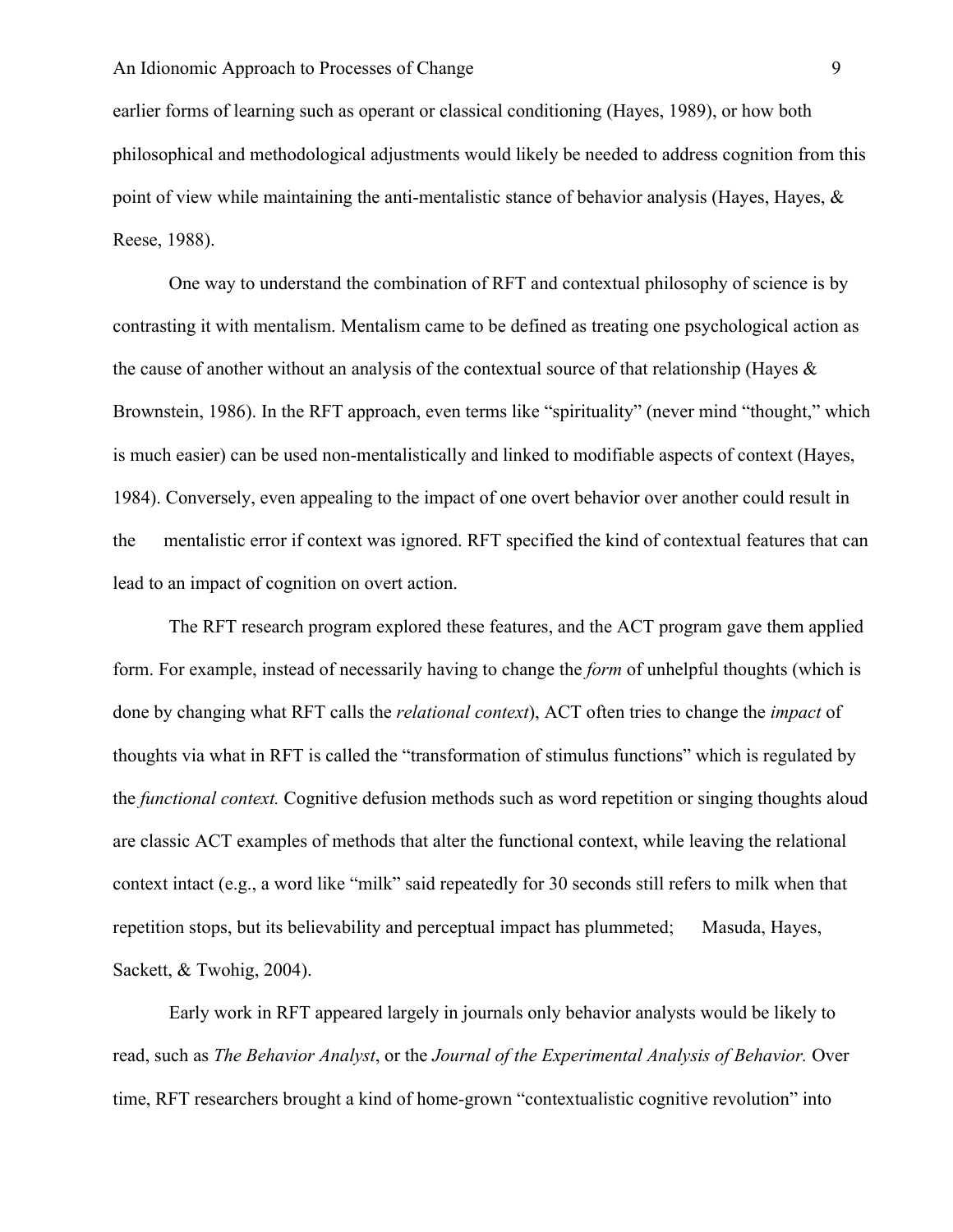behavior analysis itself, but with a research program and analysis that was quite distinct from mainstream cognitive science (e.g., DeHouwer, 2011) and from CBT itself.

RFT research is still highly controversial inside behavior analysis (e.g., Gross & Fox, 2009) but over the decades it has led to a vigorous applied behavior analytic program in language training (e.g., Dixon et al., 2015), improvement of intelligence (May, Tyndall, McTiernan, Roderique-Davies, & McLoughlin, 2022), assessment (Janssen, McEnteggart, Barnes-Holmes, Ee, & Egger, in press) and other areas outside of ACT intervention per se. Like ACT, the last dozen years have seen a notable expansion in the rate of RFT research and its impact (see O'Connor et al., 2017), including in areas not normally thought of as behavioral, such as artificial intelligence (Edwards, et al., 2022).

Unlike any of the other modern cognitive theories linked to clinical psychology, empirical research on relational framing was from the beginning almost entirely idiographic – virtually all the key basic studies were conducted using longitudinally intensive experimental analyses of small handfuls of participants. Early RFT work showed that verbal rules readily produced insensitivity to programmed consequences (e.g., Hayes, Brownstein, Haas, et al., 1986; Hayes, Brownstein, Zettle, et al., 1986) and that, beginning in infancy, relational learning produced forms of stimulus control that are not known to exist in non-human animals (Devany, Hayes, & Nelson, 1986; Lipkens, et al., 1993; Steele & Hayes, 1991). RFT research was dominantly idiographic, and had a natural process focus because it centered on how relational learning interacts in important ways with direct behavioral principles. In effect, RFT argued within behavioral circles that CBT was correct about the need for a central focus on cognition, but also that a more behaviorally based approach to higher cognition could lead to new processes of change and new forms of intervention that traditional cognitive and other mainstream accounts may not detect. The psychological flexibility model in ACT, which we will review shortly, was the ultimate result.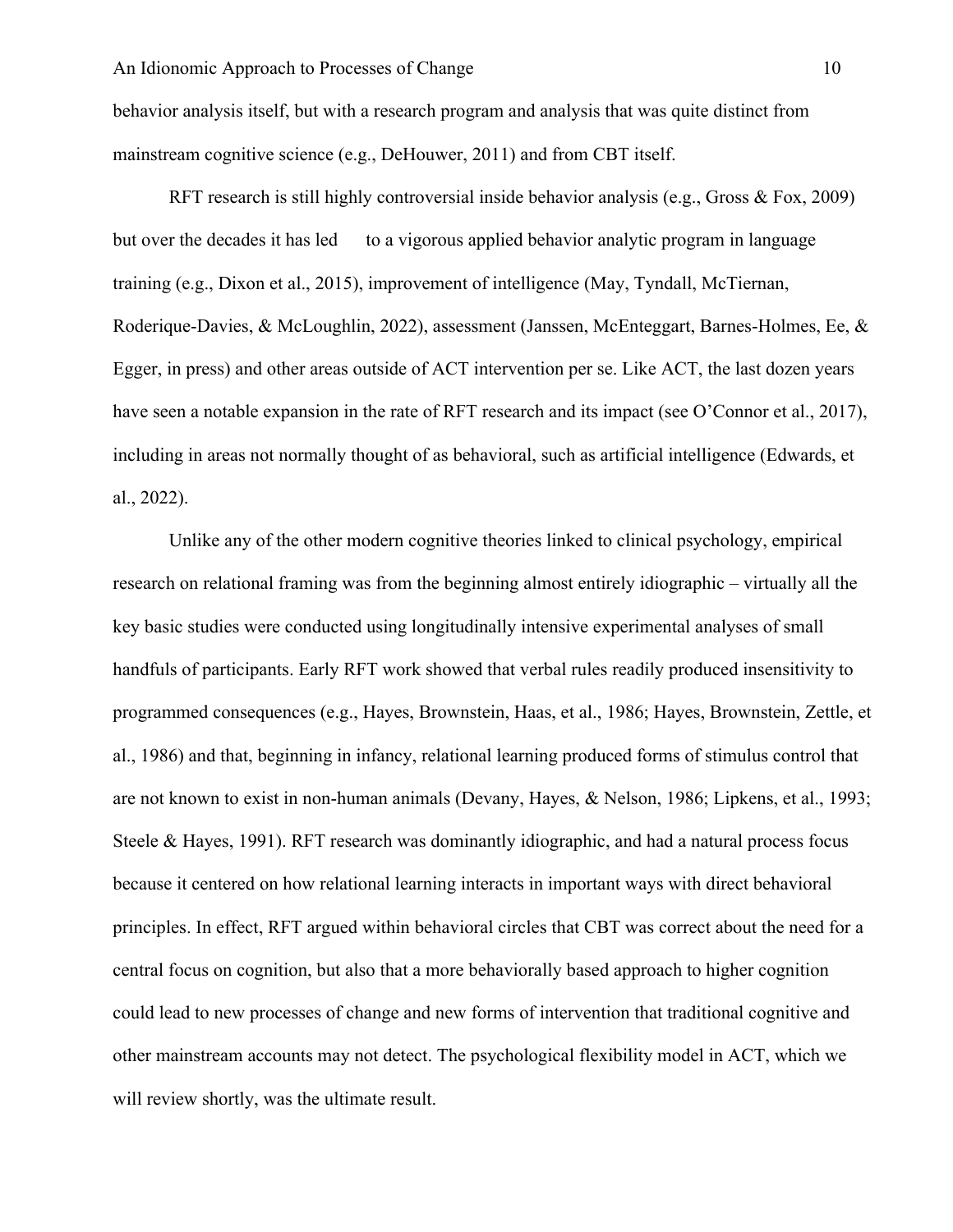Developing basic behavioral principles regarding cognition and trying to scale those principles into broadly applicable processes of change is inherently slow work. That was one reason early behavior therapists abandoned this approach once functional analysis faltered and traditional behavioristic accounts of cognition failed. With ACT and RFT, it took over two decades of work before a more traditional looking clinical outcome research program was even possible, coming together about the time the first ACT text was published (Hayes et al., 1999).

## *Developmental Features with Present Day Implications*

We are not attempting to write a thoroughgoing history of ACT. Rather this thumbnail summary was done to allow us to highlight a few features with strong present-day implications that we have explored as a team in PBT. We will pause to summarize these before turning to the substantive fruits of this development program, which have also proven relevant to the PBT project.

From the beginning, ACT was not just transdiagnostic, it was *universalist* – which is the first feature of ACT development that we wish to call out. For example, the earliest writings on ACT focus on how the clash between relational learning and direct contingency and social learning could lead to processes of change that applied across virtually all diagnoses and beyond (Hayes, 1984; 1987).

We can see this concretely by considering the 33 randomized controlled trials conducted on ACT in its first 25 years (1986 through 2009). The research output was quite limited, with studies per year ranging from zero to seven, but these studies were conducted on depression, pain, stress, coping with hallucinations and delusions, anxiety, substance use, weight loss, clinician burnout, clinicians' ability to be trained in other evidence-based methods, smoking cessation, trichotillomania, reducing epileptic seizures, quality of life in dermatitis patients, reducing self-harm, managing diabetes, reducing the impact of self-stigma, and reducing prejudicial beliefs. DSM disorders are present in that list, but they do not dominate it. Behavioral health, social wellness, therapist performance, and non-syndromal perspectives on mental health are arguably just as important.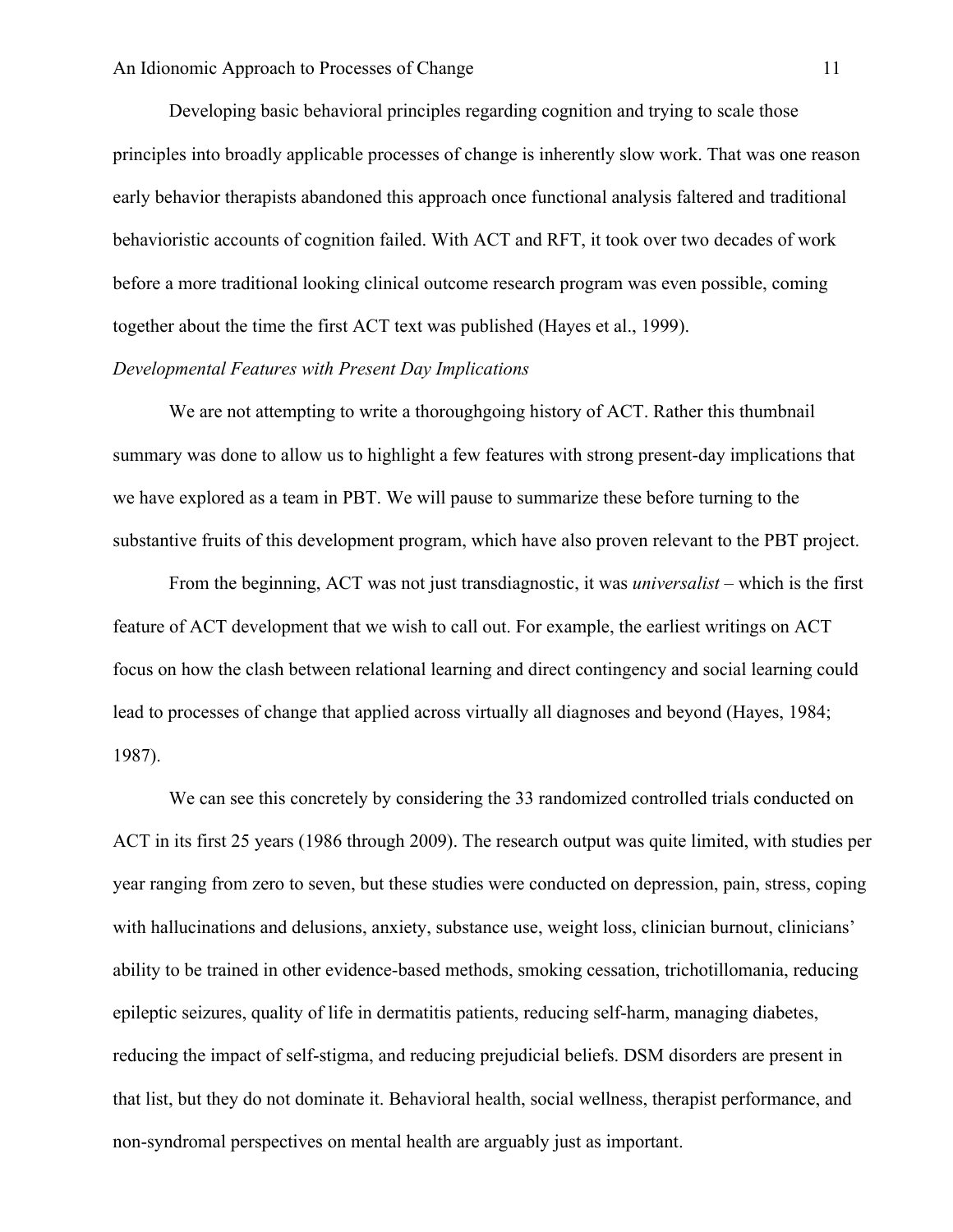Based solely on that list of targeted populations, it would be hard for mainstream observers in psychotherapy to characterize what the ACT research program was even about. At times it ranged so far beyond psychotherapy and mental health that it might not be understood to be a program in evidence-based intervention at all. As recently as 2014, meta-analyses of the ACT research program concluded that it is "not yet well-established for any disorder" (Öst, p. 105), partly based on the concern that DSM-based diagnostic interviews and other such expected features were often not used in ACT studies (Atkins et al., 2017).

ACT research is more understandable, however, once we notice its focus on broadly applicable *multi-level and multi-dimensional processes of change based on basic principles*. A process focus linked to basic principles (e.g., behavioral principles as expanded by RFT) has been characteristic of ACT research from the beginning (as we have just noted in the brief example of defusion above). This is the second feature of ACT development that we want to emphasize.

Consider the first two ACT randomized trials ever done (Zettle & Hayes, 1986; Zettle & Rains, 1989). The first was a small comparison of ACT with Beck's Cognitive Therapy for depression (successfully conducted incidentally only because Beck and the staff at the Center for Cognitive Therapy kindly provided active support for it: see Hayes, 2022). The second compared ACT with cognitive therapy, with or without distancing. Despite their occurrence in the 1980s when this was highly atypical, both studies contained innovative measures of cognitive defusion that today we might call meta-cognitive. As a result, subsequent mediational analyses of both studies could be conducted (in 1986 these analytic methods were not even known to exist), finding that defusion mediated the differences between ACT and Cognitive Therapy in these early trials (Hayes, Luoma, et al., 2006; Zettle, et al., 2011).

These two initial features (universalism and a process-focus) arguably interact and support each other. Both emerged naturally from CBS as a functional contextual system, since the goal was always to develop concepts and models with high levels of precision, scope, and depth that could be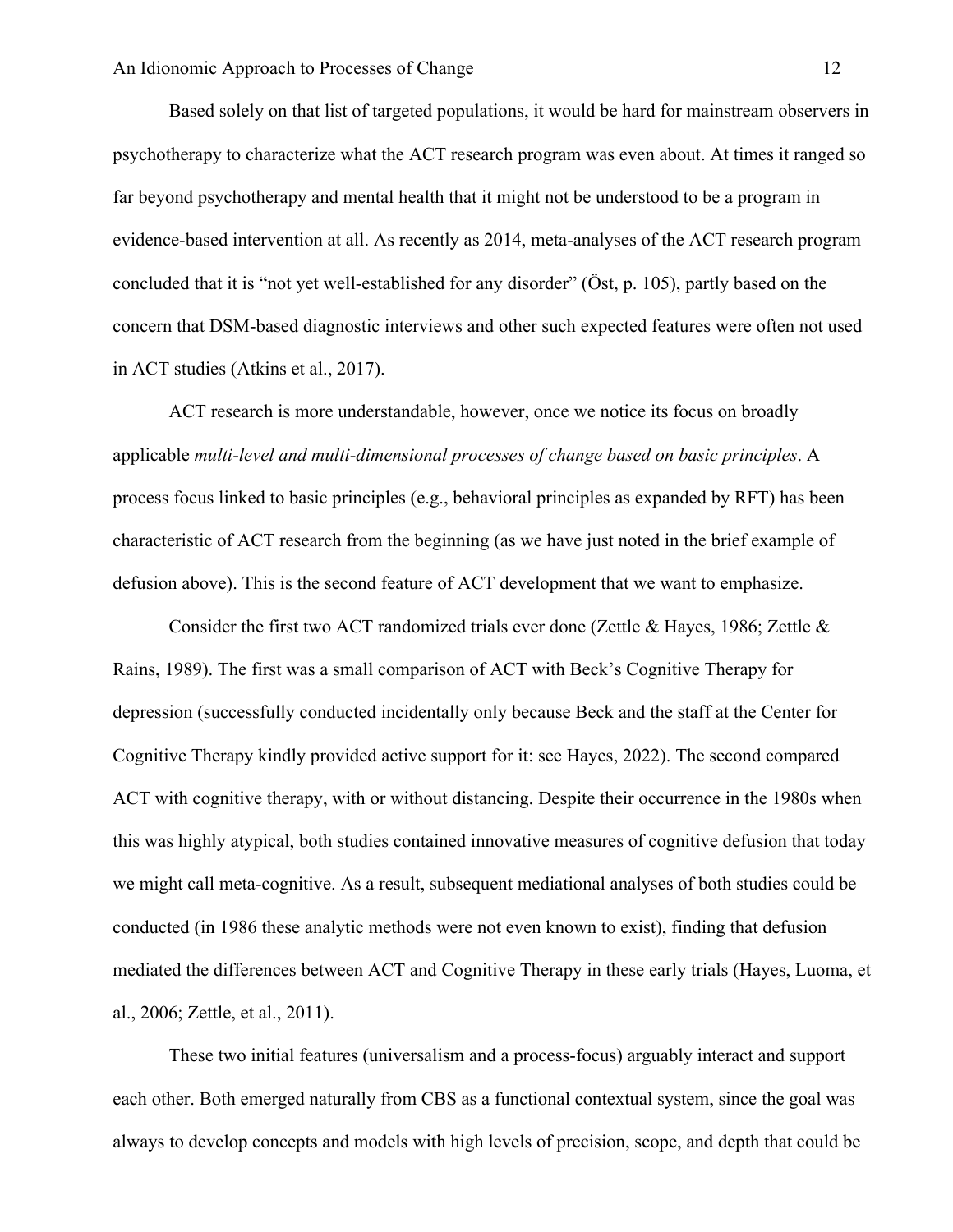applied to understanding how higher cognition interacted with older learning and biological processes. ACT is based on an integrated process model (see Hayes, 2019, for a recent book length summary) composed of six specific change processes reviewed below (cast in positive form: acceptance; defusion; flexible attention to the now; a perspective-taking sense of self, or "self-ascontext"; values; and committed action) and a myriad of studies focused on their modification using kernels and components (e.g., Levin et al., 2012; Villatte et al., 2016).

A third feature of the ACT model was its idiographic quality, due to the use of idiographic concepts from RFT and behavioral principles. Instead of a small set of broad report instruments with diagnostic cutoffs, processes of change within ACT have often been specifically targeted, assessed in a variety of ways, including via overt behavior, fitted to clinical need, and regularly examined in an idiographic and longitudinal fashion. As early as 2006, there were already over 40 self-report process measures available, largely organized by specific processes of change and populations (Ciarrochi  $\&$ Bilich, 2006). There are now several times that number. Some of these were designed for frequent use, such as the daily ratings of distress, struggle, workability, and values described in the original ACT book (Hayes et al., 1999). Even overt behavior measures as simple as breath holding as a measure of distress tolerance or emotional acceptance have been shown to mediate ACT results (Lillis, Hayes, Bunting, & Masuda, 2009). The goal of these measures was less to categorize persons on new diagnostic dimensions and more to characterize the functional linkages between life events, such as between affect and avoidance, or thought and behavioral compliance, and so on (e.g., Vilardaga et al., 2013).

The hope was always that laying a firm process-focused universalist idiographic foundation would eventually yield exponential progress as a broadly applicable process model was deployed across a broader and broader range of targets. That has proven to be true, as evidenced by the exponential growth and expansive reach of ACT research. There are also several important contemporary problems that are alleviated when high levels of research output are combined with a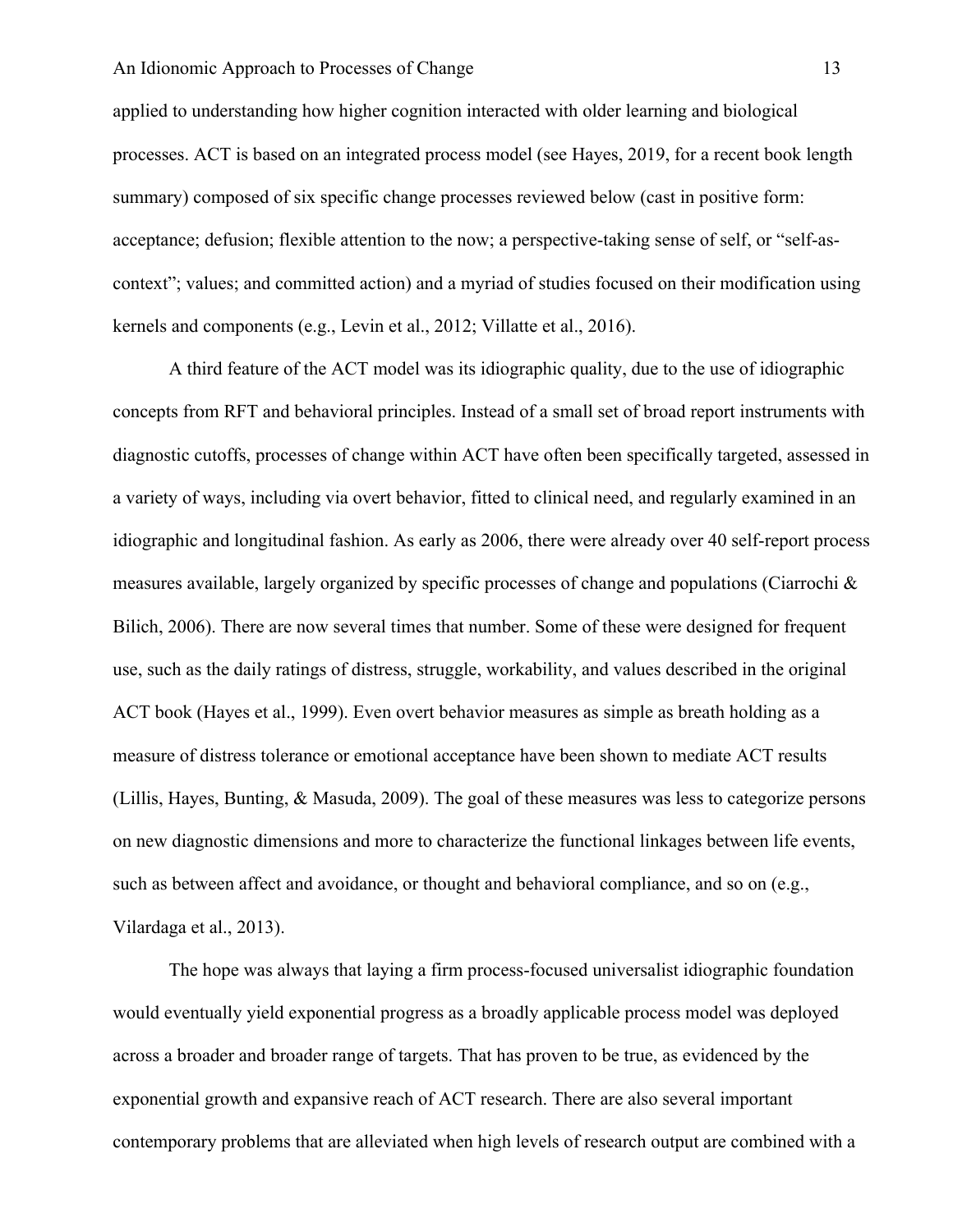universalist, process-focused agenda that takes seriously the details of the needs, goals, and context of the individual.

First, it makes it far easier for non-Anglophile cultures to contribute. Only 12% of the world's population lives in WEIRD (Western, educated, industrialized, rich, and democratic) countries even though 80% of the world's scientific literature comes from there (Henrich, Heine, & Norenzayan, 2010). Specific goals can easily vary in the ACT process model, as can the means used to change psychological flexibility processes themselves, and this allows people to create forms of ACT that are not limited by WEIRD cultural assumptions. Lower- and Middle-Income Countries (LAMICs) have now published hundreds of ACT RCTs or other studies (e.g., see bit.ly/ACTRCTs). Many of these studies are relatively small; sometimes, their methodological quality is weak. But studies from LAMICs often ask questions that would never even occur to those in major Western medical centers, and they are highly valuable if diversity, equity, and inclusion matters. A study on, say, how to integrate ACT into Islam (see *https://contextualscience.org/act\_and\_islamic\_research* for dozens of examples) is far more likely to be done in Iran than Sweden or the United States, and it fills in key knowledge gaps that Western researchers can miss.

Second, a process focus can fit more diverse goals and contextual situations than a syndromal focus. When the World Health Organization (WHO) was looking for ways to help war refugees, they settled on ACT self-help precisely because it was *not* syndrome-focused, reasoning that the biopsychosocial sequelae of war and oppression are far too diverse for a traditional narrowly focused evidence-based therapy approach targeting DSM disorders. In order to explore the potential benefits of self-help to war torn populations, the WHO funded tests of an ACT-based cartoon book and audio tape designed to teach psychological flexibility skills with requiring literacy (Epping-Jordan et al., 2016). Multiple successful gold standard RCTs with South Sudanese and Syrian refugees in Uganda, Turkey, and the European Union found positive results (e.g., Purgato et al., 2021; Tol, et al., 2020), including a recent RCT study that documented a 50% reduction in the future development of mental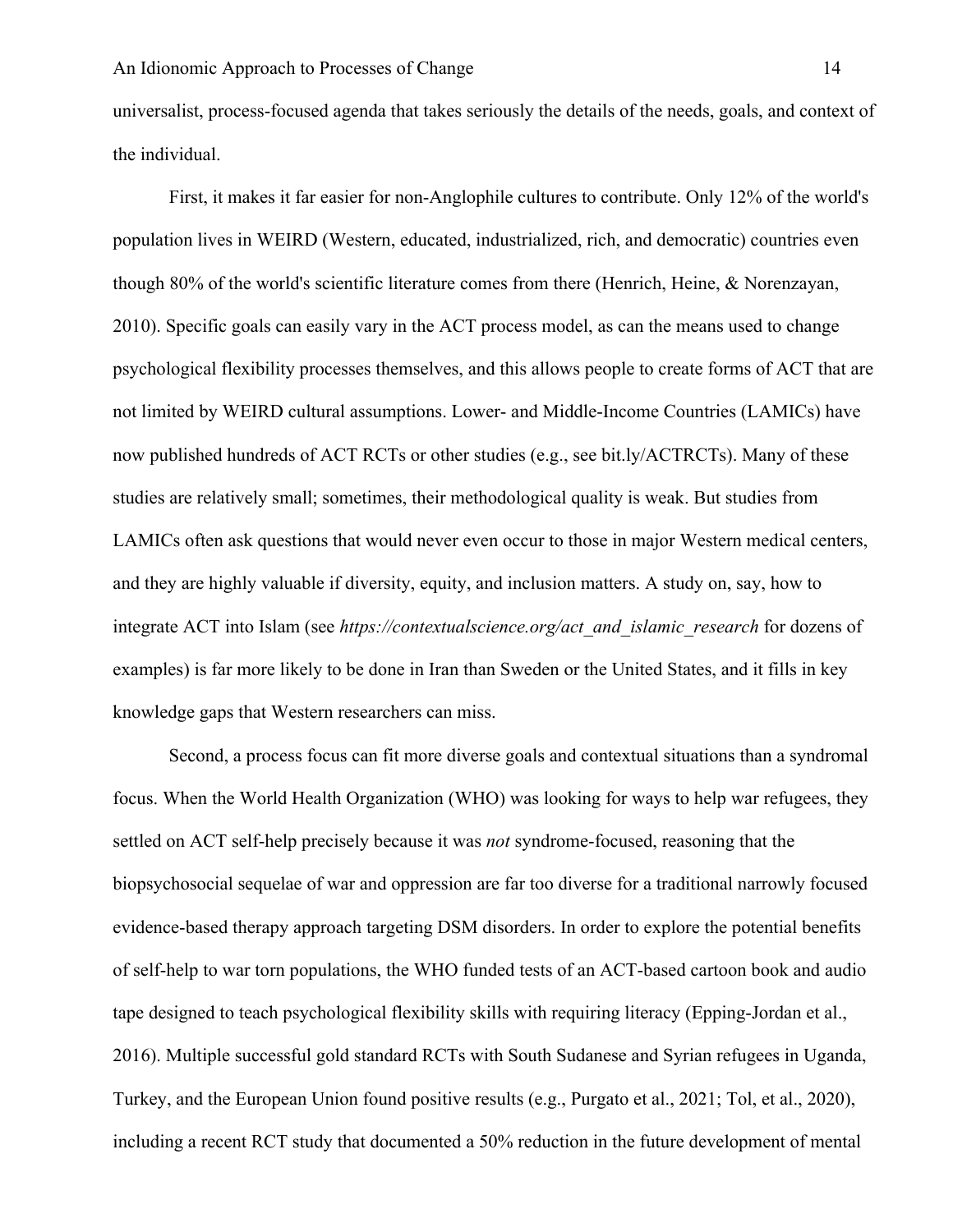illness due to the program (Acarturk et al., 2022). WHO now distributes this program free in 21 languages worldwide (*https://www.who.int/publications/i/item/9789240003927*), including currently in the Ukrainian war region, stating that it is helpful for "anyone who experiences stress, wherever they live, and whatever their circumstances" (p. 5). The COVID pandemic and the rise of worldwide conflict has made that declaration from the world's preeminent public health institution immediately relevant worldwide, but it could not have happened without ACT's universalist, and process-oriented development program.

We are now ready to describe ACT's psychological flexibility model in more detail. This is necessary to our discussion because the substantive products of ACT development are perhaps the most proximal features an average CBT professional examines when considering the relevance of ACT for the present-day challenges faced by our field, in contrast with the abstract features we have so far outlined.

# **The Psychological Flexibility Model: Open, Aware, and Actively Engaged**

The earliest basic RFT research area of importance to the ACT research program was rulegovernance. Behavior analysts could show in a series of idiographic studies that basic behavioral principles affected human behavior in unique and characteristic ways once verbal rules came to dominate the psychological landscape. Most especially, once verbal rules dominated, there was often a reduced sensitivity to direct experience, or in more behavioral terms, to contacting changing contingencies in the environment (see Hayes, 1989 for a book length summary of that research).

# **Pillar 1: Openness**

Based on such findings, the earliest efforts to create processes of change in ACT were focused on methods of augmenting or diminishing cognitive control over behavior (i.e., the impact of relational and symbolic events) in ways that better fit the context and current purposes of the client. This led ACT developers to focus on fostering greater cognitive flexibility using "cognitive defusion" methods that reduced the unwanted impact of thought, without necessarily changing their form or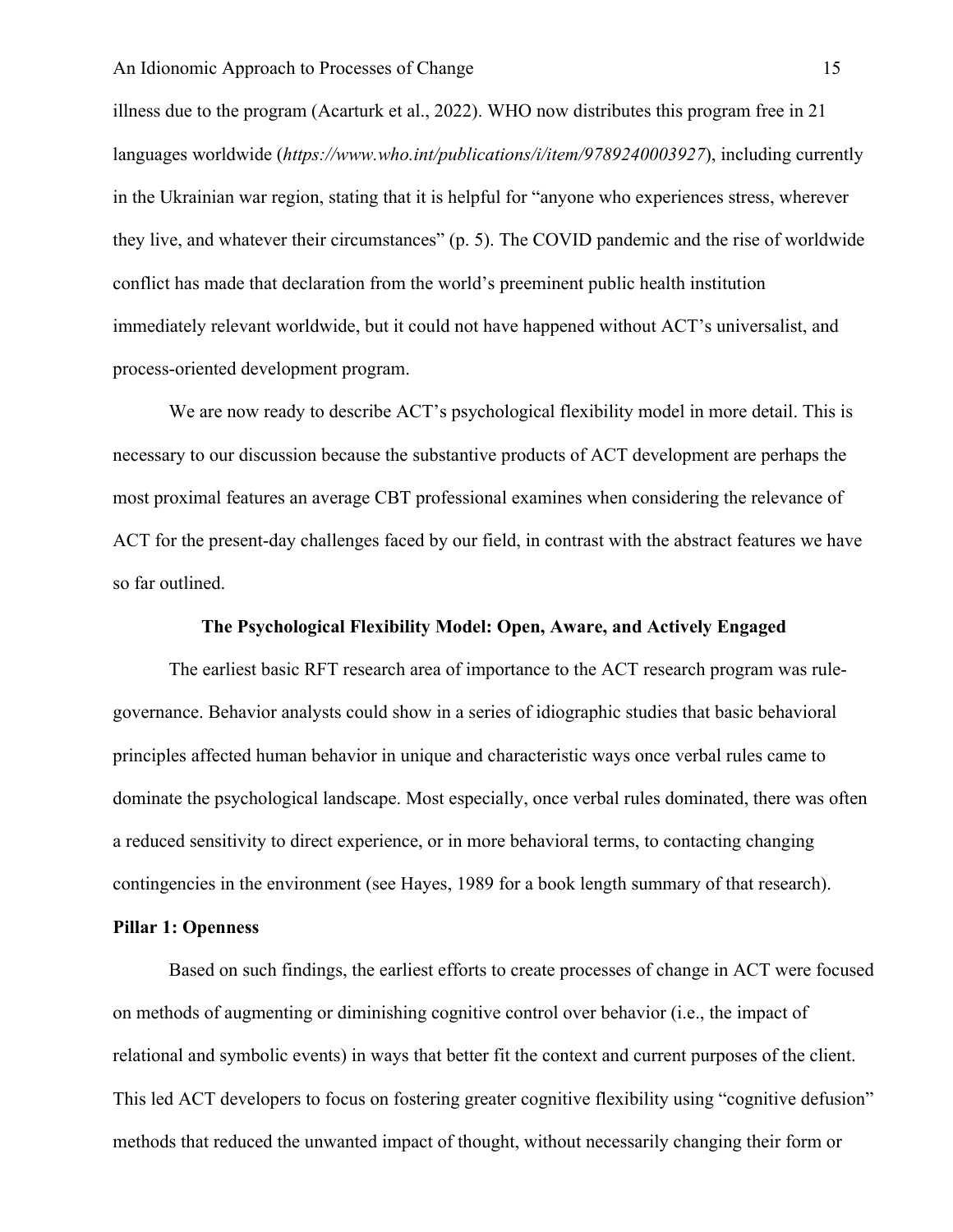frequency. A wide example of helpful defusion methods emerged – such as distilling an unhelpful thought down to a single word that is repeated rapidly aloud until it loses its meaning (Masuda et al., 2009; c.f., Titchener, 1916), or singing a difficult thought, or saying it in the voice of a cartoon character (Eilers & Hayes, 2015). Other forms of fostering cognitive flexibility were also used, such as rewriting one's life story several times while maintaining the facts and emotional reactions but changing the storyline itself (Hayes et al., 2012, pp. 227-228), or describing one's inner voice metaphorically as an advisor that one may choose to listen to, or disregard, depending on what builds value (Hayes, L., Ciarrochi, & Bailey, 2022).

Because people often use private experiences (anxiety) as indisputable reasons for action (e.g., avoidance), from the beginning (Hayes, 1984; 1987), ACT sought to undermine reason giving (Zettle & Hayes, 1986) and experiential avoidance (Hayes et al., 1996) in favor of an increased ability to experience or accept psychological events, such as emotions, memories, or bodily sensations, without creating behavioral harm. Examples of acceptance methods include the use of rationales, metaphors, and exercises for emotional openness (e.g., Hayes, Bissett, et al., 1999), graded emotional exposure, social sharing of feelings, or a deliberate deepening of emotional experience. An example of a classic ACT acceptance metaphor is viewing struggling with anxiety much as one would view struggling in quicksand; an example of an exercise would be to treat feelings as objects and to ask in detail about their size, shape, color, or speed. Meta-analyses show these methods work and do so via their putative mechanisms (e.g., Levin et al., 2012).

Thus, the first process "pillar" of psychological flexibility is greater openness. It had two primary aspects in the traditional ACT model: cognitive defusion and experiential acceptance. Conversely, the key repertoire narrowing processes expected in this area that contribute to psychopathology were argued to be cognitive fusion and experiential avoidance.

## **Pillar 2: Awareness**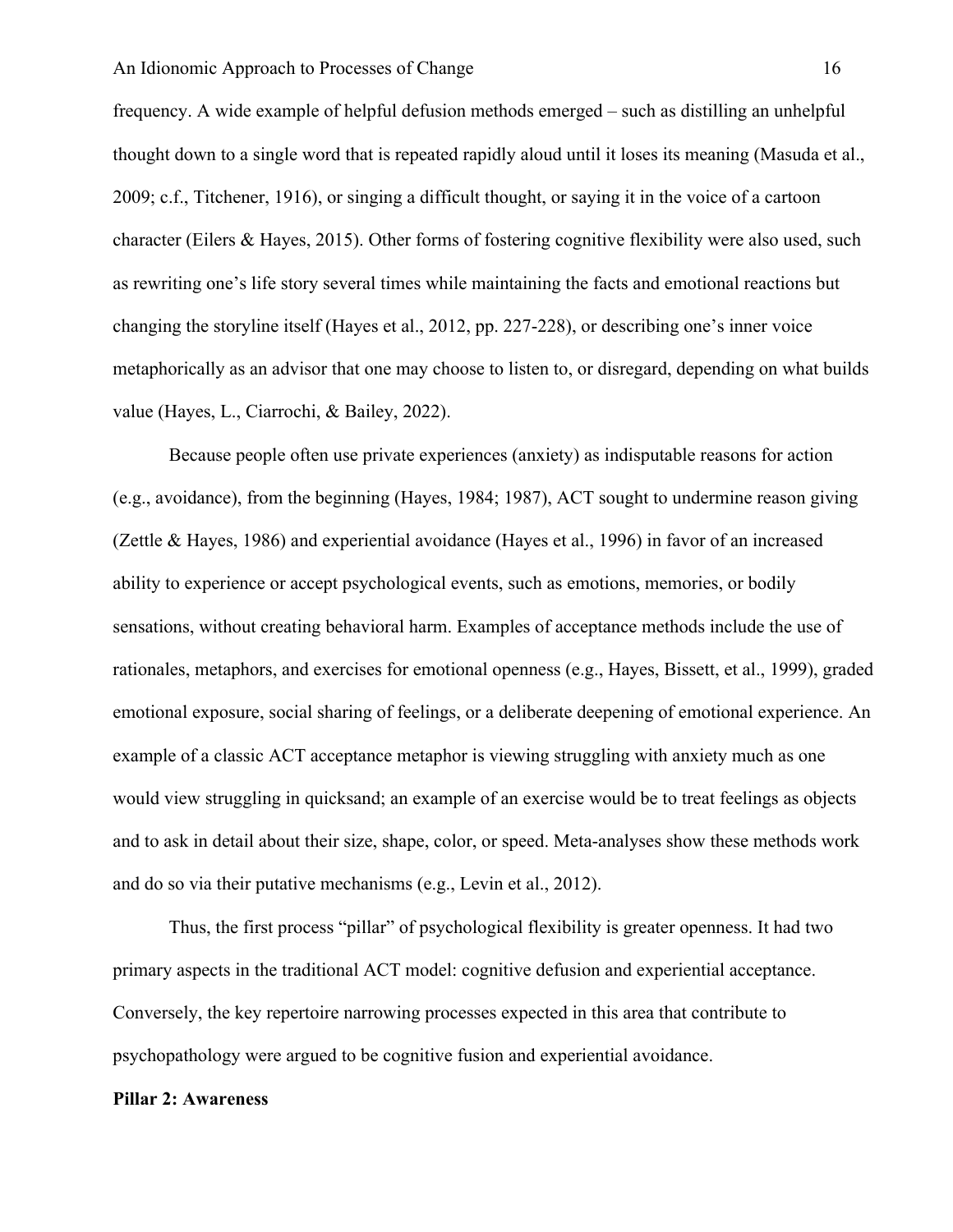The second process pillar in ACT is greater awareness. It begins with flexible, fluid, and voluntary attention to the present moment. Attentional training exercises are used, such as focusing on the soles of the feet (Singh, Lancioni, Winton, et al., 2007) and then gradually shifting from one foot to the other, and from either foot to both feet.

Because RFT research suggested that awareness occurs from a "I / here / now" perspective or point of view, the second feature of this process pillar involves the perspective taking cognitive relations of person  $(I/You)$ , place (Here / There), and time (Now / Then). Instead of focusing on the person's conceptualized self (e.g., "I'm a good person") that can readily lead to judgmental distinctions between oneself and others, ACT therapists focused on a perspective taking sense of self (or "self-as-context") that interconnects a person's sense of awareness with that of others (for a book length treatment see McHugh, Stewart, & Almada, 2019). The reason for this was that it was thought to be a more flexible and less defended place from which to allocate attention to the present moment in a flexible, fluid, and voluntary way, and to practice greater psychological openness.

The conceptualized self encompasses stories about the self and comparisons to others. It is often characterized by cognitively fused verbal descriptions and evaluations of who we are, what we are like, the traits that define us, and how that relates to the descriptions and evaluations of others. For example, statements like "I'm inherently unlovable" or "I'm in the gifted and talented class – I'm not a loser" are characteristic of the conceptualized self. While the conceptualized self is argued to be inherently repertoire narrowing (whether the content is good or bad), self-as-context interventions create glimpses of the felt sense that "I / here / now" awareness extends across time, place, and person and then uses that kind of awareness in the service of the other flexibility processes such as deliberately augmenting attention to the present moment, internally and externally, in a way that is flexible, fluid, and voluntary.

An example of a self-as-context intervention might be to have the person deliberately bring a painful issue to mind and to experience it, and then imagine leave their body and to look back at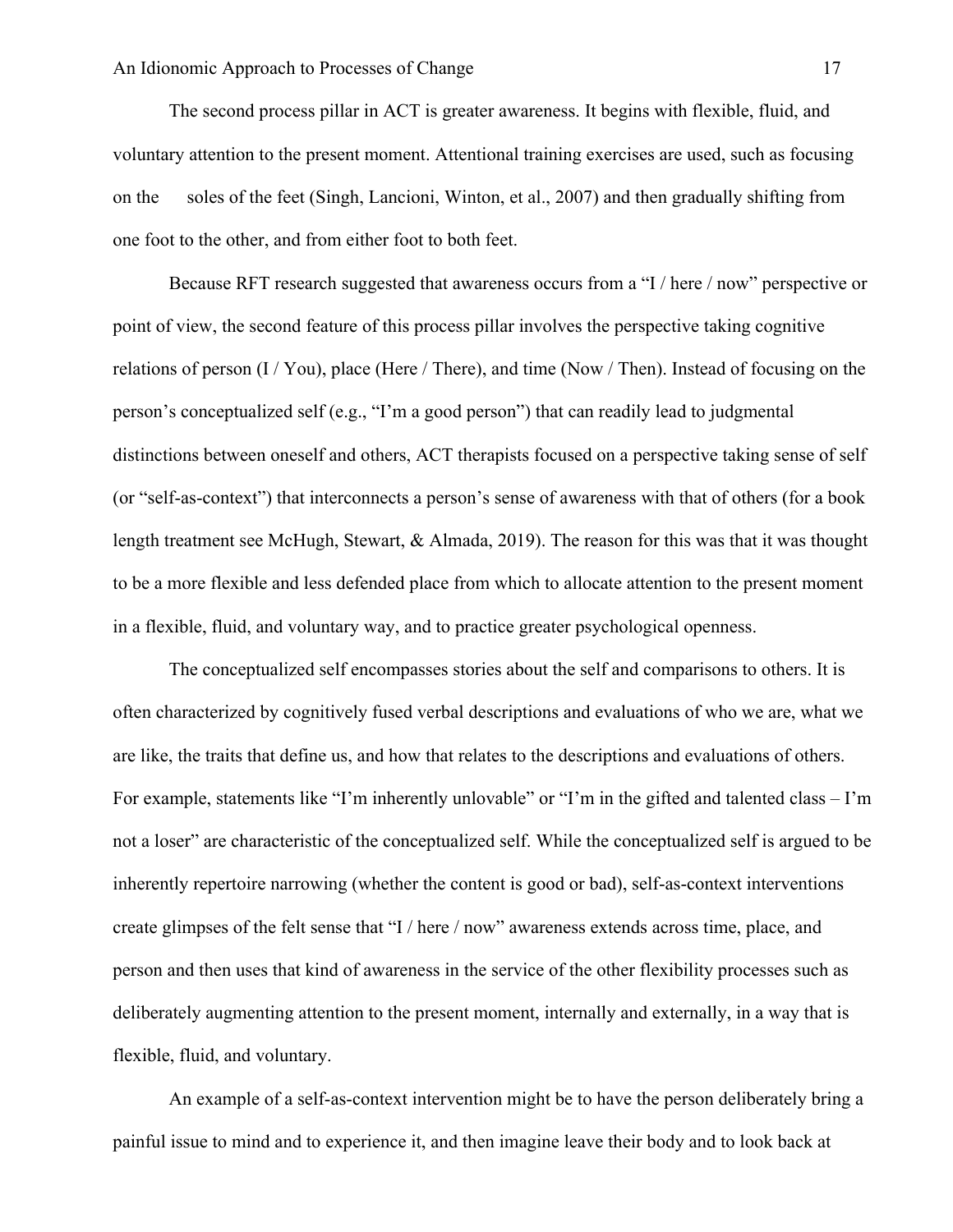oneself experiencing it, but from the outside (as if one is two persons, a person experiencing pain and an observer). In guided imagery, the person is then asked to mentally go to a side of the room and look back at oneself experiencing it, but from now observing from afar. As the imagery unfolds the person is asked to imagine it is ten years later and they are much wiser but are only remembering this moment of looking back at oneself from the side of the room while addressing a painful issue. The person is then asked to write a short note of advice across time back to the person called "you" ten years ago who was suffering with some issue. This exercise deliberately manipulates perspective taking in terms of person, place, and time, and these notes are nearly universally kind and wise – and impactful.

## **Pillar 3: Engagement**

The final process pillar in ACT is values-based life engagement. There are two features of this pillar: values and committed action. Values are chosen qualities of being and doing that establish consequences that are intrinsic to behavior. In RFT terms values are a special form of "augmentals" – verbal constructions that alter the capacity of events to function as consequences. For example, an augmenting behavior might be, "I will find this exercise boring (negative consequence), but I know that it will keep me fit and let me play sports with my daughter (transformed to a positive consequence)". Several intensive RFT studies have examined how augmentals work (Ju & Hayes, 2008) and how they can foster objectively measurable behavior change (Jackson, Williams, & Hayes, 2016). Committed action is the deliberate construction of larger and larger patterns of values-based action that contain those intrinsic qualities.

In many ways, this pillar is the "heart" of the ACT model. Values serve as the motivational basis for the rest of the model because they provide the globally desired life directions that establish intrinsic reinforcers. Because values are qualities of action, they are expressed as adjectives and adverbs, such as behaving lovingly, genuinely, honestly, creatively, kindly, and so on. Even very brief values interventions can have lasting impact (Chase et al., 2013). Clinically, there are many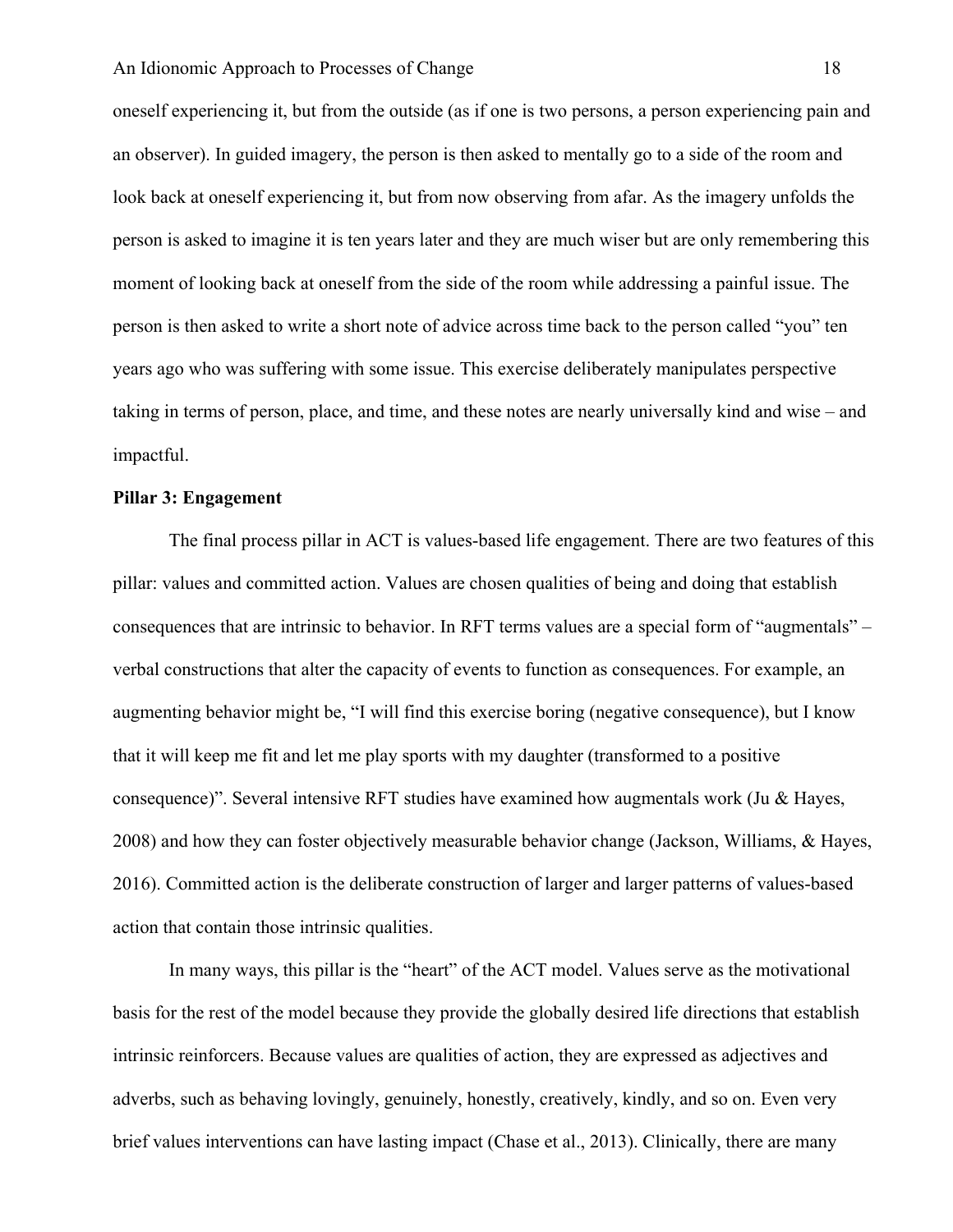avenues for values work: unpacking meaningful moments, identifying heroes, affirming values, identifying yearnings contained within painful moments, trying new activities to find ones that match preferences, and taking ownership of one's own life story.

The other aspect of the engagement pillar is the commitment to build larger and larger patterns of values-based action. A committed action is a clearly defined behavior or activity that a person engages in that is measurably in line with their chosen values and that has as its purpose the creation of persistent habits. Committed action is where the "rubber meets the road" of being able to move life in a valued direction. It has been studied with respect to a diverse set of different challenges that people may face and work through, including procrastination (Gagnon et al., 2016), persistence in the face of chronic pain (McCracken, 2013), and behavioral activation and depressive symptomatology (Trindade et al., 2018). A therapist working with an individual on committed action may employ strategies that emerged from a wide range of research in behavior change, including public sharing of goals, setting goals that are reachable and that represent doable incremental steps towards larger goals, gaining social support for commitments, creative values triggers (external cues to remind people of values commitments), activity scheduling, measuring progress, imagining the barriers and benefits to achieving a goal, and so on.

The six processes of psychological flexibility arguably define a coherent set for an important reason that requires a brief explanation. Behavior analysis always envisioned itself as an evolutionary science (Skinner, 1981) and positive evolution of any system requires what Donald Campbell (1965) called "variation and selective retention" of key features of the system fitted to the current context. We can see the six flexibility processes and three pillars in that light.

The first pillar of openness is necessary to foster healthy psychological variability given that it targets what are arguably two of the strongest repertoire-narrowing processes known in psychology: avoidance and excessive verbal rule-governance. The second pillar is necessary for context sensitivity since no behavioral process is always useful and conscious contact with the internal and external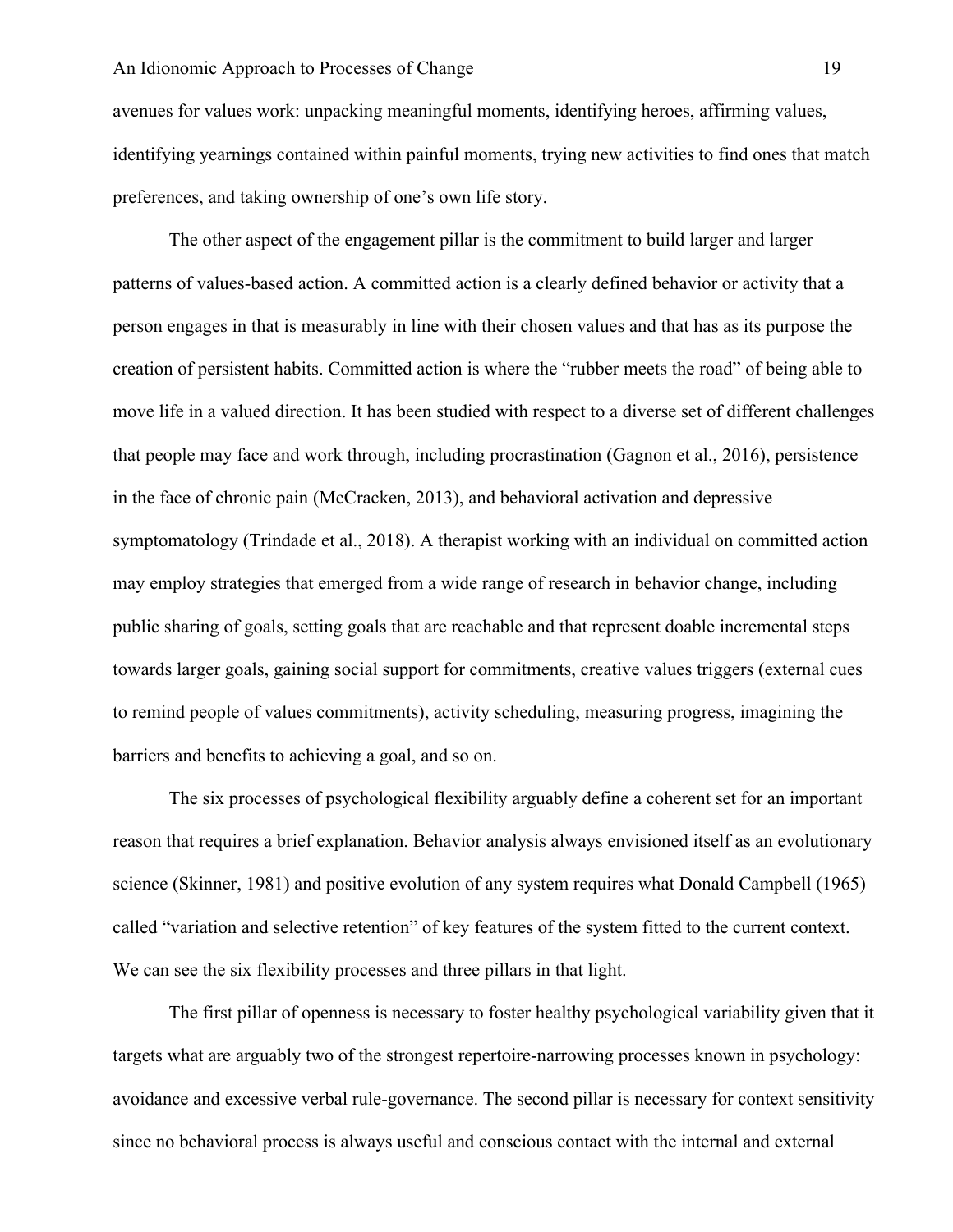context is what that center pillar is all about. The last pillar is composed of the selection criteria of chosen values and the retention processes of habitual repetition and behavioral integration of actions linked to those values. Thus, the psychological flexibility model fits with a multilevel and multidimensional extended evolutionary account of how human systems can evolve intentionally through healthy variation, intentional selection and retention, and conscious attention to contextual affordance (Hofmann & Hayes, 2019; Wilson et al., 2014). This is the fourth and last feature of ACT and CBS development we wish to call out. ACT has been driven by *evolutionary science* (see Wilson & Hayes, 2018 for a book length treatment of the relation between evolution and CBS). The deliberate development of this relation has led to new applied methods beyond ACT itself, such as the internationally deployed program for the development of more cooperative groups call *Prosocial* (Atkins, Wilson, & Hayes, 2019; see www.prosocial.world) that combines ACT with Elinor Ostrom's Nobel Prize winning principles for the evolution of prosocial groups.

We have now called out the main features that seem characteristic in the ACT development strategy. ACT followed a universalist agenda tied to the search for high precision, high scope, multilevel and multi-dimensional processes of change that were informed by basic principles and ongoing basic research in human cognition, vetted idiographically, and integrated into an overarching evolutionary approach. A wide variety of modern CBT approaches reflect some or most of these same features. To take just a few of many good examples: Compassion focused therapy is clearly based on evolutionary theory (Gilbert, 2017); Functional analytic psychotherapy is universalist and was vetted ideographically (Holeman et al, 2017); Meta-Cognitive Therapy has an ongoing basic science program linked to processes of change (Wells, 2019); and so on. Arguably, however, these features are especially useful when taken as a whole, as we have shown they have been in ACT development. If that is the case, in interaction and collaboration with other wings of contemporary behavioral and cognitive thought, could this set of attributes contribute in useful ways to the main contemporary problems faced by applied psychology and intervention science more generally?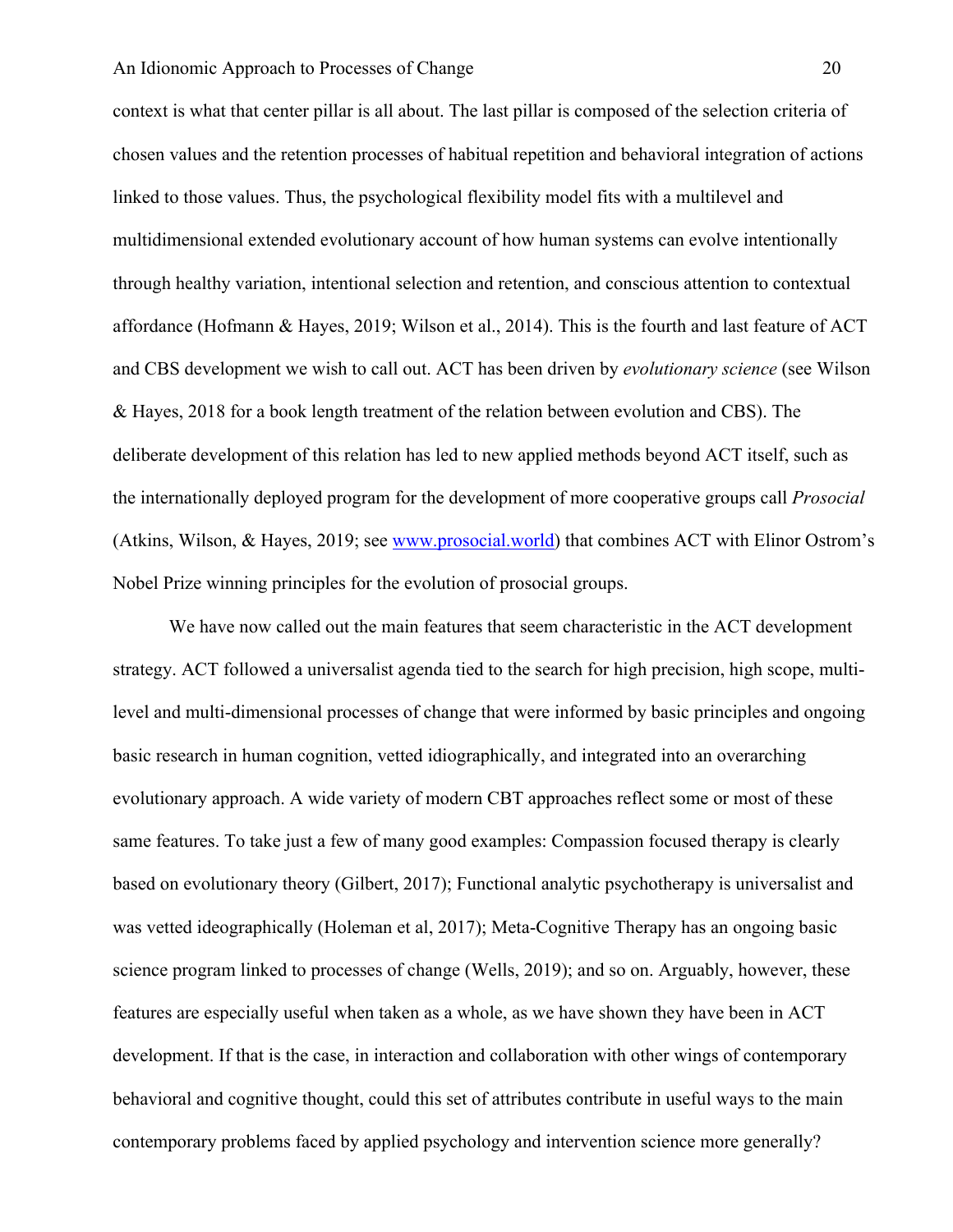For the last decade, we have been exploring that very question in an ad hoc fashion, especially in the development of PBT. Our personal interests in ACT, RFT, or CBS vary greatly, but at the meta-level, our interests in the developmental features we have been exploring are shared, regardless of their source, and we have been bringing them to bear on how best to proceed in the current era of process-based individualization and personalization. To that topic we now turn.

## **Processes-Based Therapy as a Model of Evidence-Based Therapy**

How can we understand the needs of the individual in a way that is likely to produce better intervention outcomes? Let's call that the "practical clinical question." Functionally speaking that question has driven every aspect of our field for a good portion of a century. The late Gordon Paul addressed it in his famous formulation "What treatment, by whom, is most effective for this individual with that specific problem, under which set of circumstances, and how does it come about?" (Paul, 1969, p. 44). When speaking of assessment, Paul Meehl (1959) said that "in what way and to what extent does this . . . information help us in treating the patient" (p. 117) was "ultimately the practically significant one by which the contributions of our techniques must be judged" (p. 116). The treatment utility (Hayes, Nelson, & Jarrett, 1987) of answering that practical clinical question is the core purpose of case conceptualization, diagnosis, functional analysis, theories of psychopathology, models of intervention, clinical assessment, moderation analysis, and an interest in processes of change, among several other central topics.

The behavioral and cognitive therapies, and evidence-based intervention science more generally, did not start out believing that vast collections of evidence-based protocols focused on DSM syndromes could ever rise to the challenge of that practical clinical question. Nevertheless, the DSM and its latent diseases model became the touchstone for evidence-based therapy for decades of work, many billions of dollars of grant funded research, and generations of students interested in mental and behavioral health.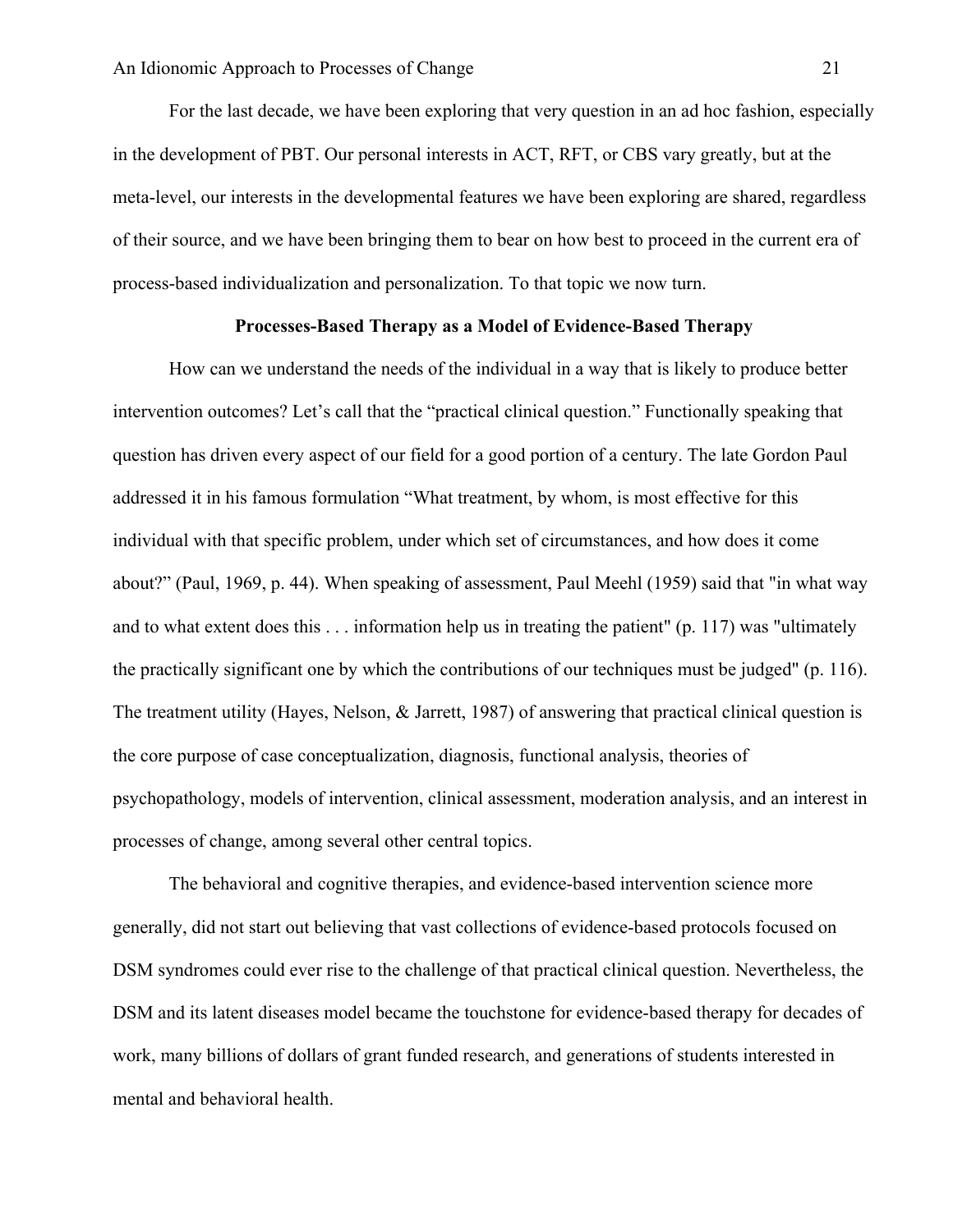Many scholars have written extensively on the status of syndromal classification, the present authors not excluded (e.g., Hayes, Hofmann, & Ciarrochi, 2020; Hofmann et al., 2021). Whatever else one wishes to say about it, confidence is waning in the idea that the DSM will prove to be sufficiently progressive to foster an adequate answer to the practical clinical question. The DSM 5 workgroup stated that

" $($ ...) the goal of validating these syndromes and discovering common etiologies has remained elusive. Despite many proposed candidates, not one laboratory marker has been found to be specific in identifying any of the DSM-defined syndromes. Epidemiologic and clinical studies have shown extremely high rates of comorbidities among the disorders, undermining the hypothesis that the syndromes represent distinct etiologies. Furthermore, epidemiologic studies have shown a high degree of short-term diagnostic instability for many disorders. With regard to treatment, lack of treatment specificity is the rule rather than the exception. … reification of DSM-IV entities, to the point that they are considered to be equivalent to diseases, is more likely to obscure than to elucidate research findings" (Kupfer, First, & Regier, 2002; pp. xviii-xix).

The subsequent virtual abandonment of the DSM by the U. S. National Institute of Mental Health (NIMH) as a way to organize its research portfolio and the almost spasmodic launch of the Research Domain Criteria (RDoC) initiative inside NIMH (Insel et al., 2010), reflects the loss of confidence by academic psychiatry in this syndromal approach. In a more fundamental scientific matter, the failure of modern genomic research to find robust evidence of a direct and readily testable biological basis for psychiatric syndromes (Scull, 2021), and the documentation of enormous diversity inside so-called "homogeneous" diagnostic categories (Fried & Nesse, 2015) has suggested that the syndromal strategy is simply not paying off. Perhaps most of all, as the workgroup quote above reflects, the half century-long failure of syndromal classification to lead to the identification of disease entities by the normal standards of academic medicine, and to the demonstrable treatment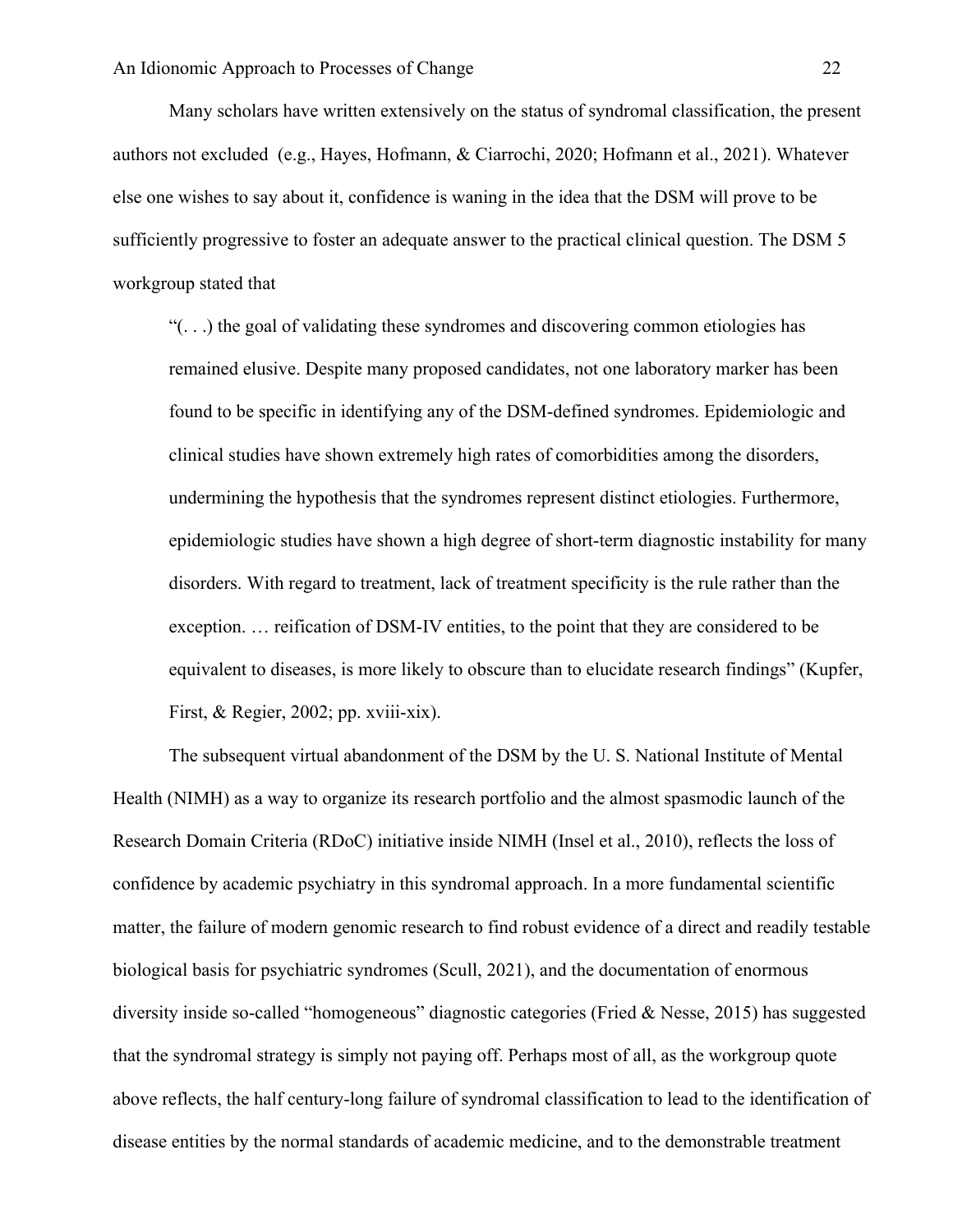utility of diagnosis, gradually undermined the main rationale for the possible progressivity of a focus on psychiatric syndromes as they apply to the practical clinical question.

The cognitive and behavioral therapies are still dealing with the aftermath of these many decades of DSM domination (see Hayes & Hofmann, 2018 for a book length treatment). Theory suffered and a technological approach blossomed, complete with a disinterest about philosophical assumptions. Mediational studies were under-used, and in many areas processes of change were under-studied. Basic process questions went unasked, and the field failed to notice the poor fit between analytic methods and the intellectual challenges faced by the field of processes of change (Hofmann, Curtiss, & Hayes, 2020).

PBT (sometimes referred to as process-based cognitive behavior therapy, process-based behavior therapy, or process-based intervention) is a response to this challenging situation (Hayes, Hofmann, & Ciarrochi, 2020; Hayes, Hofmann, & Wilson, 2020; Hofmann, Hayes, & Lorscheid, 2021). PBT has taken a different approach by defining evidence-based intervention by a core question, "What core biopsychosocial processes should be targeted with this client given this goal in this situation, and how can they most efficiently and effectively be changed?" (Hayes & Hofmann, 2018; 2021). Processes are the functionally important pathways of change. We define them as theorybased, dynamic, progressive, contextually bound, modifiable, and multilevel sequences linked to important outcomes (Hayes, Hofmann, & Ciarrochi, 2020a).

In a PBT approach, these processes need to be integrated into models that can specify evidence-based procedures or kernels that can target and change them. We need models because the list of change processes is long, and it is necessary to select among them to even conduct a functional analysis of an individual case (See Chapter 3 in Hofmann et al., 2021). We have argued that models need to have a clear set of philosophical assumptions, and broadly apply across problems, goals, setting, delivery methods, and cultures (Hofmann & Hayes, 2019). Furthermore, models need to address the key psychological dimensions of human experience and its multi-level or nested nature.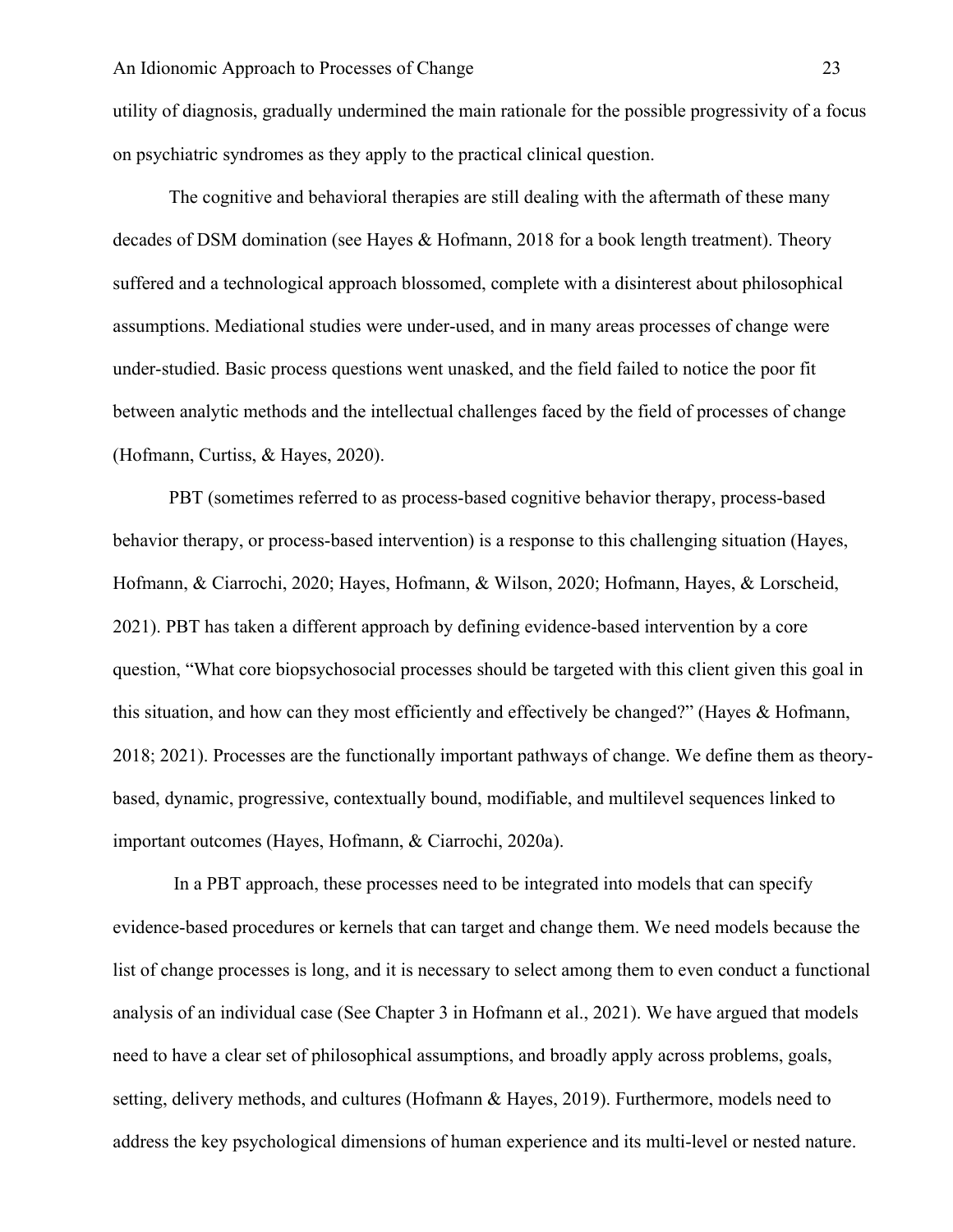Without attempting to draw any hard lines between them, we have described at least six dimensions that need to be dealt with: cognition, emotion, attention, self, motivation, and behavior. In addition, a well-designed process model needs to acknowledge the possible importance of the biophysiological level, and the sociocultural level, not just the psychological level. These too need to be dimensionalized, but as we will show later, the existing data on which to do so are much sparser than data on the psychological level, so that project remains in the future. Finally, we have adopted an evolutionary science approach and suggested that process models that are more fully adequate need to address how the various dimensions and levels of processes address issues of variation, selection, retention, and contextual fit.

What has resulted from these considerations is the "Extended Evolutionary Meta-Model" (EEMM; said orally it rhymes with "team") of PBT (see Figure 1). By a "meta-model" we mean that the EEMM is a kind of template or model of models that affords deployment of a variety of specific models of psychopathology, psychological difficulty, positive psychology, or intervention science.

# INSERT FIGURE 1 ABOUT HERE

There are several potential advantages to a process-based approach when organized in this way. Many scholars have noticed that theoretical coherence does not seem to emerge naturally in the behavioral sciences (Lilienfeld & Strother, 2020). It is easy to create a measure of virtually any theoretical concept in psychology but achieving coherence across myriad concepts has proven to be difficult. As a result, intervention science is left with a cacophony of concepts without a clear way of focusing on the ones that are of most functional importance.

By moving towards processes of change as organized by the EEMM, three important things happen. First, because processes of change are functionally important pathways to outcomes, it keeps the discussion focused on the practical clinical question: that is, to the means to ends that are of importance to individuals. Second, by suggesting that we can view processes in an overall metamodel, it is easier to keep a focus on biopsychosocial processes of change even if a particular model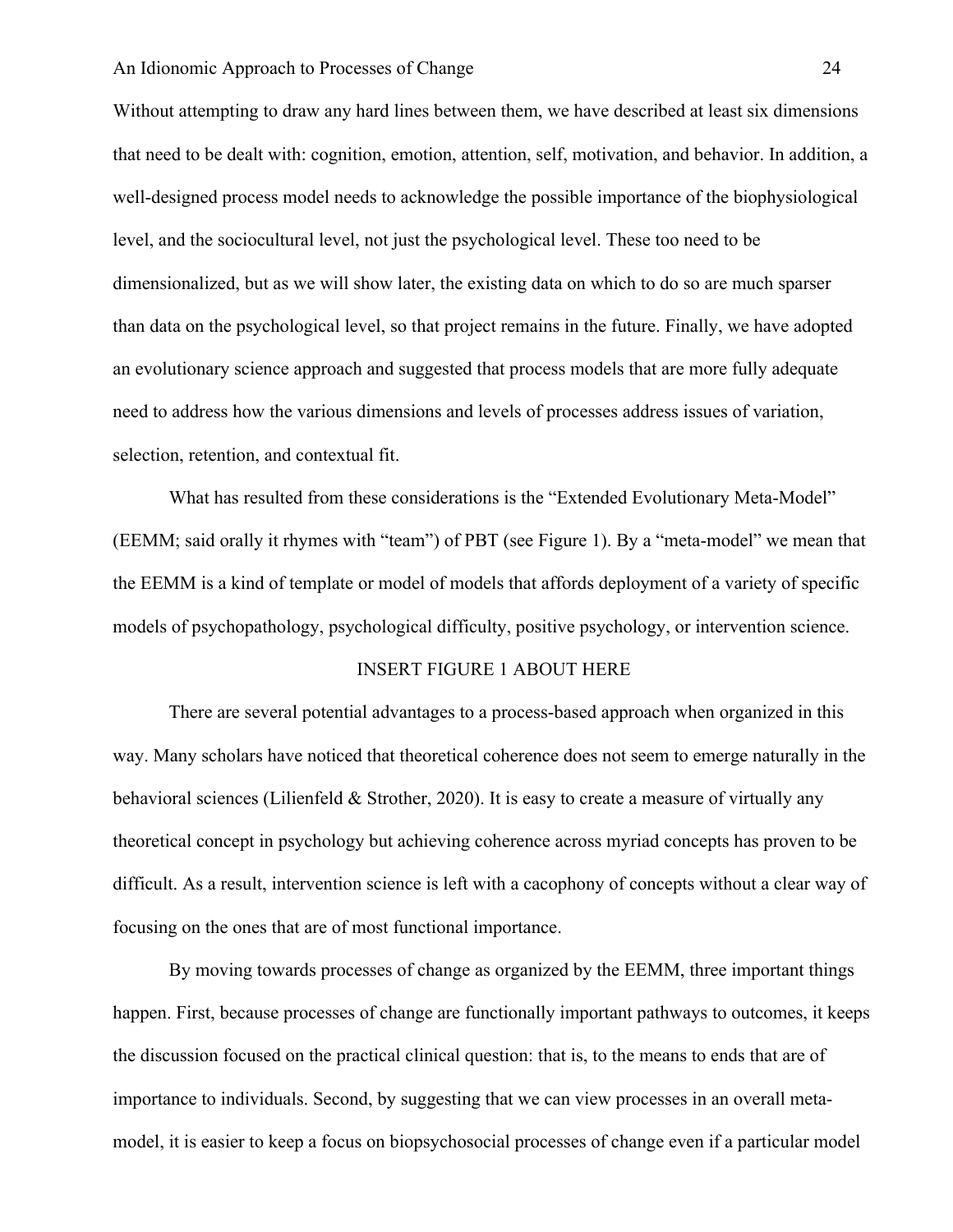is more narrowly focused on a smaller set of dimensions or a particular level of analysis. Third, the EEMM is likely to promote a common language and useful interaction between different therapy "islands" because almost all therapy approaches acknowledge the validity of evolutionary theory. Evolutionary theory has been regarded in the life sciences as a method of achieving "consilience," that is, for creating a foundation for agreement between multiple approaches to a topic (Wilson, 1999). As in life sciences, there is no reason this could not apply to behavioral and cognitive sciences as well. Multiple contemporary research examples suggest this is indeed beginning to happen (e.g., Sahdra, Ciarrochi, Parker, & Scrucca, 2016).

The PBT model has taken on some of the developmental features of ACT that we documented previously. We cast PBT as a universalist model in which *particular* goals or settings take a backseat to a process-based analytic approach. Recently, for example, we have examined the entire set of interventions that define positive psychology and have shown that the EEMM does a good job of organizing these many intervention strategies into a coherent network despite their many theoretical differences (Ciarrochi et al., 2022). Typically, theorists distinguish between positive psychology interventions and psychotherapeutic interventions, between flourishing and languishing (Ciarrochi, et al., 2016). When a process-based focus is taken, however, it is easy to see the commonalities between these two areas of application because the processes of change overlap. For example, fostering greater emotional openness alleviates psychopathology but it also fosters greater psychological thriving (Bohlmeijer, Sanne, & Fledderus, 2015).

We have built process-focused multi-dimensional and multi-level thinking into the EEMM, along with the evolutionary concepts of variation, selection, retention, and contextual fit. The core psychological dimensions of the EEMM fit reasonably well with the six processes that are particularly targeted by ACT, since the first pillar of psychological flexibility is focused on affect and cognition, the second pillar is focused on attention and sense of self, and the last is focused on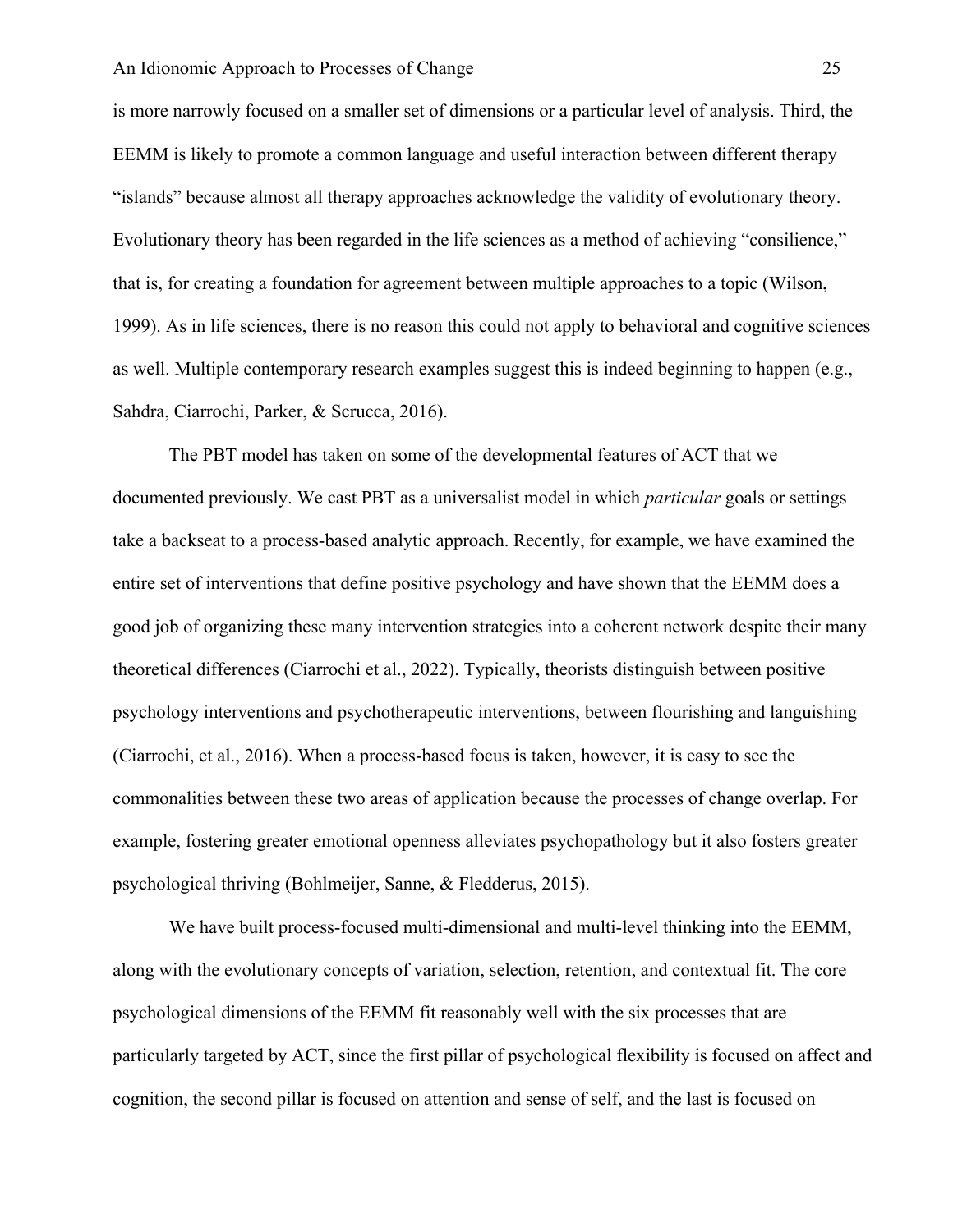motivation and overt behavior – the six dimensions of psychological processes emphasized by the EEMM.

However, the EEMM is much broader than the traditional ACT model. The EEMM might push an ACT therapist who wanted to focus solely on cognitive fusion or experiential avoidance to focus more broadly on other forms of cognitive and affective rigidity. Indeed, this has happened as the impact of PBT thinking is felt on ACT research and practice. For example, affective rigidity needs to be expanded beyond experiential avoidance to include experiential clinging or unhealthy "attachments" to conceptions about self, others, and life (Ciarrochi, et al., 2020; Sahdra, Ciarrochi, Parker, Basarkod, et al., 2017; Sahdra, Ciarrochi, & Parker, 2016; Sahdra, Shaver, & Brown, 2010). Cognitive flexibility needs to be expanded beyond cognitive defusion to include reappraisal viewed as a way of expanding cognitive possibilities, and we need to consider co-use of multiple strategies like reappraisal and suppression within persons (Sahdra, Brockman, Hayes, Hofmann, et al., 2020). Such expansions are not difficult since they often link to well-established ACT methods (e.g., the "storyline" exercise; see Hayes et al., 2012). The EEMM does not eliminate the need to consider how to maintain philosophical and theoretical consistency in creating coherent psychosocial interventions, however. Models are about more than processes in isolation. An ACT approach to reappraisal, say, would minimize challenging or eliminating cognitions and focus on an experiential, exploratory, defused approach to thought based on usefulness. Fortunately, that is broadly consistent with the process data on cognitive reappraisal procedures themselves (e.g., Kashdan, Barrios, Forsyth, & Steger, 2006).

There are other areas where more fundamental work needs to be done. The need to address biophysiological and sociocultural levels is made obvious by the EEMM and is rapidly becoming a central area of further intervention development. At the physiological level, researchers have studied the relation between heart rate variability, vagal tone and psychological flexibility (Allen et al., 2018); or how psychological flexibility serves as an endophenotype for 5HTT polymorphism (Gloster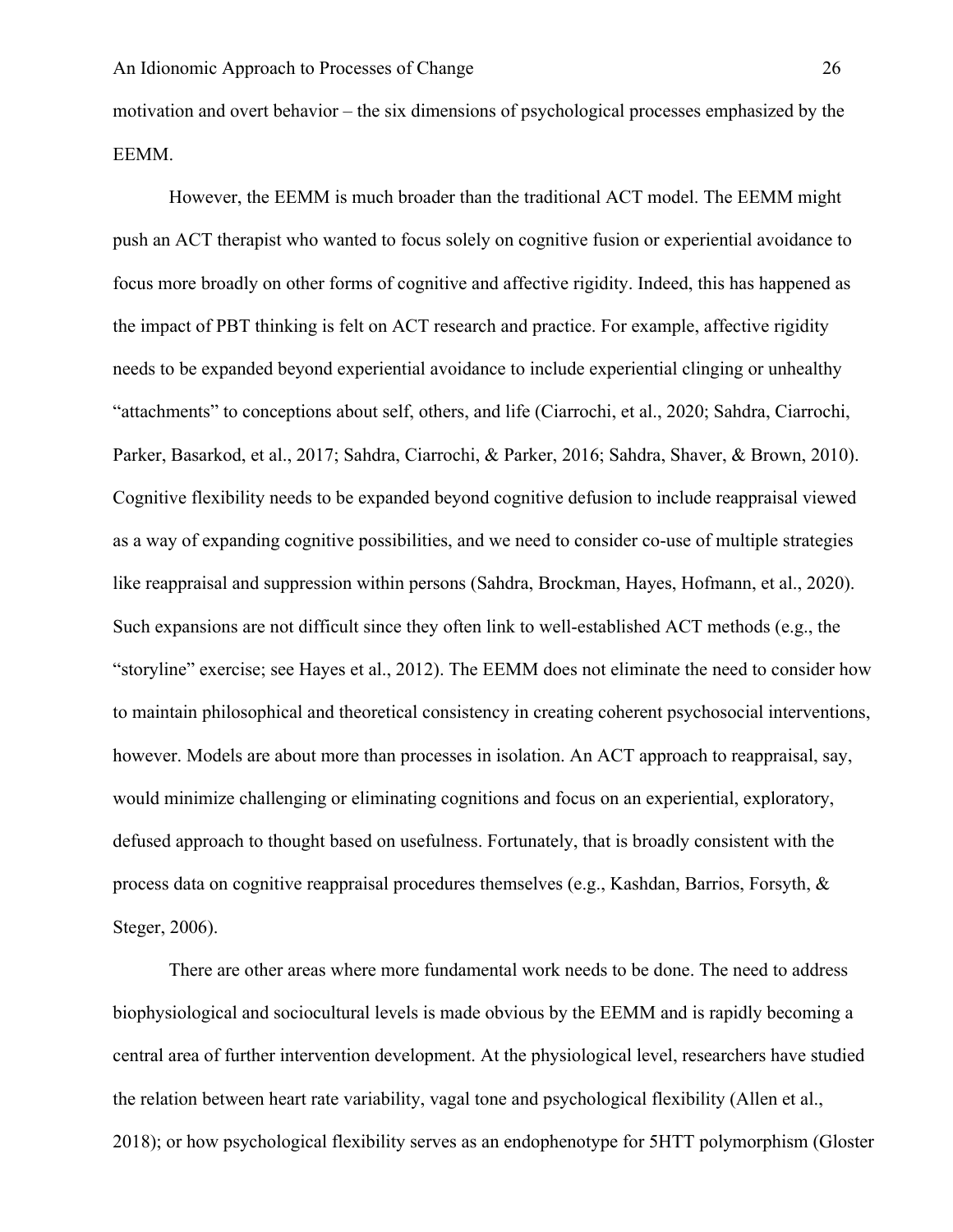et al., 2015). At the social level, the six psychological dimensions can readily be extended socially, at least in terms of dyads. Emotional openness and self-compassion could extend to compassion for others; cognitive flexibility to genuine communication; flexible attention to joint attention; a noticing or contextual self to secure attachment and belonging; values to shared values; committed action to cooperation and shared commitments. Much of this already has some degree of empirical support. For example, the impact of the therapeutic relationship on outcomes can be accounted for in part by the degree to which the therapist models and supports psychological flexibility (e.g., Gifford et al., 2011).

## **The Next Step: Idionomic Analysis of Processes of Change**

How can we know which of the various processes of change should be targeted in a given case? It turns out that this is a very hard question to answer, because there is a gaping hole in the needed knowledge base of our field that is fully revealed only when processes of change are the central focus.

Most psychologists and behavioral scientists do not realize that you can predictively apply normative results developed and measured at the level of the collective to individuals if and only if the phenomena are *ergodic*. Ergodicity is not a new concept – it is nearly 150 years old in statistical physics (Boltzman, 1884; see Ashley, 2015) and has been accepted science ever since it was mathematically proven in the early 1930's (Birkhoff, 1931; von Neumann, 1932).

In the physical sciences, ergodicity is focused on how events in space relate to events in time. Specifically, the ergodic theorem shows that the behavior of collections of elements in space (say, the processes shown by a volume of gas) correspond to the behavior of these elements over time (say, the actions over time of gas molecules) only if the behavior of these elements reveal no temporal trends and the same dynamic model applies to every individual element (Molenaar, 2013).

The early statisticians from Galton were broadly aware of the issue addressed by the ergodic theorem since they realized that they would need to assume that between person variability could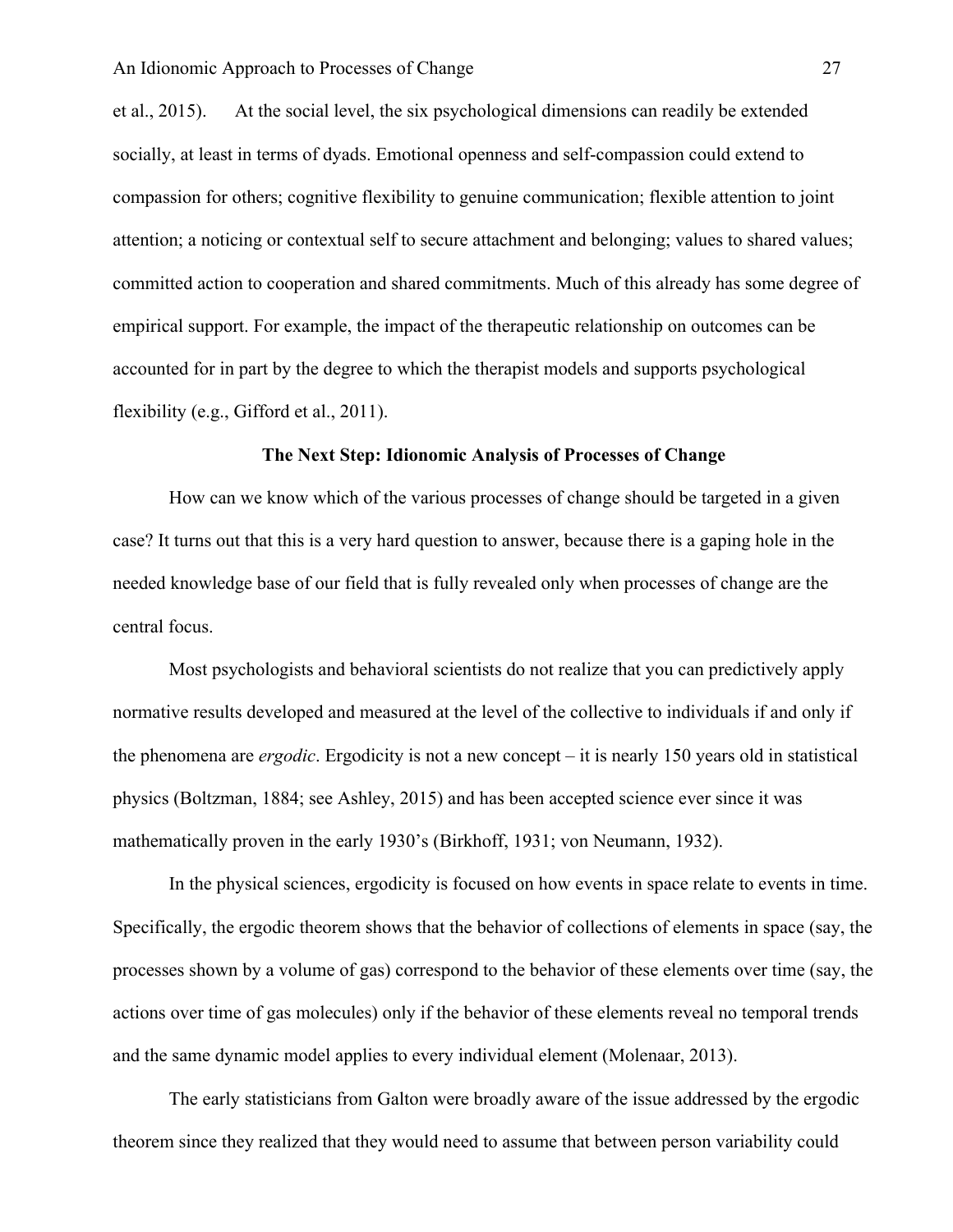serve as a rough metric of within person variability in order to apply the results of a science of individual differences (the placement of an individual on a distribution of individuals) to the prediction of personal life trajectories (the development of individuals over time). This is one of the reasons for the assumption of "homogeneity" in classical statistics. Indeed, the DSM itself is an attempt to overcome this statistical barrier by providing an operational definition of what a homogeneous group is in areas of psychological distress. Although it is rarely discussed, classical statistics recognized that if the homogeneity assumption was incorrect (if between person variability *cannot* be used to model within person variability), then generalization from group level statistics to the trajectories of individuals would be unreliable.

The ergodic theorem specifies precisely when that assumption applies, and it is far, far less common than classical behavioral science statisticians ever supposed. The relevance of ergodicity to behavioral science has been increasingly discussed (e.g., Bringmann et al., 2022; Wang & Maxwell, 2015) ever since a classic paper by Molenaar (2004). He pointed out that since spatial locations are mathematically analogous to different people and within person changes are temporal phenomena, the ergodic theorem limits the conditions under which we can apply normatively tested psychological concepts to individual life trajectories. For such applications to be mathematically valid, the same processes influencing the data must be identical for all—a strict form of the homogeneity assumption—*and* the characteristics of the data (e.g., the mean, variances, covariances, crossvariance) cannot change over time, an extremely strict stationarity assumption (Gates, Chow, & Molenaar, in press). Note that both requirements must be met—if *either* are not, then normative concepts may not be applicable to specific individuals (Molenaar, 2013).

This does not mean that traditional group comparison approaches and classical statistics are unimportant or useless in the behavioral sciences. That topic goes beyond the current paper, but many policy or public health decisions require data collected and analyzed at that level. The problem we are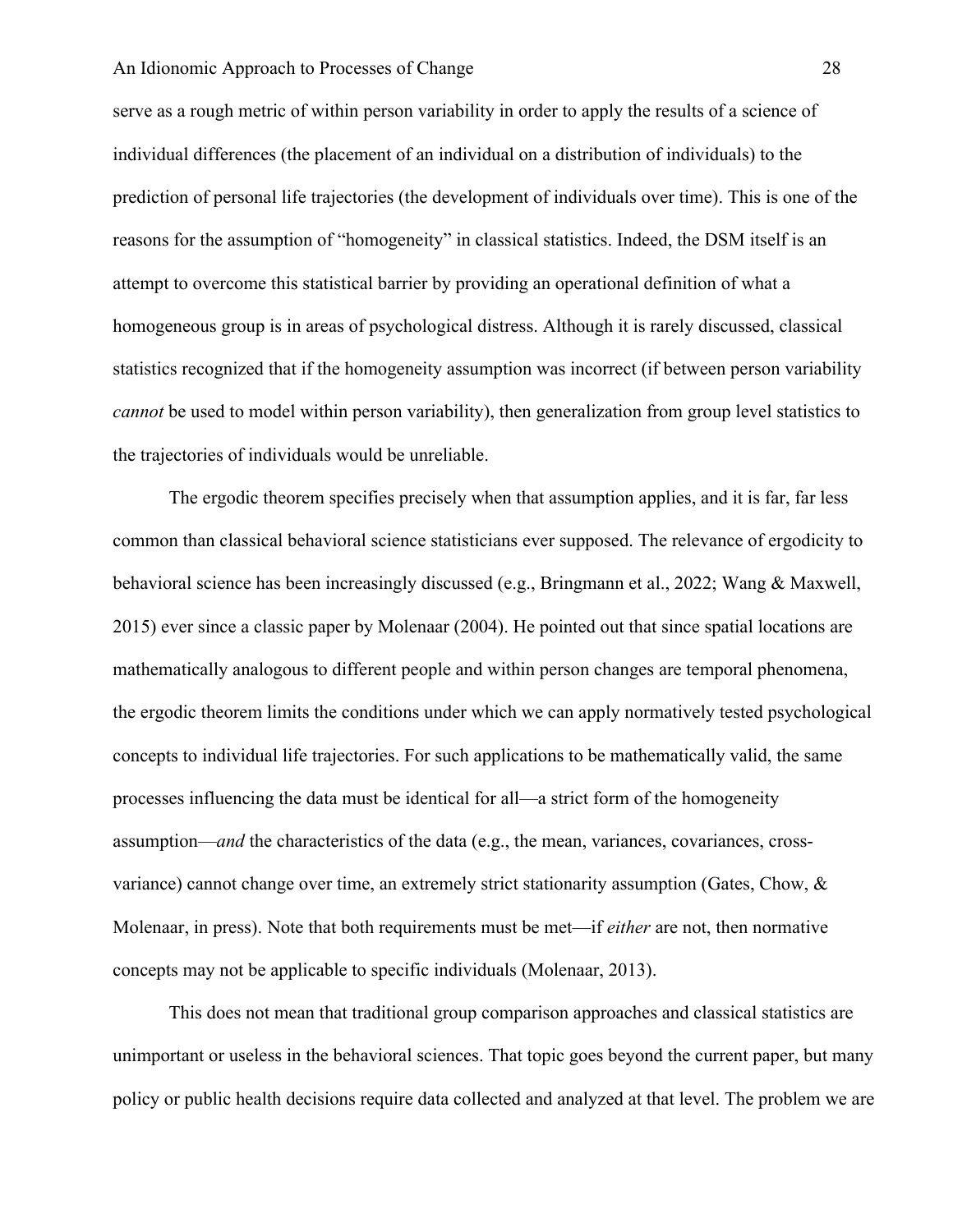addressing is that these methods have been asked to do what they can never adequately do in answering the practical clinical question.

A focus on processes of change and a concern over ergodicity is an explosive combination. The assumption of stationarity cannot apply to processes of *change* by definition. "Change" and "stationarity" are simply two different things. It is furthermore almost impossible to imagine that the same dynamic model will apply to all individuals in exactly the same way. Thus, the painful reality is that either nearly a century of settled physical science is wrong, or the claimed relevance of ergodicity to traditional group level approaches to processes of change is false, or those statistical and methodological approaches themselves are irretrievably mathematically flawed as a means of predicting individual development.

We are unaware of any claims that the first two conditions apply, and we are unaware of any psychological intervention studies that have found that the ergodic assumption is met in their data. Thus, for a science of processes of change to move ahead, classical normative statistics, psychometrics, and traditional group comparison approaches must largely be put aside, if the goal is to apply that knowledge, even probabilistically, to particular people (Fisher et al., 2018; Rabinowitz & Fisher, 2020). We see no way to avoid this shocking conclusion, which emerged only for us as we explored how to create a better science of processes of change.

A metaphor may help understand why the study of processes of change forces this issue front and center into the behavioral sciences. Imagine a group of people standing in front of a multi-story building with the task of getting to the other side. There are multiple pathways that could result in this outcome. There is an alleyway to the right and an alleyway to the left. There is a door on the front that opens to a small vestibule but the second door that would take the visitor into the building is locked. Inside the vestibule, there is a door to the basement, which could lead to the back and the door to the stairway that could lead to the roof, and then to a fire escape on the other side. In this metaphor, all individuals will go either left, right, down, or up, but if they are distributed evenly the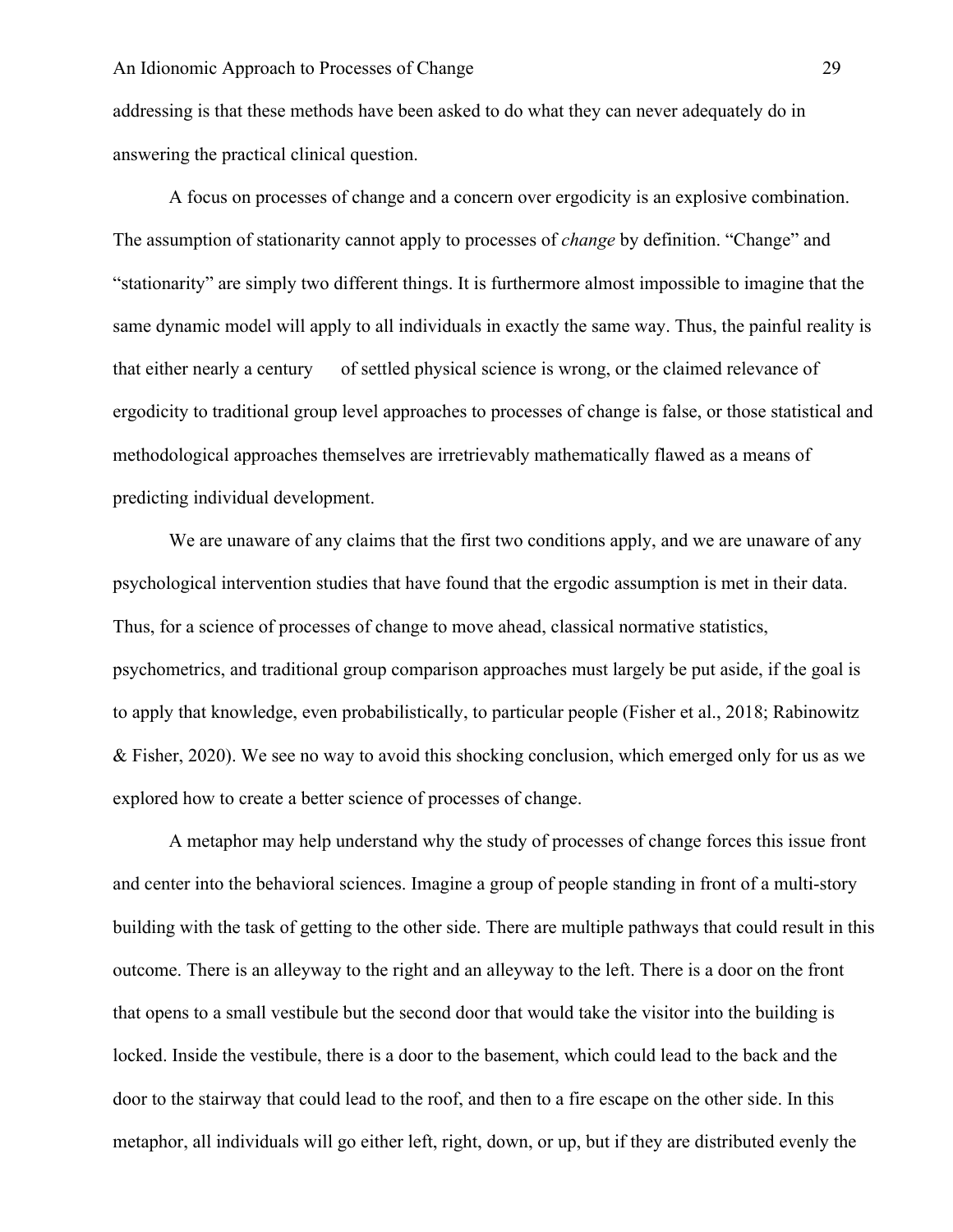average trajectory will be to go straight ahead through the first floor of the building. This metaphor helps show why the assumption of random variation that is so central to making conclusions about group differences becomes untenable when processes of change are the focus. Life trajectories are not random, like marbles falling down a Galton "bean board" to form a normal distribution on the bottom as a class demonstration of the binominal distribution and the impact of sequential random probabilities. Metaphorically if each bump on a life peg (say, if someone is the victim of enacted prejudice; or trauma) fundamentally alters the probabilities of outcomes from the next peg (say, the next rejection or unfair criticism), then each journey of each marble needs to be modeled and understood. We need another way forward in assessment and analysis that is true to our actual subject matter.

Fortunately, there are existing statistical alternatives. Processes of change can be assessed and analyzed idiographically, with dynamical relationships established against the background of within person variability over time, individual by individual, with no sharing of information initially between individuals (parenthetically, "individual" in this context could mean "couple" or "family" or "community" – it refers to the smallest unit to which results will be uniquely applied). Once those idiographic patterns have been determined, we can seek nomothetic commonalities. For example, apparent similarities between persons can be used to collect individuals into tentatively subgroups or to identify overall population parameters. In order not to violate the ergodic assumption, however these nomothetic patterns should be added to idiographically identified patterns if and only if they produce an increase in idiographic fit for most members of a group (which might be a subgroup or a population). Our neologism for concepts and analyses of that kind is the term "idionomic" (said orally it rhymes with "genomic").

There are already many idionomic concepts in psychology, especially those drawn from the idiographically focused wings of such fields as neuroscience, developmental psychology, or behavior analysis. Take a concept such as "reinforcement." It was initially identified idiographically against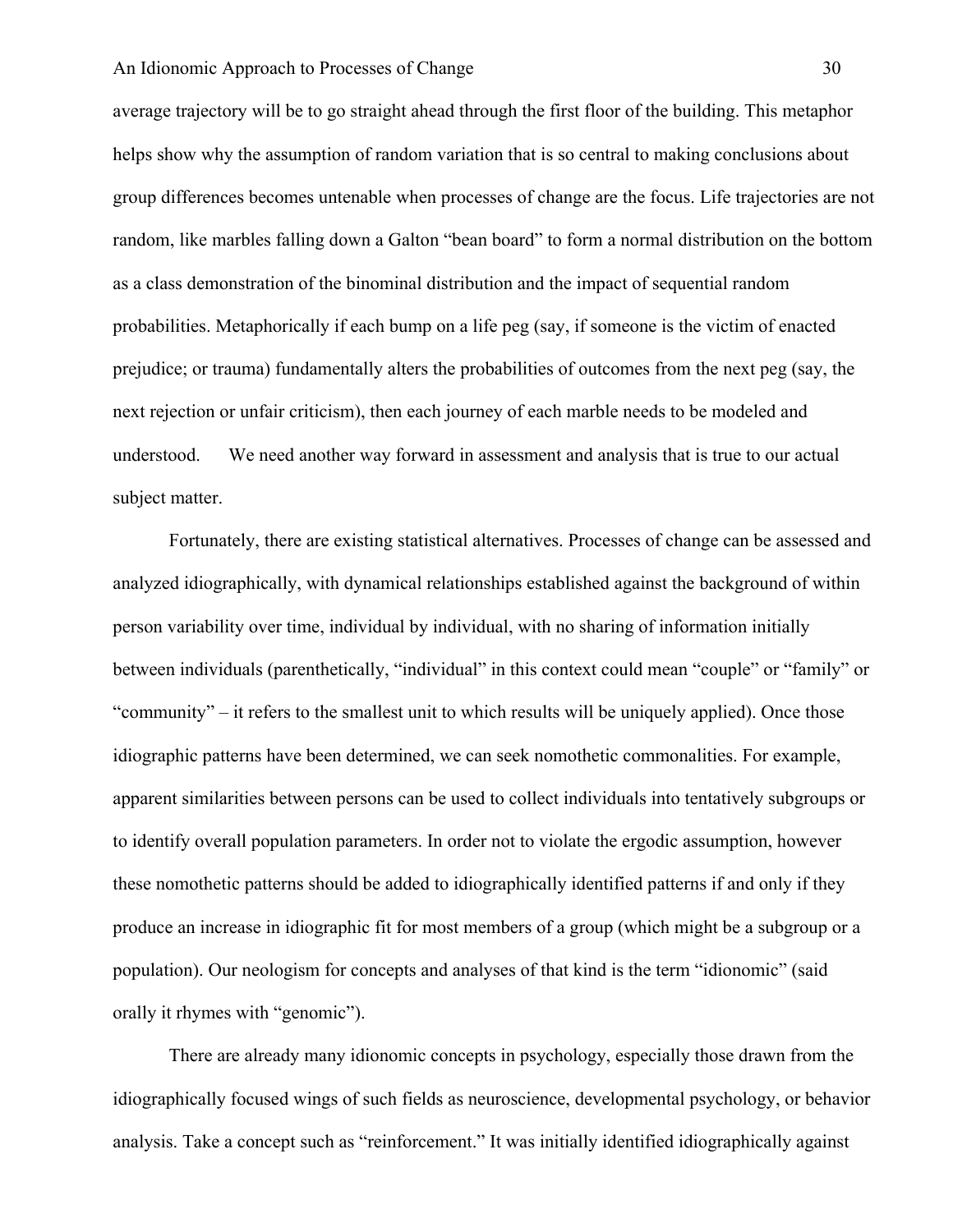the background of within organism variability. The concept of reinforcement was proposed to be a basic nomothetic principle of learning that could apply idiographically to any individual—but when applied, it was the analyst's responsibility to see if it increased the ability to predict and influence behavior for a specific individual.

It is a common occurrence, when idiographic and normative methods are compared, that the two different approaches lead to different concepts, clusters, or conclusions (Turner & Hayes, 1996). Sometimes, "Simpson's paradox" can lead to conclusions that are 180 degrees in the opposite direction (see Kievit, et al., 2013). As an example, consider the relationship between typing speed and errors. In any group of sufficient size, more expert typists will type more rapidly and with fewer errors as compared to beginning typists who will type slowly with more errors. Despite the group level negative relationship between speed and errors that results, every single typist without exception will make more errors when they type more rapidly. As a result, typing speed and error are negatively correlated on the group level, but positively correlated on the individual level.

Both levels of analysis can be important, but for different kinds of questions. If we wish to see at a population level if smoking causes cancer, large population studies can supply the answer. If we wish to understand why person X smokes and how best to help them stop, we need measures, analyses, and concepts that address processes of change at the level of the individual. In the area of clinical intervention science, often the intent is to apply behavioral science knowledge to individuals to help them change, and when that is the issue the use of measures and analyses focused on processes that accomplish that end need to be evaluated at the idiographic level, at least initially. To probe for causality, we need to study the functional relationship between variables, which is also best done on the individual level (Pearl & Mackenzie, 2018).

In the main, behavior analytic concepts are idionomic. That is not unique in psychology (some wings of neuroscience or developmental psychology, for example, have had similar commitments) but it is also not commonplace. Behavior analysis begins with idiographic analyses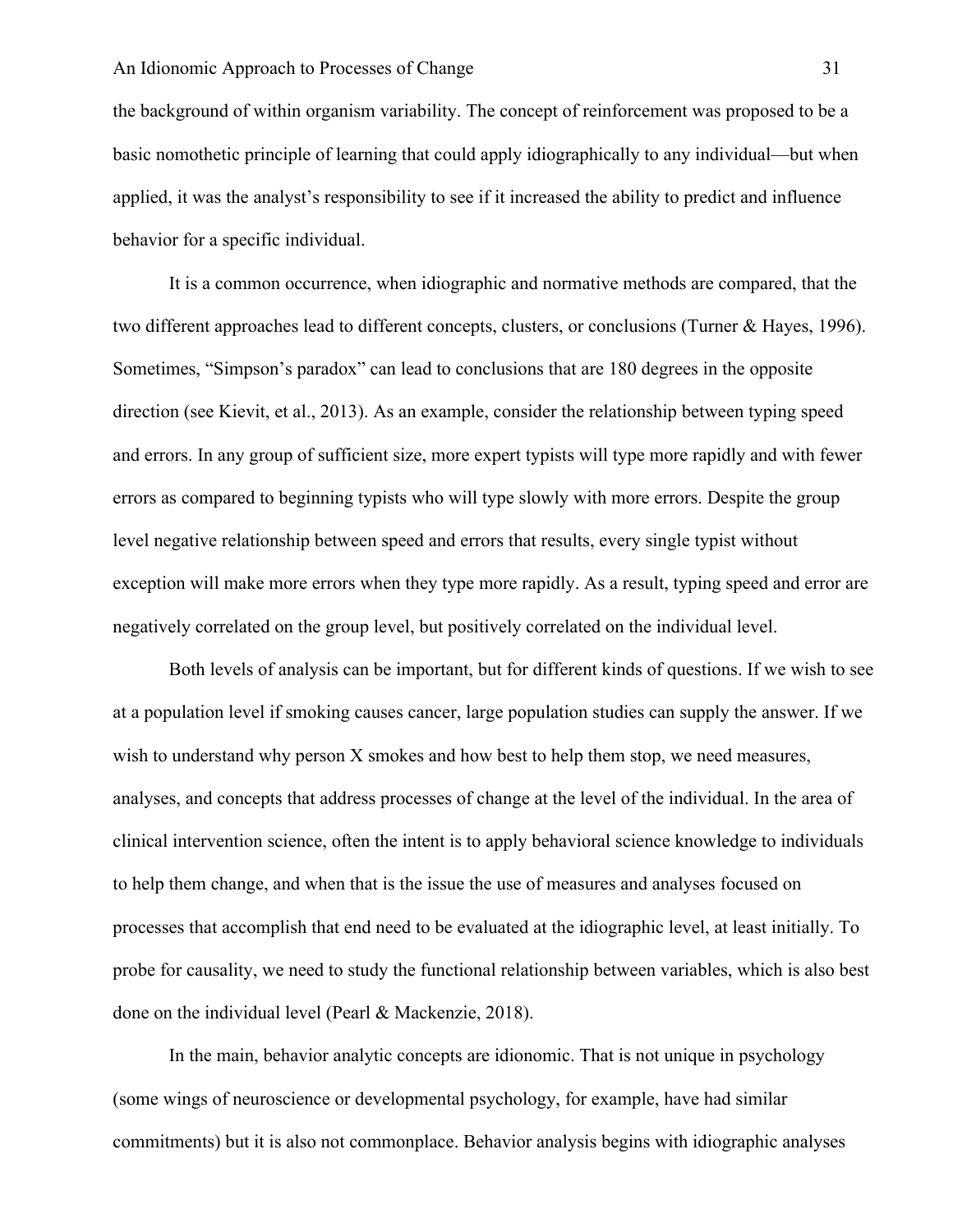that are then nomothetically extended because it seeks concepts with high precision, scope, and depth.

As we noted earlier, the basic cognitive science of RFT emerged from highly idiographic studies of derived relational responding and rule-governed behavior. To return briefly to ACT development, several idiographic concepts emerged in ACT as these basic cognitive concepts were clinically extended, including defusion, acceptance, values, perspective-taking frames, and a spiritual sense of self based on these cognitive frames. Often, standard psychometrically validated instruments appeared right alongside single item willingness ratings or behavioral tasks such as breath holding (Lillis et al., 2009), or tolerance of cold (Hayes, Bissett et al., 1999), or  $CO^2$  gas (Forsyth, Eifert,  $\&$ Canna, 2000). The very breadth of measurement work in ACT has sometimes led to concerns about the psychometric purity of psychological flexibility as a concept (Cherry, et al., 2021), but as it applies to the present argument, calls for a psychometric resolution of these matters is misplaced. If processes of change are to be individually relevant, they need to be assessed and tested in a high temporal density, longitudinal, idionomic fashion, not in a cross-sectional, between-person, psychometric fashion. It is hard to over-estimate how much change this will bring because classical psychometric development of normative concepts now needs to be re-examined before we bring elements of these measures into clinical use.

Consider, for example, the almost universal finding that personality tests when they are looked at cross-sectionally can be linked reliably to "the Big Five" (Goldberg, 1990). These normative findings are based on between-person variability, and thus for them to apply to individuals, ergodicity is required. When personality items are measured repeatedly and then are examined idiographically, almost no one reveals a factor structure within their own behavior that fully reflects "the Big Five" (Molenaar & Campbell, 2009). Thus, for the information from the systematic review we have just conducted to be used properly, we need to be open to the possibility that many of these normative concepts will not survive a re-examination that begins with idiographic research and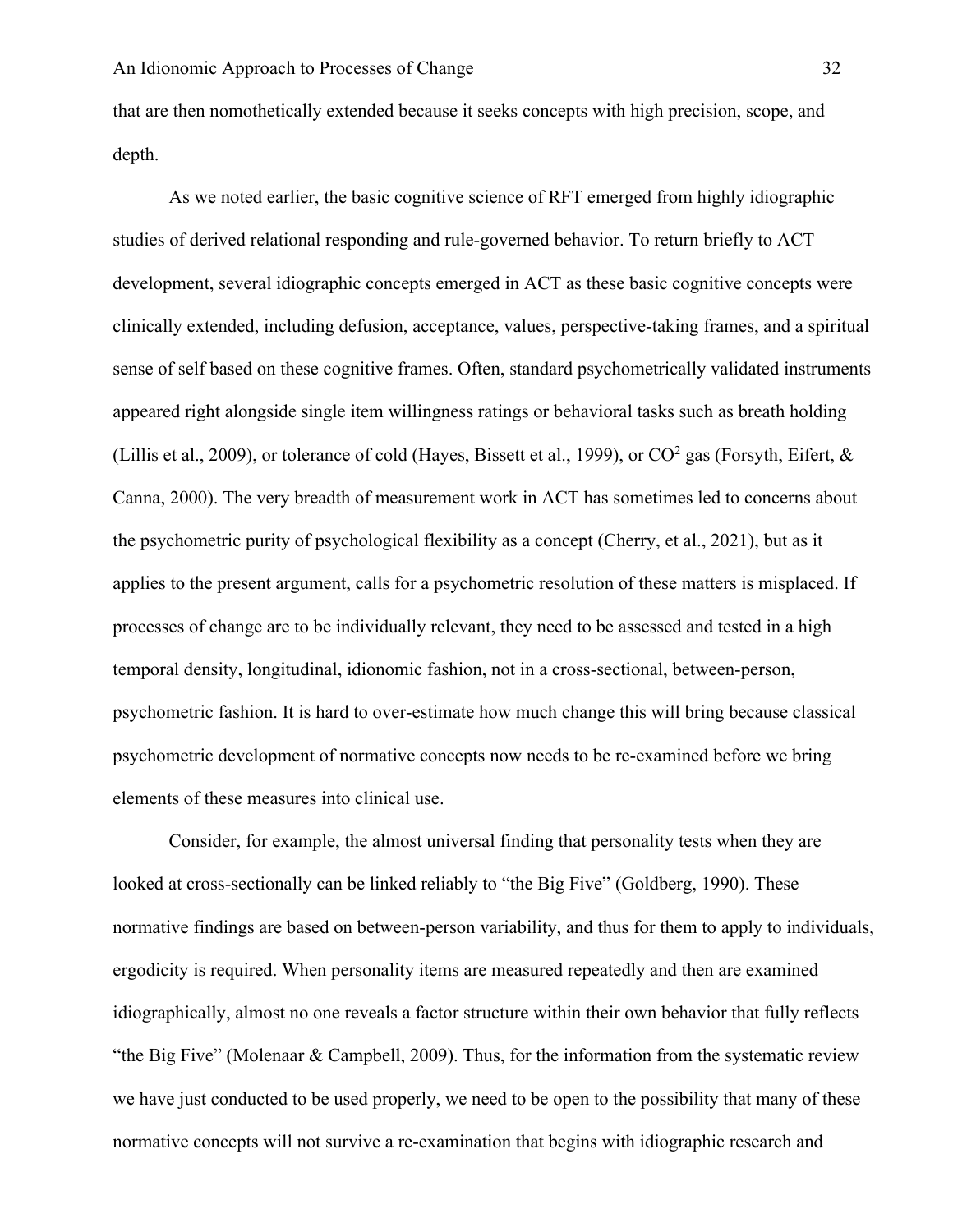generalizes nomothetically only if it improves idiographic fit. Frustratingly, even when researchers try to examine personality within-person they still often use group averages of longitudinal data, which like traditional multi-level modeling, again makes the ergodic error (for an example, see Ringwald, et al., 2021).

That does not mean, however, that we need to start with an empty sheet of paper. We may start with powerful and commonly replicated assessment devices that have been shown in existing mediational studies to measure functionally important pathways of change, and then to find items or elements that deserve now to be studied in a high-temporal density idionomic fashion. It may be additionally reassuring if these items fit with the EEMM as a meta-model of processes of change, because we may be able to build a coherent process-based approach using the combination of the EEMM and idionomic statistical analyses.

That agenda will be hard to mount, but it is not impossible, and if the ergodic error is as fundamentally challenging as we believe it is for studies of processes of change, it does no good to delay the inevitable by continuing to study processes of change almost exclusively in a mathematically invalid fashion. It is better to identify potentially useful processes of change that need to be further tested in an idionomic way (Hayes, Hofmann, Stanton, et al., 2019) and then set about doing so. To that empirical issue, we now turn.

#### **Taking What Can Be Learned from the World's**

#### **Mediational Literature on Psychosocial Interventions (1985-2018)**

In order to examine the utility of the EEMM in its ability to unify assessment elements from the existing experimental literature on psychological intervention, across a wide range of terms and measures, we decided to summarize the world's literature on mediation of psychosocial interventions for mental health. To do so, we conducted a systematic literature review using the PsychInfo, Web of Science, Medline, and ProQuest databases. The search strategy identified studies that included three key components: (1) a statistically significant mediational analyses of processes of change, (2) in a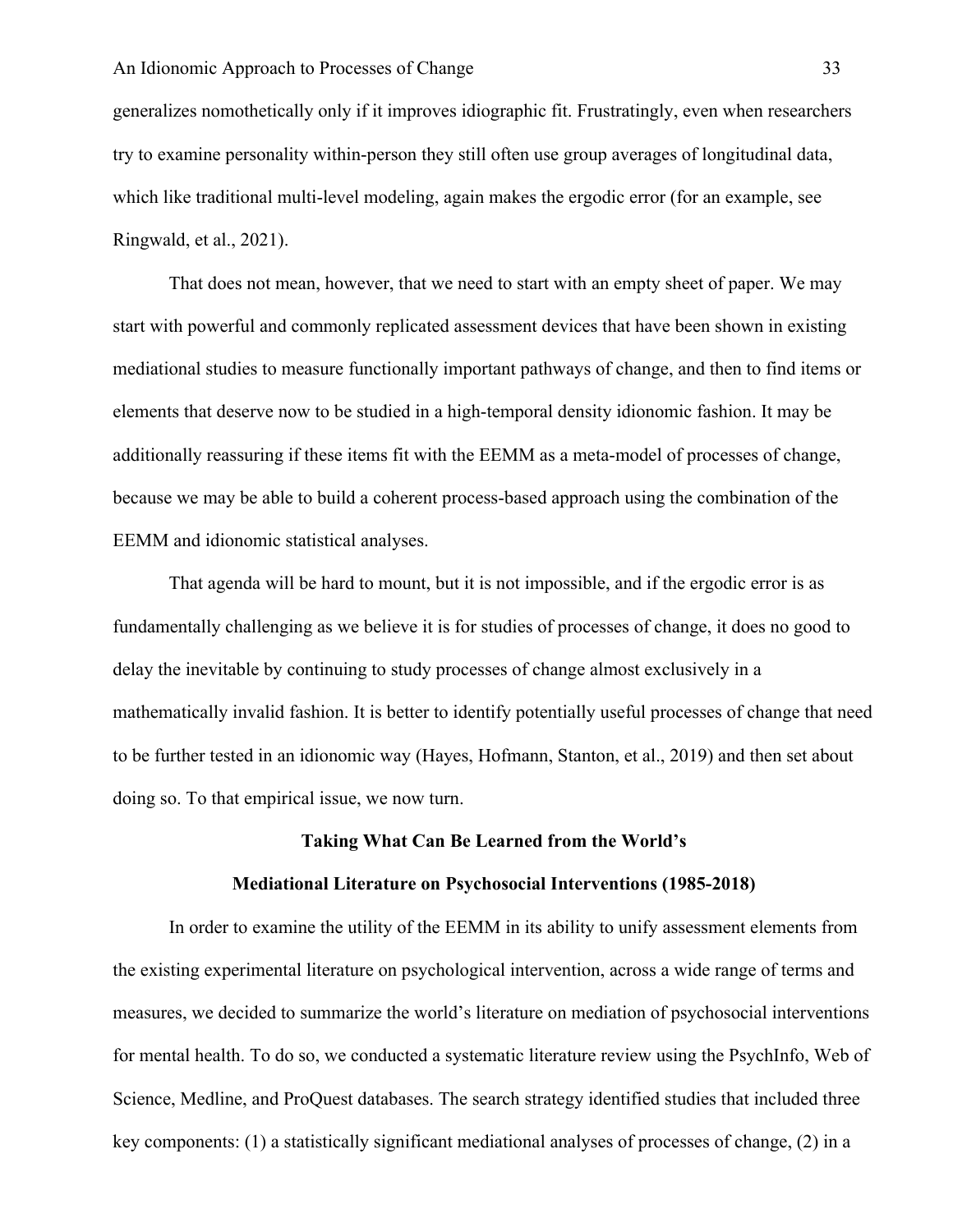randomized controlled trial of a therapeutic treatment intervention linked to a mental health related outcome, that (3) compared treatment to a no-treatment or treatment-as-usual condition. Because we wished to examine the usefulness of the EEMM in summarizing the existing mediational literature on processes of change, our present summary is deliberately universalist and qualitative. We will leave for another day such issues as the quality of research that led to these findings, the interventions that produce them, the diagnostic categories that were addressed, the outcomes that were targeted, the effect sizes of processes of change, and other similar issues. All such matters draw us closer to the world of "protocols for syndromes" and away from how to identify and organize commonly useful processes of change.

We opted to be more inclusive in our search strategy, in part because of the relative nascency of mediational, process-based treatment designs. To satisfy the mediational criteria, we used the following search terms: "process of change", "mechanism", "mediat\*", and "change mechanism." In order to satisfy the second treatment intervention criteria, we included at least one word from the title of every known therapy, based on the Wikipedia "list of psychotherapies" article (as of Sept 2017; see Appendix A). Finally, in order to identify true experimental designs, the following search terms were used: "RCT", "clinical trial", "ranomi?ed control trial", "interven\*", "treatment condition", "control group", "treatment group", "random", and "random assignment." After removing duplicate results, we identified 54,633 studies to include in the title and abstract screening phase.

Due to the large number of studies, two rounds of initial screening were conducted to eliminate studies that did not fit the intended search criteria before doing full textual analysis. The abstract for each identified study was first reviewed and screened by undergraduate research assistants who were provided at least 6 hours of face-to-face training and were assessed for quality control during their screening, and by trained graduate student raters. Each study required agreement of the two ratings to exclude. Studies were excluded if the abstracts clearly indicated that they were not studies that were: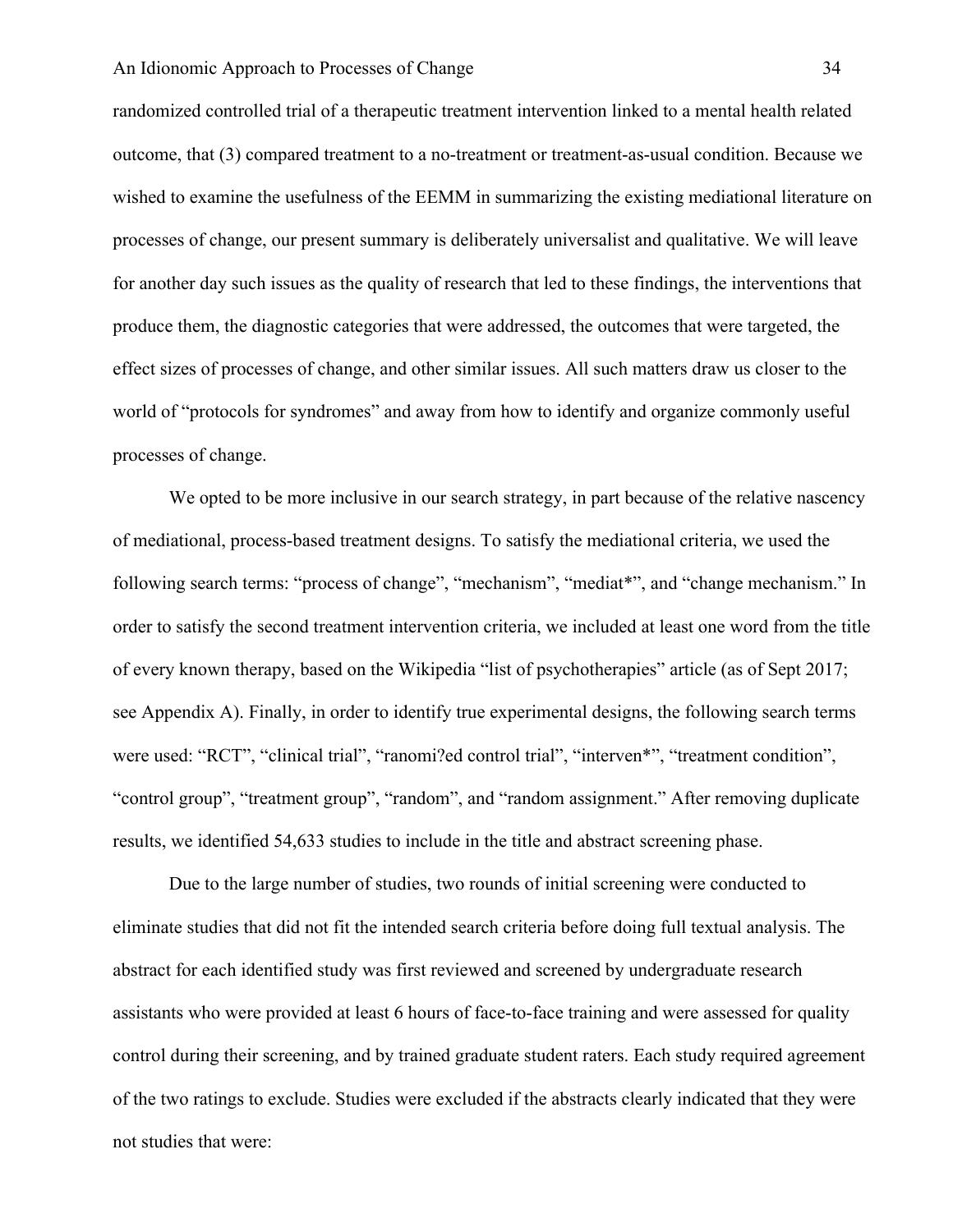- conducted on human participants that included a treatment versus comparison group;
- explicitly tested for and found mediational effects;
- included experimental groups, and were longitudinal in design;
- that measured mediational variables in both treatment and control groups; and
- that tested bona fide psychotherapies, whether delivered by trained therapists, printed materials (i.e., bibliotherapy), or via technology (web-based interventions).

Since our purpose was to focus future research attention on possibly useful processes of change, we excluded studies that failed to find mediation. Studies were also excluded if they only tested pharmaceutical interventions, focused only on exercise- or health-based changes, were not explicitly intended to bolster psychological skills, or were review articles and meta-analyses. If a randomized trial had three arms and mediation was separately calculated between each active treatment as compared to TAU or to waitlist, those results were included in our database. Mediational results between two active treatments were not, because if two active treatments have the same processes of change, the power to find significant mediation can be reduced due to an artificially lowered value of the "a path" (differential effects on the mediator). Examples of easily excluded studies at the initial screening phase were studies on non-human animals or medication studies. Of the initial 54,633 abstracts, disagreements occurred in 3,996 instances (7.31% of total abstracts), requiring a third, independent expert rater. If there was doubt about exclusion, raters were encouraged to include the study.

In Round 2 of the initial screening, studies that were not clearly excluded were then rerated by two expert raters, and disagreements were resolved by a third, independent expert rater. Two raters then conducted full text screening of the 1,353 studies that survived this second screening to confirm eligibility and to identify measures and processes that significantly mediated (fully or partially) outcomes of interest. A total of 1,050 mediational findings were identified across 624 studies, while 729 studies were excluded. We then extracted the names and sample items for any successful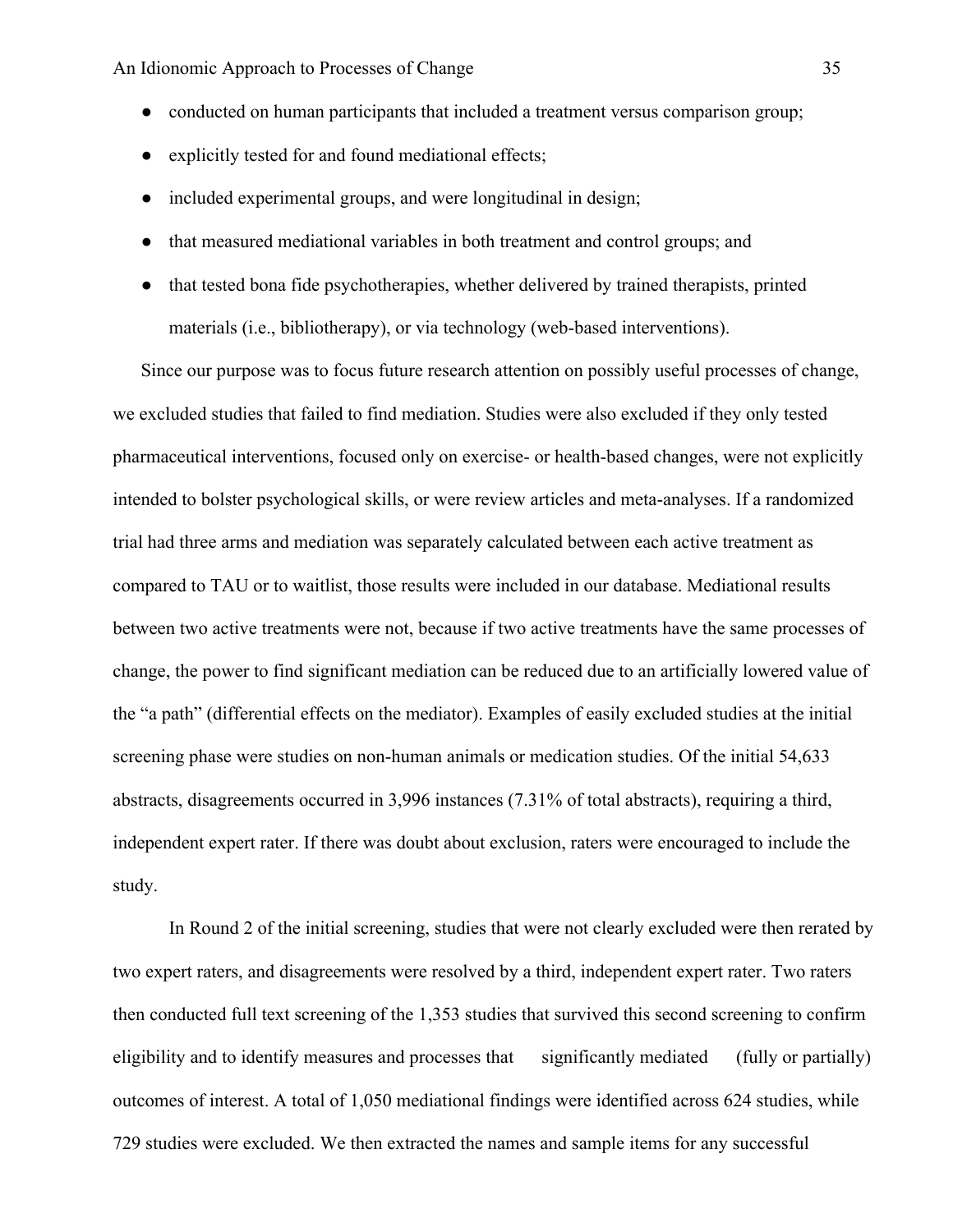mediational measure listed in the study, including self-report scales, ratings by others, physiological measures, behavioral measures, single self-report items, composite measures, or latent constructs.

The present paper includes a qualitative report of the results of this systematic review. We report a simple "head count" of replicated findings in order to focus attention on an overview of the existing literature as a plausible foundation for moving forward with a different methodological approach. Because these data could be influenced both by popularity and performance, we caution the reader to not to treat frequency of findings for given replicated mediators as a direct metric of their importance to intervention science, conceptually or practically.

For the present analysis, we aggregated measures by collapsing across versions (e.g., the Acceptance and Action Questionnaire, Hayes et al., 2004 and AAQ-II, Bond et al., 2011 were considered equivalent). Given that the present study is focused on processes that relate to intervention outcomes of all kinds (rather than those linked to particular syndromes or conditions), measures taken across different targeted domains were also considered equivalent (e.g., the AAQ was combined with the CPAQ, the Chronic Pain Acceptance Questionnaire, McCracken, Vowles, Eccleston, 2004, which was reworded to focus on pain from the original AAQ). However, since subscales can capture unique processes, measures with multiple factors or subscales were initially kept distinct from one another in the results (e.g., the total Anxiety Sensitivity Index, Peterson & Reiss, 1992, was initially separated from the three subscales contained in a later version, Taylor et al., 2007).

A full list of the studies that were scored in this systematic review is available in Appendix B. We purposefully excluded studies that found that common psychological intervention outcomes mediated other outcomes (e.g., changes in depressive symptoms mediated anxiety outcomes). These data can be important in their own right as functionally important pathways of change over the course of intervention, but they blur the meaning of "processes of change" as we are using the term here, and interpretations are muddled by the heterogeneity and comorbidity of traditional diagnostic outcomes (e.g., Fried & Nesse, 2015; Kessler et al., 2005). Altogether, a total of 57 outcome-based mediators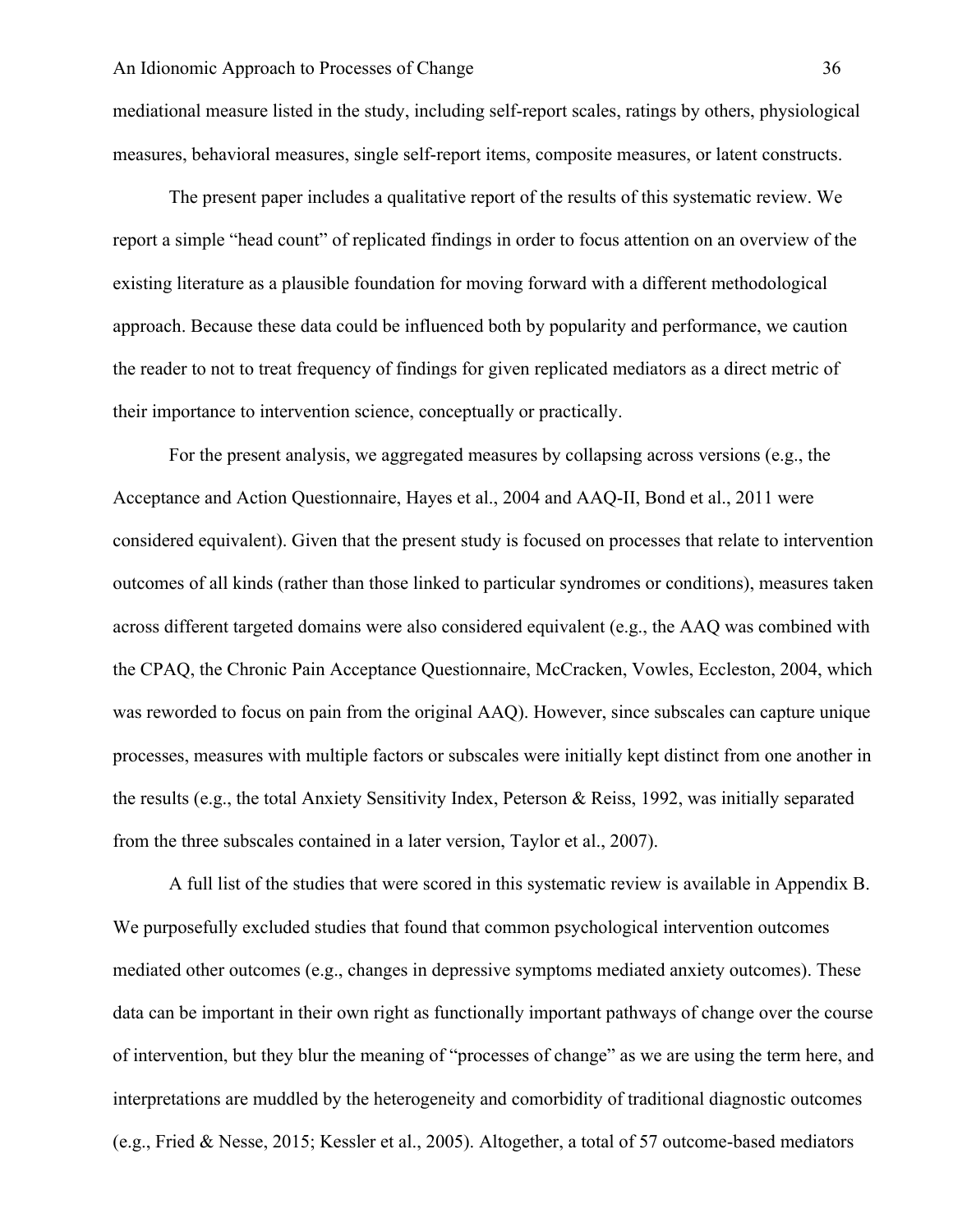were identified across 48 studies. Of note, some measures could be conceptualized both as a process and as an outcome. For example, the Perceived Stress Scale (PSS; Cohen, Kamarck, & Mermelstein, 1983) includes items that are clearly outcome-based (e.g., "how often have you felt nervous and stressed?"), but also items that allude to functional processes (e.g., "how often have you felt confident about your ability to handle your personal problems?"). In these cases, the number of times the measure was used as a mediator versus as an outcome in the present dataset determined our use. For example, because the PSS was found to be a mediator across 3 studies in this dataset but was used as an outcome variable in 21 studies, it was treated as a measure of outcome rather than process. The Positive and Negative Affect Schedule (PANAS; Carver, Scheier, & Weintraub, 1989) was similarly excluded on that basis and will be reported elsewhere.

We retained measures for the present review if they were shown to successfully mediate outcomes in at least two independent studies. Unreplicated findings were set aside, in part because many of these were highly unique combinations that at times appeared to have been gathered post hoc in exploratory analyses. To avoid double counting the same study, dissertations were crossreferenced with peer-reviewed studies to exclude duplicate results—a total of 17 dissertations were removed on that basis.

Because the ergodic error can apply to traditional psychometrics, instead of classifying mediators based on the name of the measure (a common error: Lilienfeld & Strother, 2020), we examined each measure's items and matched the specific items to the EEMM levels and dimensions. This led us to identify processes in the mediator that were not clearly linked to the mediator's name, or that failed to note dimensions or levels that theoretically should be included. To take an example that applies to the senior author of this paper, the AAQ-II is a widely used instrument meant to measure psychological flexibility. As we have described above, theoretically psychological flexibility has six features including attentional flexibility. There are, however, no items on the AAQ-I or AAQ-II that specifically assess attentional flexibility and thus that dimension was not scored for that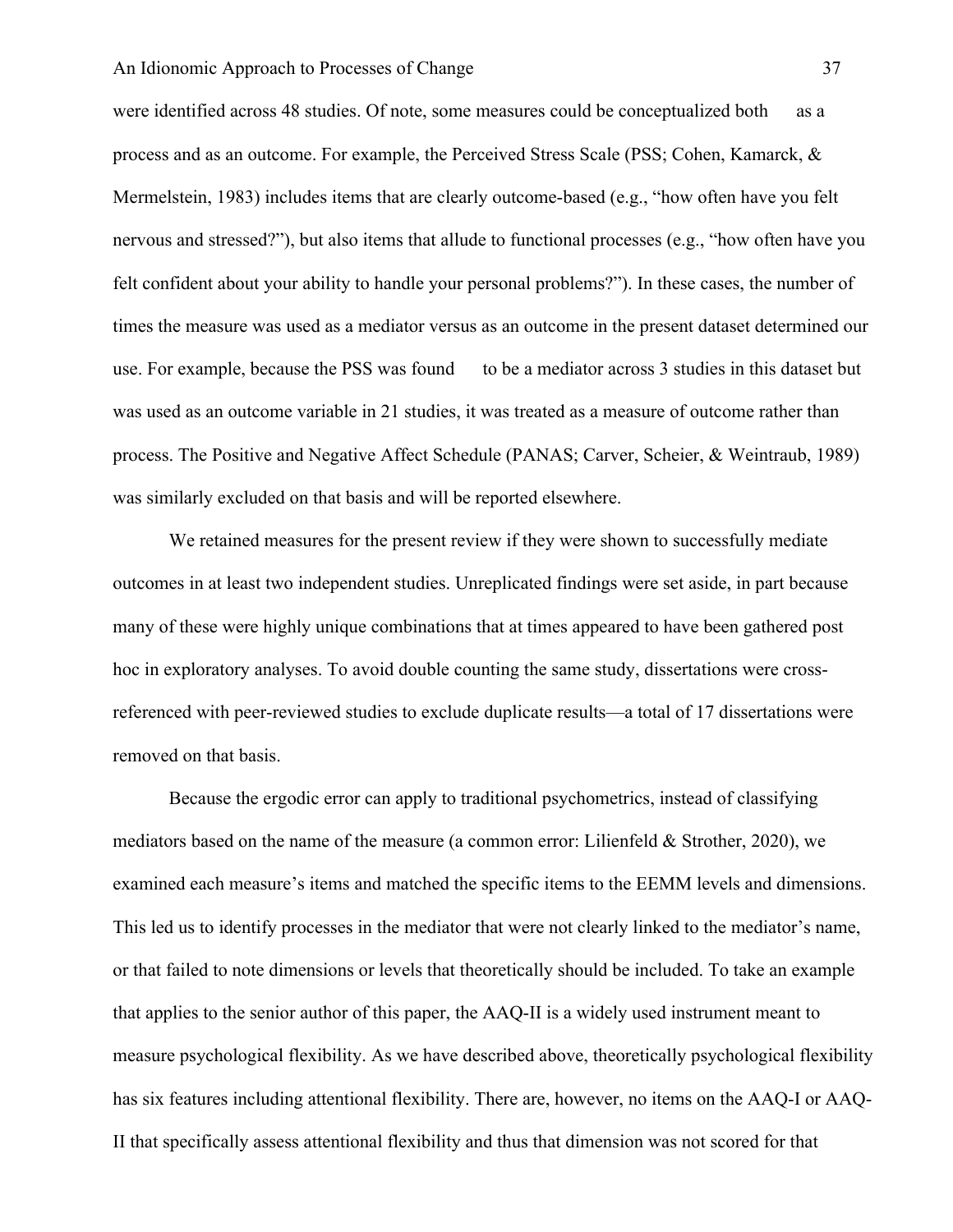measure. Mediators are often complex and multidimensional and even single dimensions of a subscale may target multiple processes (Ciarrochi, et al., 2014). We present the results in Table 1.

The authors of this paper unanimously agreed on the assignments of measures to the dimensions and levels of the EEMM shown in Table 1. We relied on discussion and agreement, rather than formal reliability checks, since the EEMM is a heuristic tool rather than a categorical scheme and the use of this tool is the very subject of the present paper. Thus, any reader can readily alter the scoring of the measures to fit their own theoretical preferences. We believe that we have organized the findings of our systematic review in such a way that the major thrust of this paper would not be affected by disagreements, however, unless they were very large.

We should note that we evaluated studies up until 2018. This leaves the last four years of data unexamined. That gap is largely accounted for by the length of time needed to conduct this massive review, particularly given the delays and challenges presented by the COVID pandemic. We have no reason to suspect, however, that more recent studies would fundamentally change the applicability of the EEMM to organize processes of change and that is the major focus of the present review. We are making our work reported here publicly available (see Appendix B) so that other research teams can readily build upon the findings and address the last few years of mediational research.

#### **Results of the Review**

Considering only replicated meditators, 66 measures (72 if replicated subscales are counted separately) were identified in the systematic review, accounting for 281 specific findings spread across 204 studies. Table 1 organizes them by the frequency of findings, collapsing across versions of any measure, but not across subscales.

# INSERT TABLE 1 ABOUT HERE

A total of 16 measures (21 if subscales are counted separately) had four or more successful findings in the review (that is, they had been replicated three or more times). This smaller subset seems worth characterizing in order to get a sense of some of the more frequently replicated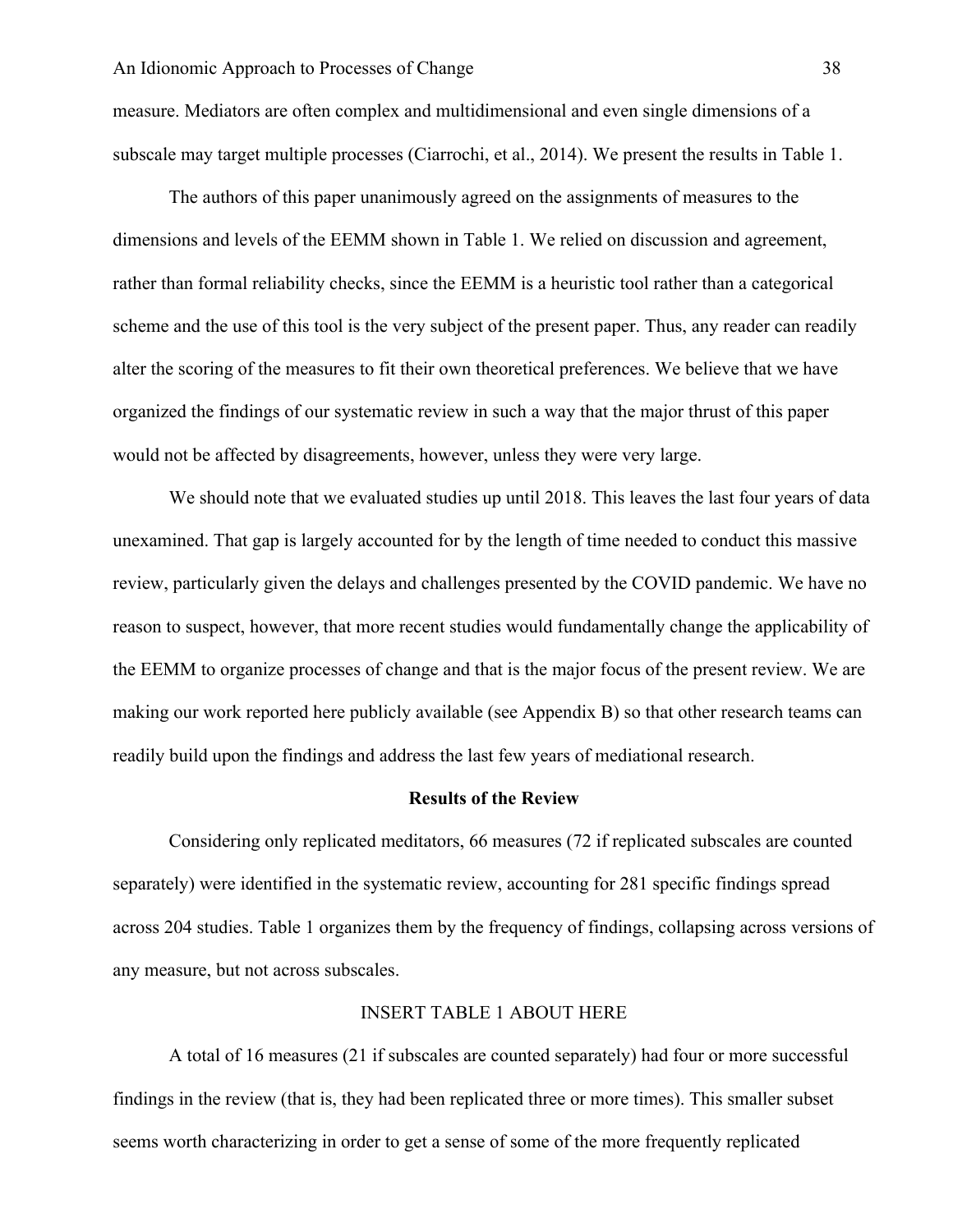measures. In the category sits measures of mindfulness (the Five Factor Mindfulness Scales and its subscales; FFMQ, Baer et al., 2006, 43 findings; the Mindful Attention Awareness Scale; MAAS, Brown & Ryan, 2003, 11 findings), a measure of psychological flexibility (the AAQ in its two versions, Hayes et al., 2004, and in a pain related version, the Chronic Pain Acceptance Questionnaire or CPAQ, McCracken, Vowles, & Eccleston, 2004, 37 findings) and the Anxiety Sensitivity Index and subscales and variants (ASI; Peterson & Reiss, 1992, Taylor et al., 2007, 21 findings). All of these deal with the person's relationship to experience. Together the FFMQ, MAAS, AAQ/CPAQ, and ASI accounted for 39.9% of the total dataset of all replicated findings.

It is possible to organize frequently replicated mediators in another way, however, that reveals some of what has happened in evidence-based therapy because of the "third wave." Of the 16 frequently replicated measures, 6 were developed since the turn of the century. These all target "third wave" concepts, including mindfulness (the FFMQ and MAAS, 54 findings); psychological flexibility and its elements other than mindfulness (the AAQ; CPAQ, the Avoidance and Inflexibility Scale, AIS Gifford, 2001; the Cognitive Fusion Questionnaire, Gillanders et al., 2014; the activity engagement factor the Chronic Pain Acceptance Questionnaire, Gillanders, Ferreria, Bose, & Esrich, 2013, 44 findings) and self-compassion (the Self-Compassion Scale, SCS, Neff, 2003, 9 findings). Mediation became more central to the field only within the last two decades, so we are not making a relative comparison by noting how large this body of work has become nor its source. Our point is rather that these more recent processes of change are by now very well established empirically, based on the frequency of successful mediational studies.

Ten measures were developed before the year 2000. Three were not obviously specific to behavioral or cognitive therapies per se. These included measures of drinking norms (the Drinking Norms Rating Form (Baer, Stacy, & Larimer, 1991; 5 findings), parent-child interactions (the Dyadic Parent-Child Interaction Coding System, Eyberg & Robinson, 1981, 5 findings), and the working alliance (the Working Alliance Inventory, Horvath, & Greenberg, 1989, 5 findings).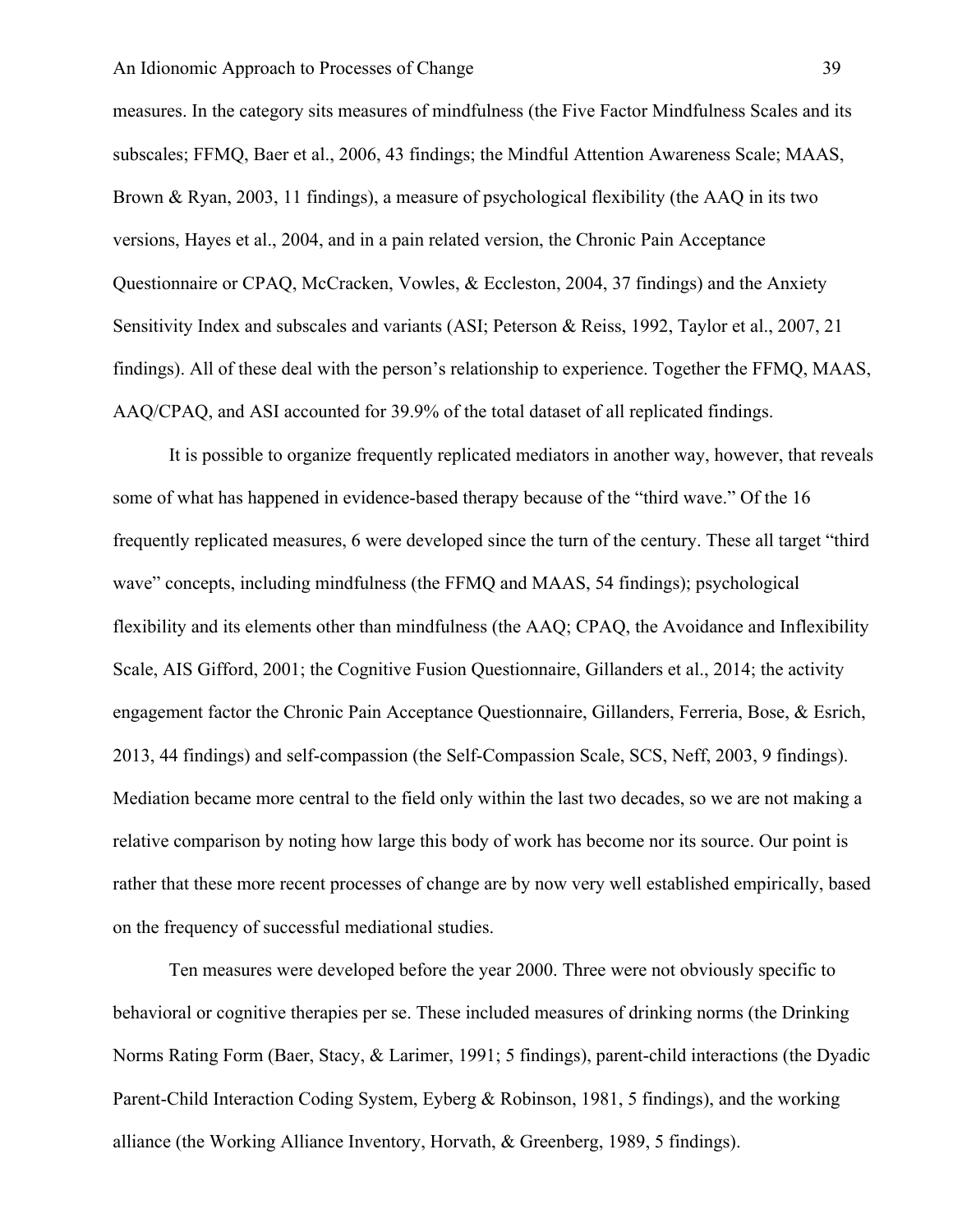The remaining 7 measures were broadly linked to CBT. These included the ASI described above, the Hopelessness Scale (HS; Beck et al., 1974, 6 findings), self-control process relevant to exercise (Marcus et al., 1992, 6 findings), eating related self-efficacy (Weight Efficacy Lifestyle Questionnaire, Clark et al., 1991, 6 findings), the Dysfunctional Attitudes Scale (Weissman & Beck, 1978, 4 findings), the Pain Catastrophizing Scale (Sullivan, Bishop, & Pivik, 1995, 4 findings) and the Penn State Worry Questionnaire (Meyer et al., 1990, 4 findings).

Table 2 presents all replicated mediation findings organized by conceptual clusters. These data are shown graphically in Figure 2. Third wave concepts account for 49.1% of the 281 successful findings, other CBT concepts for 32.7%; sociocultural processes for 9.3%, health behaviors or biophysiological measures for 7.3%, and smattering of other concepts for the remaining 1.4%.

## INSERT TABLE 2 AND FIGURE 2 ABOUT HERE

It might be possible that the dominance of measures that assess the person's relationship to psychological events over the form of those events is due merely to higher rates of mediational research in newer forms of CBT. That seems somewhat unlikely given that mediators such as cognitive defusion regularly help explain the impact of traditional CBT as well (e.g., Arch, Wolitzky-Taylor, Eifert, & Craske, 2012), and within more traditional CBT measures, those that focused more on the person's relationship to psychological events, such as the ASI, have done especially well. But even if that is not the case, this concern is beside the point. We need to start somewhere. Conceptualizing these results in a political or horse race fashion is little more than a distraction from the important work ahead. The replicated mediational data should be allowed to speak for themselves.

## **Explicating Processes of Change Using the EEMM**

It is worth considering how the replicated mediators described above tap into evolutionary processes of variation, selection, and retention. To help answer that question, Table 3 shows items from a wide variety of instruments, organized in terms of the EEMM.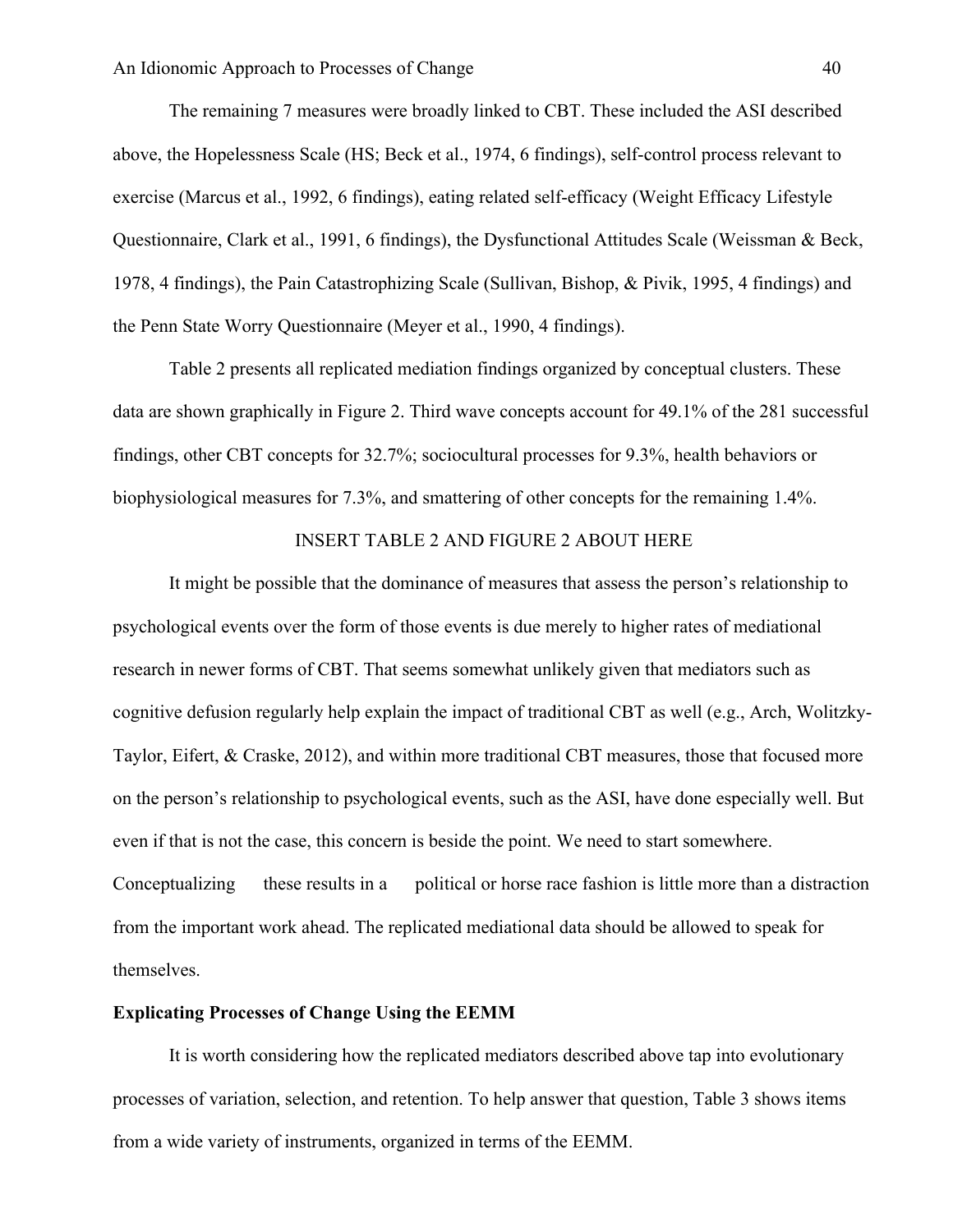Variation items are common. It is worth remembering that while in evolutionary science, variation is initially blind, evolvability itself evolves, and as that happens variability becomes more contextually bound and directed. For example, when bacteria are deprived of essential amino acids, they stop correcting many transcription errors and novel forms of bacteria soon appear (Hersh, et al., 2004). Basic behavioral phenomena can be understood similarly. For example, when previously established reinforcers are suddenly removed, high levels of behavioral variability soon follow as an "extinction burst." As is shown in Table 3, many existing mediational measures identify forms of experience that either are suspected to be dysfunctional and yet are resistant to change or are functional forms that occur or fail to occur. Self-report items also focus on invariant sequences in which one event leads rigidly to a more extreme response or on experiences that are so extreme and unconditional that their strong endorsement implies little behavioral variability.

Selection items commonly address what a person values, finds personally important, enjoyable, or useful, either positively or negatively phrased. Almost any item that implies skillfulness or lack of skillfulness, or the ability or tendency to engage in something that is or is not effective will imply selection, usually along with variation or context sensitivity.

Retention is sometimes asked about directly, but it is more frequently assessed by its linkage to a desired outcome when barriers appear. Retention is also examined when assessments ask about how effective someone is likely to be in maintaining a behavior.

Contextual items ask about the manipulation of external context to ensure positive behavior, or the more passive occurrence of positive contextual events, such as the presence or absence of friends. Items ask about a surprising lack of contextual sensitivity or an ability or inability to attend to contextual changes.

A very common type of item in successful mediational measures asks about the interconnections among dimensions and levels, perhaps because such linkages are often used to address the functions of experiences, and processes of change are themselves functional phenomena.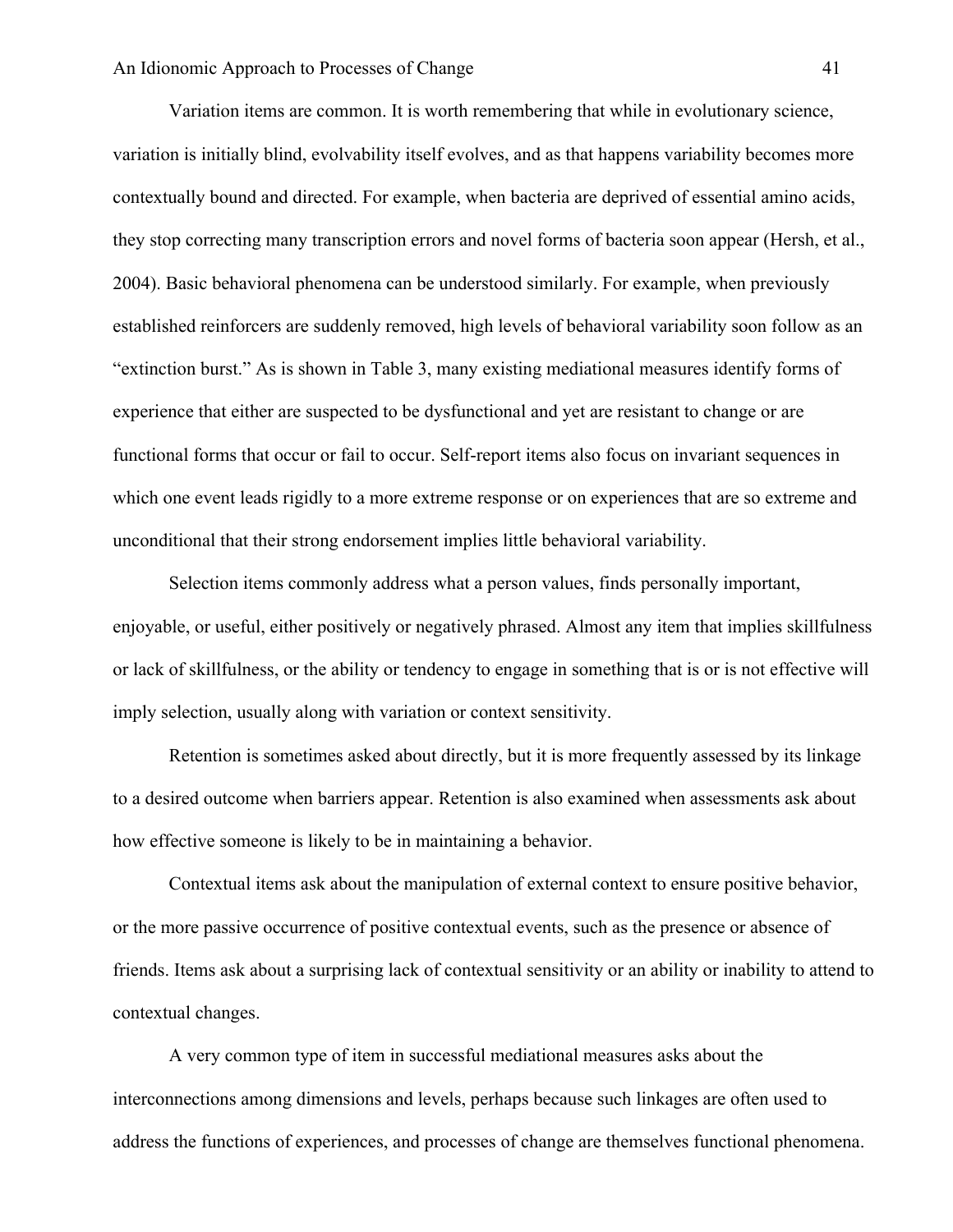Table 3 shows examples of such linkages as that between affect and cognition, affect and attention, cognition and sense of self, sense of self and social judgments of others, motivation and overt behavior, affective reactions to social relationships, or health behaviors and a social context.

## **The EEMM and Processes of Change**

The EEMM appears to be capable of organizing the worlds' literature on functionally important pathways of change as seen through mediational analysis, particularly at the item level. It is relatively easy to sort all self-report items or other types of measures into one or more dimensions or levels of the EEMM (that is, into a row in Figure 1). A closer examination of these individual items suggests that most of them link to one or more aspects of healthy variation, selection, retention, or context, or to bridging psychological dimensions and levels of analysis as they do so.

This suggests that the field itself has long been functioning implicitly inside an extended evolutionary model without doing so deliberately, and thus may use that model to seek greater cooperation without a fundamental reworking of the field. It also suggests that we may be able to use the positive start provided by ACT as a kind of de facto pilot test of PBT to reconsider the current approach to case conceptualization and diagnosis and consider adopting a more universalist, processfocused, idiographic, and evolutionary approach.

It is probably unnecessary to change specific concepts in our field to use the EEMM to seek greater consilience between specific theories. It may not matter, for example, if a particular concept is called "decentering" or "distancing" or "defusion" if they all foster healthy cognitive flexibility. We do not mean to say that these are synonyms, but that these concepts can be operationalized into a broader network of assessment tools linked to dimensions and levels of biopsychosocial processes of change and their flexibility, selection, retention, and context sensitivity, and then tested idionomically to see which individual elements do the best for individuals. Researchers and practitioners would then have the common ground of the most central theory in the life sciences, evolutionary theory, as a foundational structure within which to allow data and argument to refine helpful ways of speaking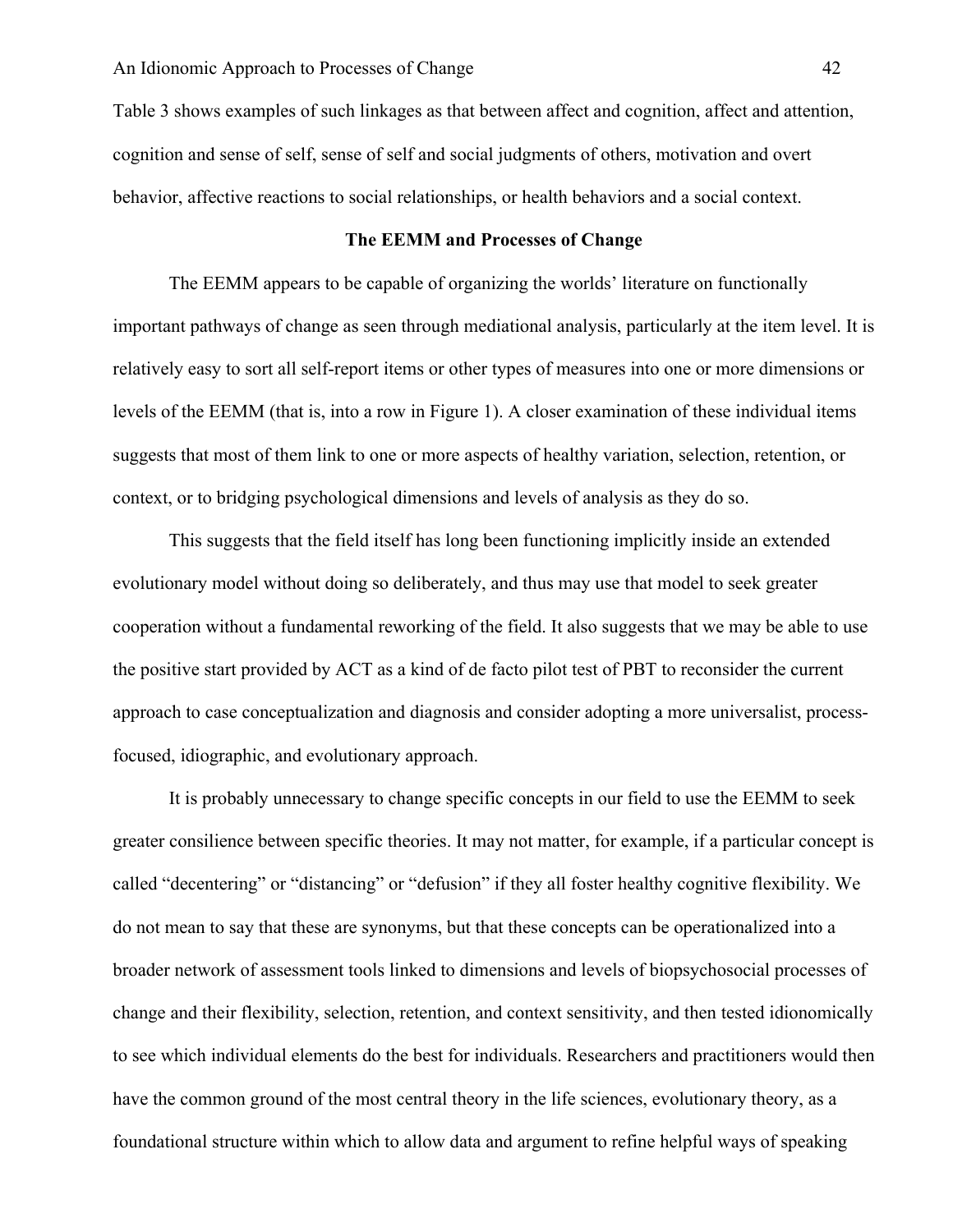about useful processes of change. That would be a big step forward toward a more unified field inside a more unified and interconnected set of behavioral and life sciences.

The biggest empirical challenge presented by a shift of focus toward process of change is that to understand the dynamic interrelationships among such processes and their linkage to outcome, an idionomic approach to assessment and validation appears to be necessary. In the light of ergodicity even psychometrics now needs to be reconsidered as a system of defining measurement quality. Treatment utility, which early in the ACT development program was argued to offer an alternative to psychometric evaluation in determining assessment quality (Hayes et al., 1987), may be back on the table, but it too will have to be assessed in an idionomic fashion. No theorist can be fully confident that their favored concepts will pass unscathed through such a new research agenda.

While the EEMM can be used to understand the existing measures of processes of change, it is also now being used to generate them and the validation strategy for this approach perhaps provides the clearest glimpse of what an idionomic research program might look like. The "Process-Based Assessment Tool" (PBAT) is a collection of individual items that tap into processes of change as understood by the EEMM (Ciarrochi, Sahdra, Hofmann, & Hayes, 2022). The PBAT seeks to assess behavior that maps to variation (e.g., "I was able to change my behavior, when changing helped my life"), selection that is consistent with needs and values ("I found personally important ways to challenge myself"), and retention ("I struggled to keep doing something that was good for me"). What makes the PBAT distinct is that it is an item pool, rather than a psychometrically "validated" measure assumed to reflect latent constructs. Each item has been evaluated in terms of its ability to predict need satisfaction, well-being, and other clinically relevant outcomes, both crosssectionally using a machine learning algorithm (Ciarrochi, et al., 2022) and longitudinally using a full idionomic statistical approach (Sanford, Ciarrochi, Hofmann, Chin, Gates, & Hayes, in press). This allows the user to select items that are most relevant and useful to their purposes, rather than requiring the user to administer a large, multi-factor scale.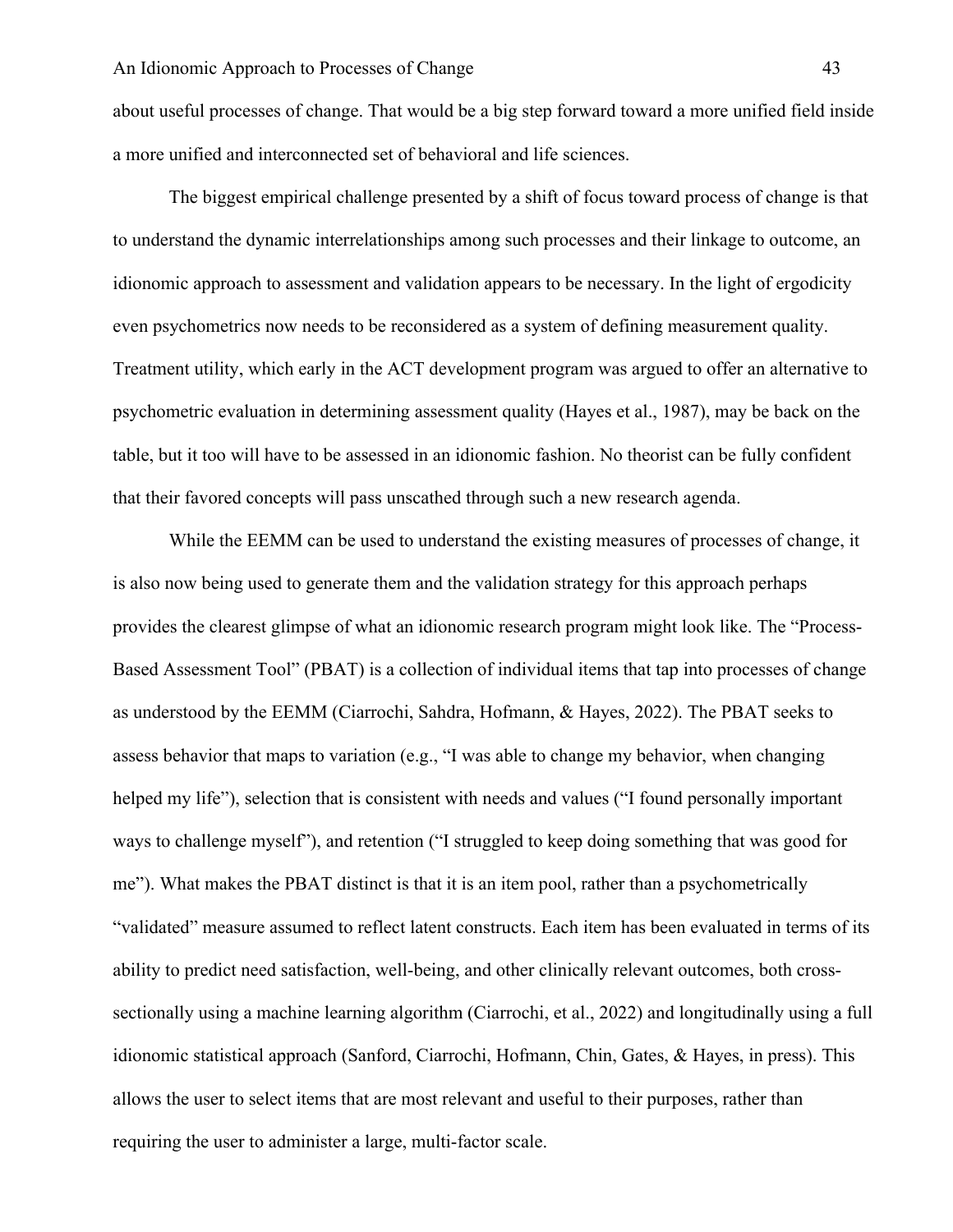Sanford et al. (2022) administered the PBAT in an intensive, within person design with a minimum of 60 measurement points over a month-long period. Data were analyzed using Group Iterative Multiple Model Estimation (GIMME; Gates et al., 2017; Gates & Molenaar, 2012) which identifies relationships present in individual longitudinal networks in the context of within-person variability assessed person by person. With no assumption of ergodicity, in an iterative fashion, GIMME then seeks out pathways applicable at the sub-group and group level but retains them if they improve fit at the individual level for most persons. After adding group and sub-group relationships that pass that criterion, all relationships are then remodeled in a final idiographic network for each person.

An example of GIMME output of the PBAT relationships over a month's time is shown in Figure 3. Solid headed arrows are positive relations; open headed arrows are negative. These relations are above and beyond auto-regression, so directionality within relations can be captured . The network presented in Figure 3 demonstrates an individual high in distress over anxiety, which was positively fed by struggling to connect with the present moment, which participated in a selfamplifying loop with a lack of meaningful challenges and absence of an appropriate outlet for emotion. Constructing personally important challenges fostered an ability to experience a range of emotions, which inhibited distress over anxiety but was not itself fostered by any of the current elements of the network.

This is a kind of de facto idiographic empirical case conceptualization. It seems to fit relatively well with the case conceptualizations that CBT therapists commonly generate, a reassuring note given that this functional analytic network is entirely empirical and automated. Any clinician looking at that network might think to intervene in several sensible ways, such as fostering mindfulness; creating meaningful challenges, especially if they were linked to personal values choices; finding relationships in which there was more opportunity for expression of emotion; and encouraging the ability to experience a wider range of emotions (Figure 3).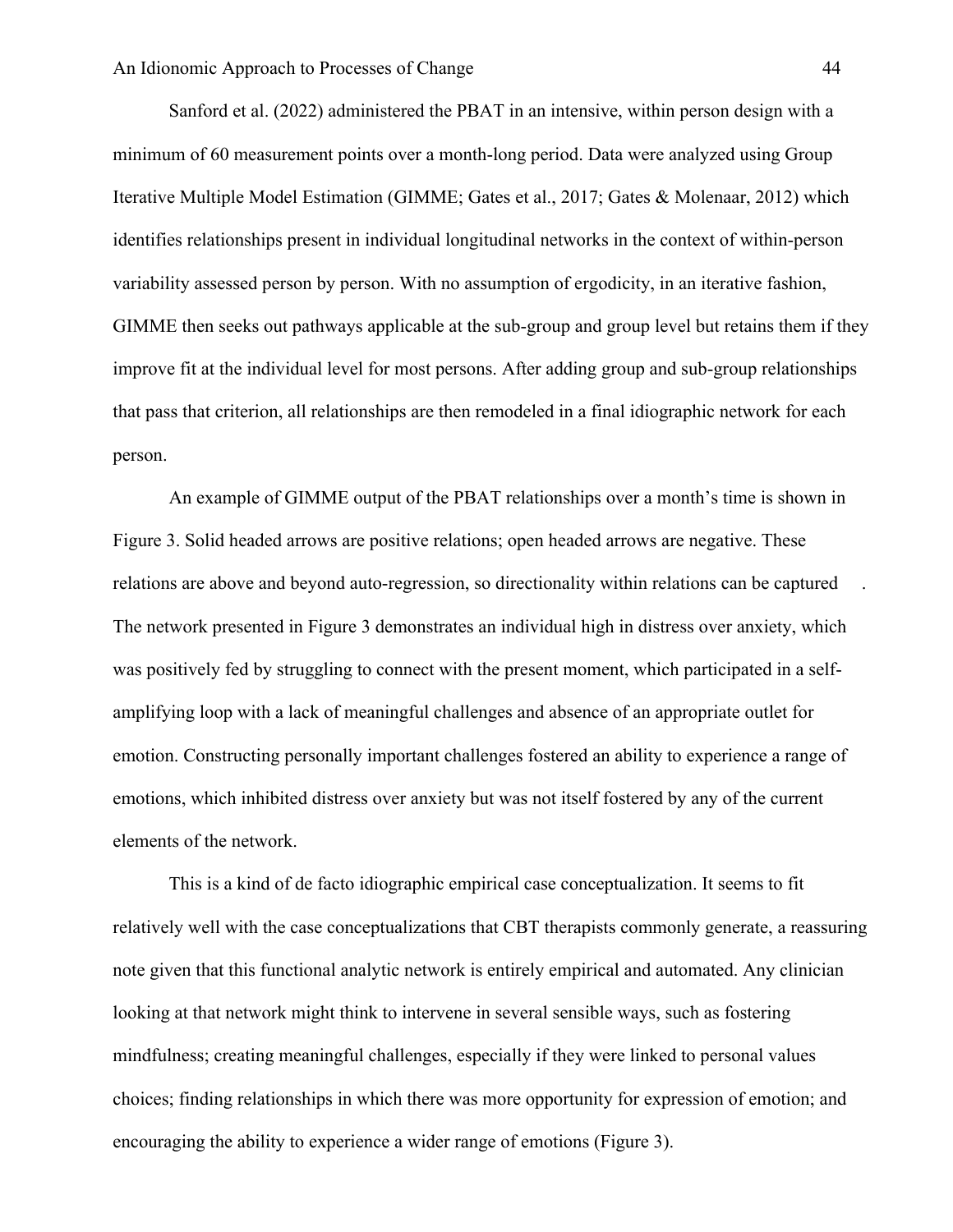## INSERT FIGURE 3 ABOUT HERE

Sanford and colleagues found that that idionomic analyses of PBAT processes were linked to clinically relevant outcomes for most people. They were not linked in the same way for all participants, however, because the entire network mattered, and in some cases particular processes were helpful to well-being for some participants but were irrelevant or harmful for others. Since participant responses universally violated the ergodic assumption underlying classic normative statistics, any group approach would have failed to detect process to outcome links that could be safely applied to individuals.

Process-based idionomic analyses of this kind could easily be embedded into RCTs simply by adding high temporal density longitudinal measures of processes and outcomes. Complex network analyses could also be readily available to any practitioner with that same high-density measurement, perhaps supported by mobile phone apps. That step would allow a much larger group to be involved in the development of successful systems of process based empirical case conceptualization. While the requirement for at least 60 data points to use GIMME is daunting, over time as the database builds, Bayesian or other methods may be available to shorten that assessment burden. Furthermore, it seems quite possible that the relatively small number of highly useful processes of change so far identified will combine in individual networks in a relatively limited number of ways to produce pathology, and if that is so, instead of idionomic analysis metastasizing into a myriad of case possibilities, the exact opposite could occur. Once a database is well formed, even a small number of longitudinal assessments might be enough to match individuals to subgroup clusters of process that can be used to guide interventions in the same way as a case conceptualization.

## **PBT as Compared to Other Contemporary Approaches**

Process-based functional analysis is where evidence-based therapy began, and the call for transdiagnostic or more personalized, idiographic approaches has been a strong and important stream of thought for many decades (e.g., Orlinsky & Howard, 1984; Prochaska & DiClemente, 1982). The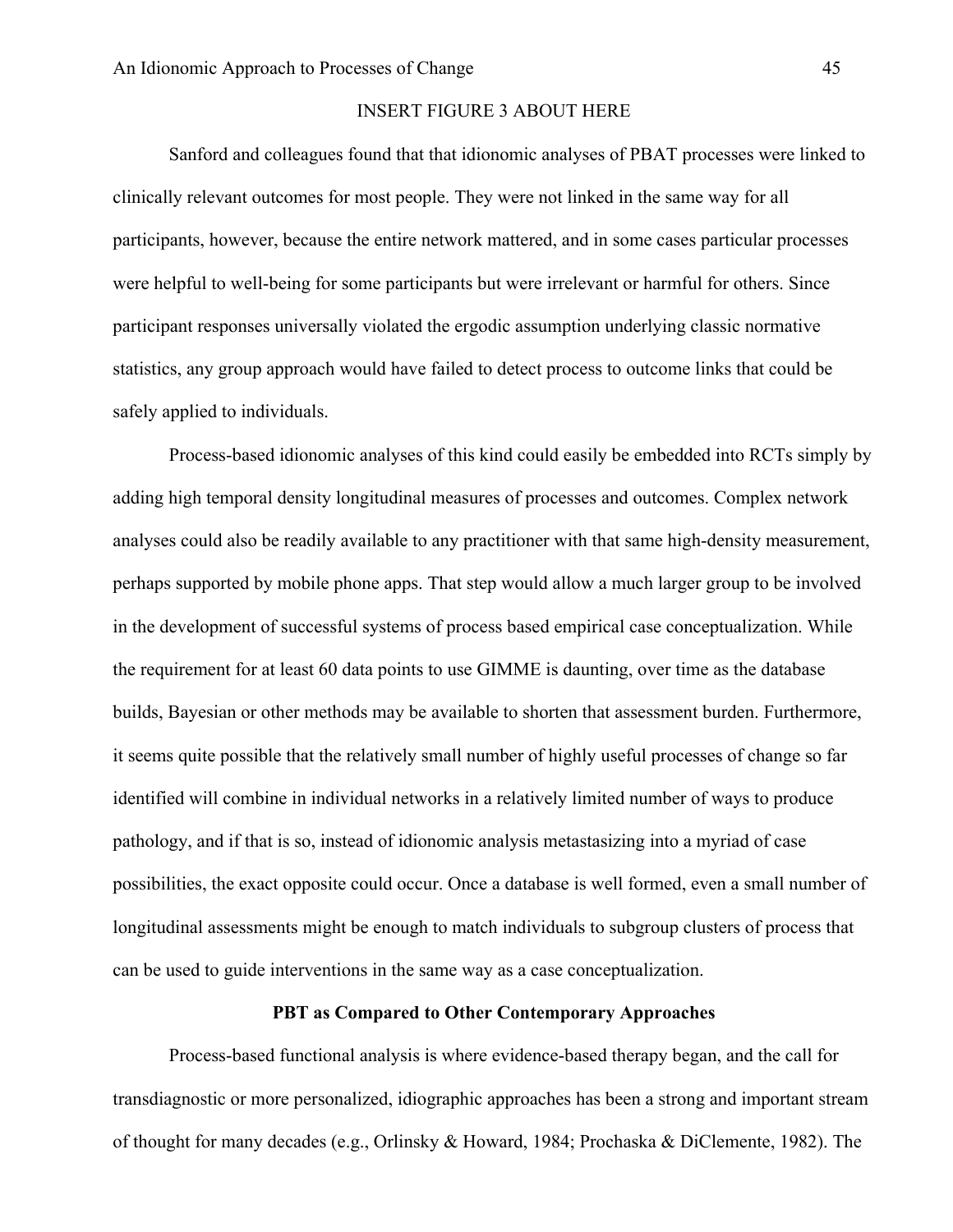#### An Idionomic Approach to Processes of Change 46

present approach builds on and extends approaches focused on enhancing treatment effectiveness by tailoring treatment to the unique individual and their particular situation (Norcross & Wampold, 2018). It fosters the goals of measurement-based care (Scott & Lewis, 2015), which involves enhancing usual care through systematic evaluation of client data during the intervention process. It aligns with the suggestion to have a detailed specification of behaviors targeted for change and a close alignment between intervention components and outcomes (Presseau et al., 2019). Finally, it allows for the examination and comparison of a variety of specific process-based interventions (e.g., Barlow et al., 2017).

There are other process oriented efforts such as the NIMH's RDoC program. RDoC has not addressed ergodicity, but a bigger problem is pre-selecting the biophysiological level as the domain containing the important process of change before data were even collected. RDoC was designed inside a publicly stated conviction that "mental disorders can be addressed as disorders of brain circuits," that "the dysfunction in neural circuits can be identified with the tools of clinical neuroscience," and that "data from genetics and clinical neuroscience will yield biosignatures that will augment clinical symptoms and signs for clinical management" (Insel et al., 2010, p. 749). Now, a decade later, that designer has essentially written an entire book apologizing for the impact of these pre-analytic convictions (Insel, 2021), but meanwhile many billions were spent without a tangible improvement in clinical outcomes.

The Hierarchical Taxonomy of Psychopathology (HiTOP; Kotov, et al., 2017) has received attention as a possible alternative to the DSM, but it is based on a latent disease or syndromal model, and its top-down normative categories still require ergodicity to succeed as they are applied to individuals. From the perspective of PBT and the issues we have discussed here, it is a broader variant of the same strategy as traditional psychiatric diagnosis.

The *complex network approach* more generally offers an alternative to the syndromal view. The network view holds that symptoms do not co-vary because they result from a common cause, but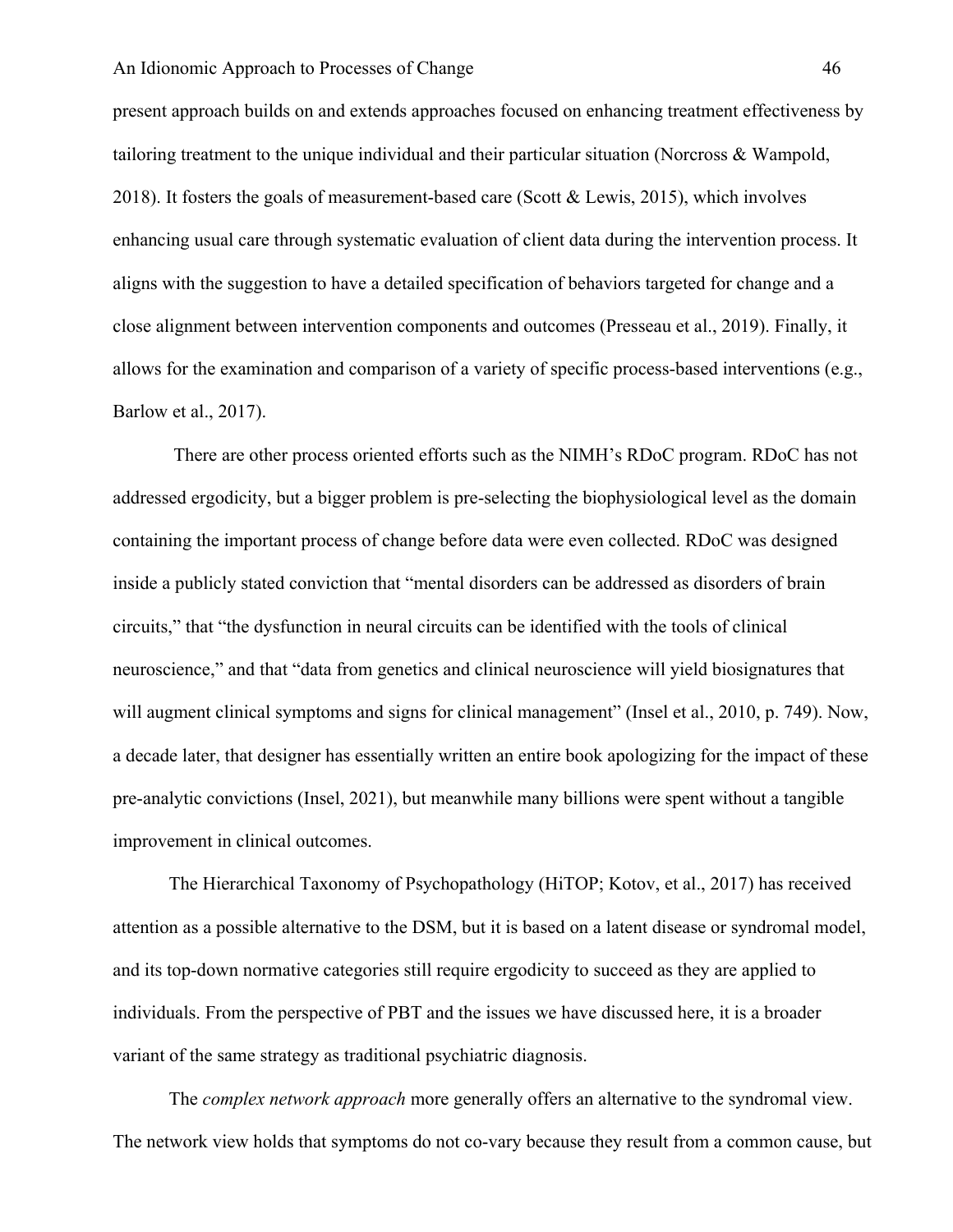#### An Idionomic Approach to Processes of Change 47

rather because they are connected via causal and homeostatic associations (e.g., Bringmann et al., 2022; Hofmann, Curtiss, & McNally, 2016; Hofmann & Curtiss, 2018). The aim of this approach is to uncover the functional relations among symptoms. We should note that the term *symptom*, in this context, is problematic because it presupposes any latent disease entity that it reflects. The complex network approach assumes that mental disorders comprise a set of *nodes* that are connected through *edges* (a term from graph theory referring to the associations between the nodes). The connectivity of a given node can be evaluated by using *centrality parameters*. A node with a high level of centrality is one that contains more information about other nodes to which it is connected. *Degree centrality* refers to the number of connections a node has with other nodes. *Strength centrality* reflects the number of connections and also considers the weight of each connection. Some edges can have a greater weight than others. The *betweenness centrality* parameter refers to the number of times a node functions as a bridge along the shortest path between two other nodes. These features of network models circumvent problems within the syndromal model, not only by refraining from defining diagnoses on the basis of topographical symptoms, but also by quantifying the functional relationships between maladaptive processes, contexts, and behaviors, as well as how they contribute to an outcome of interest. Such a complex network approach serves as the functional analytic framework to capture the complexity of processes in PBT, but issues of ergodicity can still emerge depending on the specific analytic approaches selected. It is this refinement that were are proposing with the concept of idionomic analysis.

PBT is too young to document its successes or weaknesses, but its biggest strategic weakness is on full display in the present paper. The methodological and strategic changes implied by PBT are considerable. That is exciting but also sobering. PBT requires new measures, new analytic tools, and new ways to partition treatment. So far, however, incremental steps have appeared, suggesting that this new agenda can be mounted, one step at a time.

#### **Expanding the Flexibility Model**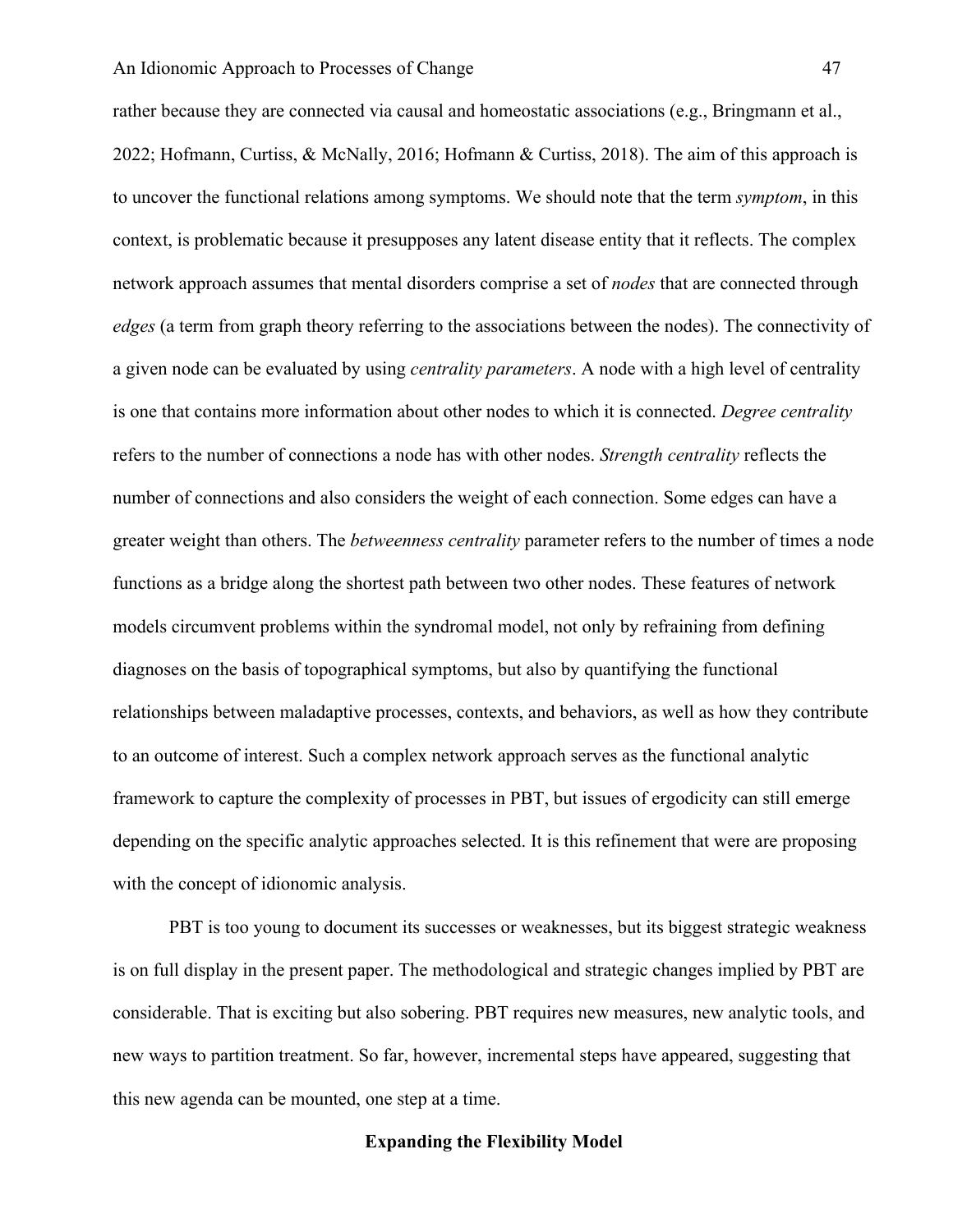In this paper we have considered how certain features of ACT development have fed into the formulation of process-based therapy, but it is worth noting how the EEMM is altering and expanding the psychological flexibility model itself. The traditional definition of psychological flexibility is "consciously contacting the present moment fully and without needless defense, as it is and not as what it says it is and persisting or changing in behavior in the service of chosen values." That definition gives primacy to values-based habits, but points to the affective, cognitive, and attentional flexibility needed to consciously enter into the present moment "fully and without needless defense." The EEMM adds important details, some of which we have already discussed, such as actively encouraging cognitive flexibility skills (e.g., cognitive reappraisal) that go beyond defusion, or actively encouraging emotional openness skills (e.g., nonattachment; e.g., see Ho, Yu, & Mak, 2022) that actively go beyond acceptance. The EEMM further suggests the importance of more proximal selection criteria that apply to various dimensions of human experience. Through the use of these criteria, it may be possible to define each dimension functionally and thereby build an expanded definition of psychological flexibility, or biopsychosocial flexibility more generally, in a step-by-step empirical fashion.

One possibility may be to consider how specific psychological dimensions lead to the satisfaction of particular psychological needs or yearnings. It is possible to link Self Determination Theory (SDT; Ryan & Deci, 2000) to selection criterion for self, motivation, and overt behavior if we assume that these dimensions are means to satisfying the end of belonging, autonomous meaning, and competence, the three main human needs according to SDT. Additional needs or yearnings might be added for the remaining three dimensions, namely, feeling, coherence or understanding, and orientation for the dimensions of affect, cognition, and attention, respectively (Hayes, 2019).

If we define flexibility functionally, the goal will always be to achieve the key selection criterion for that dimension or level by fostering enough healthy variation and contextual awareness, such that steps can be taken to retain successive approximations toward more successful outcomes.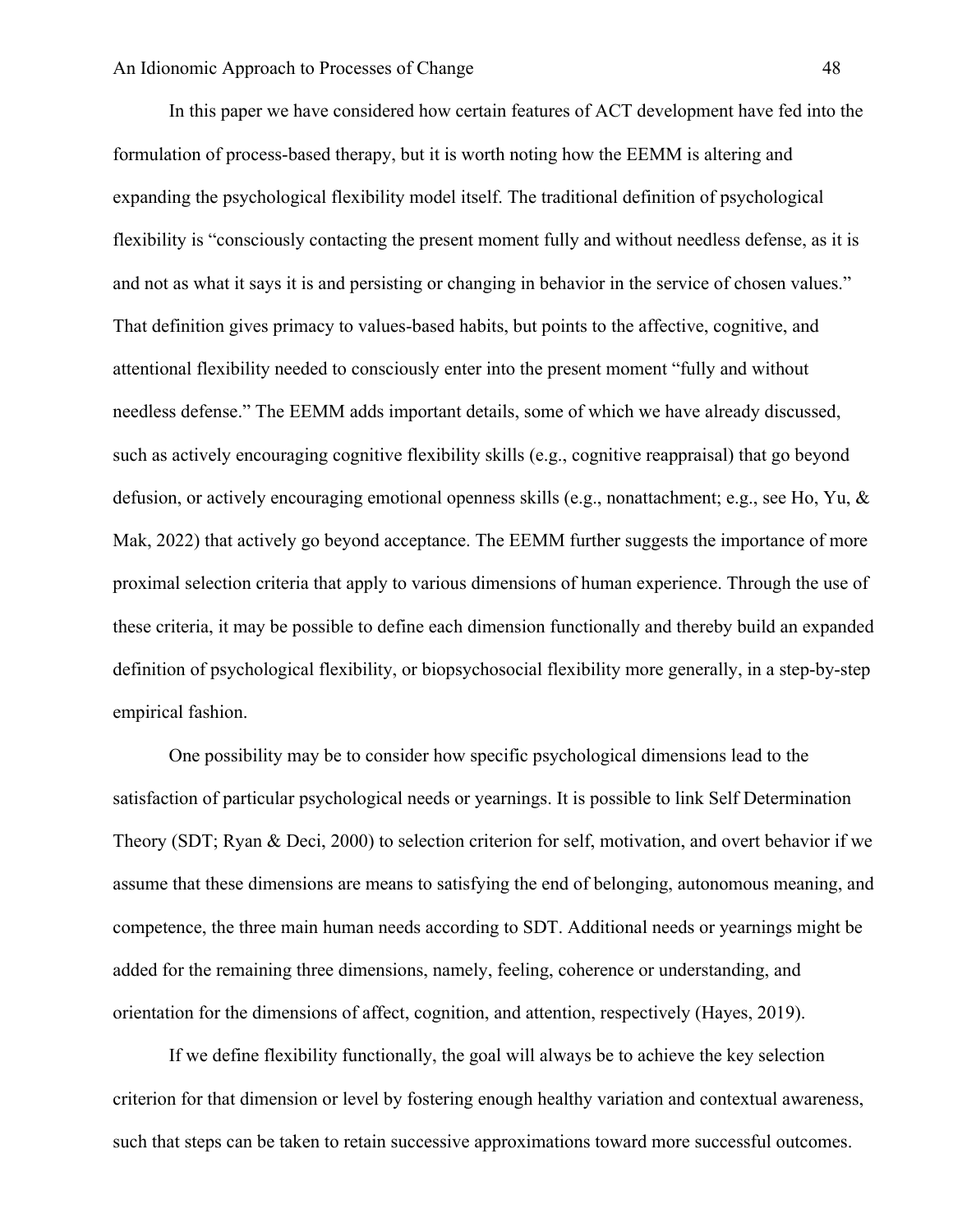#### An Idionomic Approach to Processes of Change 49

For example, cognitive flexibility might involve the flexibility needed to achieve greater functional coherence and understanding, and noticing and retaining the contextually appropriate cognitive styles that do so. A similar step-by-step functional definition could be developed across all psychological dimensions. This would result in an expanded version of psychological flexibility that could in principle incorporate virtually every known process of change relevant to these psychological dimensions, or at least those so far shown in Tables 1 and 2.

This same basic approach could then extend the psychological dimensions to similar sociocultural dimensions (much as was done by Philippot, et al., 2018). For example, feeling without avoidance or clinging might be socially extended to compassion, coherence could be extended to communication and mutual understanding, sense of self to secure attachment and relationship, orientation to joint attention, meaning to shared meaning, and competence to successful cooperation. In that way, the sociocultural level might be readily dimensionalized (for an alternative approach see Atkins et al., 2019).

As we showed in the mediational review within either the sociocultural or biophysiological levels, there is simply not enough data to suggest which dimensions are most important using mediational evidence alone. Broadly, however, we may operationalize successful working: for the biophysiological level that successful outcome is health; socioculturally it may boil down to nurturance and cooperation (Biglan, 2015); and at the psychological level to values-based habits. All of these are addressed in the PBAT for that reason. More data will be needed to expand the flexibility model in this way empirically, so as to address all features of the EEMM, but if this expanded vision of psychological flexibility were to apply to the results of the systematic review, all of the process findings validated by mediation comfortably fits within it.

The resulting expanded flexibility model would in effect be a term for the entire processbased model addressed by the EEMM. That does not mean, however, that ACT per se would disappear or become one with PBT writ large, since therapy models include philosophical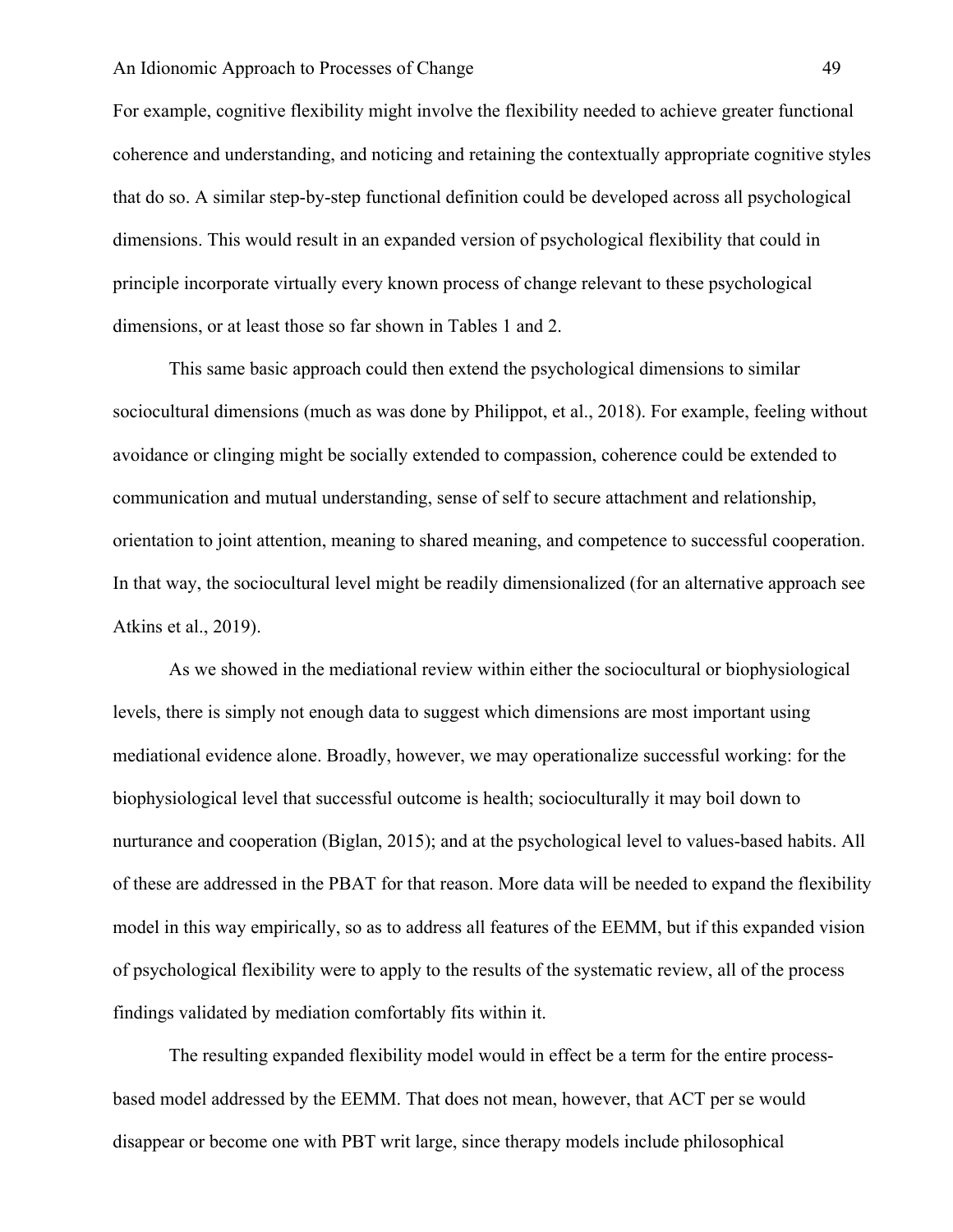assumptions and values that go beyond principles and processes alone. For that same reason, while it will become much easier to foster cooperation within the field as the EEMM affects a wider range of psychopathology and psychological intervention models, we should not expect a meta-model to eliminate various specific models.

### **Conclusion**

Clinical psychology has historically had a hard time becoming a fully progressive behavioral science. It has been characterized by the development of schools and divisions. It is largely WEIRD and fails to fully represent the world. A wide variety of conceptual schemes have often functioned as defended islands amidst a vast theoretical archipelago. It has often been difficult to translate theoretical concepts into practical tools that are broadly adopted and used.

Perhaps no area more exemplifies this problem than in case conceptualization and diagnosis. Evidence-based clinical psychology began with a functional, principle-oriented approach, but it soon succumbed to a topographical and reductionistic approach to latent disease entities drawn from academic psychiatry that even many of its ardent supporters now agree is not progressive (Insel, 2022). The "protocols for syndromes" approach has led to a proliferation of intervention methods with no clear way to simplify the list of interventions, and a mountain of evidence that may not apply to particular people. We need a more theoretically coherent and practically useful approach.

Process-based therapy is in some ways a return to the roots of empirically based intervention, but now with a more open agenda and with linkages to many forms of inquiry. By focusing on treatment utility as the beginning rather than the end of successful diagnosis, a far more pragmatic and immediately applicable research agenda emerges rather than the "forever agenda" of endlessly seeking latent disease entities despite year after year of disappointment. We now have enough evidence of successful mediators of change to look at the proximal indications of progress towards positive treatment outcomes as the source for the idionomic categorization of problems and solutions. As proximal indications of successful change emerge, practitioners can use process-based progress as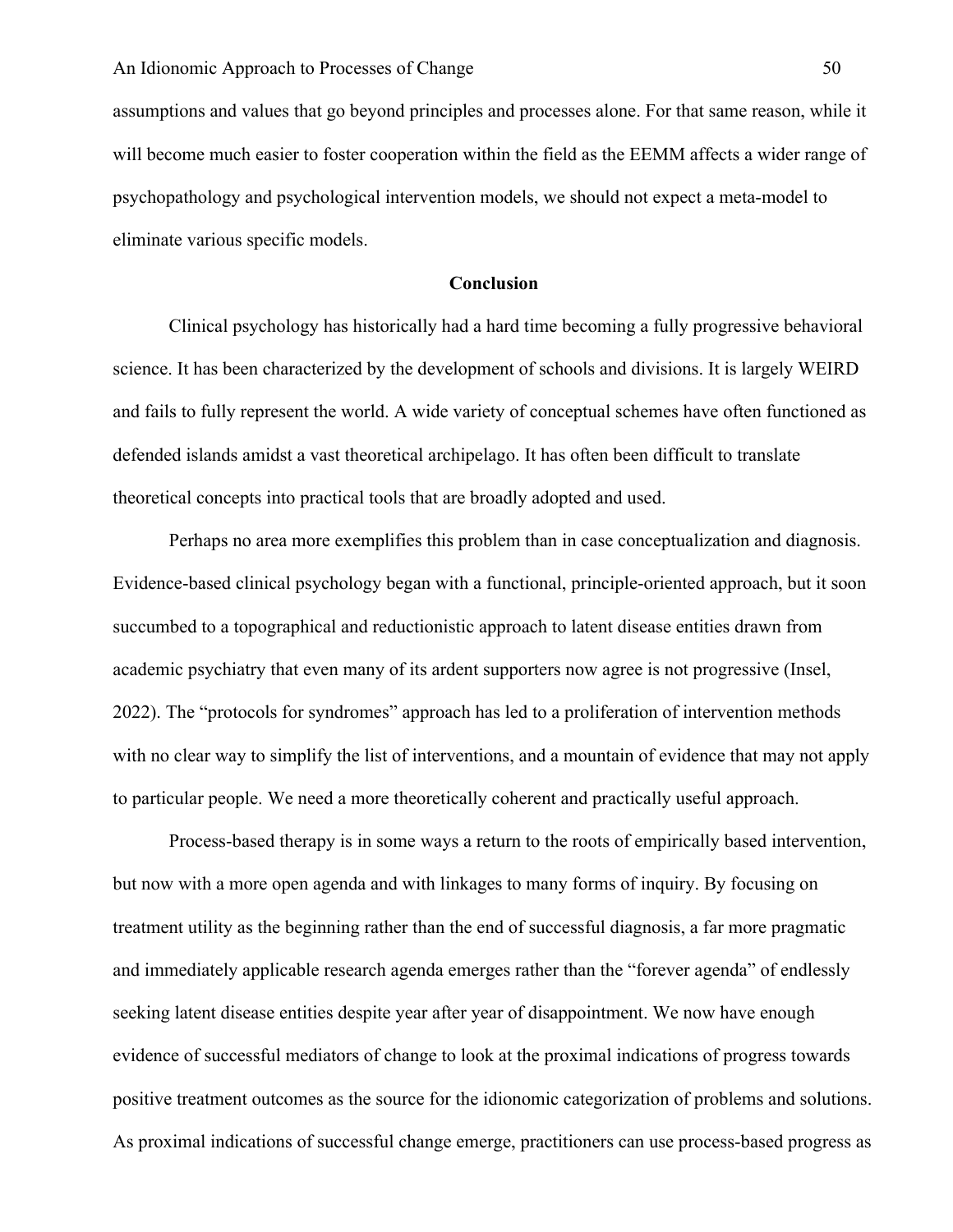a means of shaping clinical skill, avoiding the paradox that experience in psychological intervention reliably leads to increases in confidence but not in competence (Christensen & Jacobson, 1994).

The present paper has explored the unusual development path followed by ACT and argued that its four qualities may prove broadly useful both in a practical and scientific sense. So far, these features have proved useful in advancing the PBT research program. Many researchers agree that a process focused approach to measurement and intervention evaluation needs to be expanded across the field. We argue, however, that processes of change cannot be studied in the same way as the behavioral sciences have been doing since Galton. Conventional statistics have ignored questions of causality and functionality, severely inhibiting the scientific progress in the social sciences (Pearl & Mackenzie, 2018). They have not met their own assumptions as these analyses apply to processes of change relevant to individuals. Thus, we need to adopt new forms of data collection and analysis that fit the statistical requirements of processes of change defined as theory-based, dynamic, progressive, contextually bound, modifiable, and multilevel sequences linked to important outcomes. Traditional mediational analysis cannot fully perform that function (Hayes et al., 2009), but we believe that complex network analysis can if it is based first on the evaluation of variability within the individual and then is allowed to lead to nomothetic generalizations if and only if that step improves idiographic fit. We have a large body of mediational work to build on using idionomic methods. We need to begin.

Such a disruptive research agenda will require a broadly focused strategy and conceptual scheme. Evolutionary science has proven capable in promoting healthy consilience among disparate areas and we believe that an extended evolutionary account is adequate to this challenge within applied psychology once a functional idionomic approach is embraced. If that conclusion is valid, then the rise of PBT will denote yet another important and positive turn in the unfolding story of the creation of evidence-based intervention science.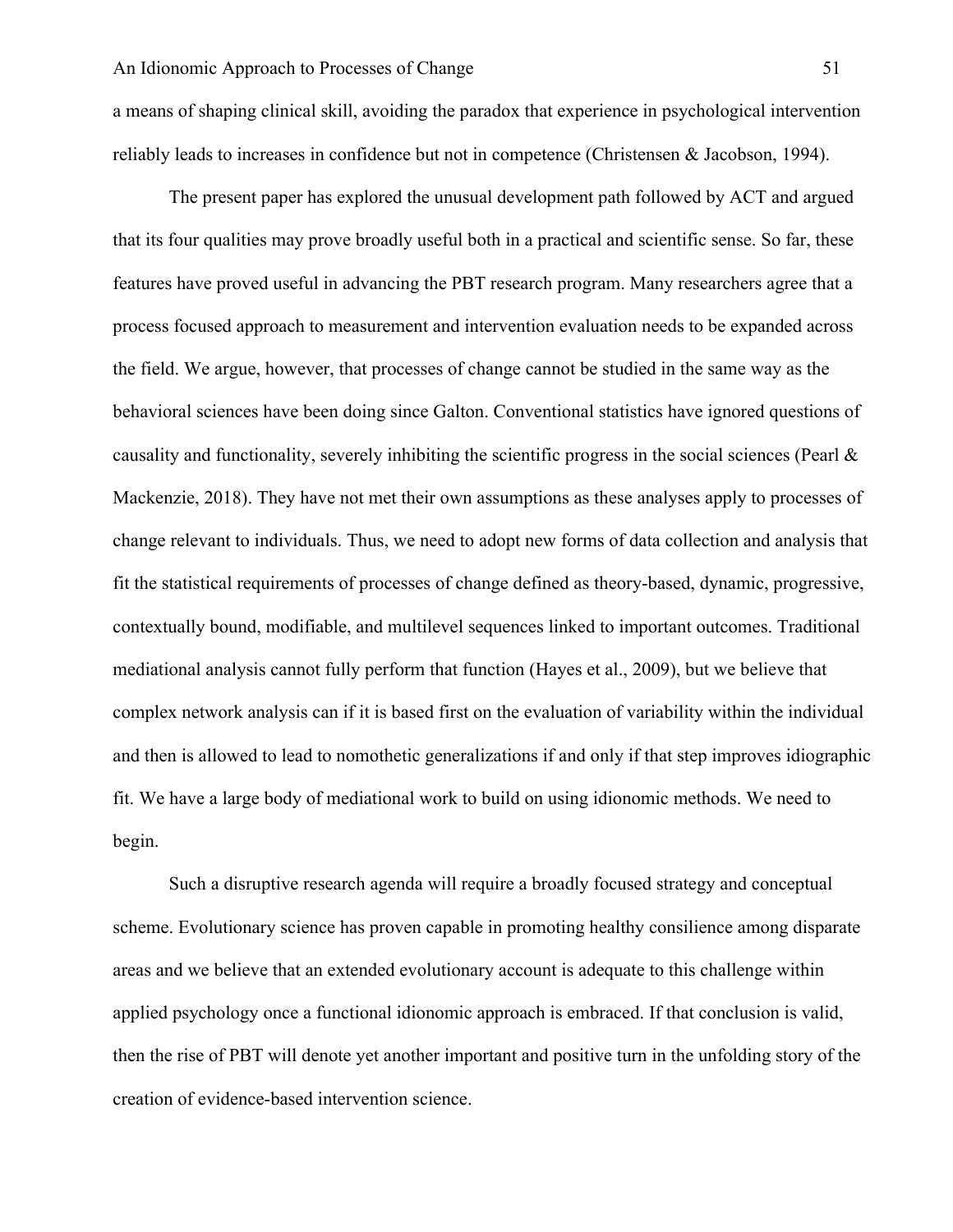### References

- Acarturk, C., Uygun, E., Ilkkursun, Z., . . . Barbui, C. (2022). Effectiveness of a WHO self-help psychological intervention for preventing mental disorders among Syrian refugees in Turkey: A randomized controlled trial. *World Psychiatry, 21*, 88–95. doi:10.1002/wps.20939
- Allen, T. M., Struemph, K. L., Toledo-Tamula, M. A., Wolters, P. L., Baldwin, A., Widemann, B. & Martin, S. (2018), The relationship between heart rate variability, psychological flexibility, and pain in Neurofibromatosis Type 1. *Pain Practice, 18,* 969-978. doi:10.1111/papr.12695
- American Psychiatric Association. (1980). *Diagnostic and statistical manual of mental disorders* (3rd ed.).
- Arch, J. J., Wolitzky-Taylor, K. B., Eifert, G. H., & Craske, M. G. (2012). Longitudinal treatment mediation of traditional cognitive behavioral therapy and acceptance and commitment therapy for anxiety disorders. Behaviour Research and Therapy, 50(7-8), 469-478.
- Arnold, D. S., O'Leary, S. G., Wolff, L. S., & Acker, M. M. (1993). The Parenting Scale: a measure of dysfunctional parenting in discipline situations. *Psychological Assessment*, *5*(2), 137-144.
- Ashley, S. (2015). Core Concept: Ergodic theory plays a key role in multiple fields. *Proceedings of the National Academy of Sciences*, *112*(7), 1914-1914.
- Atkins, P. W. B., Ciarrochi, J., . . . Hayes, S. C. (2017). Departing from the essential features of a high quality systematic review of psychotherapy: A Response to Öst (2014) and recommendations for improvement. *Behaviour Research and Therapy, 97,* 259-272. doi:10.1016/j.brat.2017.05.016
- Atkins, P. W. B., Wilson, D. S., & Hayes, S. C. (2019). *Prosocial: Using evolutionary science to build productive, equitable, and collaborative groups.* Context Press / New Harbinger Publications.

Baer, J. S., Stacy, A., & Larimer, M. (1991). Biases in the perception of drinking norms among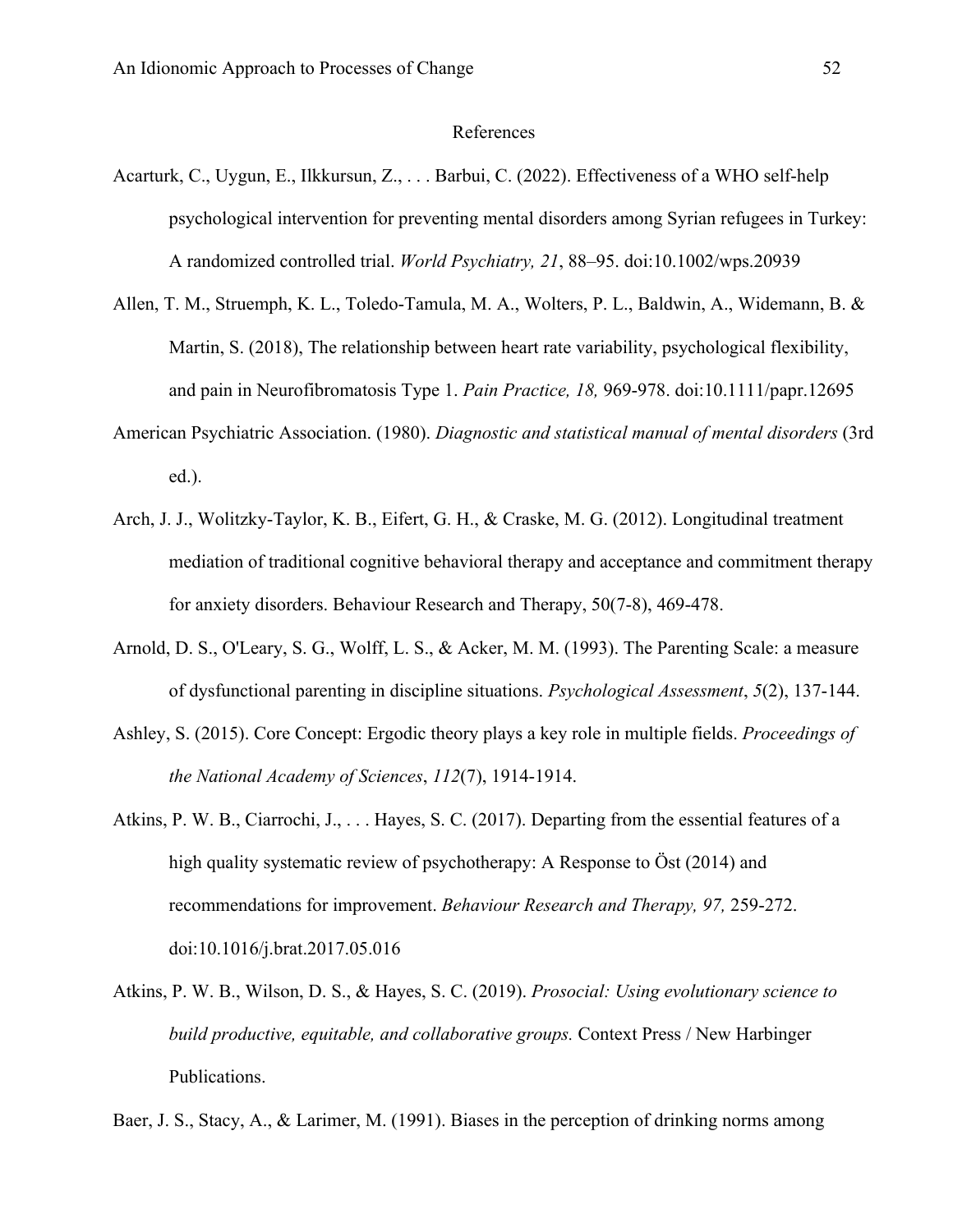college students. *Journal of Studies on Alcohol*, *52*(6), 580-586.

- Baer, R. A., Smith, G. T., & Allen, K. B. (2004). Assessment of mindfulness by self-report: The Kentucky Inventory of Mindfulness Skills. *Assessment*, *11*(3), 191-206.
- Baer, R. A., Smith, G. T., Hopkins, J., Krietemeyer, J., & Toney, L. (2006). Using self-report assessment methods to explore facets of mindfulness. *Assessment, 13*(1), 27-45.

Barlow, D.H., & Hersen, M. (1973). Single-case experimental designs: Uses in applied clinical research. *Archives of General Psychiatry*, *29*(3), 319-325. doi:10.1001/archpsyc.1973.04200030017003

- Beck, A. T., Weissman, A., Lester, D., & Trexler, L. (1974). The measurement of pessimism: the hopelessness scale. *Journal of Consulting and Clinical Psychology, 42*(6), 861–865.
- Bianco, S., Barilaro, P., & Palmieri, A. (2016). Traditional meditation, mindfulness and psychodynamic approach: An integrative perspective. *Frontiers in Psychology, 7*, 552.
- Biglan, A. (2015). *The nurture effect: How the science of human behavior can improve our lives and our world.* Oakland, CA: New Harbinger Publications.
- Biglan, A., & Hayes, S. C. (1996). Should the behavioral sciences become more pragmatic? The case for functional contextualism in research on human behavior. *Applied and Preventive Psychology: Current Scientific Perspectives, 5,* 47-57. doi:10.1016/S0962-1849(96)80026-6
- Birkhoff, G. D. (1931). Proof of the ergodic theorem. *Proceedings of the National Academy of Sciences*, *17*(12), 656-660.
- Blackledge, J. T., Ciarrochi, J., & Bailey, A. (2006). Personal Values Questionnaire. University of Wollongong, Australia (Unpublished manuscript).
- Bohlmeijer, E., Sanne, M. A. L., & Fledderus, M. (2015). Flourishing in people with depressive symptomatology increases with Acceptance and Commitment Therapy: Post-hoc analyses of a randomized controlled trial. *Behaviour Research and Therapy, 65*, 101-106. Doi: 10.1016/j.brat.2014.12.014.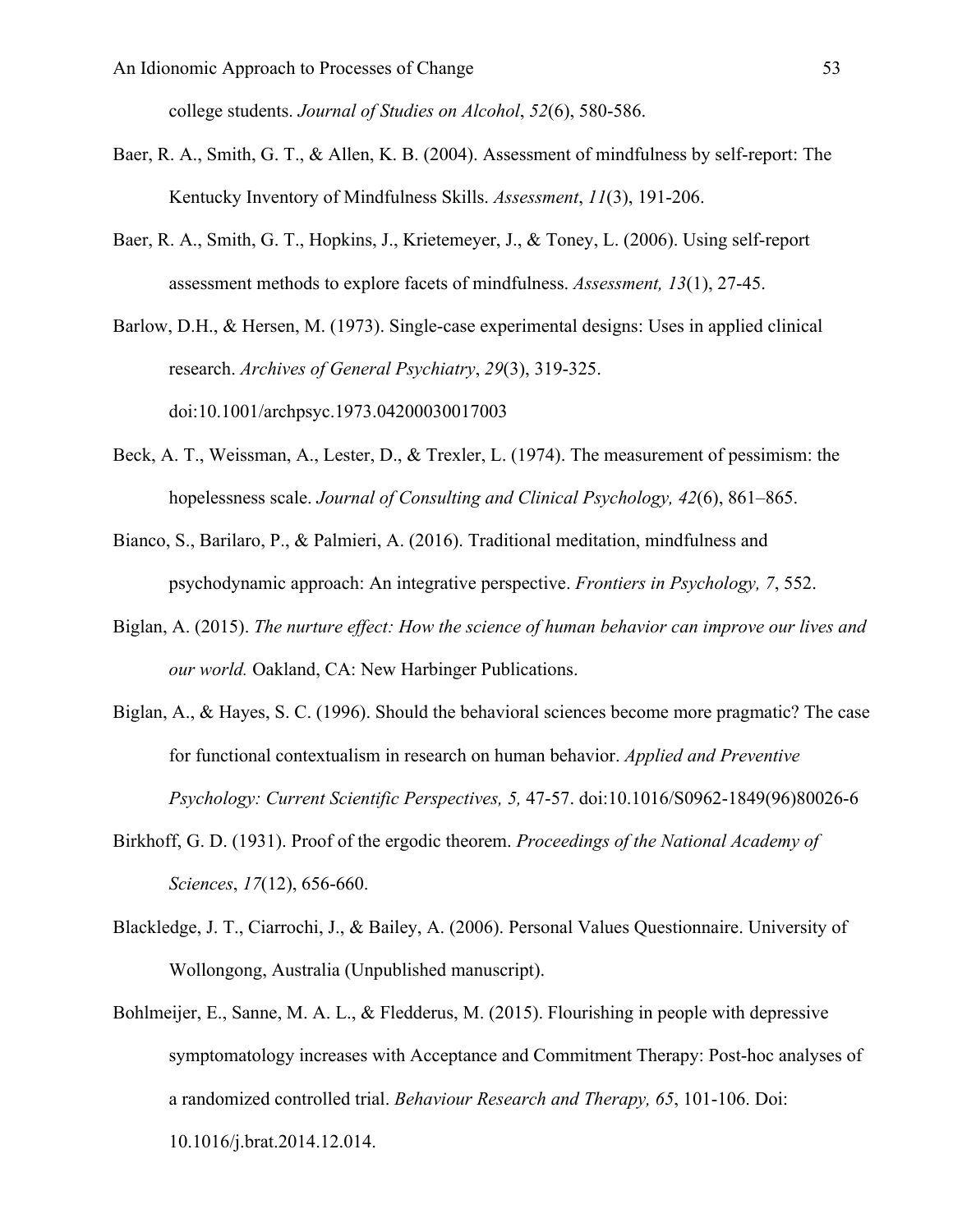- Boltzmann, L. (1884). Ueber eine von Hrn. Bartoli entdeckte Beziehung der Wärmestrahlung zum zweiten Hauptsatze. *Annalen der Physik*, *258*(5), 31-39.
- Bond, F. W., Hayes, S. C., Baer, R. A., Carpenter, K. M., Guenole, N., Orcutt, H. K., Waltz, T., & Zettle, R. D. (2011). Preliminary psychometric properties of the Acceptance and Action Questionnaire–II: A revised measure of psychological inflexibility and experiential avoidance. *Behavior Therapy, 42*(4), 676-688.
- Bringmann, L. F., Albers, C., Bockting, C., Borsboom, D., Ceulemans, E., Cramer, A., Epskamp, S., Eronen, M. I., Hamaker, E., Kuppens, P., Lutz, W., McNally, R. J., Molenaar, P., Tio, P., Voelkle, M. C., & Wichers, M. (2022). Psychopathological networks: Theory, methods and practice. *Behaviour Research and Therapy*, *149*, 104011. doi:10.1016/j.brat.2021.104011
- Broadbent, E., Petrie, K. J., Main, J., & Weinman, J. (2006). The brief illness perception questionnaire. *Journal of Psychosomatic Research*, *60*(6), 631-637.
- Brown, K. W., & Ryan, R. M. (2003). The benefits of being present: Mindfulness and its role in psychological well-being. *Journal of Personality and Social Psychology, 84*(4), 822-848.
- Campbell, D. T. (1965) Variation and selective retention in socio-cultural evolution. In H. R. Barringer, G. I. Blanksten & R. W. Mack (Eds.) *Social change in developing areas: A reinterpretation of evolutionary theory* (pp. 19–48). Schenkman.
- Carver, C. S., Scheier, M. F., & Weintraub, J. K. (1989). Assessing coping strategies: a theoretically based approach. *Journal of Personality and Social Psychology*, *56*(2), 267-283.
- Chambless, D. L., Caputo, G. C., Bright, P., & Gallagher, R. (1984). Assessment of fear of fear in agoraphobics: the body sensations questionnaire and the agoraphobic cognitions questionnaire. *Journal of Consulting and Clinical Psychology*, *52*(6), 1090-1097.
- Chase, J. A., Houmanfar, R., Hayes, S. C., Ward, T. A., Vilardaga, J. P., & Follette, V. (2013). Values are not just goals: Online ACT-based values training adds to goal setting in improving undergraduate college student performance. *Journal of Contextual Behavioral Science*, *2*(3-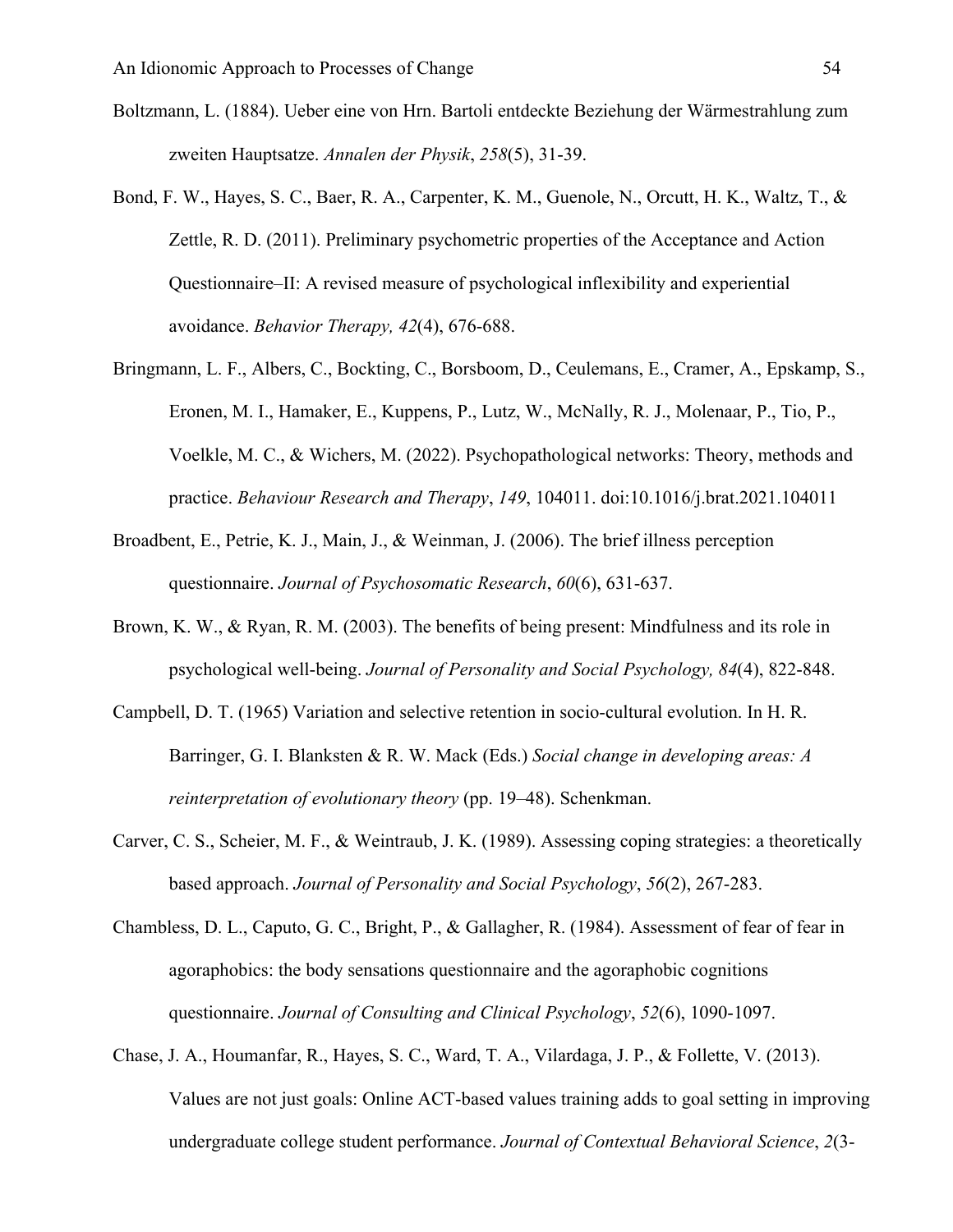4), 79-84. doi:10.1016/j.jcbs.2013.08.002

- Cherry, K. M., Vander Hoeven, E., Patterson, T. S., & Lumley, M. N. (2021). Defining and measuring "psychological flexibility": a narrative scoping review of diverse flexibility and rigidity constructs and perspectives. *Clinical Psychology Review*, *84*, 101973. doi:10.1016/j.cpr.2021.101973
- Christensen A, & Jacobson, N. S. (1994). Who (or what) can do psychotherapy: The status and challenge of nonprofessional therapies. *Psychological Science, 5*(1), 8-14. doi:10.1111/j.1467-9280.1994.tb00606.x
- Ciarrochi, J., Atkins, P. W. B., Hayes, L. L., Sahdra, B. K., & Parker, P. (2016). Contextual positive psychology: Policy recommendations for implementing positive psychology into schools. *Frontiers in Psychology*, *7*, 1561. doi:10.3389/fpsyg.2016.01561
- Ciarrochi, J., & Bilich, L. (2006). *Acceptance and commitment therapy: Measures package.* Unpublished manuscript. School of Psychology, University of Wollongong.
- Ciarrochi, J., Hayes, L, Quinlen, G., Sahdra, B., Ferrari, M., Yap, K. (in press). Letting go, creating meaning: The role of Acceptance and Commitment Therapy in helping people confront existential concerns and lead a vital life. In R G. Menzies, R.E. Mensizes, and G. Dingle (Eds.), *Existential concerns and cognitive-behavioral procedures. An integrative approach.* Switzerland: Springer Nature
- Ciarrochi, J., Hayes, S. C., Oades, L. G., Hofmann, S. G. (2022). Towards a unified framework for positive psychology interventions: Evidence-based processes of change. *Frontiers in Psychology, 12*, 809362. doi:10.3389/fpsyg.2021.809362
- Ciarrochi, J., Sahdra, B. K., Hofmann, S. G., & Hayes, S. C. (2022). Developing an item pool to assess processes of change in psychological interventions: The Process-Based Assessment Tool (PBAT). *Journal of Contextual Behavioral Science*, *23*, 200–213.

Ciarrochi, J., Sahdra, B., Marshall, S., Parker, P., & Horwath, C. (2014). Psychological flexibility is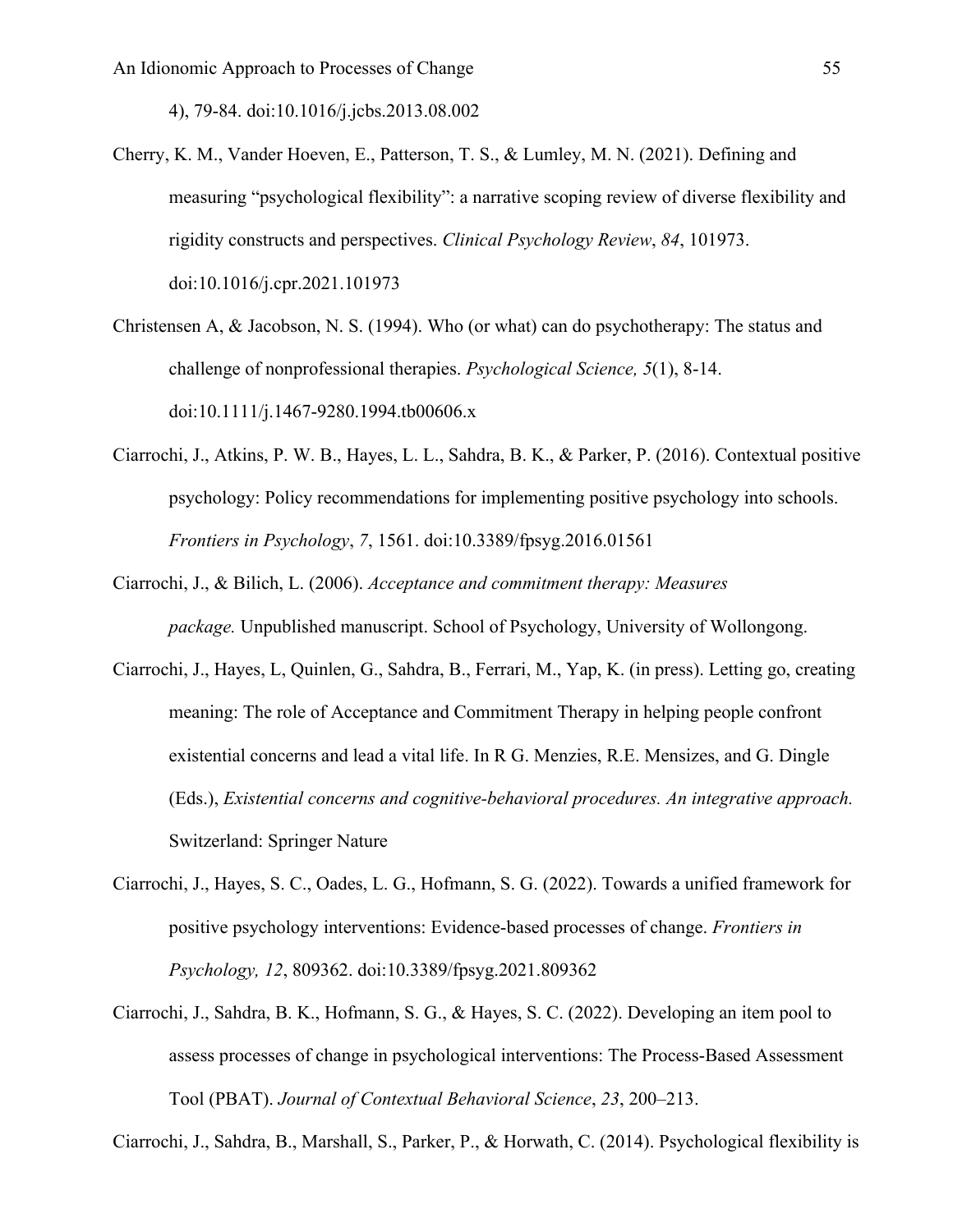not a single dimension: The distinctive flexibility profiles of underweight, overweight, and obese people. *Journal of Contextual Behavioral Science*, *3*(4), 236-247. doi:10.1016/j.jcbs.2014.07.002

- Ciarrochi, J., Sahdra, B. K., Yap, K., Dicke, T. (2020). The role of nonattachment in the development of adolescent mental health: A three-year longitudinal study. *Mindfulness 11,* 2131-2139. doi:10.1007/s12671-020-01421-7
- Clark, M. M., Abrams, D. B., Niaura, R. S., Eaton, C. A., & Rossi, J. S. (1991). Self-efficacy in weight management. *Journal of Consulting and Clinical Psychology*, *59*(5), 739-744.
- Cohen, S., Kamarck, T., & Mermelstein, R. (1983). A global measure of perceived stress. *Journal of Health and Social Behavior, 24*, 385-396.
- Collins, R. L., Parks, G. A., & Marlatt, G. A. (1985). Social determinants of alcohol consumption: The effects of social interaction and model status on the self-administration of alcohol. *Journal of Consulting and Clinical Psychology, 53*(2), 189–200.
- Conduct Problems Prevention Research Group (CPPRG). (1995). *Psychometric Properties of the Social Competence Scale – Teacher and Parent Ratings.* (Fast Track Project Technical Report). Pennsylvania State University.
- DeHouwer, J. (2011). Why the cognitive approach in psychology would profit from a functional approach and vice versa. *Perspectives on Psychological Science*, *6*(2), 202-209. doi:10.1177/1745691611400238
- Devany, J. M., Hayes, S. C. & Nelson, R. O. (1986). Equivalence class formation in language-able and language-disabled children. *Journal of the Experimental Analysis of Behavior, 46,* 243- 257. doi:10.1901/jeab.1986.46-243
- Dixon, M.R., Belisle, J., Stanley, C., Rowsey, K., Daar, J. H., & Szekely, S. (2015). Toward a behavior analysis of complex language for children with autism: Evaluating the relationship between PEAK and the VB-MAPP. *Journal of Developmental and Physical Disabilities, 27*,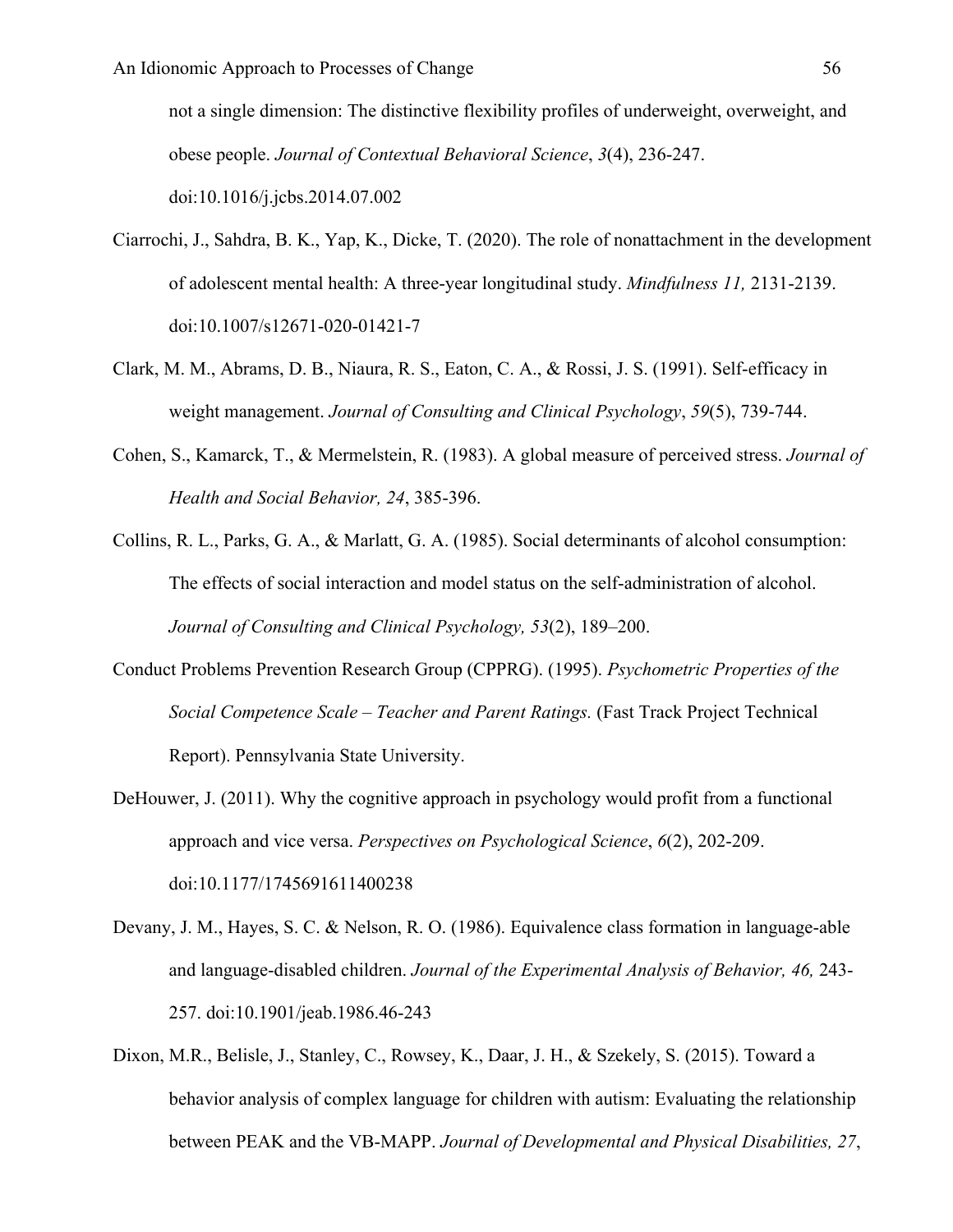223–233. doi:10.1007/s10882-014-9410-4

- Dunn, R., Callahan, J. L., & Swift, J. K. (2013). Mindfulness as a transtheoretical clinical process. *Psychotherapy , 50*(3), 312–315.
- Edwards, D. J., McEnteggart, C., & Barnes-Holmes, Y. (2022). A functional contextual account of background knowledge in categorization: Implications for artificial general intelligence and cognitive accounts of general knowledge. *Frontiers in Psychology, 13*, 745306. doi:10.3389/fpsyg.2022.745306
- Eilers, H. J., & Hayes, S. C. (2015). Exposure and response prevention therapy with cognitive defusion exercises to reduce repetitive and restrictive behaviors displayed by children with autism spectrum disorder. *Research in Autism Spectrum Disorders*, *19*, 18-31. doi:10.1016/j.rasd.2014.12.014
- Epping-Jordan, J. E., Harris, R., Brown, F. L., Carswell, K., Foley, C., García-Moreno, C., Kogan, C., & van Ommeren, M. (2016). Self-Help Plus (SH+): A new WHO stress management package. *World Psychiatry, 15(*3), 295–296. doi:10.1002/wps.20355
- Eyberg, S. M., & Robinson, E. A. (1981). Dyadic parent-child interaction coding system. *Seattle, WA: Parenting Clinic, University of Washington*.
- Eysenck, H. J., & Eysenck, S. B. G. (1975). *Manual of the Eysenck Personality Questionnaire*. Hodder and Stoughton.
- Fairburn, C. G., & Cooper, Z. (1993). The Eating Disorder Examination (12th edition). In C. G. Fairburn & G. T. Wilson (Eds.), *Binge eating: Nature, assessment, and treatment* (pp. 317– 360). Guilford Press.
- Fisher, A. J., Medaglia, J. D., & Jeronimus, B. F. (2018). Lack of group-to-individual generalizability is a threat to human subjects research. *Proceedings of the National Academy of Sciences*, *115*(27), E6106-E6115. doi:10.1073/pnas.1711978115

Forsyth, J. P., Eifert, G. H., & Canna, M. A. (2000). Evoking analogue subtypes of panic attacks in a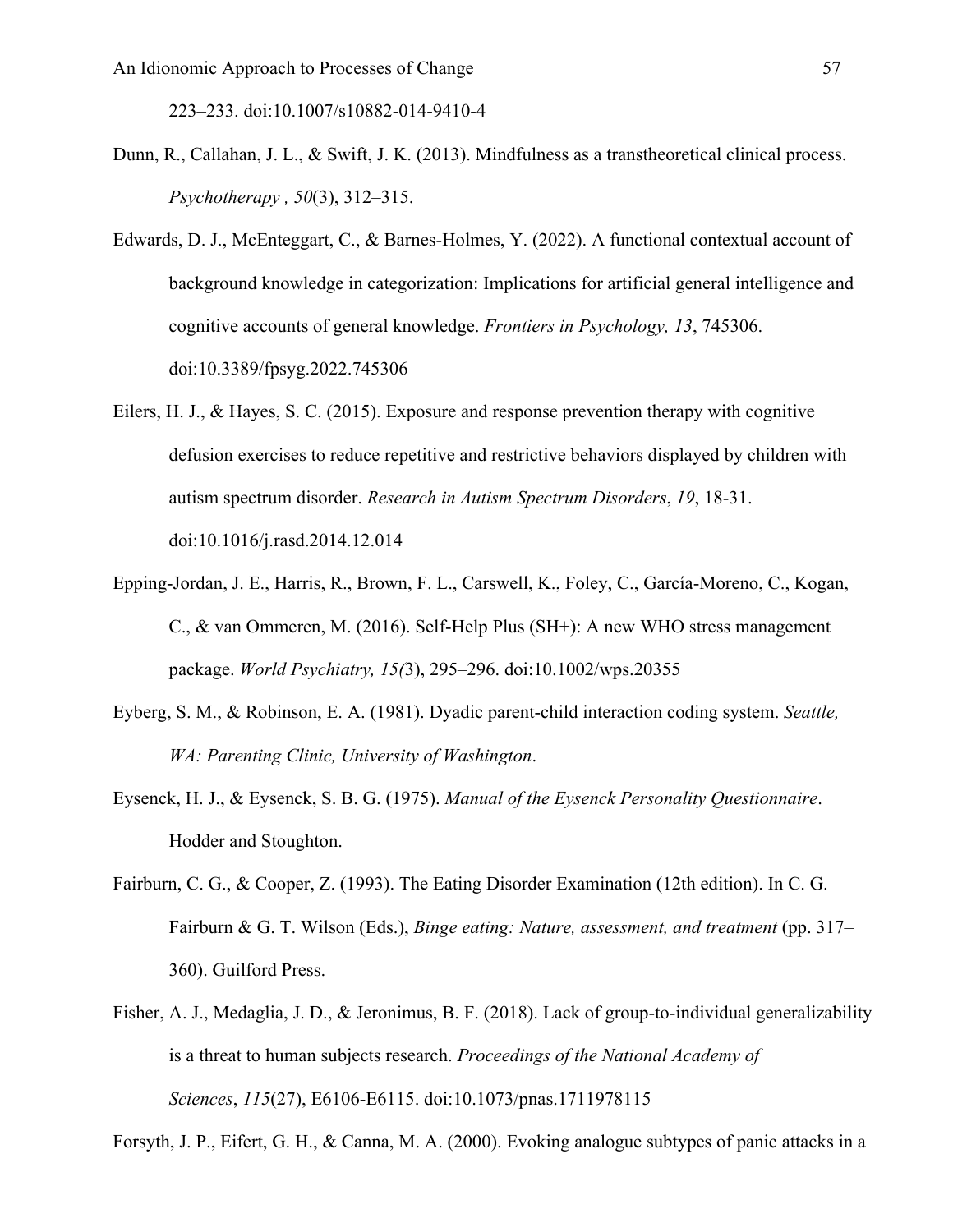nonclinical population using carbon dioxide-enriched air. *Behaviour Research and Therapy, 38*(6), 559-572. doi:10.1016/S0005-7967(99)00074-1.

- Frazier, P. A., Keenan, N., Anders, S., Perera, S., Shallcross, S., & Hintz, S. (2011). Perceived past, present, and future control and adjustment to stressful life events. *Journal of Personality and Social Psychology, 100*(4), 749–765.
- Fresco, D. M., Moore, M. T., van Dulmen, M. H., Segal, Z. V., Ma, S. H., Teasdale, J. D., & Williams, J. M. G. (2007). Initial psychometric properties of the Experiences Questionnaire: Validation of a self-report measure of decentering. *Behavior Therapy*, *38*(3), 234-246.
- Fried, E. I., & Nesse, R. M. (2015). Depression is not a consistent syndrome: an investigation of unique symptom patterns in the STAR\* D study. *Journal of Affective Disorders, 172*, 96-102.
- Gagnon, J., Dionne, F., & Pychyl, T. A. (2016). Committed action: An initial study on its association to procrastination in academic settings. *Journal of Contextual Behavioral Science*, *5*(2), 97- 102. doi:10.1016/j.jcbs.2016.04.002
- Gates, K. M., Chow, S-M., Molenaar, P. C. M. (in press). *Analysis of intra-individual variation: Systems approach to human processing*. Chapman & Hall/CRC. London.
- Gates, K. M., Lane, S. T., Varangis, E., Giovanello, K., & Guiskewicz, K. (2017). Unsupervised classification during time-series model building. *Multivariate Behavioral Research, 52*(2), 129-148.
- Gates, K. M., & Molenaar, P. C. (2012). Group search algorithm recovers effective connectivity maps for individuals in homogeneous and heterogeneous samples. *NeuroImage*, *63*(1), 310- 319.
- Gifford, E. V. (2001). *The avoidance and inflexibility scale.* Unpublished manuscript.
- Gifford, E. V., Kohlenberg, B., Hayes, S. C., Pierson, H., Piasecki, M., Antonuccio, D., & Palm, K. (2011). Does acceptance and relationship-focused behavior therapy contribute to bupropion outcomes? A randomized controlled trial of FAP and ACT for smoking cessation. *Behavior*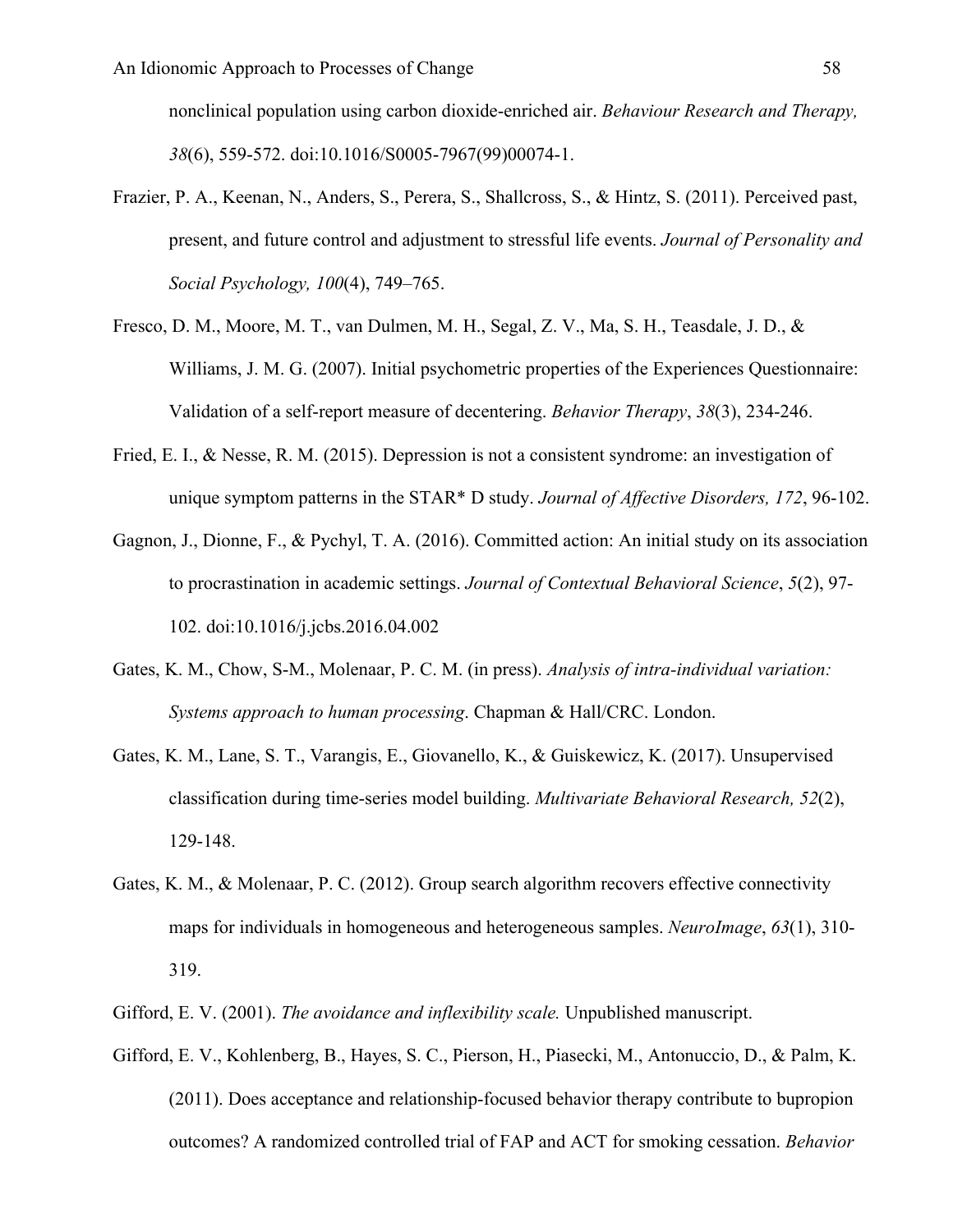*Therapy, 42,* 700-715.

- Gilbert, P. (2005). (ed). *Compassion: Conceptualisations, research and use in psychotherapy*. Routledge.
- Gilbert, P. (2017). A brief outline of the evolutionary approach for compassion focused therapy. *EC Psychology and Psychiatry, 3*(6), 218-227.
- Gillanders, D. T., Bolderston, H., Bond, F. W., Dempster, M., Flaxman, P. E., Campbell, L., Kerr, S., Tansey, L., Noel, P., Ferenbach, C., Masley, S., Roach, L., Lloyd, J., May, L., Clarke, S., & Remington, B. (2014). The development and initial validation of the cognitive fusion questionnaire. *Behavior Therapy*, *45*(1), 83-101.
- Gillanders, D. T., Ferreira, N. B., Bose, S., & Esrich, T. (2013). The relationship between acceptance, catastrophizing and illness representations in chronic pain. *European Journal of Pain*, *17*(6), 893-902. doi:10.1002/j.1532-2149.2012.00248.x
- Glasgow, R.E., Strycker, L.A., Toobert, D.J. and Eakin, E.G. (2000). The Chronic Illness Resources Survey: a social–ecologic approach to assessing support for disease self-management. *Journal of Behavioral Medicine*, *23*(6), 559–583.
- Gloster, A. T., Gerlach, A. L., Hamm, A., Höfler, M., Alpers, G. W., Kircher, T., ... & Reif, A. (2015). 5HTT is associated with the phenotype psychological flexibility: Results from a randomized clinical trial. *European Archives of Psychiatry and Clinical Neuroscience, 265*(5), 399–406. doi:10.1007/s00406-015-0575-3
- Godin, G., & Shephard, R. J. (1985). A simple method to assess exercise behavior in the community. *Canadian Journal of Applied Sport Sciences*, *10* (3), 141-146.
- Goldberg, L. R. (1990). An alternative "description of personality": The Big-Five factor structure. *Journal of Personality and Social Psychology, 59*(6), 1216– 1229. doi:10.1037/0022-3514.59.6.1216
- Gratz, K. L., & Roemer, L. (2004). Multidimensional assessment of emotion regulation and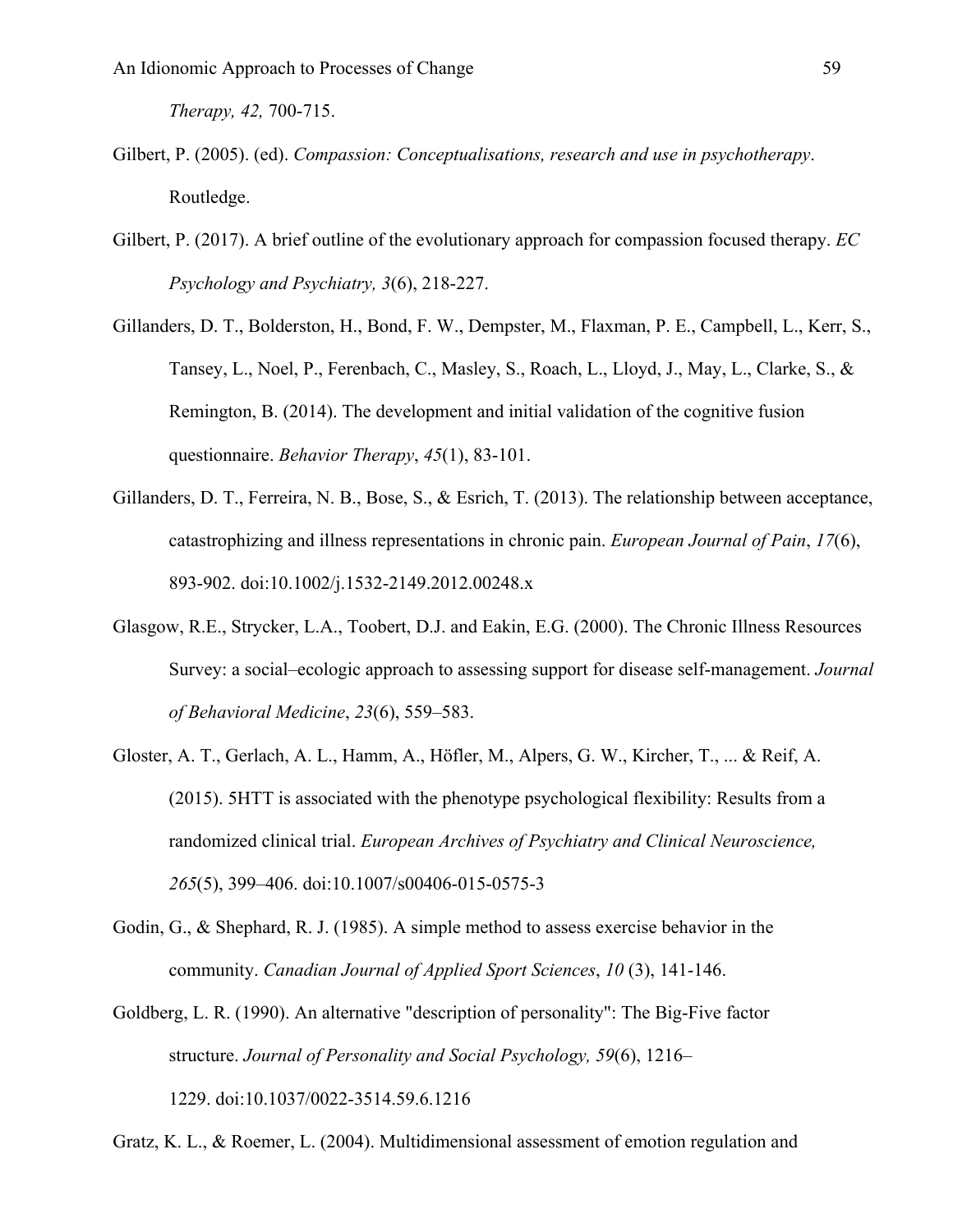dysregulation: Development, factor structure, and initial validation of the difficulties in emotion regulation scale. *Journal of Psychopathology and Behavioral Assessment*, *26*(1), 41- 54

- Greco, L. A., Lambert, W., & Baer, R. A. (2008). Psychological inflexibility in childhood and adolescence: development and evaluation of the Avoidance and Fusion Questionnaire for Youth. *Psychological Assessment*, *20*(2), 93-102.
- Greenwald, A. G., McGhee, D. E., & Schwartz, J. L. (1998). Measuring individual differences in implicit cognition: the implicit association test. *Journal of Personality and Social Psychology*, *74*(6), 1464-1480.
- Gross, A. C., & Fox, E. J. (2009). Relational frame theory: an overview of the controversy. *The Analysis of verbal behavior, 25*(1), 87–98. Doi: 10.1007/BF03393073
- Gross, J. J., & John, O. P. (2003). Individual differences in two emotion regulation processes: implications for affect, relationships, and well-being. *Journal of Personality and Social Psychology*, *85*(2), 348-362.
- Hayes, L. L., Ciarrochi, J. V., & Bailey, A. (2022). *What makes you stronger: how to thrive in the face of change and uncertainty using Acceptance and Commitment Therapy*. New Harbinger Publications.
- Hayes, S. C. (October 1982). *Cognitive distancing and psychopathology.* Presentation to Broughton Hospital, Morganton, NC.
- Hayes, S. C. (1984). Making sense of spirituality. *Behaviorism, 12*, 99-110.
- Hayes, S. C. (1987). A contextual approach to therapeutic change. In Jacobson, N. (Ed.), *Psychotherapists in clinical practice: Cognitive and behavioral perspectives (pp. 327-387).* Guilford Press.
- Hayes, S. C. (Ed.). (1989). *Rule-governed behavior: Cognition, contingencies, and instructional control.* Plenum Press.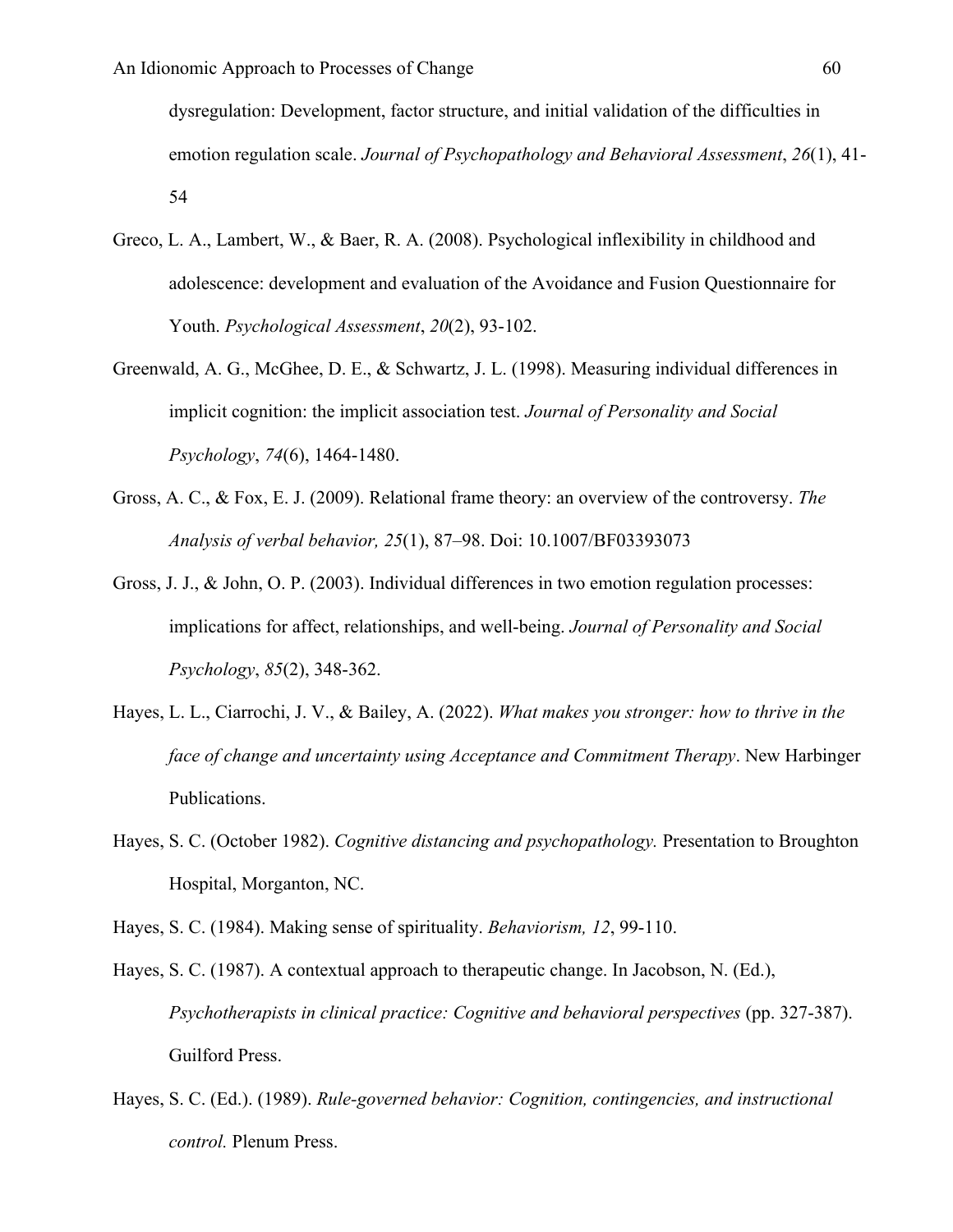- Hayes, S. C. (1991). A relational control theory of stimulus equivalence. In L. J. Hayes & P. N. Chase (Eds.), *Dialogues on verbal behavior* (pp. 19-40). Context Press.
- Hayes, S. C. (2004). Acceptance and Commitment Therapy, Relational Frame Theory, and the third wave of behavioral and cognitive therapies. *Behavior Therapy, 35,* 639-665. doi:10.1016/S0005-7894(04)80013-3.
- Hayes, S. C. (2015). (Ed.) *The act in context: The canonical papers of Steven C. Hayes.* Routledge.
- Hayes, S. C. (2019). *A liberated mind: How to pivot toward what matters.* Penguin/Avery.
- Hayes, S. C. (2022). Acceptance and defusion. *Cognitive and Behavioral Practice.*  doi:10.1016/j.cbpra.2022.01.005
- Hayes, S. C., Barnes-Holmes, D., & Roche, B. (Eds.). (2001). Relational frame theory: A post-Skinnerian account of human language and cognition. Kluwer Academic/Plenum Publishers.
- Hayes, S. C., Bissett, R., Korn, Z., Zettle, R. D., Rosenfarb, I., Cooper, L., & Grundt, A. (1999). The impact of acceptance versus control rationales on pain tolerance. *The Psychological Record, 49,* 33-47.
- Hayes, S. C. & Brownstein, A. J. (1986). Mentalism, behavior-behavior relations and a behavior analytic view of the purposes of science. *The Behavior Analyst, 9*, 175-190.
- Hayes, S. C., Brownstein, A. J., Haas, J. R., & Greenway, D. E. (1986). Instructions, multiple schedules, and extinction: Distinguishing rule-governed from schedule controlled behavior. *Journal of the Experimental Analysis of Behavior, 46*, 137-147. doi:10.1901/jeab.1986.46- 137.
- Hayes, S. C., Brownstein, A. J., Zettle, R. D., Rosenfarb, I., & Korn, Z. (1986). Rule-governed behavior and sensitivity to changing consequences of responding. *Journal of the Experimental Analysis of Behavior, 45*, 237-256. doi:10.1901/jeab.1986.45-237.
- Hayes, S. C. & Follette, W. C. (1992). Can functional analysis provide a substitute for syndromal classification? *Behavioral Assessment, 14,* 345-365.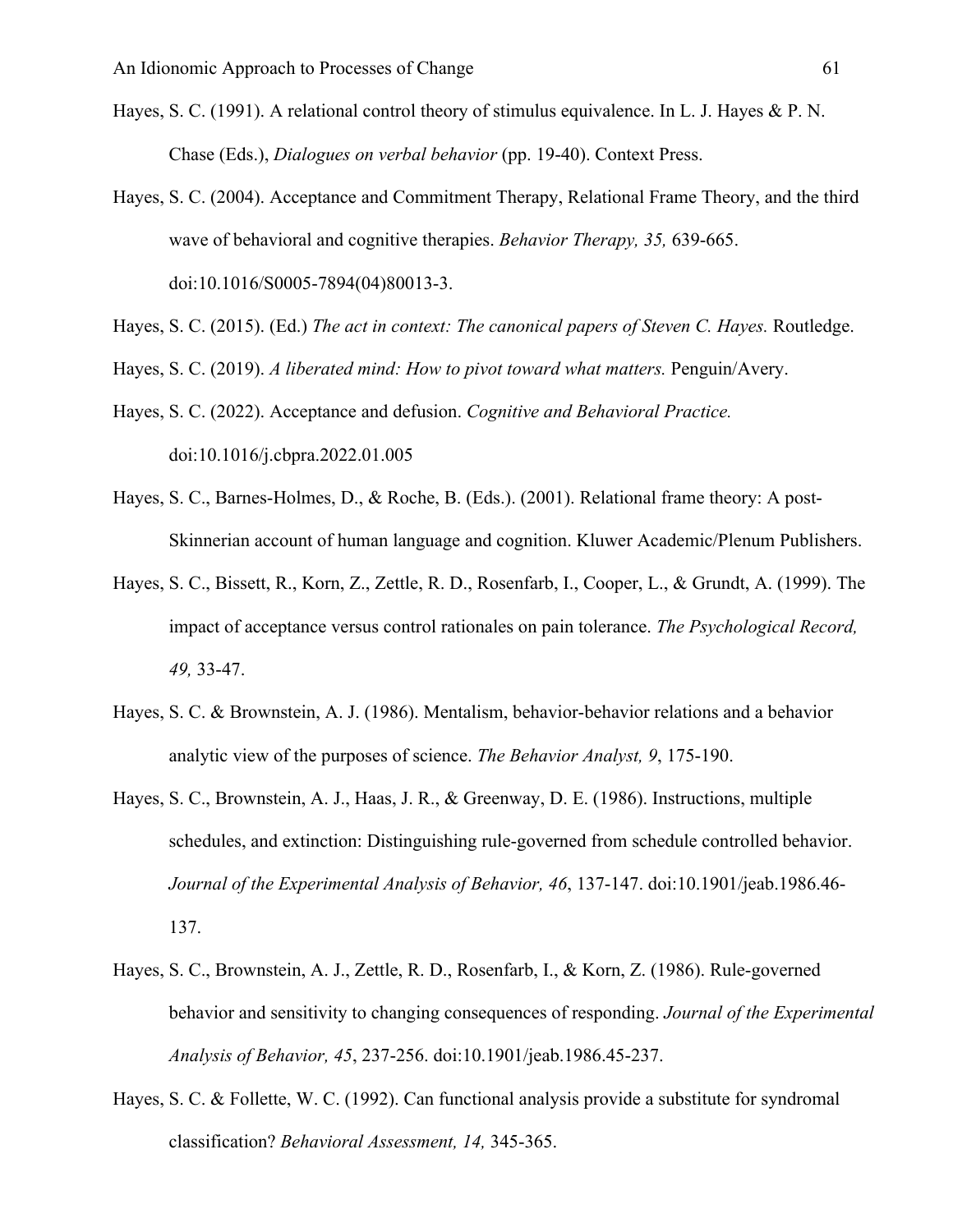- Hayes, S. C., Follette, V. M., & Linehan, M. (Eds.). (2004). *Mindfulness and acceptance: Expanding the cognitive-behavioral tradition*. Guilford Press.
- Hayes, S. C., Hayes, L. J., & Reese, H. W. (1988). Finding the philosophical core: A review of Stephen C. Pepper's *World Hypotheses*. *Journal of the Experimental Analysis of Behavior*, *50*, 97-111. doi:10.1901/jeab.1988.50-97
- Hayes, S. C. & Hofmann, S. G. (2018). (Eds.), *Process-based CBT: The science and core clinical competencies of cognitive behavioral therapy*. Oakland, CA: Context Press / New Harbinger Publications.
- Hayes, S. C. & Hofmann, S. G. (2021). "Third-wave" cognitive and behavioral therapies and the emergence of a process-based approach to intervention in psychiatry. *World Psychiatry, 20*(3), 363-375. doi:10.1002/wps.20884
- Hayes, S. C., Hofmann, S. G. & Ciarrochi, J. (2020). A process-based approach to psychological diagnosis and treatment: The conceptual and treatment utility of an extended evolutionary model. *Clinical Psychology Review, 82,* 101908. doi:10.1016/j.cpr.2020.101908
- Hayes, S. C., Hofmann, S. G., Stanton, C. E., Carpenter, J. K., Sanford, B. T., Curtiss, J. E., & Ciarrochi, J. (2019). The role of the individual in the coming era of process-based therapy. *Behaviour Research and Therapy, 117*, 40-53. doi:10.1016/j.brat.2018.10.005
- Hayes, S. C., Hofmann, S. G. & Wilson, D. S. (2020). Clinical psychology is an applied evolutionary science. *Clinical Psychology Review, 81,* 101892. doi:10.1016/j.cpr.2020.101892
- Hayes, S. C., Luoma, J. B., Bond, F. W., Masuda, A., & Lillis, J. (2006). Acceptance and commitment therapy: Model, processes, and outcomes. *Behavior Research and Therapy, 44*, 1-25.
- Hayes, S. C., Nelson, R. O. & Jarrett, R. (1987). Treatment utility of assessment: A functional approach to evaluating the quality of assessment. *American Psychologist, 42*, 963-974. doi:10.1037//0003-066X.42.11.963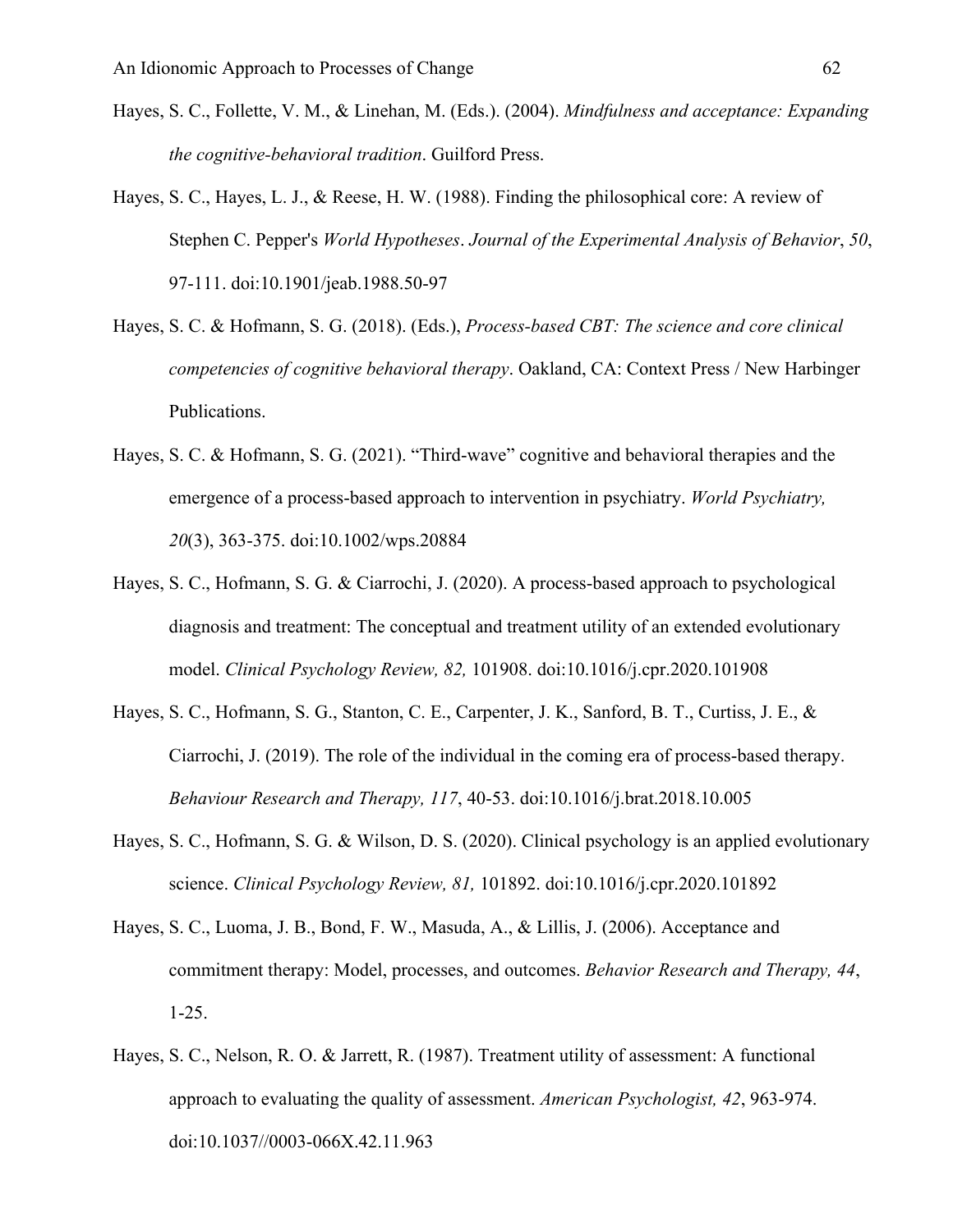- Hayes, S. C., & Smith, S. (2005). *Get out of your mind and into your life: The new Acceptance and Commitment Therapy.* New Harbinger.
- Hayes, S. C., Strosahl, K., & Wilson, K. G. (1999). *Acceptance and commitment therapy: An experiential approach to behavior change*. New York: Guilford Press.
- Hayes, S. C., Strosahl, K. D., & Wilson, K. G. (2012). *Acceptance and commitment therapy: The process and practice of mindful change* (2nd ed.). Guilford Press.
- Hayes, S. C., Strosahl, K. D., Wilson, K. G., Bissett, R. T., Pistorello, J., Toarmino, D., Polusny, M., A., Dykstra, T. A., Batten, S. V., Bergan, J., Stewart, S. H., Zvolensky, M. J., Eifert, G. H., Bond, F. W., Forsyth J. P., Karekla, M., & McCurry, S. M. (2004). Measuring experiential avoidance: A preliminary test of a working model. *The Psychological Record, 54*, 553-578.
- Hayes, S. C., Villatte, M., Levin, M., & Hildebrandt, M. (2011). Open, aware, and active: Contextual approaches as an emerging trend in the behavioral and cognitive therapies. *Annual Review of Clinical Psychology*, *7*, 141-168.
- Hayes, S. C., Wilson, K. G., Gifford, E. V., Follette, V. M., & Strosahl, K. (1996). Experiential avoidance and behavioral disorders: A functional dimensional approach to diagnosis and treatment. *Journal of Consulting and Clinical Psychology*, *64*(6), 1152- 1168. doi:10.1037/0022-006X.64.6.1152
- Henrich, J., Heine, S. J., & Norenzayan, A. (2010). The weirdest people in the world? *Behavioral and Brain Sciences*, *33*(2-3), 61-83. doi:10.1017/S0140525X0999152X
- Hersh, M. N., Ponder, R. G., Hastings, P. J., & Rosenberg, S. M. (2004). Adaptive mutation and amplification in Escherichia coli: two pathways of genome adaptation under stress. *Research in Microbiology, 155*, 353-359. doi:10.1016/j.resmic.2004.01.020
- Herzberg, K. N., Sheppard, S. C., Forsyth, J. P., Credé, M., Earleywine, M., & Eifert, G. H. (2012). The Believability of Anxious Feelings and Thoughts Questionnaire (BAFT): a psychometric evaluation of cognitive fusion in a nonclinical and highly anxious community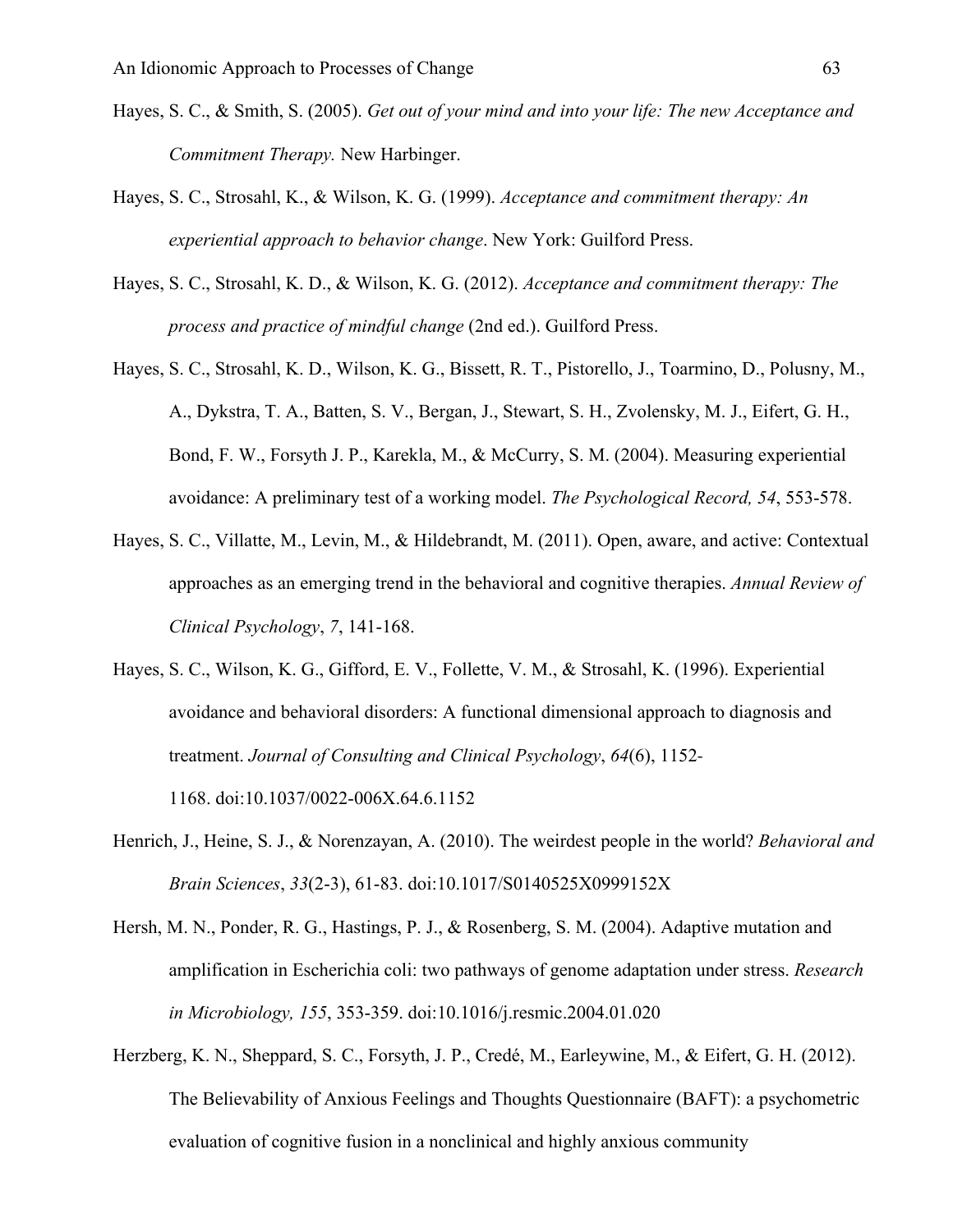sample. *Psychological Assessment*, *24*(4), 877-891.

- Ho, C. Y. Y., Yu, B. C. L., & Mak, W. W. S. (2022). Nonattachment mediates the associations between mindfulness, well-being, and psychological distress: A meta-analytic structural equation modeling approach. *Clinical Psychology Review*, 102175. Doi: 10.1016/j.cpr.2022.102175.
- Hofmann, S. G. & Curtiss, J. E. (2018). A complex network approach to clinical science. *European Journal of Clinical Investigation, 48,* e12986. doi: 10.1111/eci/12986
- Hofmann, S. G., Curtiss, J., & McNally, R. J. (2016). A complex network perspective on clinical science. *Perspectives on Psychological Science, 11,* 597-605. doi: 10.1177/1745691616639283
- Hofmann, S. G., Curtiss, J. E., & Hayes, S. C. (2020). Beyond linear mediation: Toward a dynamic network approach to study treatment processes. *Clinical Psychology Review, 76,* doi:10.1016/j.cpr.2020.101824
- Hofmann, S. G., Grossman, P., & Hinton, D. E. (2011). Loving-kindness and compassion meditation: Potential for psychological interventions. *Clinical Psychology Review*, *31*(7), 1126-1132.
- Hofmann, S. G. & Hayes, S. C. (2019). The future of intervention science: Process based therapy. *Clinical Psychological Science, 7*(1), 37–50. doi:10.1177/2167702618772296
- Hofmann, S. G., Hayes, S. C., & Lorscheid, D. (2021). *Learning process-based therapy: A skills training manual for targeting the core processes of psychological change in clinical practice*. Context Press / New Harbinger Publications.
- Hollon, S. D., & Kendall, P. C. (1980). Cognitive self-statements in depression: Development of an automatic thoughts questionnaire. *Cognitive Therapy and Research*, *4*(4), 383-395.
- Holman, G., Kohlenberg, R. J., Tsai, M., Haworth, K., Jacobson, E., & Liu, S. (2012). Functional Analytic Psychotherapy is a framework for implementing evidence-based practices: The example of integrated smoking cessation and depression treatment. *International Journal of*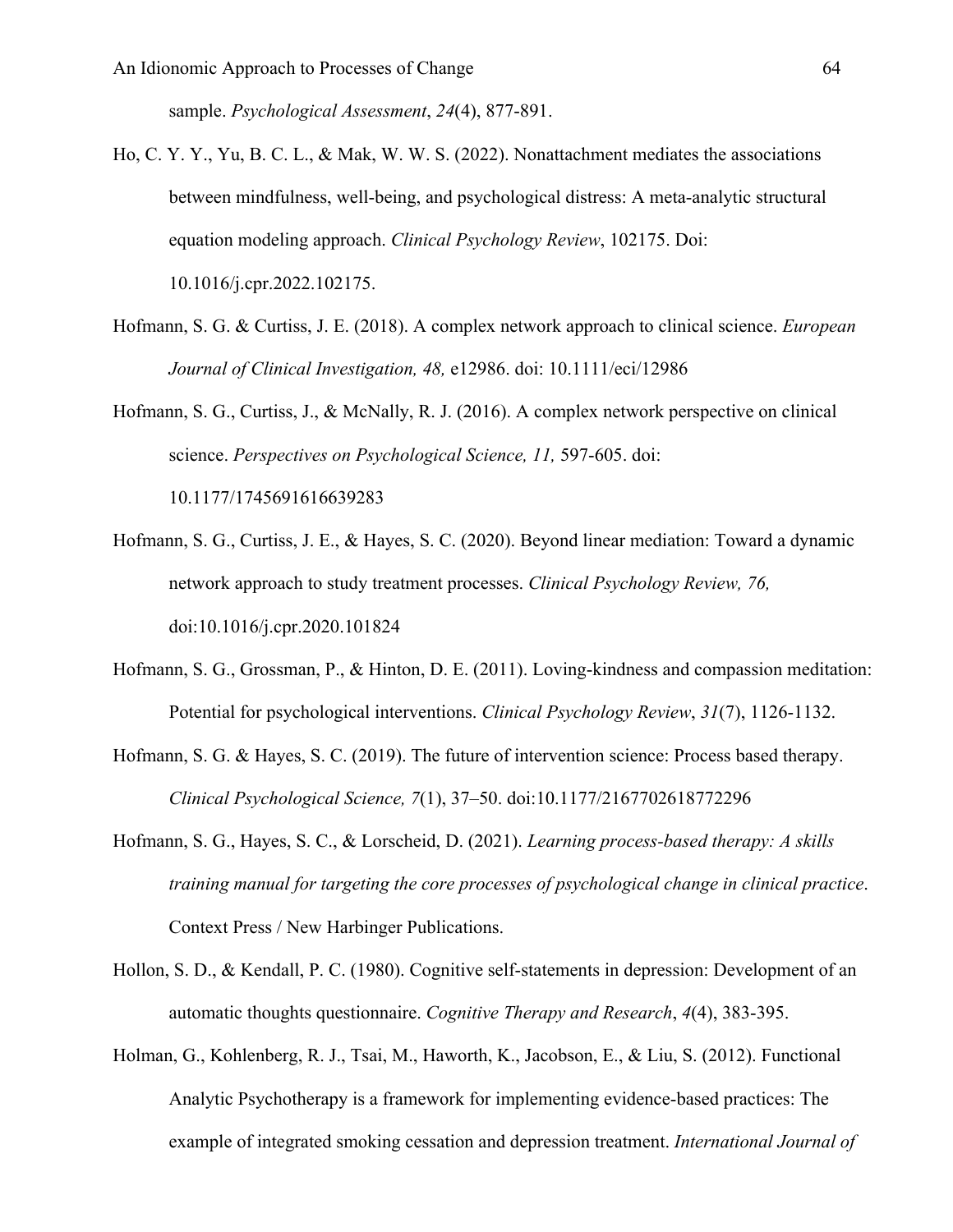*Behavioral and Consultation Therapy, 7*(2-3), 58–62.

- Horvath, A. O., & Greenberg, L. S. (1989). Development and validation of the Working Alliance Inventory. *Journal of Counseling Psychology*, *36*(2), 223-233.
- Insel, T., Cuthbert, B., Garvey, M., Heinssen, R., Pine, D. S., Quinn, K., … & Wang, P. (2010). Research domain criteria (RDoC): Toward a new classification framework for research on mental disorders. *American Journal of Psychiatry, 167*, 748-751. doi:10.1176/appi.ajp.2010.09091379
- Insel, T. (2022). *Healing: Our path from mental illness to mental health*. New York: Penguin.
- Jackson, M. L., Williams, W. L., & Hayes, S. C. (2016). Whatever gets your heart pumping: The impact of implicitly selected reinforcer-focused statements on exercise intensity. *Journal of Contextual Behavioral Science, 5,* 48-57. http://dx.doi.org/10.1016/j.jcbs.2015.11.002
- Jacobson, N. S., Dobson, K. S., Truax, P. A., Addis, M. E., Koerner, K., Gollan, J. K., Gortner, E., & Prince, S. E. (1996). A component analysis of cognitive-behavioral treatment for depression. *Journal of Consulting and Clinical Psychology, 64*(2), 295–304. doi:10.1037/0022- 006X.64.2.295
- Janssen, P. G. J., McEnteggart, C., Barnes-Holmes, D., van Ee, E., & Jos Egger, J. (in press; 2022). Assessing psychological inflexibility pertaining to self in patients with post-traumatic stress disorder using an indirect measure of (non-associative) propositions. *Behavior Therapy.* Doi: 10.1016/j.beth.2022.05.002.
- Ju, W. C., & Hayes, S. C. (2008). Verbal establishing stimuli: Testing the motivative effect of stimuli in a derived relation with consequences. *The Psychological Record, 58,* 339-363.
- Juarascio, A., Forman, E., Timko, C. A., Butryn, M., & Goodwin, C. (2011). The development and validation of the food craving acceptance and action questionnaire (FAAQ). *Eating Behaviors*, *12*(3), 182-187.

Kanfer F. H., & Grimm, L. G. (1977). Behavioral analysis: Selecting target behaviors in the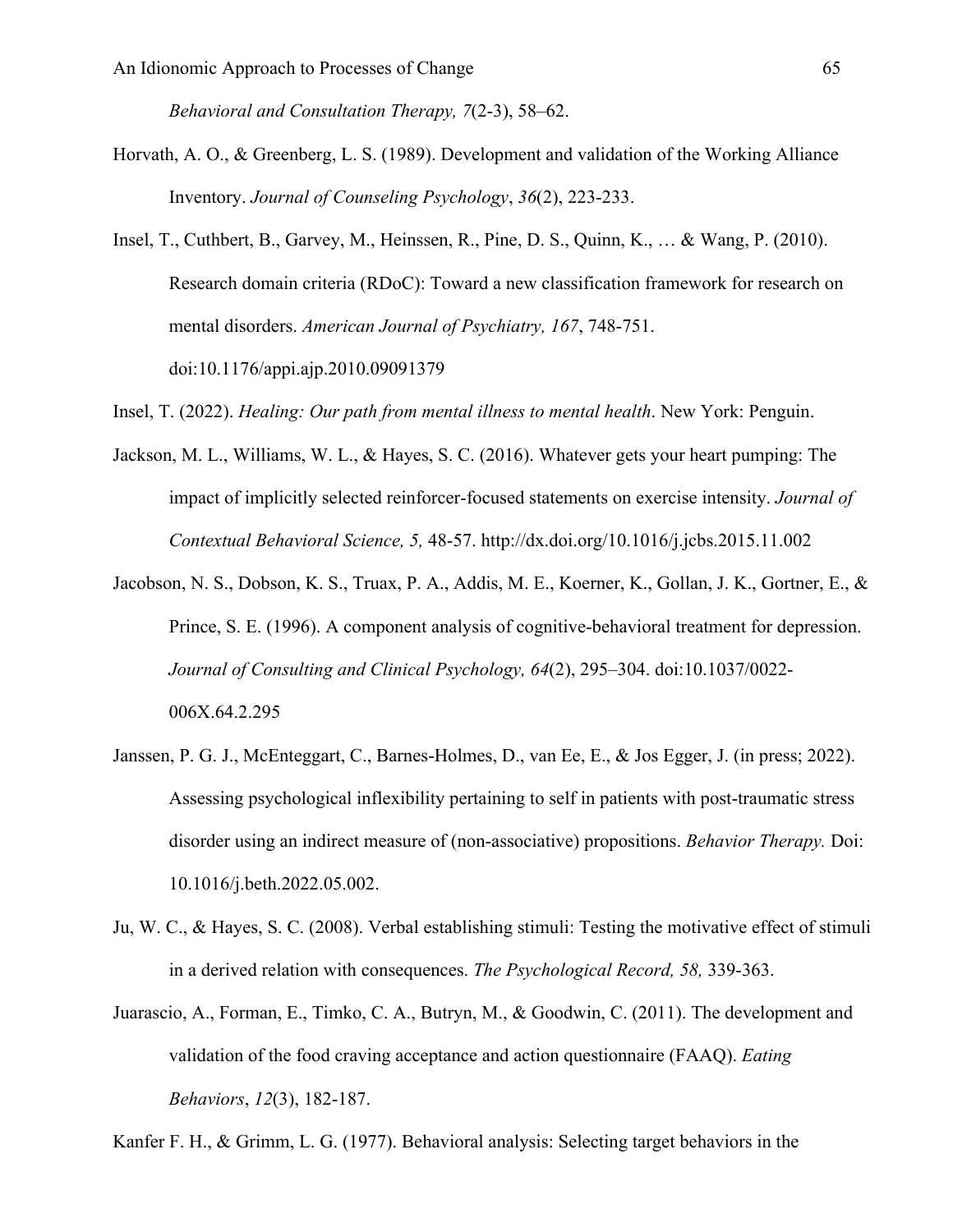interview. *Behavior Modification, 1*(1), 7-28. doi:10.1177/014544557711002

- Kanter, J. W., Manbeck, K. E., Kuczynski, A. M., Maitland, D. W. M., Villas-Bôas, A., & Reyes Ortega, M. A. (2017). A comprehensive review of research on Functional Analytic Psychotherapy. *Clinical Psychology Review, 58*, 141-156. doi:10.1016/j.cpr.2017.09.010.
- Kashdan, T. B., Barrios, V., Forsyth, J. P., & Steger, M. F. (2006). Experiential avoidance as a generalized psychological vulnerability: Comparisons with coping and emotion regulation strategies. *Behaviour Research and Therapy*, *44*(9), 1301-1320. doi:10.1016/j.brat.2005.10.003
- Kessler, R. C., Chiu, W. T., Demler, O., & Walters, E. E. (2005). Prevalence, severity, and comorbidity of 12-month DSM-IV disorders in the National Comorbidity Survey Replication. *Archives of General Psychiatry, 62*(6), 617-627.
- Kievit, R., Frankenhuis, W., Waldorp, L., & Borsboom D. (2013). Simpson's paradox in psychological science: a practical guide. *Frontiers in Psychology, 4*, 513. doi:10.3389/fpsyg.2013.00513
- Kohlenberg, R. J., & Tsai, M. (1991). *Functional analytic psychotherapy: Creating intense and curative therapeutic relationships*. Plenum Press.
- Kuckertz, J. M., Amir, N., Tobin, A. C., & Najmi, S. (2013). Interpretation of ambiguity in individuals with obsessive-compulsive symptoms. *Cognitive Therapy and Research*, *37*(2), 232-241.
- Levesque, C. S., Williams, G. C., Elliot, D., Pickering, M. A., Bodenhamer, B., & Finley, P. J. (2007). Validating the theoretical structure of the Treatment Self-Regulation Questionnaire (TSRQ) across three different health behaviors. *Health Education Research*, *22*(5), 691-702.
- Levin, M. E., Hildebrandt, M. J., Lillis, J., & Hayes, S. C. (2012). The impact of treatment components suggested by the psychological flexibility model: A meta-analysis of laboratorybased component studies. *Behavior Therapy*, 43, 741–756. doi:10.1016/j.beth.2012.05.003.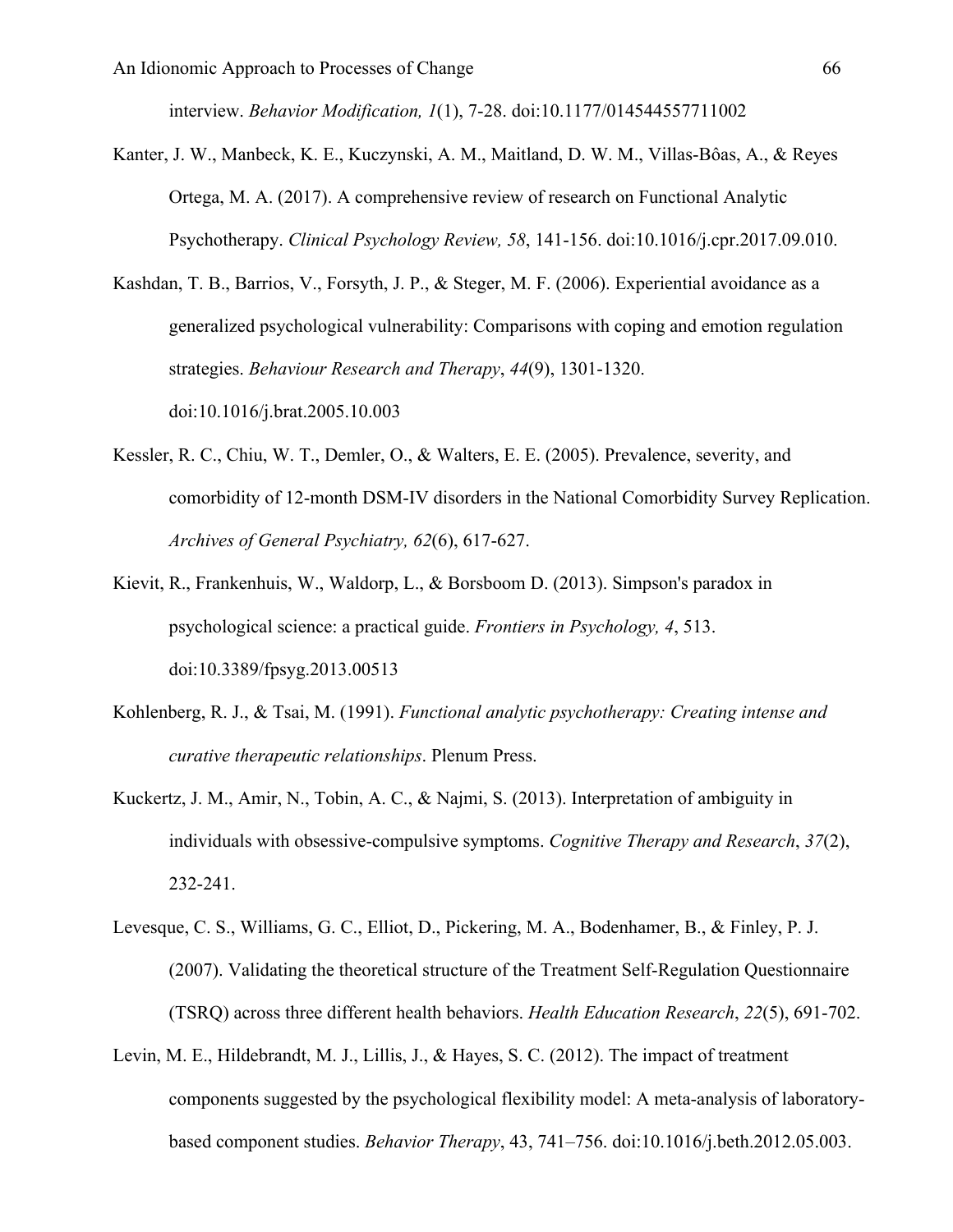- Lilienfeld, S. O., & Strother, A. N. (2020). Psychological measurement and the replication crisis: Four sacred cows. *Canadian Psychology/Psychologie canadienne, 61*(4), 281–288. https://doi.org/10.1037/cap0000236
- Lillis, J., Hayes, S. C., Bunting, K., Masuda, A. (2009). Teaching acceptance and mindfulness to improve the lives of the obese: A preliminary test of a theoretical model. *Annals of Behavioral Medicine, 37,* 58-69. doi:10.1007/s12160-009-9083-x
- Linehan, M. M. (1993). *Skills training manual for treating borderline personality disorder*. Guilford Press.
- Lipkens, G., Hayes, S. C., & Hayes, L. J. (1993). Longitudinal study of derived stimulus relations in an infant. *Journal of Experimental Child Psychology*, *56*, 201-239. doi:10.1006/jecp.1993.1032
- Litt, M. D., Kadden, R. M., Cooney, N. L., & Kabela, E. (2003). Coping skills and treatment outcomes in cognitive-behavioral and interactional group therapy for alcoholism. *Journal of Consulting and Clinical Psychology*, *71*(1), 118-128.
- Mahan, R. M., Swan, S. A., & Macfie, J. (2018). Interpersonal psychotherapy and mindfulness for treatment of major depression with anxious distress. *Clinical Case Studies, 17*(2), 104–119.
- Manos, R. C., Kanter, J. W., & Luo, W. (2011). The behavioral activation for depression scale–short form: development and validation. *Behavior Therapy*, *42*(4), 726-739. doi:10.1016/j.beth.2011.04.004
- Marcus, B. H., Selby, V. C., Niaura, R. S., & Rossi, J. S. (1992). Self-efficacy and the stages of exercise behavior change. *Research Quarterly for Exercise and Sport*, *63*(1), 60-66.
- Martens, M. P., Ferrier, A. G., Sheehy, M. J., Corbett, K., Anderson, D. A., & Simmons, A. (2005). Development of the Protective Behavioral Strategies Survey. *Journal of Studies on Alcohol*, *66*(5), 698-705.

Masuda, A., Hayes, S. C., Sackett, C. F., & Twohig, M. P. (2004). Cognitive defusion and self-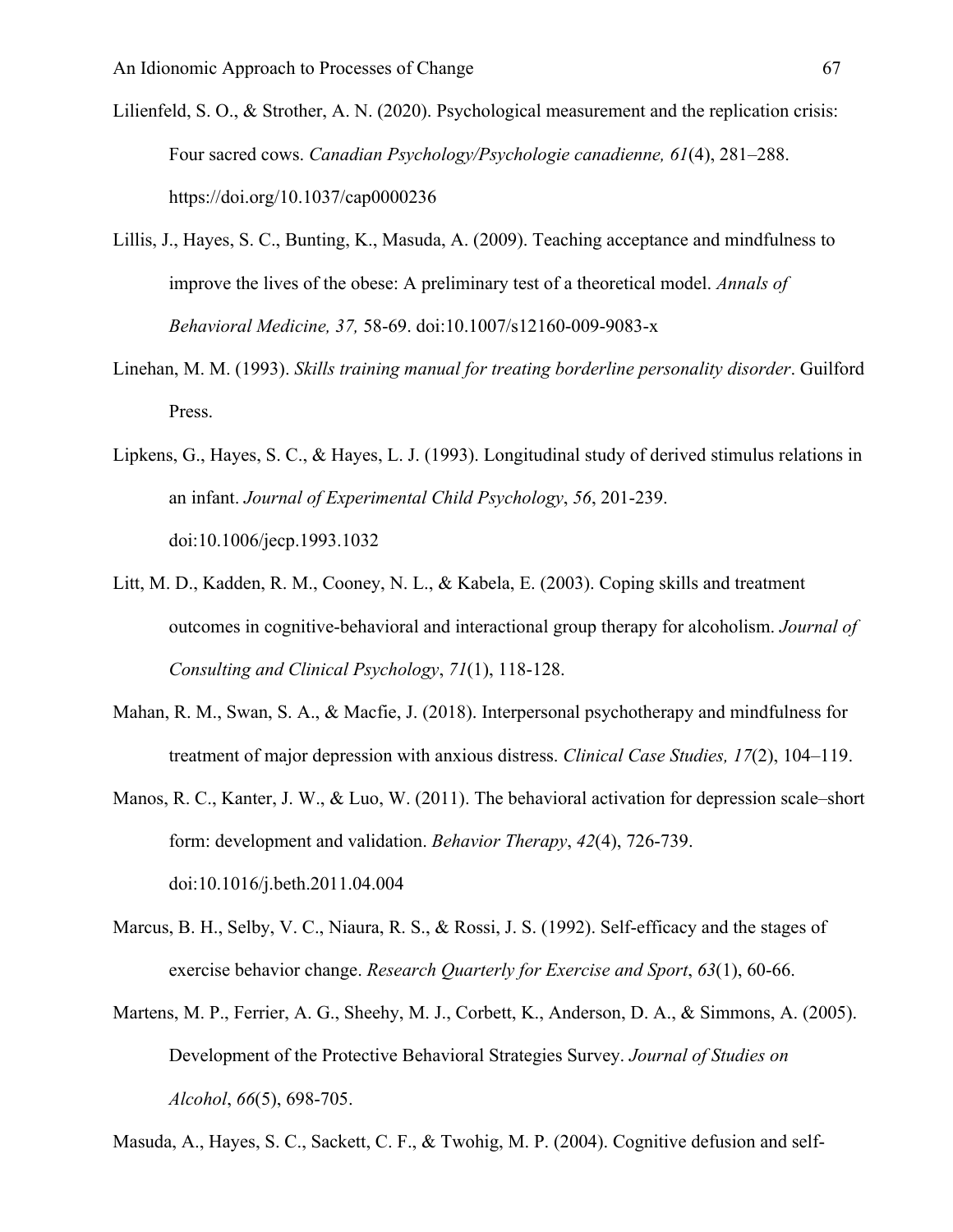relevant negative thoughts: Examining the impact of a ninety year old technique. *Behaviour Research and Therapy, 42,* 477-485. doi: 10.1016/j.brat.2003.10.008

- Masuda, A., Hayes, S. C., Twohig, M. P., Drossel, C., Lillis, J., & Washio, Y. (2009). A parametric study of cognitive defusion and the believability and discomfort of negative self-relevant thoughts. *Behavior Modification*, *33*(2), 250-262. doi:10.1177/0145445508326259
- May, R. J., Tyndall, I., McTiernan, A., Roderique-Davies, G., & McLoughlin, S. (2022). The impact of the SMART program on cognitive and academic skills: A systematic review and metaanalysis. *British Journal of Educational Technology*. Doi: 10.1111/bjet.13192
- McAuley, E. (1992). The role of efficacy cognitions in the prediction of exercise behavior in middleaged adults. *Journal of Behavioral Medicine*, *15*(1), 65-88.
- McCracken, L. M. (2013). Committed action: An application of the psychological flexibility model to activity patterns in chronic pain. *The Journal of Pain*, *14*(8), 828-835. doi:10.1016/j.jpain.2013.06.011
- McCracken, L. M., Vowles, K. E., & Eccleston, C. (2004). Acceptance of chronic pain: component analysis and a revised assessment method. *Pain*, *107*, 159-166.
- McHugh, L., Stewart, I., & Almada, P. (2019). *A contextual behavioral guide to the self: Theory and practice*. New Harbinger Publications.
- Meiser‐Stedman, R., Smith, P., Bryant, R., Salmon, K., Yule, W., Dalgleish, T., & Nixon, R. D. (2009). Development and validation of the child post‐traumatic cognitions inventory (CPTCI). *Journal of Child Psychology and Psychiatry*, *50*(4), 432-440.
- Meyer, T. J., Miller, M. L., Metzger, R. L., & Borkovec, T. D. (1990). Development and validation of the Penn State Worry Questionnaire. *Behaviour Research and Therapy*, *28*(6), 487-495.
- Molenaar, P. C. M. (2004). A manifesto on psychology as idiographic science: Bringing the person back into scientific psychology, this time forever. *Measurement*, *2*(4), 201-218. doi:10.1207/s15366359mea0204\_1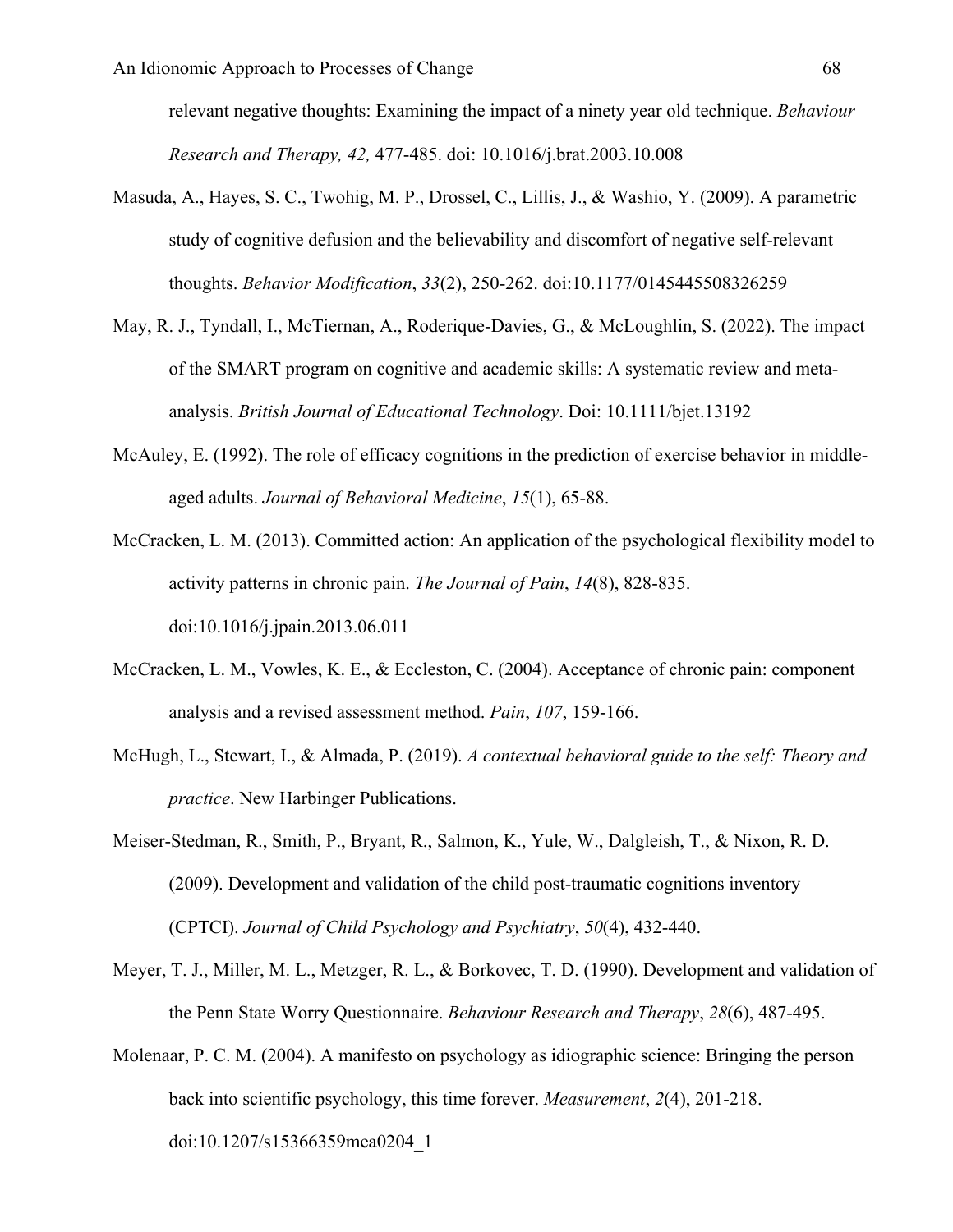Molenaar, P. C. M. (2013). On the necessity to use person-specific data analysis approaches in psychology. *European Journal of Developmental Psychology*, *10*(1), 29-39. doi:10.1080/17405629.2012.747435

- Molenaar, P. C. M., & Campbell, C. G. (2009). The new person-specific paradigm in psychology. *Current Directions in Psychological Science, 18*(2), 112-117. doi:10.1111/j.1467- 8721.2009.01619.x
- Neacsiu, A. D., Rizvi, S. L., Vitaliano, P. P., Lynch, T. R., & Linehan, M. M. (2010). The dialectical behavior therapy ways of coping checklist: development and psychometric properties. *Journal of Clinical Psychology*, *66*(6), 563-582.
- Neff, K. D. (2003). The development and validation of a scale to measure self-compassion. *Self and Identity*, *2*(3), 223-250.
- Norcross, J. C., & Wampold, B. E. (2018). A new therapy for each patient: Evidence-based relationships and responsiveness. *Journal of Clinical Psychology, 74*, 1889– 1906. Doi: 10.1002/jclp.22678
- O'Connor, M., Farrell, L., Munnelly, A., & McHugh, L. (2017). Citation analysis of relational frame theory: 2009–2016. *Journal of Contextual Behavioral Science*, *6*(2), 152-158.
- Olson, D. H., & Gorall, D. M. (2006). *FACES IV and the Circumplex Model*. Minneapolis, MN: Life Innovations.
- Orlinsky, D. E., & Howard, K. I. (1984). *A generic model of psychotherapy*. Paper presented at the Society for the Exploration of Psychotherapy Integration (SEPI), Annapolis, MD.
- Öst, L.-G. (2014). The efficacy of Acceptance and Commitment Therapy: An updated systematic review and meta-analysis. *Behaviour Research and Therapy, 61*, 105-121. doi:10.1016/j.brat.2014.07.018
- Pearl, J., & Mackenzie, D. (2018). *The book of why: The new science of cause and effect*. Basic books.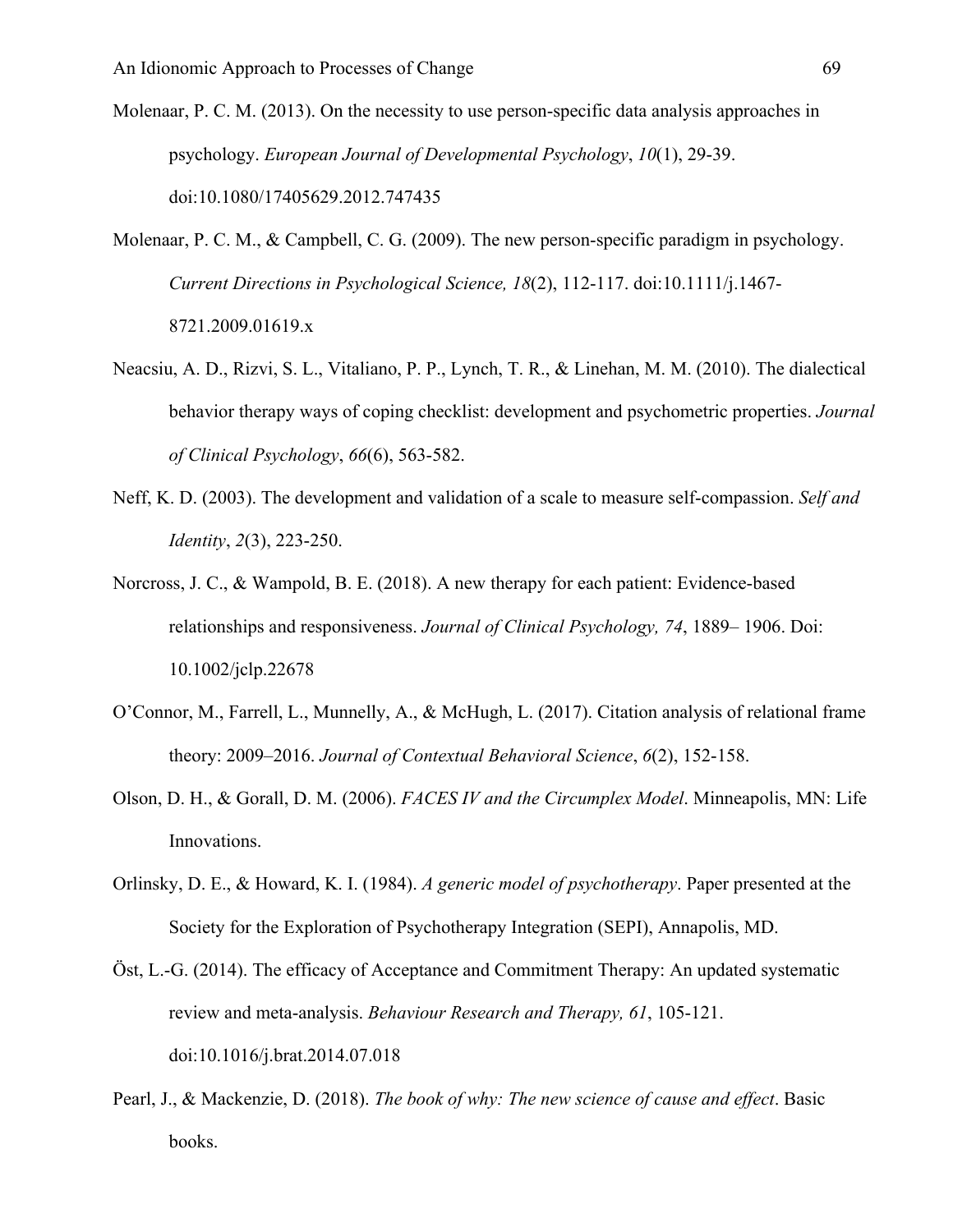Peterson, R. A., & Reiss, S. (1992). *Anxiety sensitivity index*. Lawrence Erlbaum Associates.

- Philippot, P., Bouvard, M., Baeyens, C., & Dethier, V. (2019). Case conceptualization from a process-based and modular perspective: Rationale and application to mood and anxiety disorders. *Clinical Psychology and Psychotherapy*, *26,* 175– 190. doi:10.1002/cpp.2340
- Prochaska, J. O. & DiClemente, C. C. (1982). Transtheoretical therapy: Toward a more integrative model of therapy. *Psychotherapy: Theory, Research, and Practice, 19,* 267-288 doi: 10.1037/h0088437.
- Purgato, M., Carswell, K., . . . & Barbui, C. (2021). Effectiveness of Self-Help Plus in preventing mental disorders in refugees and asylum seekers in Western Europe: A multinational randomized controlled trial. *Psychotherapy and Psychosomatic, 90*, 403-414. doi:10.1159/000517504
- Rabinowitz, A. R., & Fisher, A. J. (2020). Person-Specific methods for characterizing the course and temporal dynamics of concussion symptomatology: a pilot study. *Scientific Reports*, *10*(1), 1- 9. doi:10.1038/s41598-019-57220-1
- Resnick, B., & Jenkins, L. S. (2000). Testing the reliability and validity of the self-efficacy for exercise scale. *Nursing Research*, *49*(3), 154-159.
- Ringwald, W. R., Manuck, S. B., Marsland, A. L., & Wright, A. G. (2020). Psychometric evaluation of a Big Five personality state scale for intensive longitudinal studies. *Assessment*, 10731911211008254. doi:10.1177/10731911211008254
- Rosenberg, M. (1965). *Society and the adolescent self-image*. Princeton, NJ: Princeton University Press.
- Rosenstiel, A. K., & Keefe, F. J. (1983). The use of coping strategies in chronic low back pain patients: relationship to patient characteristics and current adjustment. *Pain*, *17*(1), 33-44.
- Rovniak, L. S., Anderson, E. S., Winett, R. A., & Stephens, R. S. (2002). Social cognitive determinants of physical activity in young adults: a prospective structural equation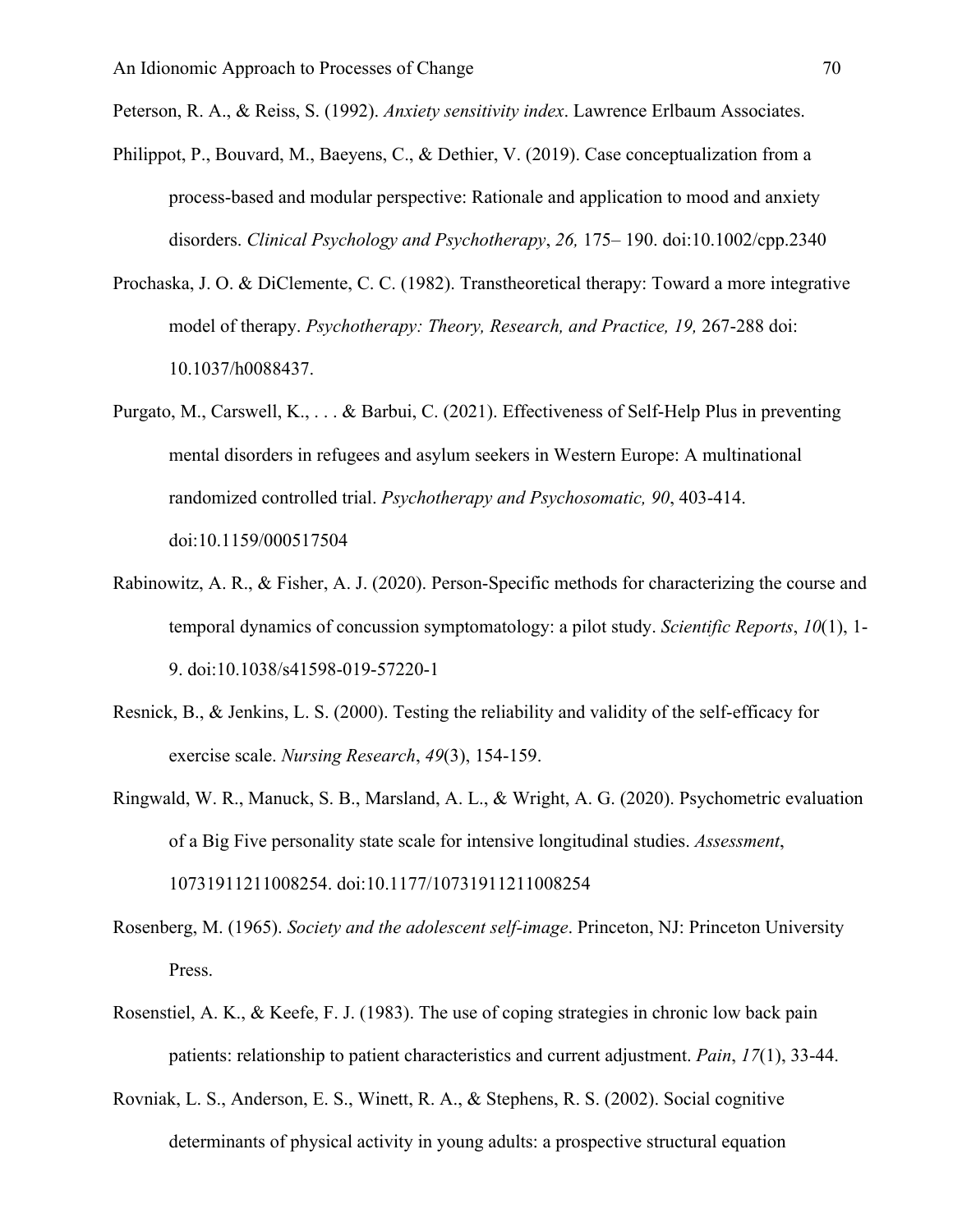analysis. *Annals of Behavioral Medicine*, *24*(2), 149-156.

Rudaz, M., Twohig, M.P., Ong, C.W. & Levin, M.E. (2017). Mindfulness and acceptance-based trainings for fostering self-care and reducing stress in mental health professionals: A systematic review. *Journal of Contextual Behavioral Science, 6*, 380-390. doi:10.1016/j.jcbs.2017.10.001

- Russell, D. W. (1996). UCLA Loneliness Scale (Version 3): Reliability, validity, and factor structure. *Journal of Personality Assessment*, *66*(1), 20-40. doi:10.1207/s15327752jpa6601\_2
- Ryan, R. M., & Deci, E. L. (2000). Self-determination theory and the facilitation of intrinsic motivation, social development, and well-being. *American Psychologist, 55*(1), 68– 78. doi:10.1037/0003-066X.55.1.68
- Saelens, B. E., Gehrman, C. A., Sallis, J. F., Calfas, K. J., Sarkin, J. A., & Caparosa, S. (2000). Use of self-management strategies in a 2-year cognitive-behavioral intervention to promote physical activity. *Behavior Therapy*, *31*(2), 365-379.
- Sahdra, B. K., Brockman, R., Hayes, S. C., Hofmann, S. G., Kashdan, T. B., & Ciarrochi, J. (2020, March 25). Individual differences in the co-use of reappraisal and emotion suppression in daily life: Implications for daily positive and negative affect. doi:10.31234/osf.io/w4u7r
- Sahdra, B. K., Ciarrochi, J., & Parker, P. D. (2016). Nonattachment and mindfulness: Related but distinct constructs. *Psychological Assessment,* 28(7), 819-829. doi:10.1037/pas0000264.
- Sahdra, B. K., Ciarrochi, J., Parker, P., Basarkod, G., Bradshaw, E. L., & Baer, R. (2017). Are people mindful in different ways? Disentangling the quantity and quality of mindfulness in latent profiles, and their links to mental health and life effectiveness. *European Journal of Personality,* 31(4), 347-365. doi:10.1002/per.2108.
- Sahdra, B. K., Ciarrochi, J., Parker, P., & Scrucca, L. (2016). Using genetic algorithms in a large nationally representative American sample to abbreviate the Multidimensional Experiential Avoidance Questionnaire. *Frontiers in Psychology, 7*, 189. Doi: 10.3389/fpsyg.2016.00189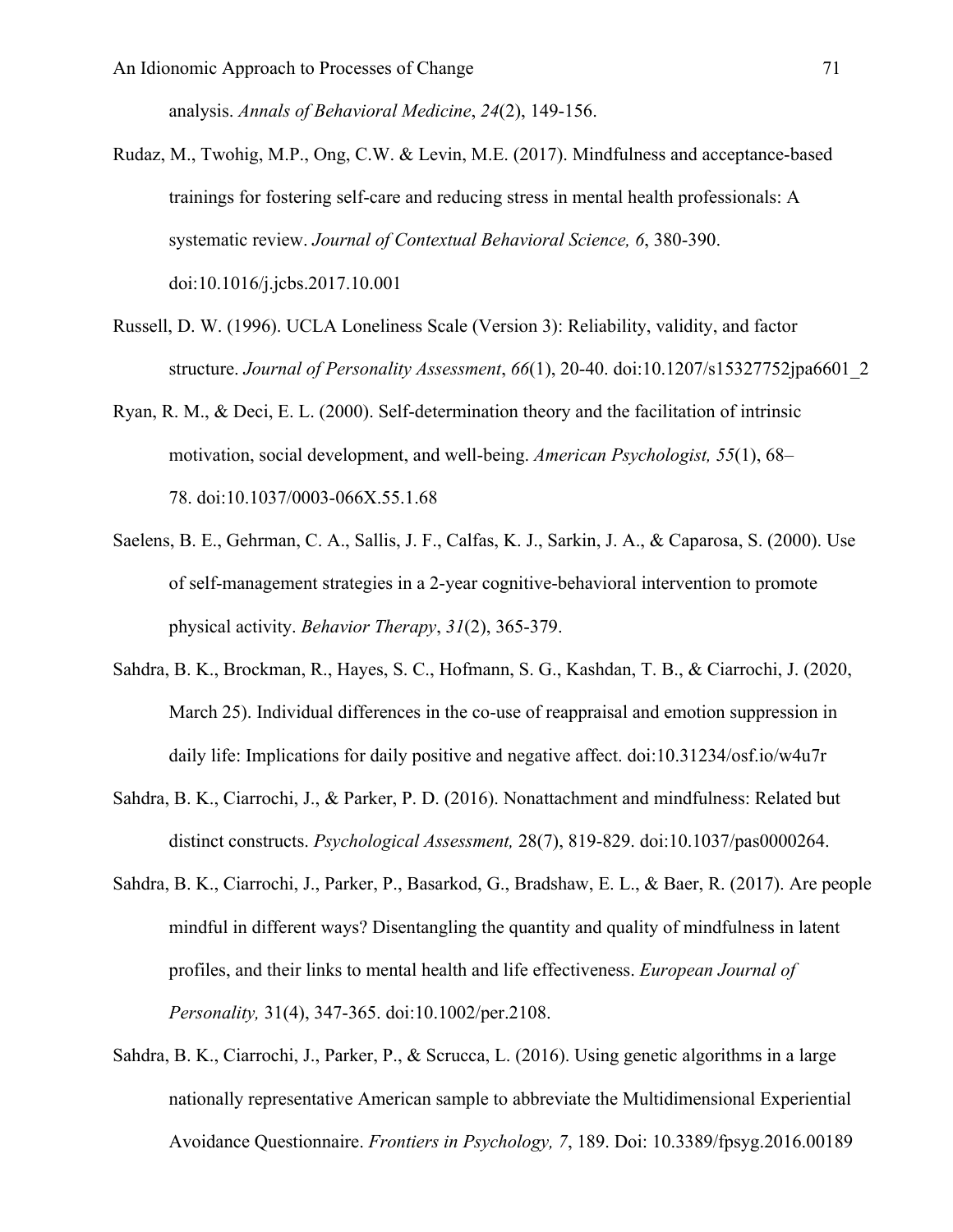- Sahdra, B. K., Shaver, P. R., & Brown, K. W. (2010). A scale to measure nonattachment: A Buddhist complement to Western research on attachment and adaptive functioning. *Journal of Personality Assessment, 92,* 1–12, doi:10.1080/00223890903425960.
- Sanford, B. T., Ciarrochi, J., Hofmann, S. G., Chin, F., Gates, K., Hayes, S.C. (2022, in press). Toward empirical process-based conceptualization. An idionomic network examination of the process-based assessment tool. *Journal of Contextual Behavioral Science*.
- Scull, A. (2021). American psychiatry in the new millennium: A critical appraisal. *Psychological Medicine, 51*(16), 2762-2770. doi:10.1017/S0033291721001975
- Segal, Z. V., Teasdale, J. D., & Williams, J. M. G. (2001). *Mindfulness-based cognitive therapy for depression: A new approach to preventing relapse*. Guilford Press.
- Segal, Z. V., Teasdale, J. D., & Williams, J. M. G. (2004). Mindfulness-based cognitive therapy: theoretical rationale and empirical status. Chapter in S. C. Hayes, V. M. Follette, & M. M. Linehan (Eds), *Mindfulness and acceptance: Expanding the cognitive behavioral tradition*  (pp. 45-65). Guilford Press.
- Seligman, M. E. P., Peterson, C., Kaslow, N. J., Tanenbaum, R. L., Alloy, L. B., & Abramson, L. Y. (1984). Explanatory style and depressive symptoms among school children. *Journal of Abnormal Psychology, 93*, 235-238.
- Sherbourne, C. D., & Stewart, A. L. (1991). The MOS social support survey. *Social Science & Medicine*, *32*(6), 705-714.
- Sherer, M., Maddux, J. E., Mercandante, B., Prentice-Dunn, S., Jacobs, B., & Rogers, R. W. (1982). The self-efficacy scale: Construction and validation. *Psychological Reports*, *51*(2), 663-671.
- Simon, N. M., Hofmann, S. G., Rosenfield, D., Hoeppner, S. S., Hoge, E. A., Bui, E., & Khalsa, S. B. S. (2021). Efficacy of yoga vs cognitive behavioral therapy vs stress education for the treatment of generalized anxiety disorder: a randomized clinical trial. *JAMA Psychiatry*, *78*(1), 13-20.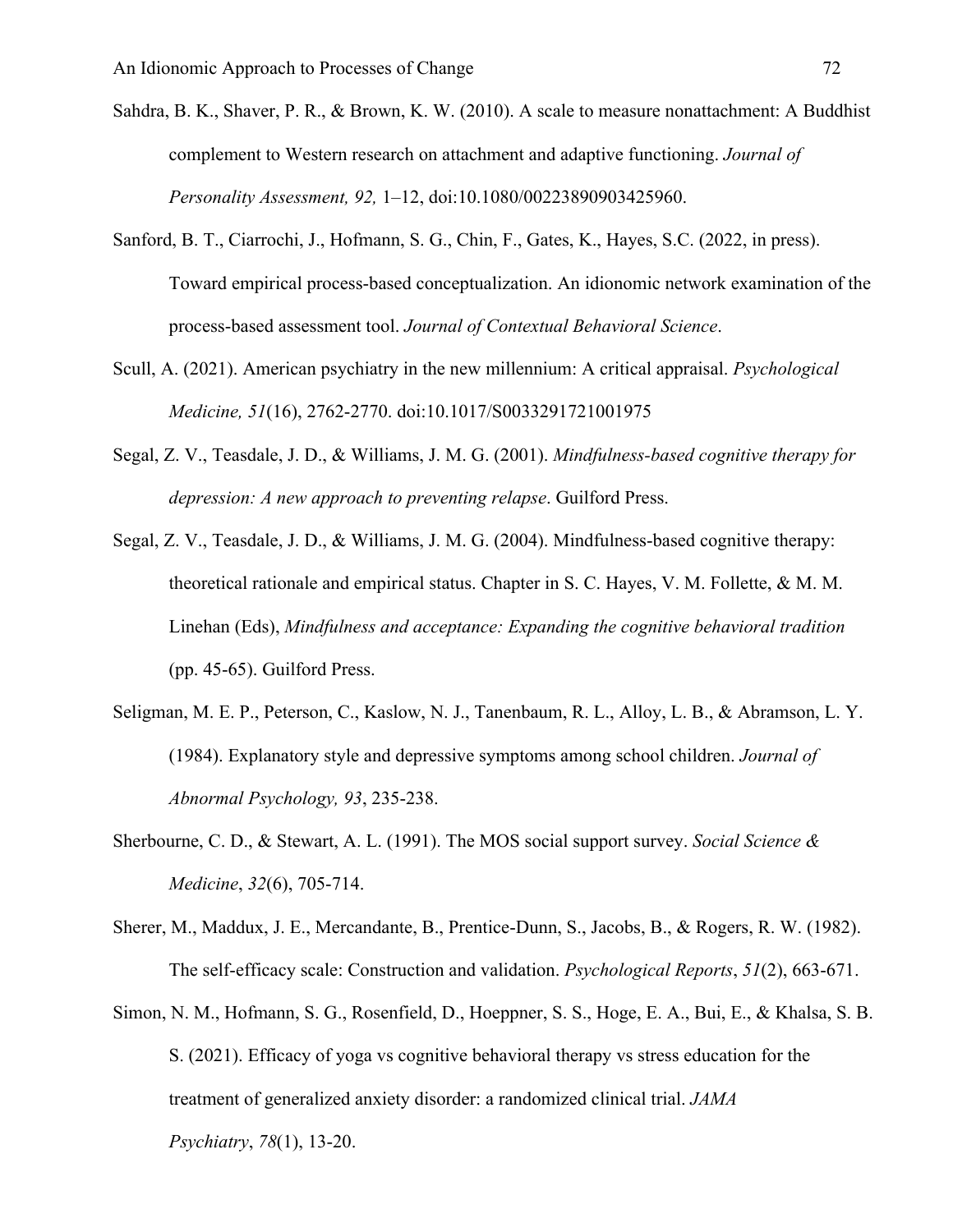- Singh, N. N., Lancioni, G. E., Winton, A. S. W., et al. (2007) Individuals with mental illness can control their aggressive behavior through mindfulness training. Behavior Modification, 31(3), 313-328. doi:10.1177/0145445506293585
- Skinner, B. F. (1981) Selection by consequences. *Science, 213*(4507), 501-504. doi:10.1126/science.7244649
- Steele, D., & Hayes, S. C. (1991). Stimulus equivalence and arbitrarily applicable relational responding. *Journal of the Experimental Analysis of Behavior*, *56*(3), 519-555.
- Steffen, A. M., McKibbin, C., Zeiss, A. M., Gallagher-Thompson, D., & Bandura, A. (2002). The revised scale for caregiving self-efficacy: reliability and validity studies. *The Journals of Gerontology Series B: Psychological sciences and social sciences*, *57*(1), P74-P86.
- Sullivan, M. J., Bishop, S. R., & Pivik, J. (1995). The pain catastrophizing scale: development and validation. *Psychological Assessment*, *7*(4), 524-532.
- Taylor, S., Zvolensky, M. J., Cox, B. J., Deacon, B., Heimberg, R. G., Ledley, D. R., Abramowitz, J. S., Holaway, R. M., Sandin, B., Stewart, S. H., Coles, M., Eng, W., Daly, E. S., Arrindell, W. A., Bouvard, M., & Cardenas, S. J. (2007). Robust dimensions of anxiety sensitivity: Development and initial validation of the Anxiety Sensitivity Index-3. *Psychological Assessment*, *19*(2), 176-188.
- Thompson, J. K., Van Den Berg, P., Roehrig, M., Guarda, A. S., & Heinberg, L. J. (2004). The sociocultural attitudes towards appearance scale‐3 (SATAQ‐3): Development and validation. *International Journal of Eating Disorders*, *35*(3), 293-304. doi:10.1002/eat.10257

Titchener, E. B. (1916). *A text-book of psychology*. MacMillan.

Tol, W. A., Leku, M. R., Lakin, D. P., Carswell, K., Augustinavicius, J., & Adaku, A. (2020). Guided self-help to reduce psychological distress in South Sudanese female refugees in Uganda: a cluster randomised trial. *Lancet Global Health, 8*(2), E254-E263. doi:10.1016/S2214- 109X(19)30504-2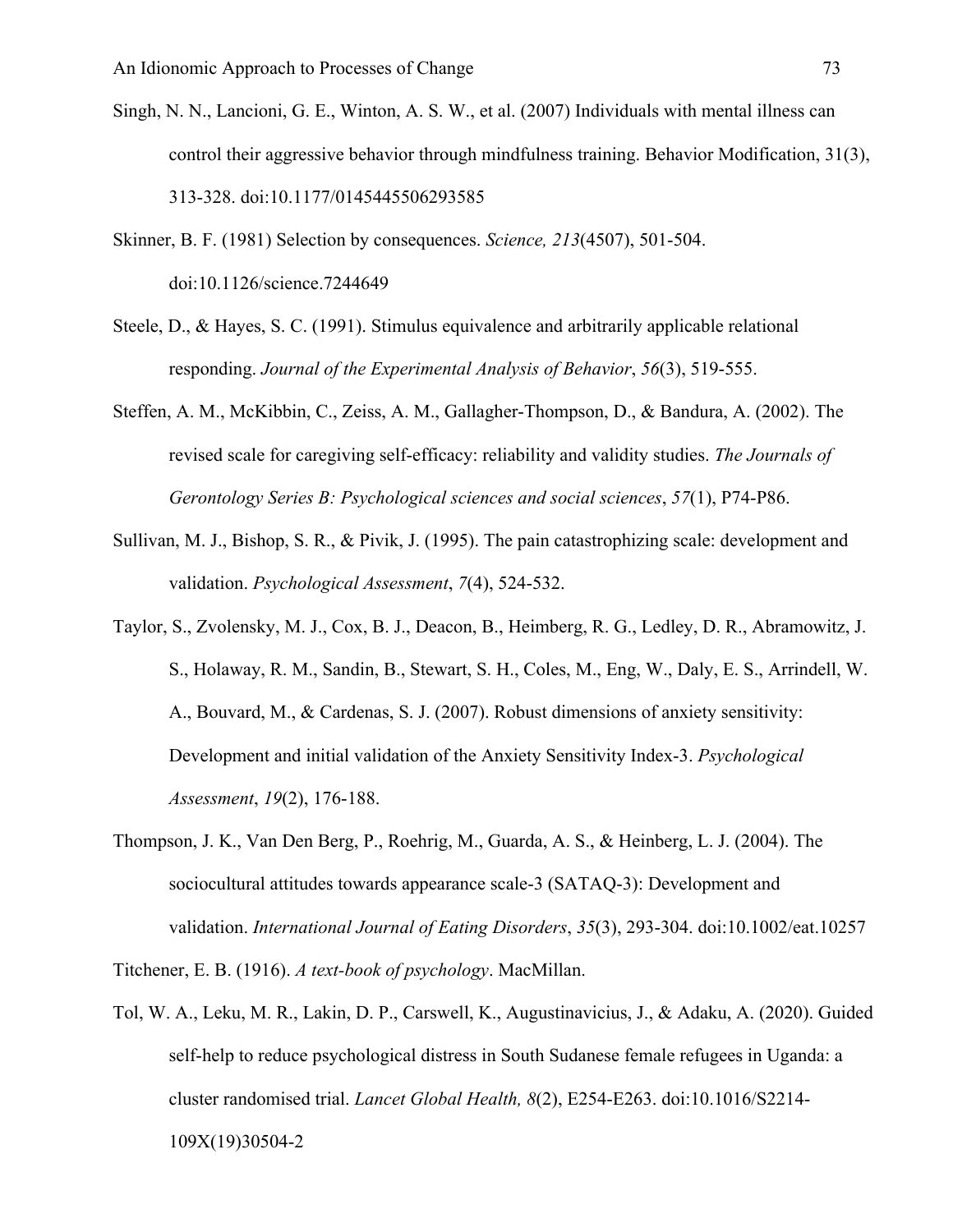- Trapnell, P. D., & Campbell, J. D. (1999). Private self-consciousness and the five-factor model of personality: distinguishing rumination from reflection. *Journal of Personality and Social Psychology*, *76*(2), 284-304.
- Trindade, I. A., Marta‐Simões, J., Ferreira, C., & Pinto‐Gouveia, J. (2018). Chronic illness‐related cognitive fusion explains the impact of body dissatisfaction and shame on depression symptoms in breast cancer patients. *Clinical Psychology & Psychotherapy*, *25*(6), 886-893. doi:10.1002/cpp.2323
- Trompetter, H. R., ten Klooster, P. M., Schreurs, K. M. G., Fledderus, M., Westerhof, G. J., & Bohlmeijer, E. T. (2013). Measuring values and committed action with the Engaged Living Scale (ELS): Psychometric evaluation in a nonclinical sample and a chronic pain sample. *Psychological Assessment*, *25*(4), 1235–1246. doi:/10.1037/a0033813
- Turner, A. E. & Hayes, S. C. (1996). Una comparacion de la covariacion de respuesta vista desde una perspectiva ideotetica y nomotetica (A comparison of response covariation viewed idiothetically and nomothetically). *Psicologia Conductual, 4,* 231-250.
- Vilardaga, R., Hayes, S. C., Atkins, D. C., Bresee, C. & Kambiz, A. (2013). Comparing experiential acceptance and cognitive reappraisal as predictors of functional outcome among individuals with psychotic symptoms. *Behaviour Research and Therapy, 51*, 425-433. doi:10.1016/j.brat.2013.04.003
- Villatte, J. L., Vilardaga, R., Villatte, M., Vilardaga, J. C. P., Atkins, D. A., & Hayes, S. C. (2016). Acceptance and Commitment Therapy modules: Differential impact on treatment processes and outcomes. *Behaviour Research & Therapy, 77,* 52-61. doi:10.1016/j.brat.2015.12.001
- von Neumann, J. (1932). *Mathematische Grundlagen der Quantenmechanik*. Springer.
- Wang, L. P., & Maxwell, S. E. (2015). On disaggregating between-person and within-person effects with longitudinal data using multilevel models. *Psychological Methods, 20*(1), 63– 83. doi:10.1037/met0000030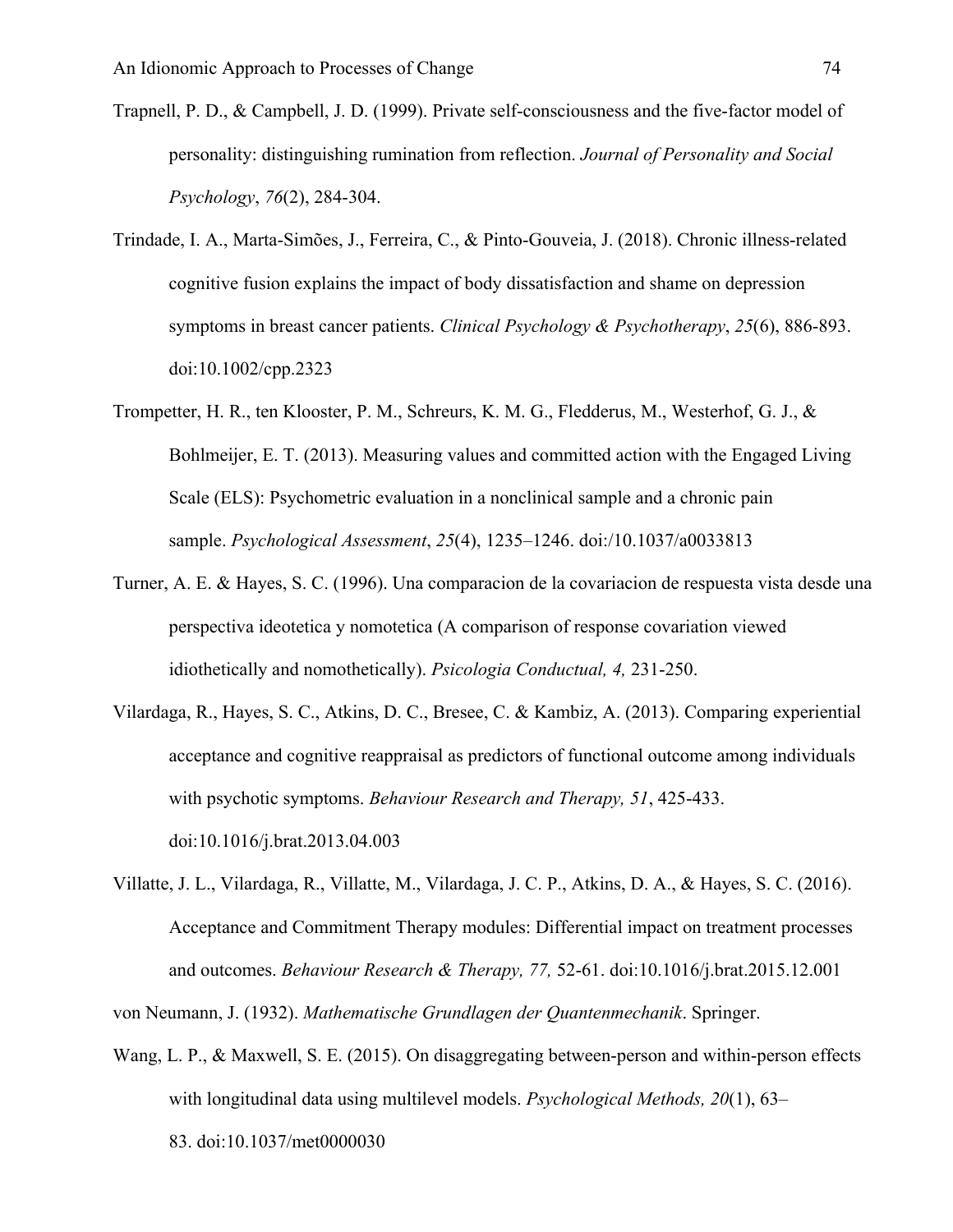- Watts, R., & Luoma, J. B. (2020). The use of the psychological flexibility model to support psychedelic assisted therapy. *Journal of Contextual Behavioral Science, 15*, 92-102. Doi: 10.1016/j.jcbs.2019.12.004.
- Weissman, A. N., & Beck, A. T. (1978). *Development and validation of the Dysfunctional Attitudes Scale*. Paper presented at the meeting of the Association for the Advancement of Behavior Therapy, Chicago, IL.
- Weissman, M. M., & Bothwell, S. (1976). Assessment of social adjustment by patient selfreport. *Archives of General Psychiatry*, *33*(9), 1111-1115.
- Wells, A. (2000). *Emotional disorders and metacognition: Innovative cognitive therapy.* Wiley.
- Wells, A. (2019). Breaking the cybernetic code: Understanding and treating the human metacognitive control system to enhance mental health. *Frontiers in Psychology, 10*, 2621. Doi: 10.3389/fpsyg.2019.02621
- Wilson, D. S. & Hayes, S. C. (Eds.). (2018). *Evolution and contextual behavioral science: An integrated framework for understanding, predicting, and influencing human behavior*. Context Press / New Harbinger Publications.
- Wilson, D. S., Hayes, S. C., Biglan, A., & Embry, D. D. (2014). Evolving the future: Toward a science of intentional change. *The Behavioral and Brain Sciences*, *37*(4), 395-416. doi:10.1017/S0140525X13001593
- Wilson, K. G., Sandoz, E. K., Kitchens, J., & Roberts, M. (2010). The Valued Living Questionnaire: Defining and measuring valued action within a behavioral framework. *The Psychological Record*, *60*(2), 249-272.
- Zettle, R. D. & Hayes, S. C. (1986). Dysfunctional control by client verbal behavior: The context of reason giving. *The Analysis of Verbal Behavior, 4*, 30-38.
- Zettle, R. D., Hayes, S. C., Barnes-Holmes, D. & Biglan, T. (2016). (Eds.) *The Wiley handbook of Contextual Behavioral Science.* Wiley/Blackwell.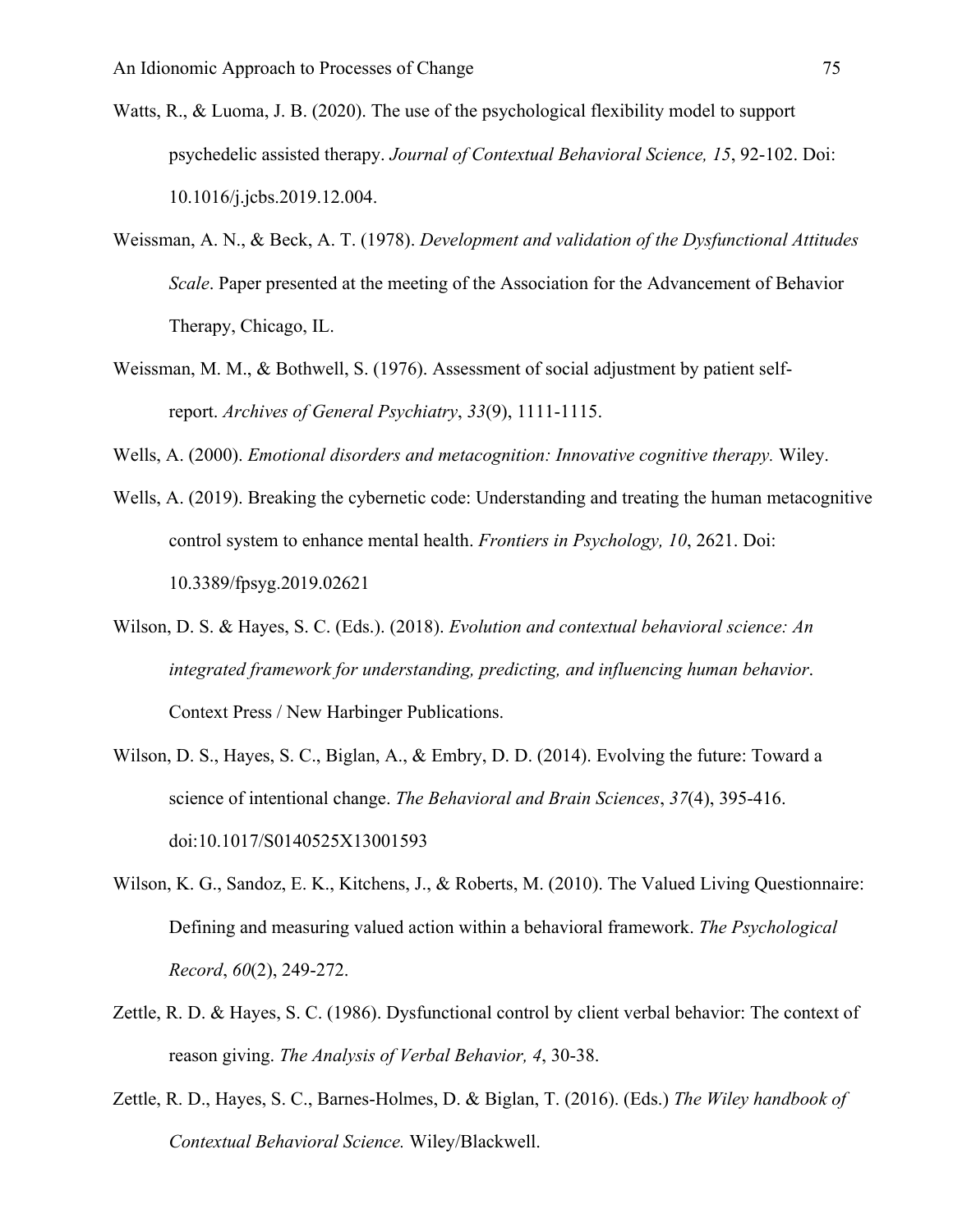Zettle, R. D., & Rains, J. C. (1989). Group cognitive and contextual therapies in treatment of depression. *Journal of Clinical Psychology*, *45*(3), 436-445. doi:10.1002/1097- 4679(198905)45:3<436::AID-JCLP2270450314>3.0.CO;2-L

Zettle, R. D., Rains, J. C., & Hayes, S. C. (2011). Processes of change in acceptance and commitment therapy and cognitive therapy for depression: A mediation reanalysis of Zettle and Rains. *Behavior Modification*, *35*(3), 265-283. doi:10.1177/0145445511398344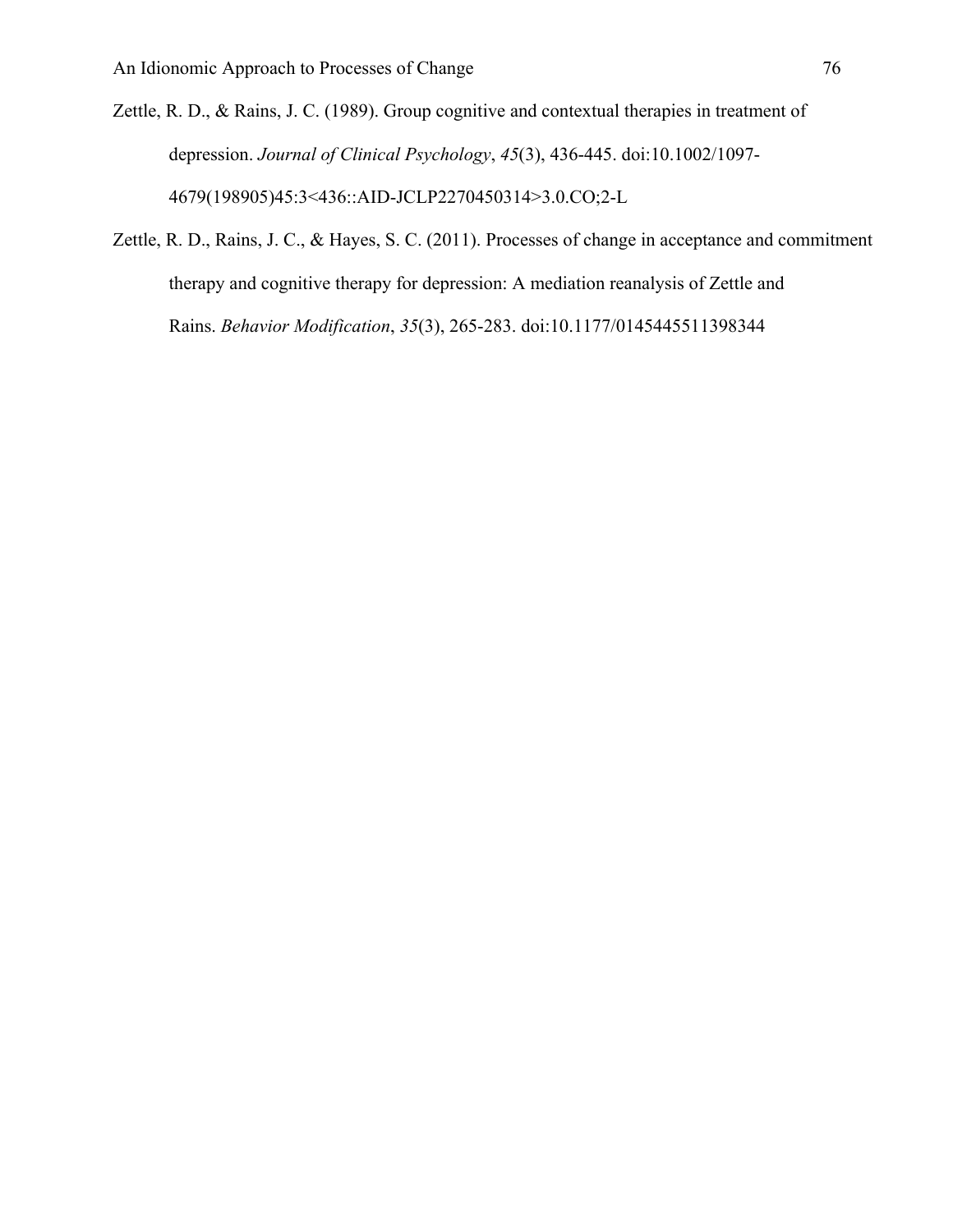## Table 1. Replicated Mediators Ranked by Number of Independent Findings

| <b>Mediational Measure</b>                                                                                         | <b>Mediational Concept</b>                                  | Findings | <b>Affect</b>             | Cognition | Self        | Attention | Motivation | Behavior | <b>SocioCultural</b> | <b>Bio/Health</b> |
|--------------------------------------------------------------------------------------------------------------------|-------------------------------------------------------------|----------|---------------------------|-----------|-------------|-----------|------------|----------|----------------------|-------------------|
| AAQ (Hayes et al., 2004) and Chronic Pain<br>Acceptance Questionnaire (McCracken,<br>Vowles, Eccleston, 2004)      | Psychological flexibility                                   | 37       | X                         | X         | X           |           | X          | X        |                      | $\mathbf{X}$      |
| FFMQ (Baer et al., 2006)                                                                                           | Mindfulness                                                 | 16       | $\boldsymbol{\mathrm{X}}$ | X         | $\mathbf X$ | X         |            |          |                      |                   |
| Anxiety Sensitivity Index (Peterson & Reiss,<br>1992)                                                              | Anxiety sensitivity                                         | 11       | X                         | X         |             |           |            |          | X                    |                   |
| Mindful Attention Awareness Scale (Brown &<br>Ryan, 2003)                                                          | Mindfulness                                                 | 11       |                           |           |             | X         |            |          |                      |                   |
| Self-Compassion scale (Neff, 2003)                                                                                 | Self-compassion                                             | 9        | X                         | X         | X           |           |            | X        | X                    |                   |
| FFMQ (Baer et al., 2006) Non-reactivity<br>subscale                                                                | Nonreactivity to inner<br>experience                        | 9        |                           |           |             | X         |            |          |                      |                   |
| FFMQ (Baer et al., 2006) Observe factor                                                                            | Observing/noticing sensations,<br>thoughts, and feelings    | 8        | X                         |           |             | X         |            |          |                      |                   |
| Hopelessness Scale (HS; Beck, 1974)                                                                                | Hopelessness                                                | 6        | X                         | X         |             |           |            |          |                      |                   |
| Self-report Processes of Change for physical<br>activity measure (Marcus, Rossi, Selby, Niaura,<br>& Abrams, 1992) | Cognitive and behavioral<br>processes of change in exercise | 6        | X                         | X         | X           |           |            | X        | X                    |                   |
| Weight Efficacy Lifestyle Questionnaire (Clark<br>et al., 1991)                                                    | Self-efficacy; eating                                       | 6        | $\boldsymbol{\mathrm{X}}$ |           |             |           |            | X        | X                    |                   |
| Anxiety Sensitivity Index-3 (Taylor et al.,<br>2007) Cognitive concern subscale                                    | Fears and worries re mental<br>incapacitation               | 5        | X                         | X         |             |           |            |          |                      |                   |
| Working alliance inventory (Horvath, &<br>Greenberg, 1989)                                                         | Therapeutic alliance                                        | 5        | $\boldsymbol{\mathrm{X}}$ | X         |             |           |            |          | X                    |                   |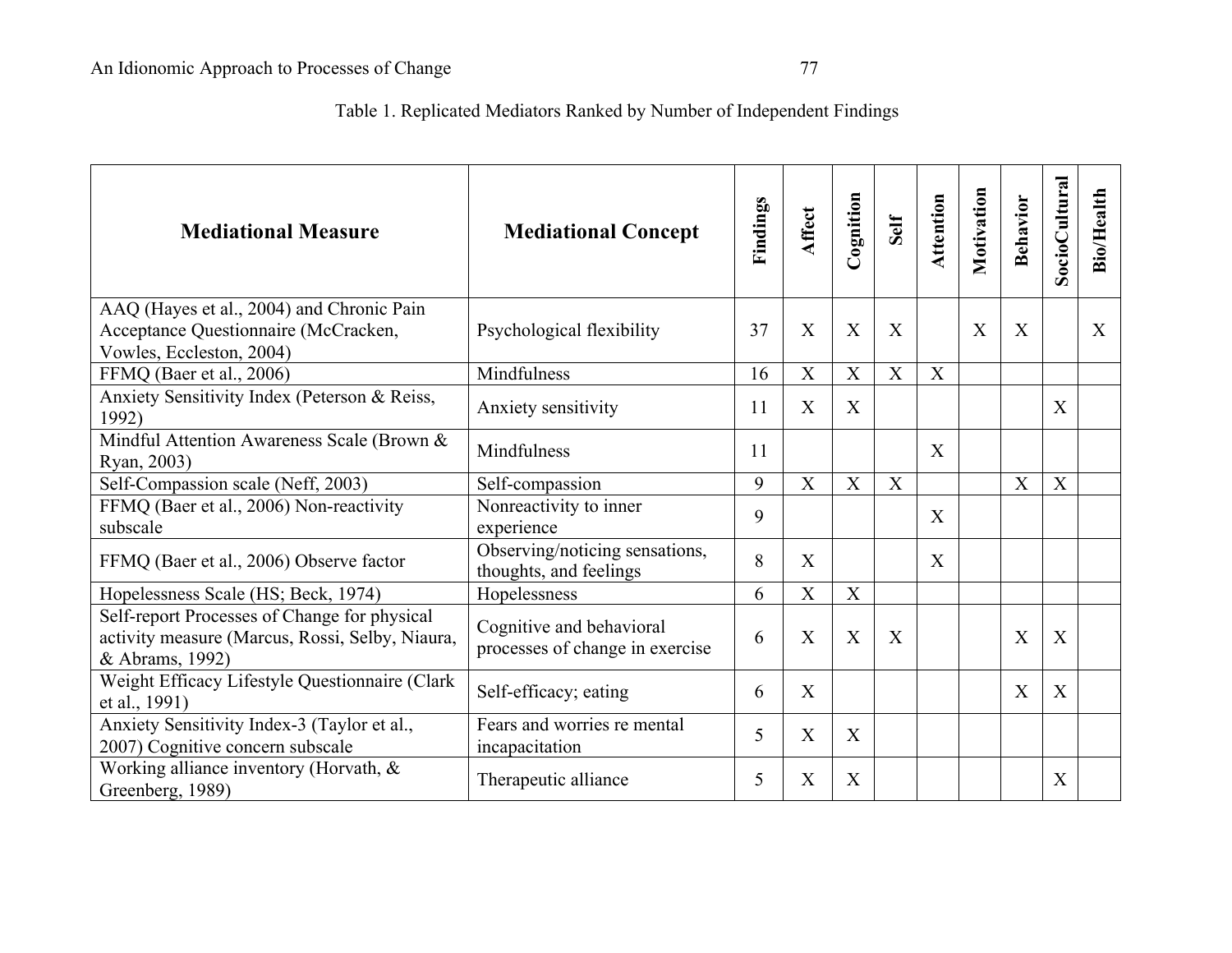| Drinking Norms Rating Form (Baer, Stacy, &<br>Larimer, 1991)                                                                                                                              | Perceived Drinking Norms                    | 5              |                           | X                         |             |   |   |                           | X            |              |
|-------------------------------------------------------------------------------------------------------------------------------------------------------------------------------------------|---------------------------------------------|----------------|---------------------------|---------------------------|-------------|---|---|---------------------------|--------------|--------------|
| Dyadic Parent-Child Interaction Coding System<br>(Eyberg & Robinson, 1981)                                                                                                                | Parent-child interactions                   | 5              |                           |                           |             |   |   | $\boldsymbol{\mathrm{X}}$ | X            |              |
| FFMQ (Baer et al., 2006) Nonjudge factor                                                                                                                                                  | Nonjudging of experience                    | $\overline{4}$ | $\mathbf X$               | $\mathbf X$               | $\mathbf X$ |   |   |                           |              |              |
| Dysfunctional Attitudes Scale (Weissman &<br>Beck, 1978)                                                                                                                                  | Dysfunctional negative attitudes            | $\overline{4}$ |                           | X                         | X           |   |   |                           | $\mathbf{X}$ |              |
| Avoidance and Inflexibility Scale (Gifford,<br>2001)                                                                                                                                      | Psychological inflexibility                 | $\overline{4}$ | X                         | X                         |             |   |   |                           |              |              |
| Pain Catastrophizing Scale (Sullivan, Bishop, &<br>Pivik, 1995)                                                                                                                           | Catastrophic thinking; about<br>pain        | $\overline{4}$ | X                         | X                         |             |   |   |                           |              | $\mathbf{X}$ |
| FFMQ Acting without awareness scale (Baer et<br>al., 2006)                                                                                                                                | Acting with awareness                       | $\overline{4}$ |                           |                           |             | X |   | X                         |              |              |
| Cognitive Fusion Questionnaire (Gillanders, et<br>al., 2014)                                                                                                                              | Cognitive fusion                            | $\overline{4}$ |                           | X                         |             |   |   |                           |              |              |
| Penn State Worry Questionnaire (Meyer et al.,<br>1990)                                                                                                                                    | Worry                                       | $\overline{4}$ | $\boldsymbol{\mathrm{X}}$ | X                         |             |   |   |                           |              |              |
| Avoidance & Fusion Questionnaire-Youth<br>(AFQ-Y; Greco, Lambert, & Baer, 2008)                                                                                                           | Psychological inflexibility                 | 3              | X                         | X                         | X           |   | X | X                         |              |              |
| Automatic Thoughts Questionnaire (Hollon &<br>Kendall, 1980)                                                                                                                              | Negative automatic thoughts                 | 3              | $\boldsymbol{\mathrm{X}}$ | $\boldsymbol{\mathrm{X}}$ | X           |   |   |                           |              |              |
| Difficulties in Emotion Regulation Scale<br>(DERS; Gratz & Roemer, 2004)                                                                                                                  | <b>Emotion Dysregulation</b>                | 3              | $\boldsymbol{\mathrm{X}}$ | X                         |             | X |   | X                         |              |              |
| Anxiety Sensitivity Index-3 (Taylor et al.,<br>2007) Physical concern subscale                                                                                                            | Fears and worries re physical<br>sensations | 3              | X                         | X                         |             |   |   |                           |              | X            |
| Believability of Anxious Feelings and Thoughts<br>Questionnaire (BAFT; Herzberg et al., 2012)                                                                                             | Cognitive fusion                            | 3              | X                         | X                         |             |   |   |                           |              |              |
| Food Acceptance and Awareness Questionnaire<br>(Juarascio et al., 2011)                                                                                                                   | Acceptance; of urges and<br>cravings to eat | 3              | $\boldsymbol{\mathrm{X}}$ | X                         |             |   |   |                           |              |              |
| Word Sentence Association Paradigm (adapted<br>from Word Sentence Association Test for OCD;<br>Kuckertz et al., 2012) - ambiguous sentences<br>paired with either benign or hostile word, | Interpretation bias                         | 3              | X                         | $\boldsymbol{\mathrm{X}}$ |             |   |   |                           |              |              |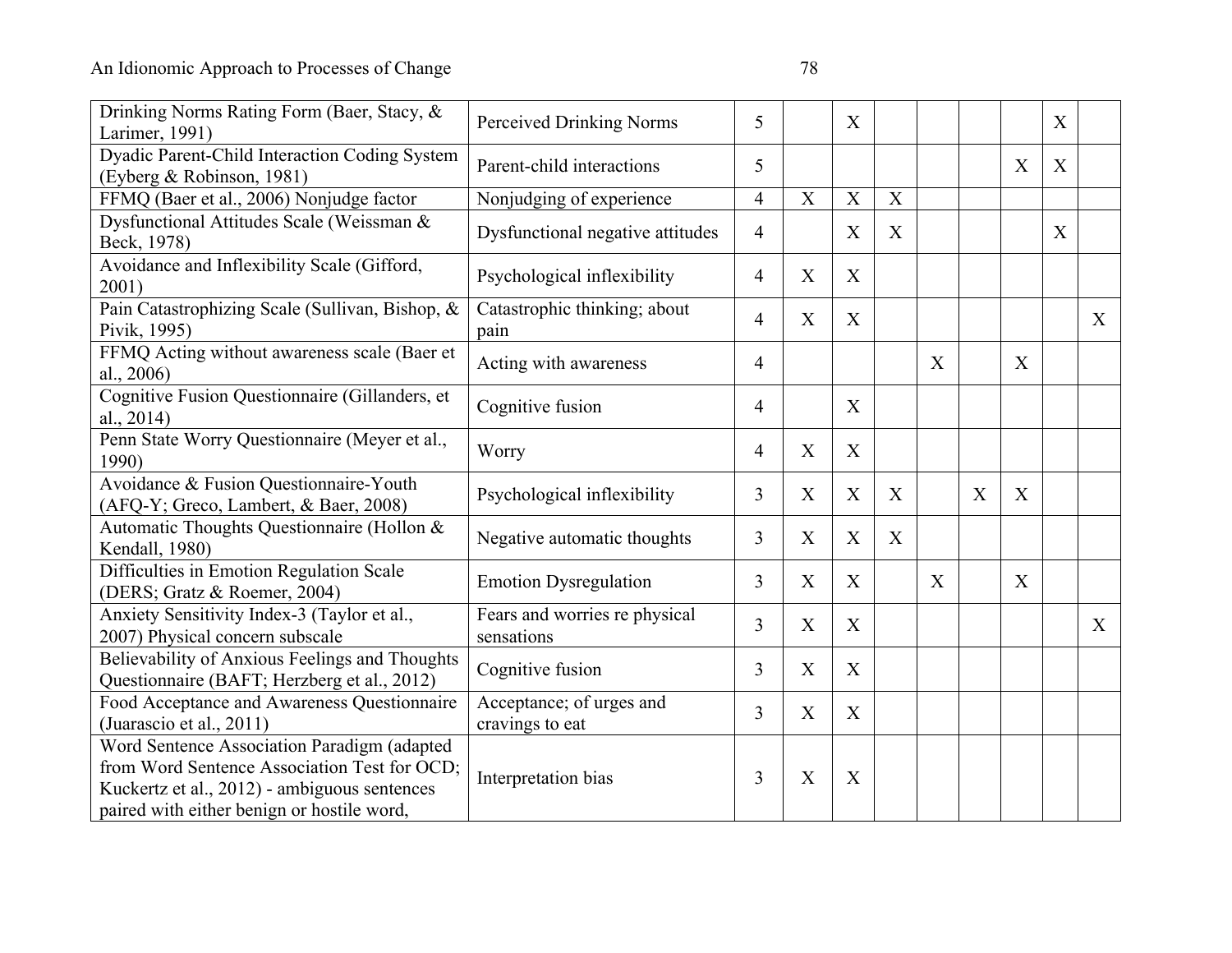| participants rate how similar the sentence and  |                               |                |             |   |                  |   |                           |                           |                  |   |
|-------------------------------------------------|-------------------------------|----------------|-------------|---|------------------|---|---------------------------|---------------------------|------------------|---|
| word are                                        |                               |                |             |   |                  |   |                           |                           |                  |   |
| Rumination-Reflection questionnaire (Trapnell   | Rumination                    | 3              |             | X |                  | X |                           |                           |                  |   |
| & Campbell, 1999)                               |                               |                |             |   |                  |   |                           |                           |                  |   |
| Coping Strategies Scale (Litt et al., 2005)     | Substance-use specific coping | $\overline{3}$ |             | X |                  |   |                           | X                         |                  |   |
|                                                 | strategies                    |                |             |   |                  |   |                           |                           |                  |   |
| Parenting Scale (Arnold, O'Leary, Wolff, &      | Dysfunctional disciplining    | 3              |             |   |                  |   |                           | $\boldsymbol{\mathrm{X}}$ | $\mathbf X$      |   |
| Acker, 1993)                                    | practices                     |                |             |   |                  |   |                           |                           |                  |   |
| Self-regulation strategies for eating modified  | Self-regulation; of eating    | 3              |             | X |                  |   |                           | X                         | X                | X |
| from (Saelens et al., 2000)                     |                               |                |             |   |                  |   |                           |                           |                  |   |
| Social Adjustment Scale-Self Report             | Interpersonal functioning     | 3              |             |   |                  |   |                           | X                         | X                |   |
| (Weissman & Bothwell, 1976)                     |                               |                |             |   |                  |   |                           |                           |                  |   |
| Chronic Pain Acceptance Questionnaire           | Pursuit of life activities    |                |             |   |                  |   |                           |                           |                  |   |
| (McCracken, Vowles, Eccleston, 2004) Activity   | regardless of pain            | $\overline{2}$ | X           |   |                  |   |                           | $\mathbf X$               |                  | X |
| <b>Engagement Factor</b>                        |                               |                |             |   |                  |   |                           |                           |                  |   |
| Experiences Questionnaire (Fresco et al., 2007) |                               | $\overline{2}$ | X           | X | $\boldsymbol{X}$ | X |                           |                           |                  |   |
| Decentering Subscale                            | Decentering                   |                |             |   |                  |   |                           |                           |                  |   |
| Eysenck Personality Questionnaire (Eysenck &    |                               | $\overline{2}$ | X           | X | $\boldsymbol{X}$ |   | $\mathbf{X}$              | X                         | X                |   |
| Eysenck, 1975)                                  | Personality                   |                |             |   |                  |   |                           |                           |                  |   |
| Barriers to Self-Efficacy Scale (McAuley,       |                               |                | X           | X | X                |   |                           |                           |                  |   |
| 1992)                                           | Self-efficacy; general        | $\overline{2}$ |             |   |                  |   |                           |                           |                  |   |
| Self-efficacy for exercise scale (Resnick &     |                               |                |             |   |                  |   |                           | X                         |                  |   |
| Jenkins, 2000)                                  | Self-efficacy; exercise       | $\overline{2}$ | X           | X | X                |   |                           |                           |                  | X |
| UCLA Loneliness scale (Russell, 1996)           | Loneliness                    | $\overline{2}$ | $\mathbf X$ | X | $\mathbf X$      |   |                           |                           | X                |   |
| Eating Disorder Examination (Fairburn &         |                               |                |             |   |                  |   |                           |                           |                  |   |
| Cooper, 1993) Weight concern subscale           | Cognitive concern for weight  | $\overline{2}$ |             | X | X                | X |                           |                           |                  |   |
| Sociocultural Attitudes Towards Appearance      |                               |                |             |   |                  |   |                           |                           |                  |   |
| Questionnaire-3 for males (SATAQ-3;             |                               |                |             |   |                  |   |                           |                           |                  |   |
| Thompson, van den Berg, Roehrig, Guarda, &      | Internalization of body image | $\overline{2}$ |             | X | X                |   | $\boldsymbol{\mathrm{X}}$ |                           | $\boldsymbol{X}$ |   |
| Heinberg, 2004) Internalization General         | ideals                        |                |             |   |                  |   |                           |                           |                  |   |
| subscale                                        |                               |                |             |   |                  |   |                           |                           |                  |   |
| Child Posttraumatic Cognitions Inventory        |                               |                |             |   |                  |   |                           |                           |                  |   |
| (Meiser-Stedman et al., 2009)                   | Cognition                     | 2              |             | X | $\boldsymbol{X}$ |   |                           |                           | X                |   |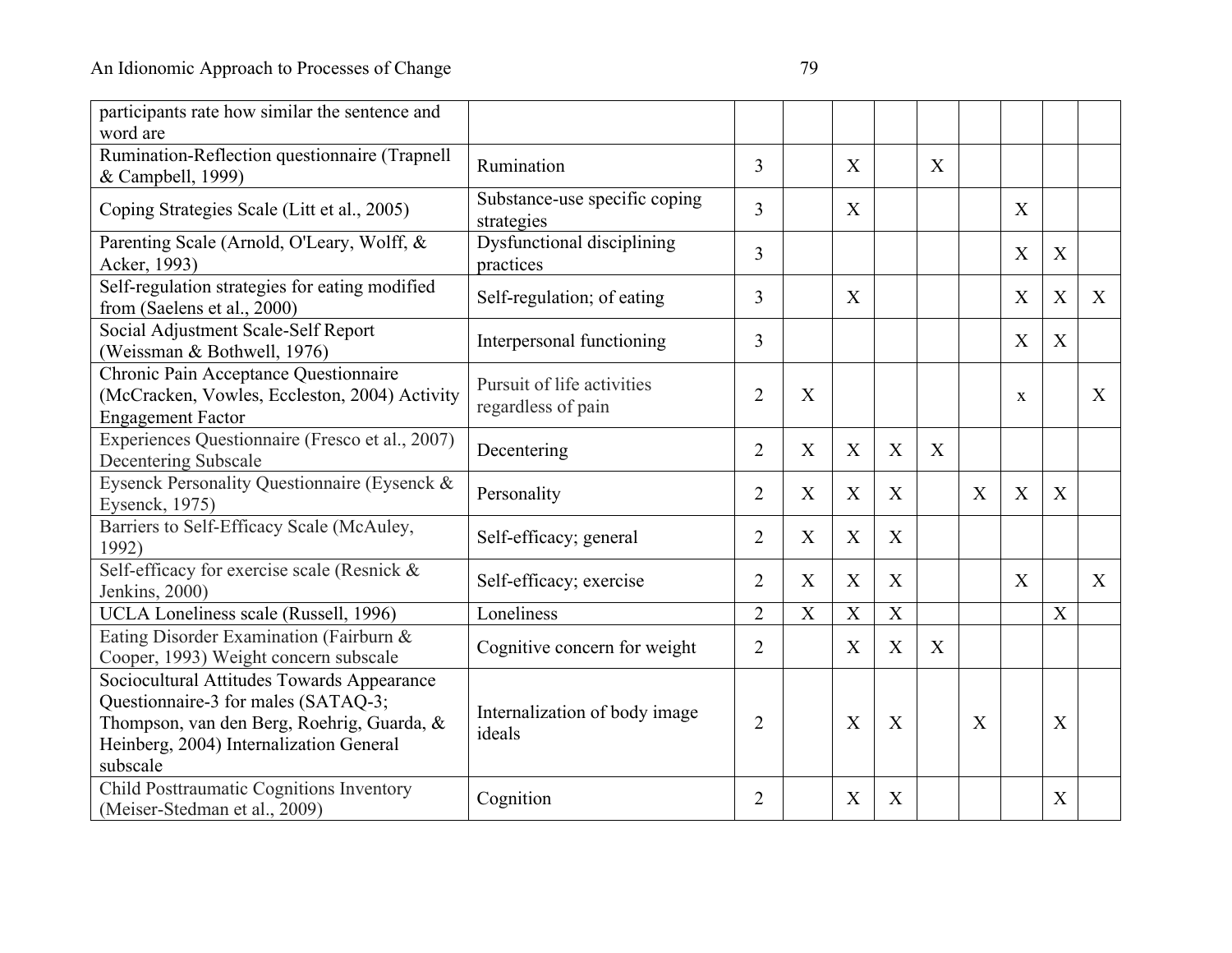| Rosenberg Self-Esteem Inventory (Rosenberg,<br>1965)                                                   | Self-esteem                                                                                | $\overline{2}$ |                           |                | X |   |   |                           |   |              |
|--------------------------------------------------------------------------------------------------------|--------------------------------------------------------------------------------------------|----------------|---------------------------|----------------|---|---|---|---------------------------|---|--------------|
| Kentucky Inventory of Mindfulness Skills<br>(Baer, Smith & Allen, 2004)                                | Mindfulness                                                                                | $\overline{2}$ | X                         | X              |   | X |   | X                         |   |              |
| General self-efficacy scale (Sherer et al., 1982)                                                      | Self-efficacy; general                                                                     | $\overline{2}$ | $\boldsymbol{\mathrm{X}}$ | X              |   |   | X | X                         |   |              |
| ASI-3 social concerns                                                                                  | Fears and worries re social<br>processes                                                   | $\overline{2}$ | X                         | X              |   |   |   |                           | X |              |
| Behavioral Activation for Depression Scale-<br>Short Form (Manos, Kanter & Luo, 2011)                  | Behavioral activation                                                                      | $\overline{2}$ | $\boldsymbol{\mathrm{X}}$ | X              |   |   |   | $\boldsymbol{\mathrm{X}}$ | X |              |
| Bodily Sensations Questionnaire (Chambless et<br>al., 1984)                                            | Fear of bodily sensations                                                                  | $\overline{2}$ | $\boldsymbol{\mathrm{X}}$ | X              |   |   |   |                           |   |              |
| <b>Breath holding</b>                                                                                  | Distress tolerance                                                                         | $\overline{2}$ | $\overline{X}$            |                |   |   |   | $\mathbf X$               |   |              |
| <b>Brief Illness Perception Questionnaire</b><br>(Broadbent, Petrie, Main, & Weinman, 2006)            | Cognitive and emotional<br>representations of illness                                      | $\overline{2}$ | X                         | X              |   |   |   |                           |   |              |
| Coping Strategy Questionnaire (Rosenstiel &<br>Keefe, 1983) Reinterpreting pain sensations<br>subscale | reappraisal; pain                                                                          | $\overline{2}$ | $\boldsymbol{\mathrm{X}}$ | X              |   |   |   |                           |   |              |
| DBT Ways of Coping Checklist (Neacsiu, et al.,<br>2010)                                                | Coping skills                                                                              | $\overline{2}$ | X                         | X              |   |   |   | X                         | X |              |
| Emotion Regulation Questionnaire (Gross &<br>John, 2003)                                               | Emotion regulation (reappraisal,<br>suppression)                                           | $\overline{2}$ | X                         | X              |   |   |   | X                         | X |              |
| Family Adaptability and Cohesion Scale (Olson<br>& Gorall, 2006) Flexibility subscale                  | Family flexibility                                                                         | $\overline{2}$ | $\boldsymbol{X}$          | X              |   |   |   | X                         | X |              |
| FFMQ (Baer et al., 2006) Describe Factor                                                               | Describing/labeling with words                                                             | $\overline{2}$ | $\boldsymbol{\mathrm{X}}$ | $\mathbf X$    |   |   |   |                           |   |              |
| IAT (Greenwald et al., 1998)                                                                           | Implicit cognition                                                                         | $\overline{2}$ | X                         | $\overline{X}$ |   |   |   |                           |   |              |
| <b>Medical Outcomes Study Social Support</b><br>Survey (Sherbourne & Stewart, 1991)                    | Social support for healthful<br>lifestyle behaviors and chronic<br>illness self-management | $\overline{2}$ | X                         | X              |   |   |   | X                         | X | $\mathbf{X}$ |
| PCOSES (Frazier et al., 2011) Present control<br>subscale                                              | Perceived control in the present                                                           | $\overline{2}$ | $\boldsymbol{\mathrm{X}}$ | X              |   |   |   |                           |   |              |
| Revised Scale for Caregiving Self-Efficacy<br>(Steffen et al., 2002)                                   | Self-efficacy; caregiving                                                                  | $\overline{2}$ | X                         | X              |   |   |   |                           |   |              |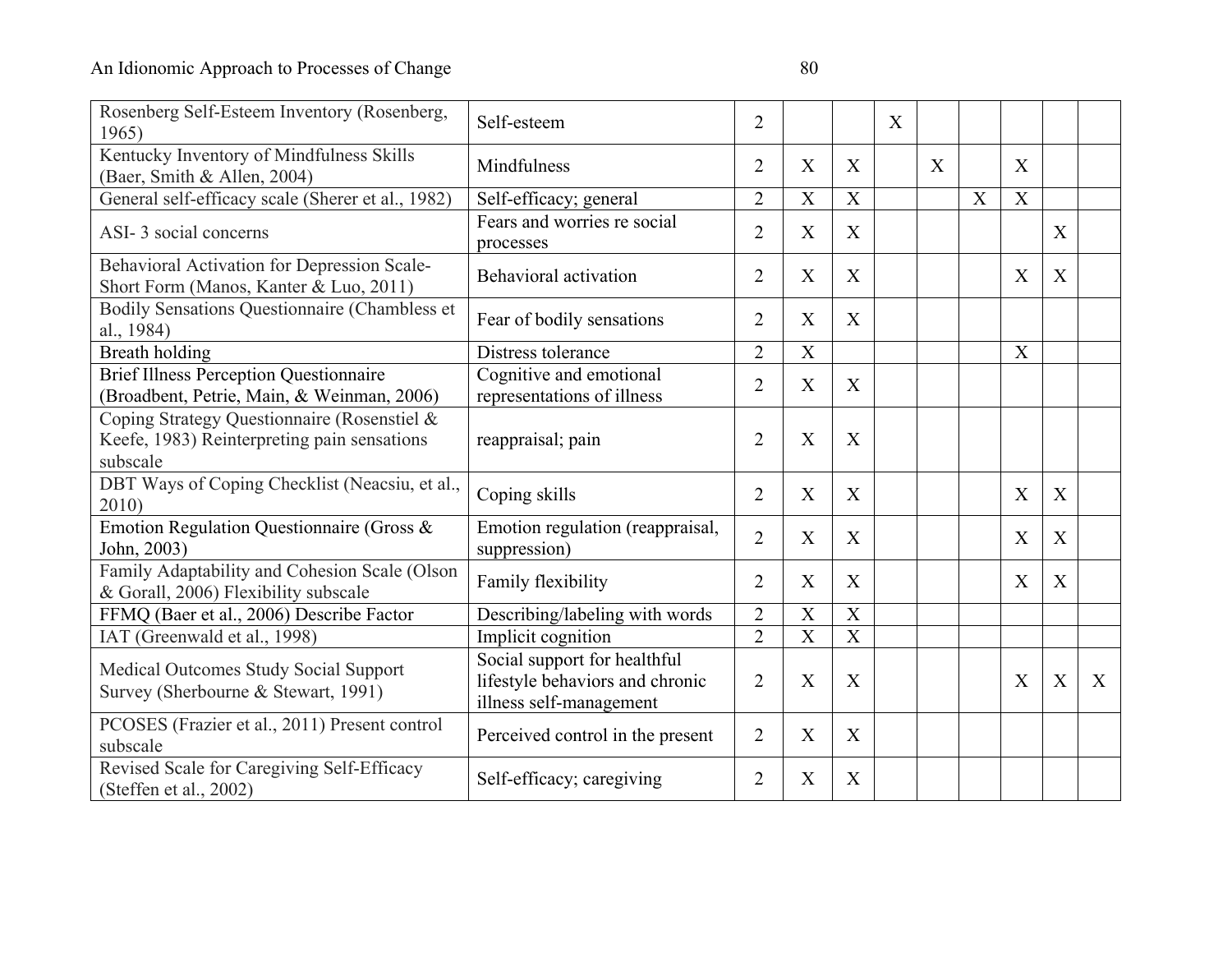| Social Competence Scale-Parent Version<br>(Conduct Problems Prevention Research Group,<br>1995) Emotion Regulation scale | Social competence                                                                          | $\overline{2}$ | X | X |  |   | $\boldsymbol{\mathrm{X}}$ | X |   |
|--------------------------------------------------------------------------------------------------------------------------|--------------------------------------------------------------------------------------------|----------------|---|---|--|---|---------------------------|---|---|
| Engaged Living Scale (Trompetter et al., 2013)                                                                           | Values based motivation                                                                    | $\overline{2}$ |   |   |  | X | X                         |   |   |
| Personal Values Questionnaire II (Blackledge,<br>Ciarrochi, & Bailey) Education values subscale                          | <b>Education</b> values                                                                    | $\overline{2}$ |   |   |  | X |                           |   |   |
| <b>Treatment Self-Regulation Questionnaire</b><br>(Levesque et al., 2007)                                                | Autonomous self-regulation                                                                 | $\overline{2}$ |   |   |  | X |                           |   |   |
| Valued Living Questionnaire (Wilson et al.,<br>2010)                                                                     | Values based motivation                                                                    | $\overline{2}$ |   |   |  | X | X                         | X |   |
| Children's Attributional Style Questionnaire<br>(Seligman et al., 1984)                                                  | Attributional style                                                                        | $\overline{2}$ |   | X |  |   |                           |   |   |
| Chronic Illness Resource Survey (Glasgow et<br>al., 2000)                                                                | Social support for healthful<br>lifestyle behaviors and chronic<br>illness self-management | $\overline{2}$ |   |   |  |   | X                         | X | X |
| COPE (Carver, Scheier, & Weintraub, 1989)                                                                                | Coping skills                                                                              | $\overline{2}$ |   | X |  |   | X                         |   |   |
| Daily Drinking Questionnaire (Collins et al.,<br>1985)                                                                   | Drinking                                                                                   | $\overline{2}$ |   |   |  |   | X                         |   |   |
| Exercise Goal setting Scale (Rovniak et al.,<br>2002)                                                                    | Goal-setting; exercises                                                                    | $\overline{2}$ |   | X |  |   | $\overline{X}$            | X |   |
| Godin-Shephard Leisure-Time Physical<br>Activity Questionnaire (Godin, 2011)                                             | Psychical activity                                                                         | $\overline{2}$ |   |   |  |   | X                         |   | X |
| Grey matter volume                                                                                                       | Gray Matter Volume                                                                         | $\overline{2}$ |   |   |  |   |                           |   | X |
| Protective Behavioral Strategies Survey<br>(Martens, et al., 2005)                                                       | Protective behavior strategies<br>regarding drinking                                       | $\overline{2}$ |   |   |  |   | X                         | X |   |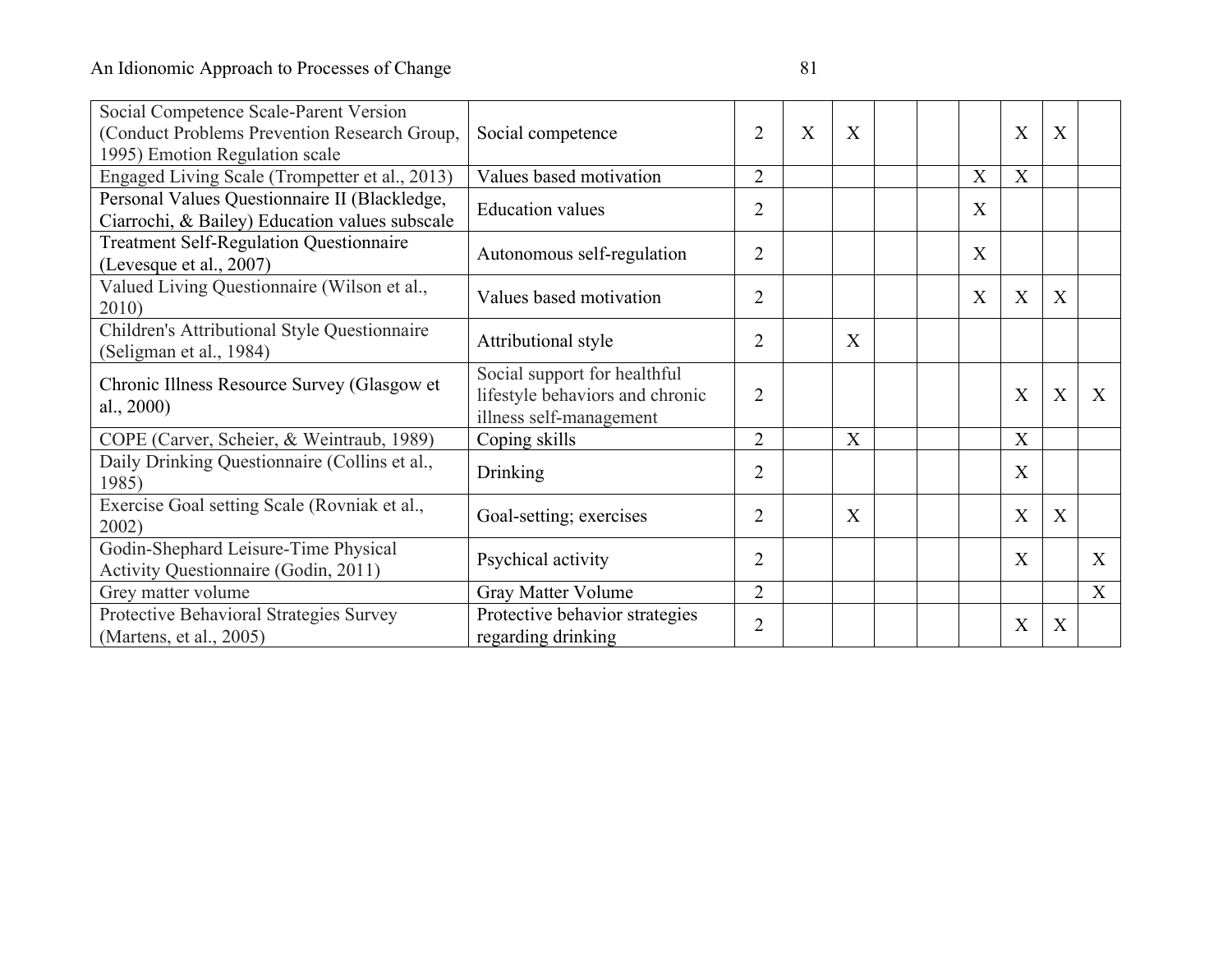| Table 2. Conceptual Clusters of Replicated Mediators |
|------------------------------------------------------|
|------------------------------------------------------|

| <b>Conceptual Clusters</b>                                           | <b>Stated Focus</b>                           | <b>Findings</b>         |
|----------------------------------------------------------------------|-----------------------------------------------|-------------------------|
|                                                                      |                                               |                         |
| Psychological flexibility other than mindfulness                     |                                               |                         |
| AAQ and Chronic Pain Acceptance Questionnaire                        | Psychological flexibility                     | 37                      |
| <b>Cognitive Fusion Questionnaire</b>                                | Cognitive fusion                              | 4                       |
| Avoidance and Inflexibility Scale                                    | Psychological inflexibility                   | $\overline{4}$          |
| Avoidance & Fusion Questionnaire-Youth                               | Psychological inflexibility                   | $\overline{3}$          |
| Chronic Pain Acceptance Questionnaire - Activity Engagement subscale | Pursuit of life activities regardless of pain | $\overline{2}$          |
| Believability of Anxious Feelings and Thoughts Questionnaire         | Cognitive fusion                              | $\overline{3}$          |
| Food Acceptance and Awareness Questionnaire                          | Acceptance of urges and cravings to eat       | $\overline{3}$          |
| Valued Living Questionnaire                                          | Values based motivation                       | $\overline{2}$          |
| <b>Engaged Living Scale</b>                                          | Values based motivation                       | $\overline{2}$          |
| Personal Values Questionnaire II - Education values subscale         | <b>Education</b> values                       | $\overline{2}$          |
| <b>Breath holding</b>                                                | Distress tolerance                            | $\overline{2}$          |
| <b>Mindfulness</b>                                                   |                                               |                         |
| <b>FFMQ</b>                                                          | Mindfulness                                   | 16                      |
| <b>Mindful Attention Awareness Scale</b>                             | Mindfulness                                   | 11                      |
| FFMQ - Non-reactivity subscale                                       | Nonreactivity to inner experience             | 9                       |
| FFMO - Observe subscale                                              | Observing sensations, thoughts, and feelings  | $\overline{8}$          |
| FFMQ - Nonjudge subscale                                             | Nonjudging of experience                      | $\overline{\mathbf{4}}$ |
| FFMQ - Acting without awareness subscale                             | Acting with awareness                         | $\overline{4}$          |
| FFMQ - Describe subscale                                             | Describing/labeling with words                | $\overline{2}$          |
| Kentucky Inventory of Mindfulness Skills                             | Mindfulness                                   | $\overline{2}$          |
| Negative, unrealistic, or dysfunctional thoughts                     |                                               |                         |
| Hopelessness Scale                                                   | Hopelessness                                  | 6                       |
| <b>Dysfunctional Attitudes Scale</b>                                 | Dysfunctional negative attitudes              | $\overline{\mathbf{4}}$ |
| Pain Catastrophizing Scale                                           | Catastrophic thinking; about pain             | $\overline{4}$          |
| Automatic Thoughts Questionnaire                                     | Negative automatic thoughts                   | 3                       |
|                                                                      | Cognitive and emotional representations of    |                         |
| <b>Brief Illness Perception Questionnaire</b>                        | illness                                       | $\overline{2}$          |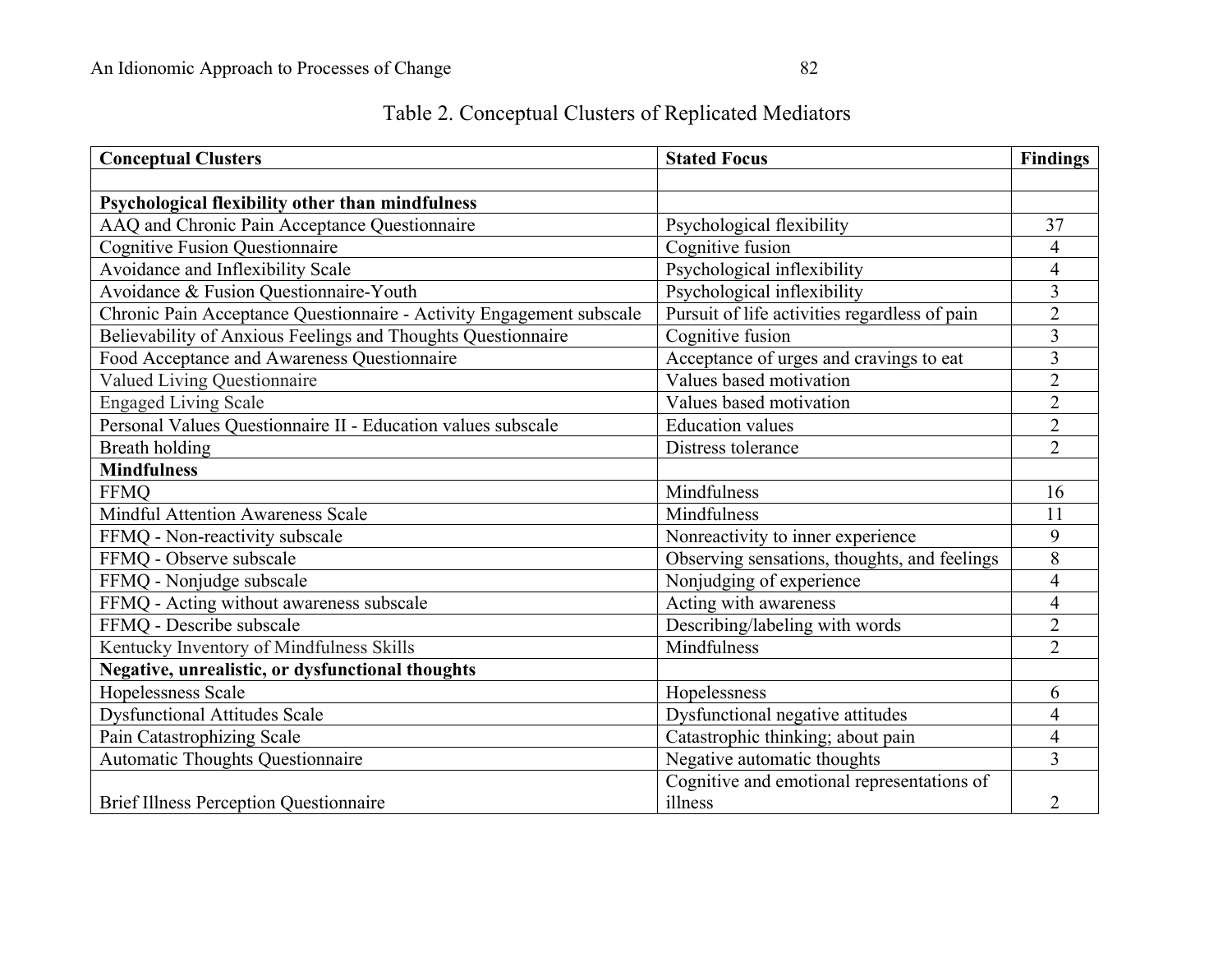| Sociocultural Attitudes Towards Appearance Questionnaire-3 for males    |                                            |                         |
|-------------------------------------------------------------------------|--------------------------------------------|-------------------------|
| <b>Internalization General subscale</b>                                 | Internalization of body image ideals       | 2                       |
| Child Posttraumatic Cognitions Inventory                                | Cognition                                  | $\overline{2}$          |
| PCOSES (Frazier et al., 2011) Present control subscale                  | Control in the Present                     | $\overline{2}$          |
| <b>Anxiety sensitivity or fear of sensations</b>                        |                                            |                         |
| <b>Anxiety Sensitivity Index</b>                                        | Anxiety sensitivity                        | 11                      |
| Anxiety Sensitivity Index-3 - Cognitive concern subscale                | Fears and worries re mental incapacitation | $\overline{5}$          |
| Anxiety Sensitivity Index-3 - Physical concern subscale                 | Fears and worries re physical sensations   | $\overline{3}$          |
| ASI-3 social concerns                                                   | Fears and worries re social processes      | $\overline{2}$          |
| <b>Bodily Sensations Questionnaire</b>                                  | Fear of bodily sensations                  | $\overline{2}$          |
| <b>Self-Efficacy</b>                                                    |                                            |                         |
| Weight Efficacy Lifestyle Questionnaire                                 | Self-efficacy; eating                      | 6                       |
| Self-efficacy for exercise scale                                        | Self-efficacy; exercise                    | $\overline{2}$          |
| Barriers to Self-Efficacy Scale                                         | Self-efficacy; general                     | $\overline{2}$          |
| General Self-efficacy Scale                                             | Self-efficacy; general                     | $\overline{2}$          |
| Revised Scale for Caregiving Self-Efficacy                              | Self-efficacy; caregiving                  | $\overline{2}$          |
| Attrib style, interp' bias, implicit cognition, reappraisal             |                                            |                         |
| Coping Strategy Questionnaire - Reinterpreting pain sensations subscale | reappraisal; pain                          | $\overline{2}$          |
| <b>IAT</b>                                                              | Implicit cognition                         | $\sqrt{2}$              |
| Children's Attributional Style Questionnaire                            | Attributional style                        | $\overline{2}$          |
| Word Sentence Association Paradigm                                      | Interpretation bias                        | $\overline{3}$          |
| COPE - Positive reinterpretation subscale                               | Reappraisal                                | $\overline{2}$          |
| <b>Parenting or family functioning</b>                                  |                                            |                         |
| Dyadic Parent-Child Interaction Coding System                           | Parent-child interactions                  | 5                       |
| <b>Parenting Scale</b>                                                  | Dysfunctional disciplining practices       | $\overline{\mathbf{3}}$ |
| Family Adaptability and Cohesion Scale - Flexibility subscale           | Family flexibility                         | $\overline{2}$          |
| Physical activity, or exercise beliefs / goals                          |                                            |                         |
| <b>Exercise Goal setting Scale</b>                                      | Goal-setting; exercises                    | $\overline{2}$          |
| Self-report Processes of Change for physical activity measure           | CBT processes of change in exercise        | 6                       |
| Godin-Shephard Leisure-Time Physical Activity Questionnaire             | Physical activity                          | $\overline{2}$          |
| <b>Self-Compassion</b>                                                  |                                            |                         |
| Self-Compassion scale                                                   | Self-compassion                            | 9                       |
| <b>Drinking behavior or norms</b>                                       |                                            |                         |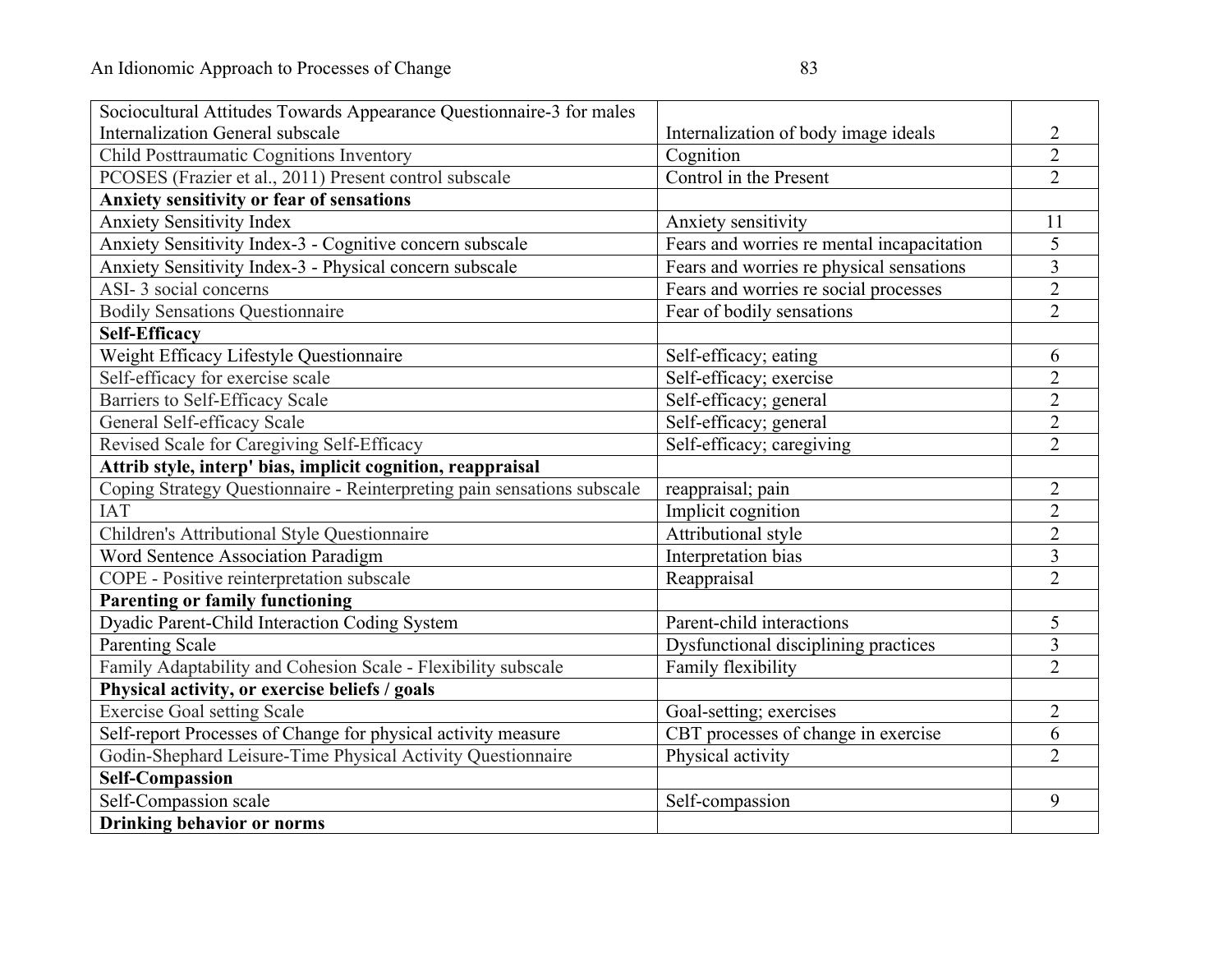| <b>Drinking Norms Rating Form</b>                                    | Perceived Drinking Norms                    | 5              |
|----------------------------------------------------------------------|---------------------------------------------|----------------|
| Daily Drinking Questionnaire                                         | Drinking                                    | $\overline{2}$ |
| Protective Behavioral Strategies Survey                              | Protective behavior strategies re: drinking | $\overline{2}$ |
| <b>Rumination and Worry</b>                                          |                                             |                |
| Penn State Worry Questionnaire                                       | Worry                                       | $\overline{4}$ |
| Rumination-Reflection questionnaire                                  | Rumination                                  | $\overline{3}$ |
| Eating Disorder Examination Weight concern subscale                  | Cognitive concern for weight                | $\overline{2}$ |
| <b>Social support or loneliness</b>                                  |                                             |                |
|                                                                      | Social support for healthful lifestyle &    |                |
| Medical Outcomes Study Social Support Survey                         | chronic illness self-management             | $\overline{2}$ |
| <b>UCLA</b> Loneliness scale                                         | Loneliness                                  | $\overline{2}$ |
|                                                                      | Social support for healthful lifestyle &    |                |
| Chronic Illness Resource Survey                                      | chronic illness self-management             | $\overline{2}$ |
| <b>Coping Skills</b>                                                 |                                             |                |
| Coping Strategies Scale                                              | Substance-use specific coping strategies    | 3              |
| DBT Ways of Coping Checklist                                         | Coping skills                               | $\overline{2}$ |
| <b>Emotional Dysregulation</b>                                       |                                             |                |
| Difficulties in Emotion Regulation Scale                             | <b>Emotion Dysregulation</b>                | $\mathfrak{Z}$ |
| <b>Emotion Regulation Questionnaire</b>                              | Emotion regulation                          | $\overline{2}$ |
| <b>Self-Regulation</b>                                               |                                             |                |
| Self-regulation strategies for eating modified from                  | Self-regulation; of eating                  | 3              |
| <b>Treatment Self-Regulation Questionnaire</b>                       | Autonomous self-regulation                  | $\overline{2}$ |
| <b>Therapeutic Alliance</b>                                          |                                             |                |
| Working alliance inventory                                           | Therapeutic alliance                        | 5              |
| <b>Interpersonal Functioning</b>                                     |                                             |                |
| Social Adjustment Scale-Self Report                                  | Interpersonal functioning                   | 3              |
| Social Competence Scale-Parent Version - Emotion Regulation subscale | Social competence                           | $\overline{2}$ |
| <b>Self-Esteem</b>                                                   |                                             |                |
| Rosenberg Self-Esteem Inventory                                      | Self-esteem                                 | $\overline{2}$ |
| <b>Personality</b>                                                   |                                             |                |
| <b>Eysenck Personality Questionnaire</b>                             | Personality                                 | $\overline{2}$ |
| Grey matter volume                                                   |                                             |                |
| Grey matter volume                                                   | Brain structure                             | $\overline{2}$ |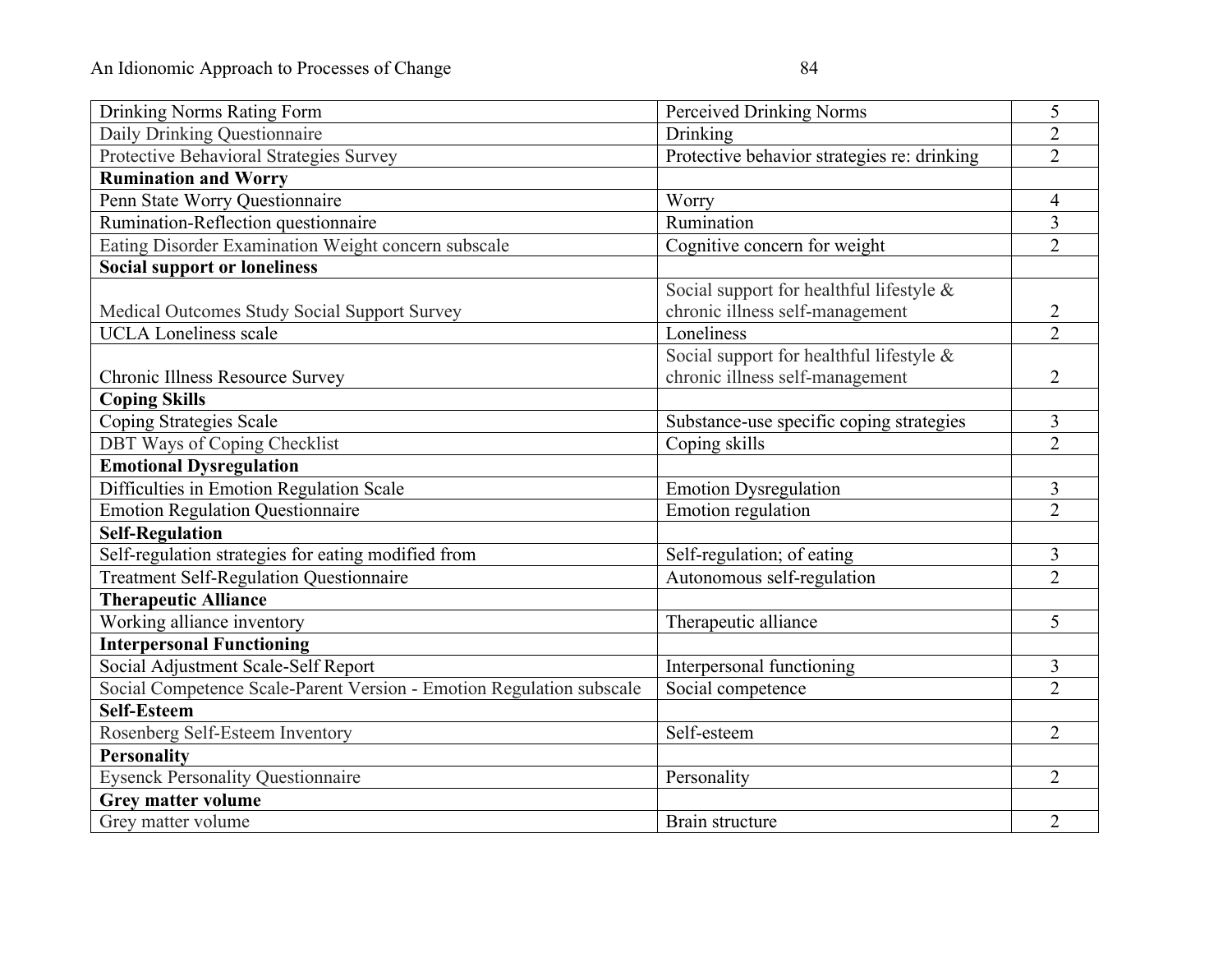\* References for listed measures in Table 2 can be found in Table 1.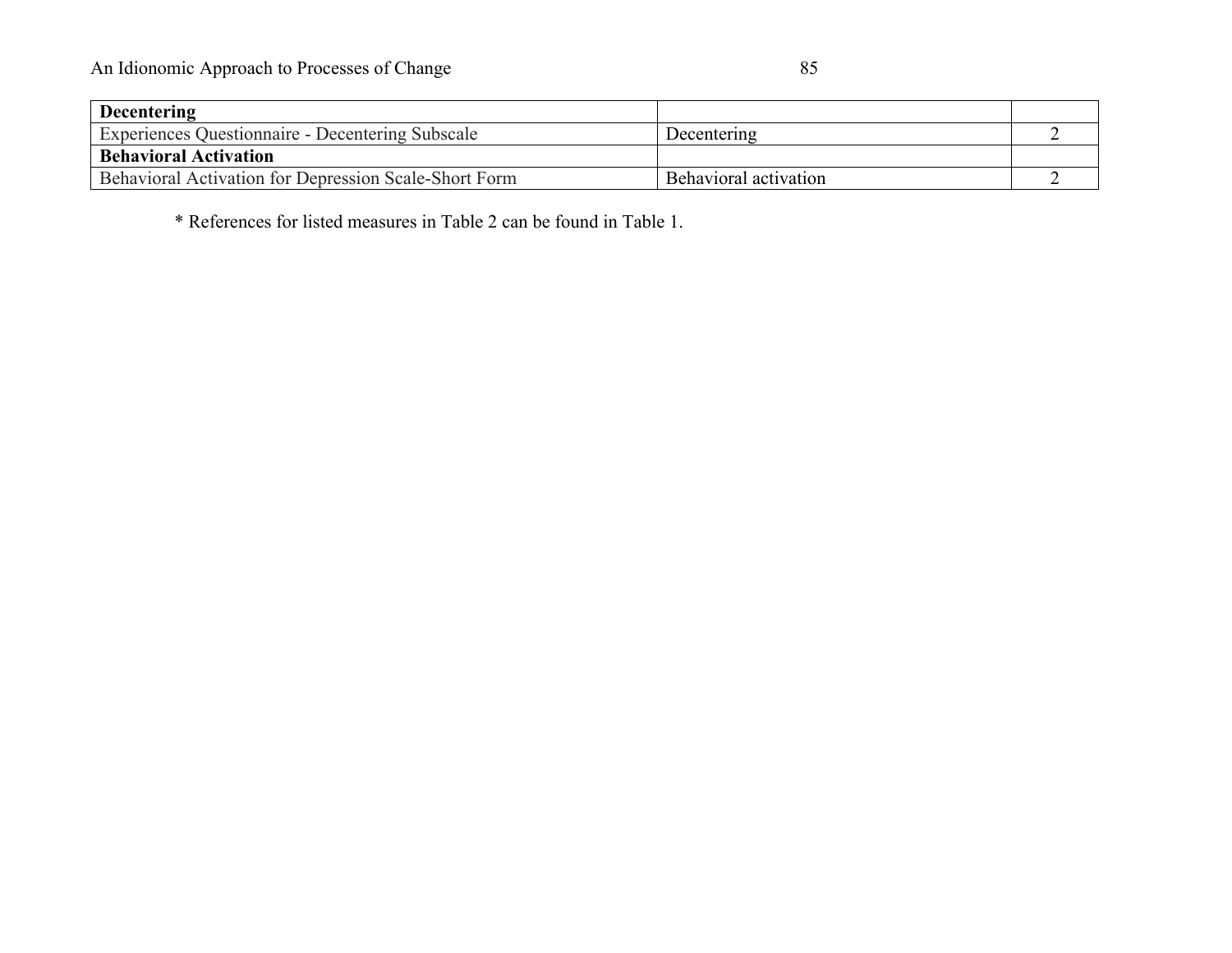| Table 3.                                                                                                                   |              |  |  |  |  |
|----------------------------------------------------------------------------------------------------------------------------|--------------|--|--|--|--|
| <b>Examples of Item Relevance to the EEMM</b>                                                                              |              |  |  |  |  |
| <b>Healthy or Unhealthy Forms of Variation</b>                                                                             |              |  |  |  |  |
| "I worry all the time"                                                                                                     | <b>PSWQ</b>  |  |  |  |  |
| "When I'm in pain I worry all the time about whether the pain will end."                                                   | <b>PCS</b>   |  |  |  |  |
| "My painful experiences and memories make it difficult for me to live a life that I would value"                           | AAQ-II       |  |  |  |  |
| "I stop doing things that are important to me whenever I feel bad,"                                                        | AFQ-Y        |  |  |  |  |
| "When my thoughts seem to speed up, I worry that I might be going crazy" (repetitive response to anxiety symptoms)         | <b>ASI</b>   |  |  |  |  |
| "I need to smoke when I am bored, have physical cravings."                                                                 | <b>AIS</b>   |  |  |  |  |
| "I'm worthless; I'm a failure; I can't finish anything"                                                                    | <b>ATQ</b>   |  |  |  |  |
| <b>Healthy or Unhealthy Forms of Selection</b>                                                                             |              |  |  |  |  |
| "Persisting till goals are completed."                                                                                     | <b>BADS</b>  |  |  |  |  |
| Rate importance of values domains                                                                                          | <b>VLO</b>   |  |  |  |  |
| Write down values and then identify why they have that value.                                                              | PVQ-II       |  |  |  |  |
| Asks if people want to quit smoking because they "want to be as healthy as possible."                                      | <b>TRSQ</b>  |  |  |  |  |
| "I can feel how eating and drinking affects my body and mind"                                                              | <b>FFMQ</b>  |  |  |  |  |
| "I am clear about my feelings" (assumed to be a helpful skill)                                                             | <b>DERS</b>  |  |  |  |  |
| "I can't be a good friend when I feel upset"                                                                               | <b>FFMQ</b>  |  |  |  |  |
| <b>Healthy or Unhealthy Forms of Retention</b>                                                                             |              |  |  |  |  |
| I am "living normal life despite chronic pain";                                                                            | <b>BESQ</b>  |  |  |  |  |
| "I continue to eat a healthy diet even when I have the desire to overeat or make poor eating choices."                     | FAAQ         |  |  |  |  |
| Asks respondents to indicate their confidence that they will be able to perform needed activities even when barriers arise | <b>RSCSE</b> |  |  |  |  |
| <b>Healthy or Unhealthy Forms of Contextual Control</b>                                                                    |              |  |  |  |  |
| "I put things around my home to remind me of exercising"                                                                   | S-RPC        |  |  |  |  |
| "I find it difficult to stay focused on what's happening in the present"                                                   | <b>MAAS</b>  |  |  |  |  |
| "When I do things, my mind wanders off and I'm easily distracted." (action is a context for distraction)                   | <b>FFMQ</b>  |  |  |  |  |
| "I notice how food and drink affect my thoughts, bodily sensations, and emotions".                                         | <b>KIMS</b>  |  |  |  |  |
| Examining parental behavior as a context for the behavior of the child                                                     | DP-CICS      |  |  |  |  |
| "I have a healthy friend who encourages me to exercise when I don't feel up to it."                                        | S-RPC        |  |  |  |  |
| <b>Interconnections Across Dimensions and/or Levels</b>                                                                    |              |  |  |  |  |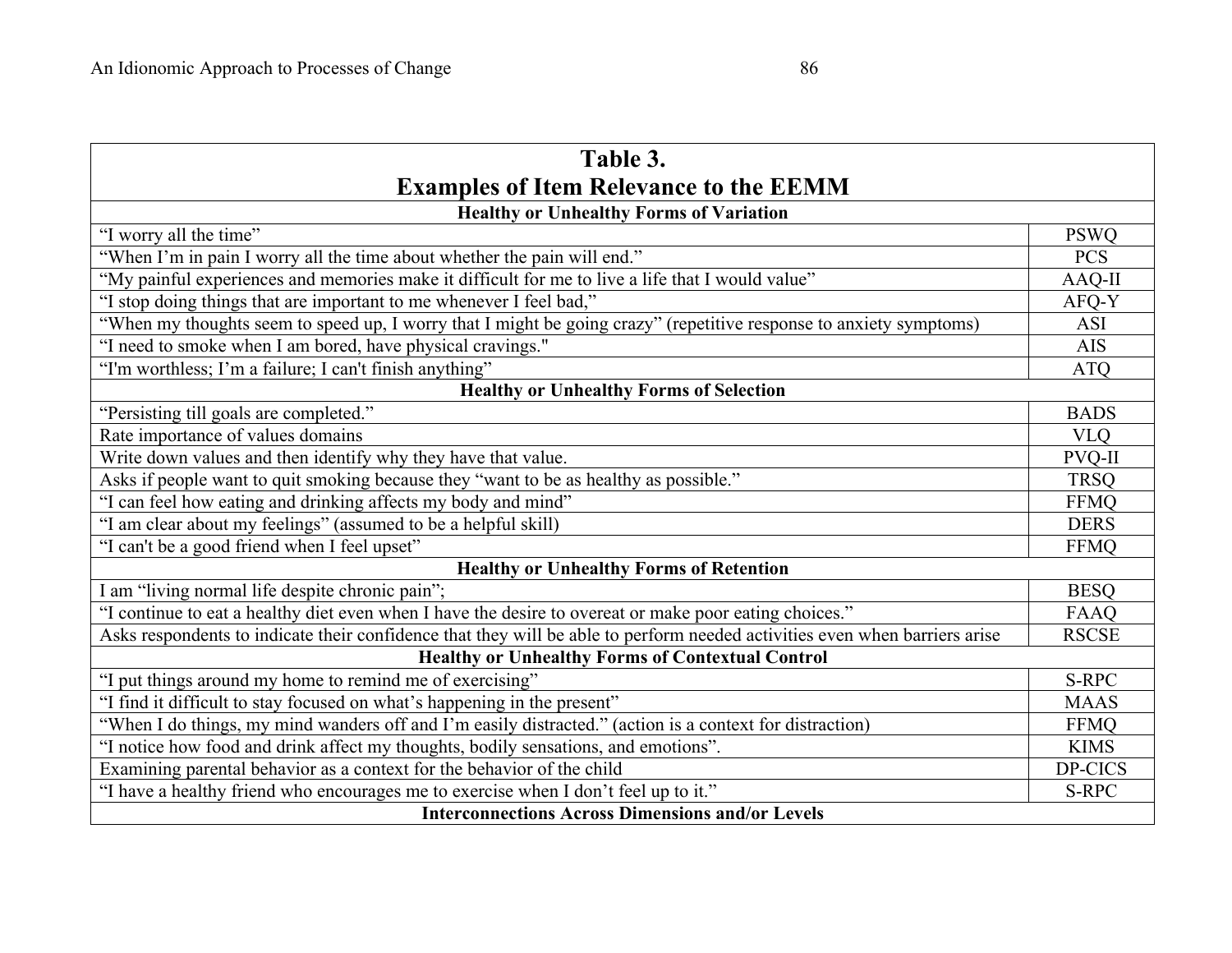| "I try to suppress thoughts and feelings that I don't like by just not thinking about them" (affect, cognition, overt behavior) | <b>AAQ</b>  |
|---------------------------------------------------------------------------------------------------------------------------------|-------------|
| "I pay attention to how my emotions affect my thoughts and behavior" (attention, cognition, affect, behavior)                   | <b>FFMQ</b> |
| "I find it easy to view my thoughts from a different perspective" (self and cognition)                                          | <b>CFO</b>  |
| "My value as a person depends greatly on what others think of me" (motivation and social level)                                 | <b>DAS</b>  |
| "I am kinder to myself when things go wrong" (self and affect)                                                                  | EQ          |
| "I pay attention to sensations, such as the wind in my hair or sun on my face" (attention and context sensitivity?)             | <b>FFMO</b> |
| "{I engage in a health-relevant behavior} because I have carefully thought about it and believe it is very important for        | <b>TSRQ</b> |
| many aspects of my life" (overt behavior and motivation)                                                                        |             |
| "I believe that my values are really reflected in my behavior" (overt behavior and motivation)                                  | <b>ELS</b>  |
| "My therapist and I trust one another" (social level, affect, and cognition)                                                    | <b>WAI</b>  |
| "Over the past 3 months, to what extent  have family or friends exercised with you?" (social and context)                       | <b>CIRS</b> |

Instrument abbreviations: AAQ: Acceptance and Action Questionnaire (Hayes et al., 2004); AFQ-Y: Avoidance & Fusion Questionnaire-Youth (Greco, Lambert, & Baer, 2008); AIS: Avoidance and Inflexibility Scale (Gifford, 2001); ASI: Anxiety Sensitivity Index (Peterson & Reiss, 1992); ATQ: Automatic Thoughts Questionnaire (Hollon & Kendall, 1980); BADS: Behavioral Activation for Depression short form (Manos, Kanter & Luo, 2011); BESQ: Barriers to Self-Efficacy Scale (McAuley, 1992); CFQ: Cognitive Fusion Questionnaire (Gillanders, et al., 2014); CIRS: Chronic Illness Resource Survey (Glasgow et al., 2000); DAS: Dysfunctional Attitudes Scale (Weissman, & Beck, 1978); DERS: Difficulties in Emotion Regulation Scale (Gratz & Roemer, 2004); DP-CICS: Dyadic Parent-Child Interaction Coding System; Eyberg & Robinson, 1981; ELS: Engaged Living Scale (Trompetter et al., 2013); EQ: Experiences Questionnaire (Fresco et al., 2007); FAAQ: Food Acceptance and Awareness Questionnaire (Juarascio et al., 2011); FFMQ: Five Factor Mindfulness Questionnaire (Baer et al., 2006); KIMS: Kentucky Inventory of Mindfulness Skills item (Baer, Smith & Allen, 2004); MAAS: Mindful Attention Awareness Scale (Brown & Ryan, 2003); PCS: Pain Catastrophizing Scale (Sullivan, Bishop, & Pivik, 1995); PSWQ: Penn State Worry Questionnaire (Meyer et al., 1990); PVQ-II: Personal Values Questionnaire II (Blackledge, Ciarrochi, & Bailey, unpublished); RSCSE: Revised Scale for Caregiving Self-Efficacy (Steffen et al., 2002); S-RPCPE: Self-Report Processes of Change for physical activity (Marcus, Rossi, Selby, Niaura, & Abrams, 1992); TRSQ: Treatment Self-Regulation Questionnaire (Levesque et al., 2007); VLQ: Valued Living Questionnaire (Wilson et al., 2010); WAI: Working Alliance Inventory (Horvath & Greenberg, 1989).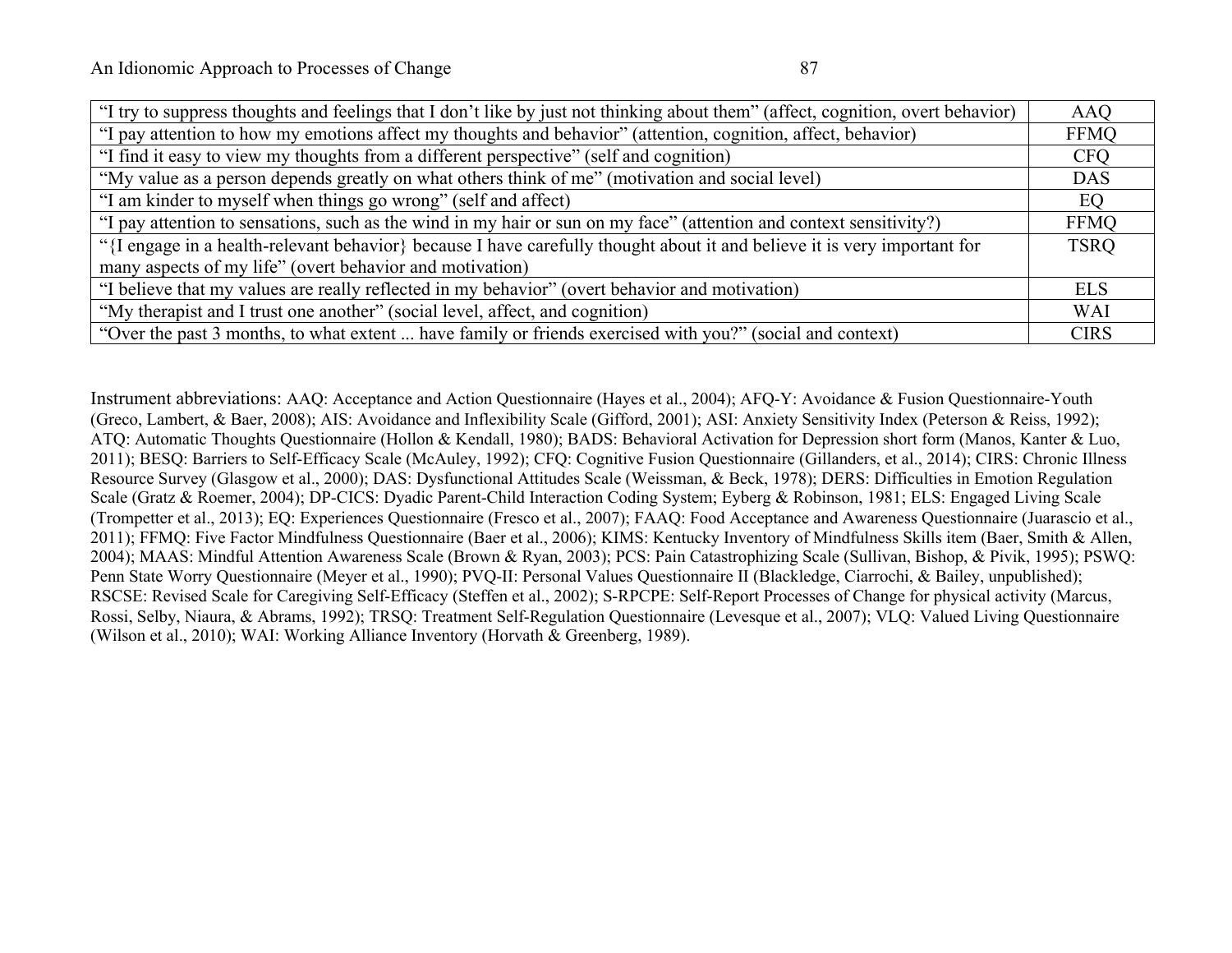

Figure 1. The Extended Evolutionarily Meta-Model (EEMM) used in Process-Based Therapy.

Copyright Steven C. Hayes and Stefan G Hofmann. Used by permission.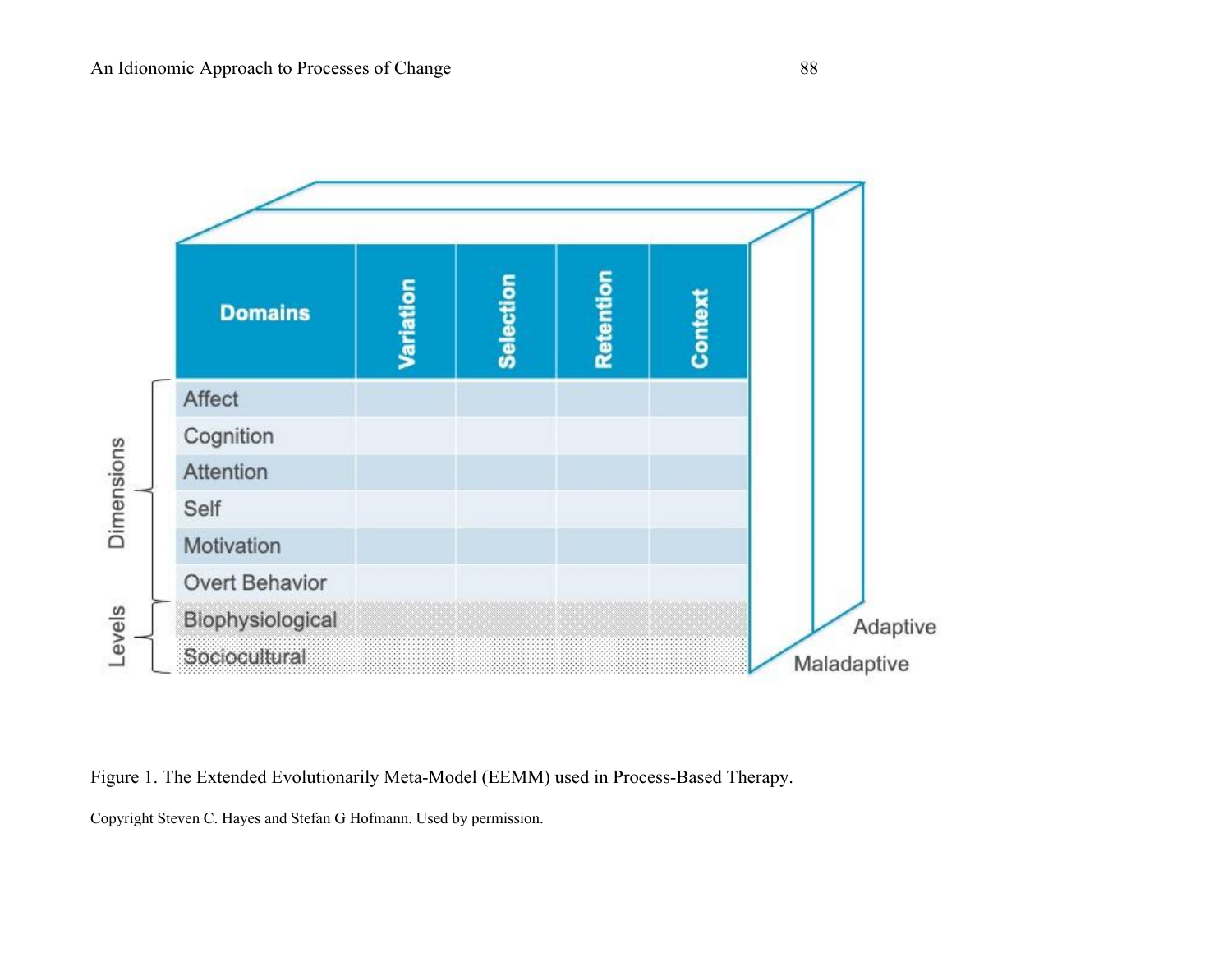

Figure 2. Percentage of Total Replicated Mediators Organized by Conceptual Cluster